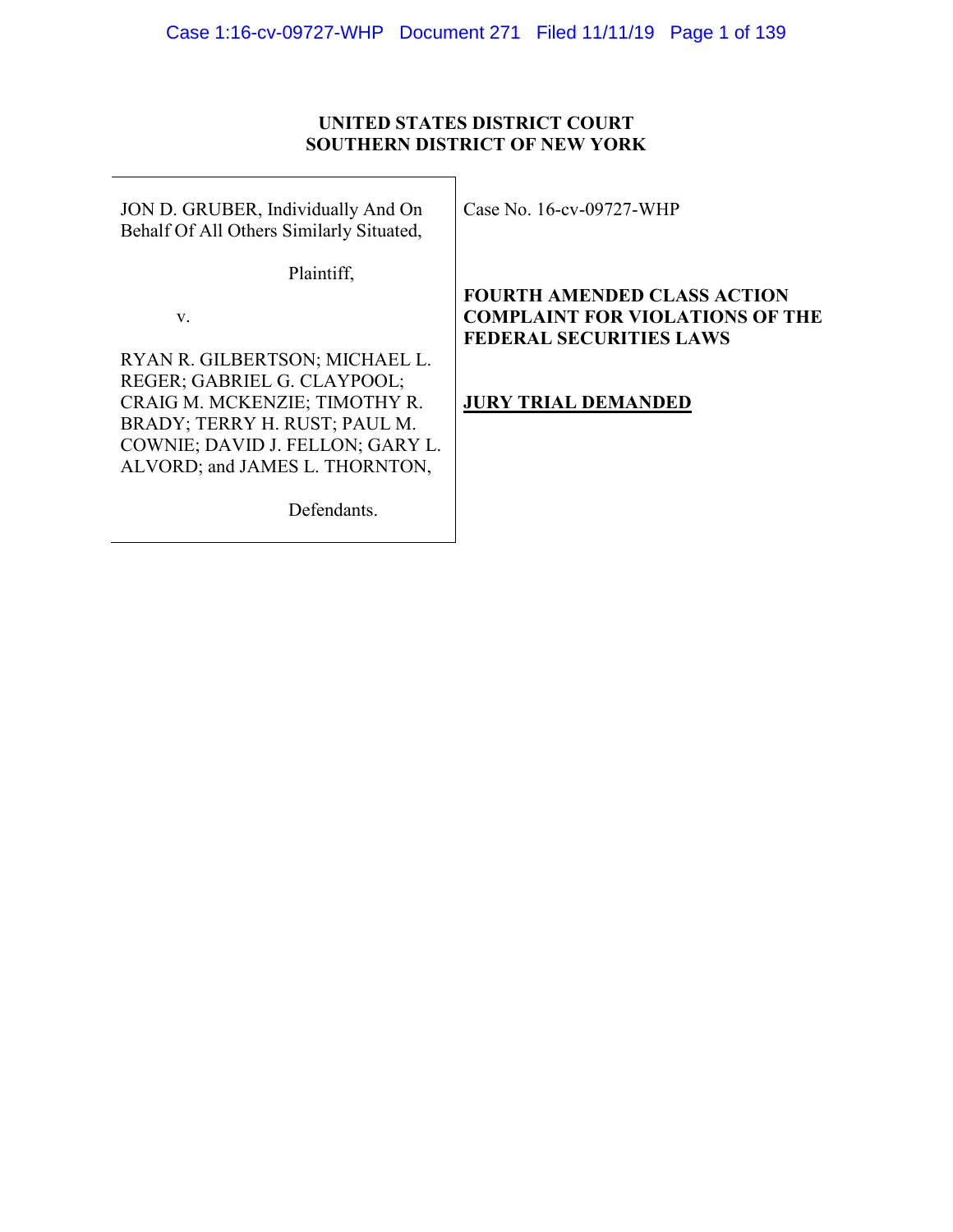# **TABLE OF CONTENTS**

# **Page(s)**

| I.   |                                                                     |                                                                                                                                               |  |  |  |
|------|---------------------------------------------------------------------|-----------------------------------------------------------------------------------------------------------------------------------------------|--|--|--|
| II.  |                                                                     |                                                                                                                                               |  |  |  |
| III. |                                                                     |                                                                                                                                               |  |  |  |
|      | A.                                                                  |                                                                                                                                               |  |  |  |
|      | <b>B.</b>                                                           |                                                                                                                                               |  |  |  |
|      | $\mathcal{C}$ .                                                     |                                                                                                                                               |  |  |  |
|      | D.                                                                  |                                                                                                                                               |  |  |  |
|      | E.                                                                  |                                                                                                                                               |  |  |  |
|      | F.                                                                  |                                                                                                                                               |  |  |  |
|      | G.                                                                  |                                                                                                                                               |  |  |  |
|      | H.                                                                  |                                                                                                                                               |  |  |  |
|      | I.                                                                  |                                                                                                                                               |  |  |  |
|      | J.                                                                  |                                                                                                                                               |  |  |  |
|      | K.                                                                  |                                                                                                                                               |  |  |  |
|      | L.                                                                  |                                                                                                                                               |  |  |  |
| IV.  |                                                                     |                                                                                                                                               |  |  |  |
|      | A.                                                                  | Gilbertson and Reger Establish the Company but Hide Their Ownership and                                                                       |  |  |  |
|      | <b>B.</b>                                                           | Gilbertson and Reger Cause the Company to Issue Notes with an "Additional<br>Payment" Provision, and Purchase 70% of the Notes Themselves  48 |  |  |  |
|      | $\mathcal{C}$ .                                                     |                                                                                                                                               |  |  |  |
|      | D.                                                                  | Gilbertson Directs the Manipulation of Dakota Plains Stock Price in the First 20                                                              |  |  |  |
|      | Ε.                                                                  |                                                                                                                                               |  |  |  |
|      | F.                                                                  | The Company Twice Renegotiates the "Additional Payment" with Gilbertson and                                                                   |  |  |  |
|      | G.                                                                  |                                                                                                                                               |  |  |  |
| V.   |                                                                     |                                                                                                                                               |  |  |  |
| VI.  | <b>MATERIALLY FALSE AND MISLEADING STATEMENTS AND OMISSIONS  80</b> |                                                                                                                                               |  |  |  |
|      | A.                                                                  |                                                                                                                                               |  |  |  |
|      | <b>B.</b>                                                           |                                                                                                                                               |  |  |  |
|      | $C$ .                                                               |                                                                                                                                               |  |  |  |
|      | D.                                                                  |                                                                                                                                               |  |  |  |
|      | E.                                                                  |                                                                                                                                               |  |  |  |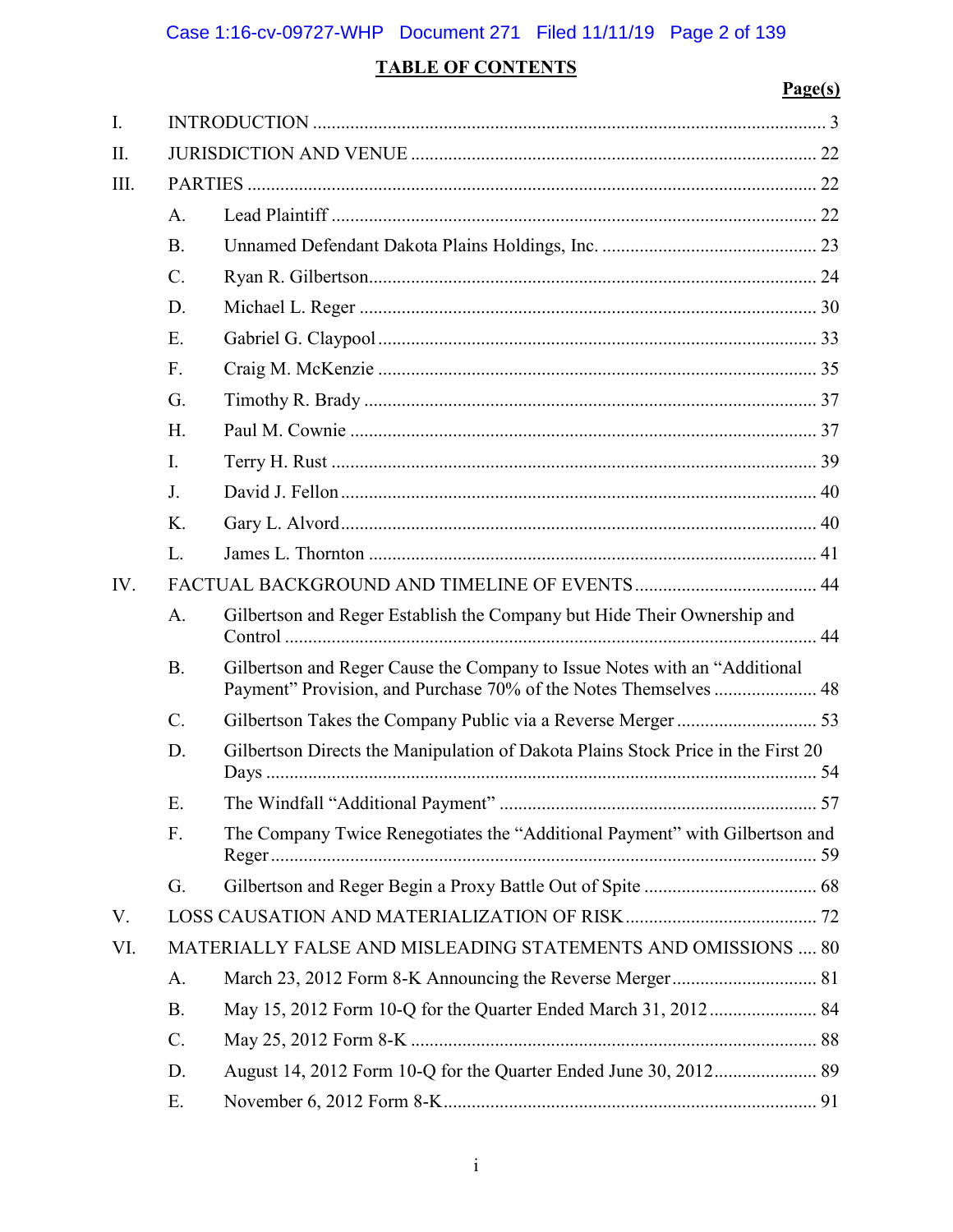# **TABLE OF CONTENTS**

# **Page(s)**

|       | F.                                                                                                                                                               | November 14, 2012 Form 10-Q for the Quarter Ended September 30, 2012 94                                                                                          |  |  |  |  |
|-------|------------------------------------------------------------------------------------------------------------------------------------------------------------------|------------------------------------------------------------------------------------------------------------------------------------------------------------------|--|--|--|--|
|       | G.                                                                                                                                                               | March 14, 2013 Form 10-K for the Year Ended December 31, 2012  96                                                                                                |  |  |  |  |
|       | H.                                                                                                                                                               |                                                                                                                                                                  |  |  |  |  |
|       | I.                                                                                                                                                               | May 8, 2013, Form 10-Q for the Quarter Ended March 31, 2013 101                                                                                                  |  |  |  |  |
|       | J.                                                                                                                                                               |                                                                                                                                                                  |  |  |  |  |
|       | K.                                                                                                                                                               | September 27, 2013 Form S-3 Shelf Registration Statement and Prospectus 105                                                                                      |  |  |  |  |
|       | L.                                                                                                                                                               | November 12, 2013 Form 10-Q for the Quarter Ended September 30, 2013 106                                                                                         |  |  |  |  |
|       | M.                                                                                                                                                               |                                                                                                                                                                  |  |  |  |  |
|       | N.                                                                                                                                                               | March 14, 2014 Form 10-K for the Year Ended December 31, 2013  110                                                                                               |  |  |  |  |
|       | O.                                                                                                                                                               | May 9, 2014 Form 10-Q for the Quarter Ended March 31, 2014 113                                                                                                   |  |  |  |  |
|       | P.                                                                                                                                                               | August 11, 2014 Form 10-Q for the Quarter Ended June 30, 2014 114                                                                                                |  |  |  |  |
|       | Q.                                                                                                                                                               | March 23, 2015 Form 10-K for the Year Ended December 31, 2014  115                                                                                               |  |  |  |  |
|       | R.                                                                                                                                                               | May 8, 2015 Form 10-Q for the Quarter Ended March 31, 2015 117                                                                                                   |  |  |  |  |
|       | S.                                                                                                                                                               |                                                                                                                                                                  |  |  |  |  |
|       | T.                                                                                                                                                               | November 6, 2015 Form 10-Q for the Quarter Ended September 30, 2015 119                                                                                          |  |  |  |  |
|       | U.                                                                                                                                                               | March 11, 2016 Form 10-K for the Year Ended December 31, 2015 120                                                                                                |  |  |  |  |
|       | V.                                                                                                                                                               | May 6, 2016 Form 10-Q for the Quarter Ended March 31, 2016 122                                                                                                   |  |  |  |  |
|       | W.                                                                                                                                                               | August 9, 2016 Form 10-Q for the Quarter Ended June 30, 2016 123                                                                                                 |  |  |  |  |
| VII.  |                                                                                                                                                                  |                                                                                                                                                                  |  |  |  |  |
| VIII. |                                                                                                                                                                  | COUNT I Violations of Section 10(b) of the Exchange Act and Rule 10b-5 Against<br>Gilbertson, Reger, Claypool, Brady, Cownie, Fellon, Rust, Alvord, McKenzie and |  |  |  |  |
| IX.   | COUNT II Violations of Section 20(a) of the Exchange Act Against Gilbertson, Reger,<br>Claypool, Brady, Cownie, Fellon, Rust, Alvord, McKenzie and Thornton  131 |                                                                                                                                                                  |  |  |  |  |
| Χ.    | COUNT III Violations of Section 20A of the Exchange Act, 15 U.S.C. § 78t-1 Against                                                                               |                                                                                                                                                                  |  |  |  |  |
|       |                                                                                                                                                                  |                                                                                                                                                                  |  |  |  |  |
|       |                                                                                                                                                                  |                                                                                                                                                                  |  |  |  |  |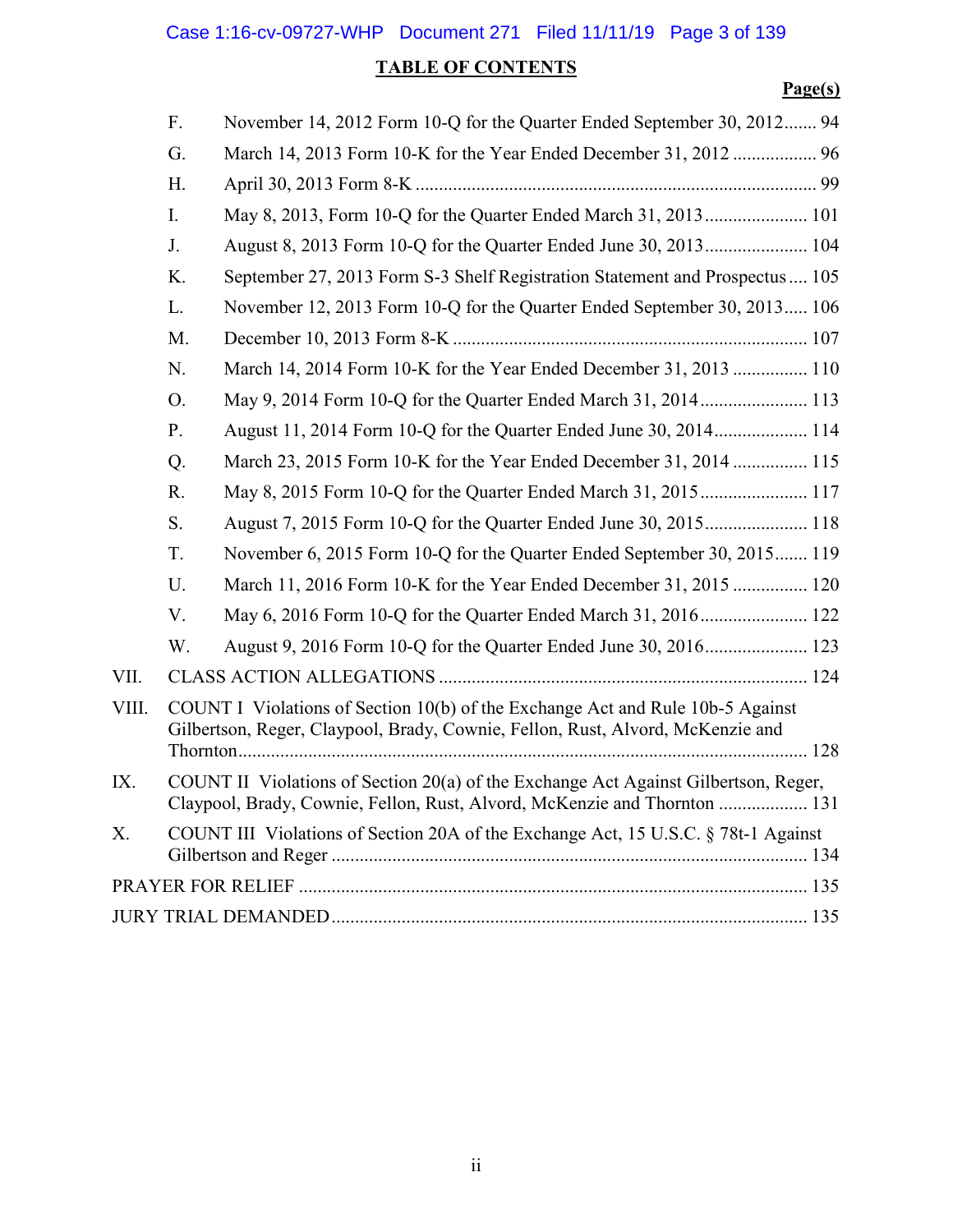## Case 1:16-cv-09727-WHP Document 271 Filed 11/11/19 Page 4 of 139

Lead Plaintiff Jon D. Gruber ("Lead Plaintiff"), individually, on behalf of the Jon D. Gruber Rollover IRA and as trustee of the Jon D. and Linda W. Gruber Trust, and on behalf of all other persons similarly situated, files this Fourth Amended Complaint pursuant to the October 18, 2019 Order (ECF No. 260) for the sole purpose of conforming the allegations to the Court's September 17, 2019 Opinion & Order (ECF No. 252). By filing this amendment Lead Plaintiff does not waive and hereby expressly reserves the right to appeal from the September 17, 2019 Opinion & Order to the extent it dismissed with prejudice certain parties and claims. Lead Plaintiff alleges the following regarding defendant Ryan R. Gilbertson ("Gilbertson"), defendant Michael L. Reger ("Reger"), unnamed defendant Dakota Plains Holdings, Inc. ("Dakota Plains" or the "Company"), and certain individually named defendants who were officers, directors, control persons and/or controlling stockholders of the Company. Lead Plaintiff's allegations are based on his personal knowledge as to his own transactions as well as, *inter alia*, the investigation conducted by Lead Counsel, including the significant amount of discovery conducted to date in this matter. This investigation also included, among other things, consultation with experts, review and analysis of Dakota Plains' public documents and announcements, earnings conference calls with securities analysts and shareholders, the Company's filings with the United States Securities and Exchange Commission ("SEC"), wire and press releases published by and about the Company, and information obtainable on the Internet. Counsel's investigation also has included analysis of public information regarding other publicly traded companies controlled by Gilbertson and Reger (or formerly publicly traded and now bankrupt) in which similar patterns of fraud as alleged herein have been identified, including Northern Oil and Gas, Inc. ("NOG" or "Northern Oil") and Voyager Oil & Gas, Inc. ("Voyager").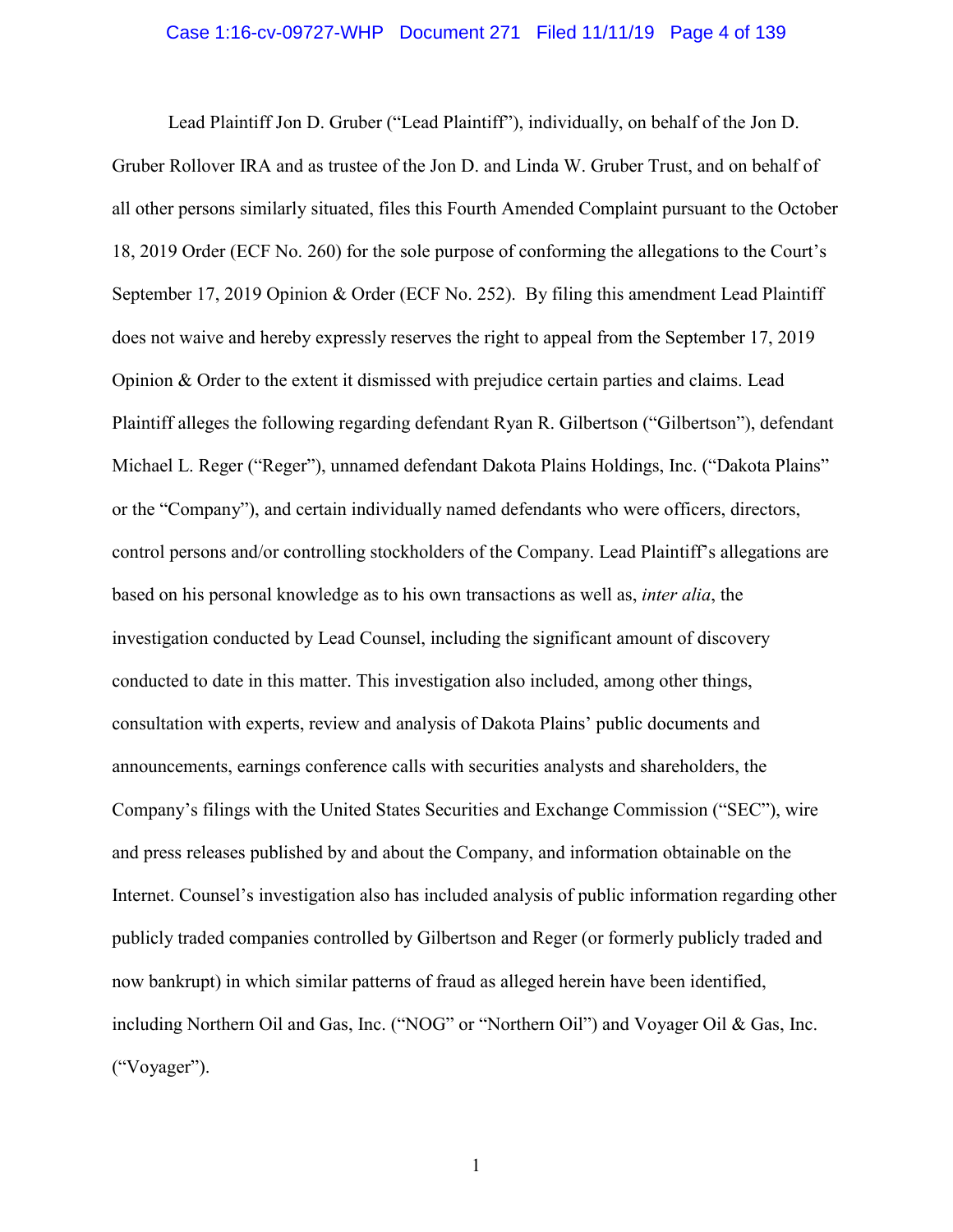## Case 1:16-cv-09727-WHP Document 271 Filed 11/11/19 Page 5 of 139

In addition, Lead Plaintiff's allegations are based on the federal indictments, trial transcripts, jury verdict, sentencing memoranda and judgment, and an order denying motion for acquittal or new trial related to the criminal conviction of defendant Gilbertson for fourteen counts of wire fraud, one count of conspiracy to commit securities fraud, and six counts of securities fraud in *United States v. Ryan Randall Gilbertson, et al.*, No. 17-cr-66-PJS, ECF Nos. 1, 133, 214, 224, 237-248, 284, 291, 309, 330, (D. Minn., Mar. 22, 2017) ("Criminal Case"). On December 11, 2018 Gilbertson was sentenced to twelve (12) years in prison for conducting the complex, eight year long securities fraud scheme on which this complaint is based and which precipitated the bankruptcy of Dakota Plains and damaged all public investors who purchased the common stock of Dakota Plains during the Class Period herein alleged.

Lead Plaintiff's allegations are also based on the civil enforcement action filed by the SEC against defendant Gilbertson and certain others alleging five counts of violations of the Securities Exchange Act of 1934 ("Exchange Act," 15 U.S.C §78a *et seq.*) in *Securities and Exchange Commission v. Ryan Gilbertson, et al*., No. 16-cv-3779, (D. Minn., Oct. 31, 2016)("SEC Action"); the SEC's Order Making Findings and Imposing a Cease-And-Desist Order against defendant Reger in *In the Matter of Michael L. Reger, Respondent*., Release No. 10241 (Oct. 31, 2016); the SEC's Order Making Findings and Imposing a Cease-And-Desist Order against Gilbertson's co-conspirator, Nicholas Shermeta in *In the Matter of Nicholas H. Shermeta and Napa Properties, LLC, Respondents*., Release No. 79195 (Oct. 31, 2016) and the pleadings filed in *Ryan R. Gilbertson v. Dakota Plains Holdings, Inc., Craig McKenzie, and Jim Thornton*, No. 27 CV-15-14393 (Minn. 4<sup>th</sup> Dist. Ct. Sept. 28, 2016) ("MN Lawsuit"). Lead Plaintiff's allegations are further based on Weldon W. Gilbertson's (Gilbertson's father) failed motion to quash an SEC subpoena in *Weldon Gilbertson and Marcia Gilbertson v. U.S.*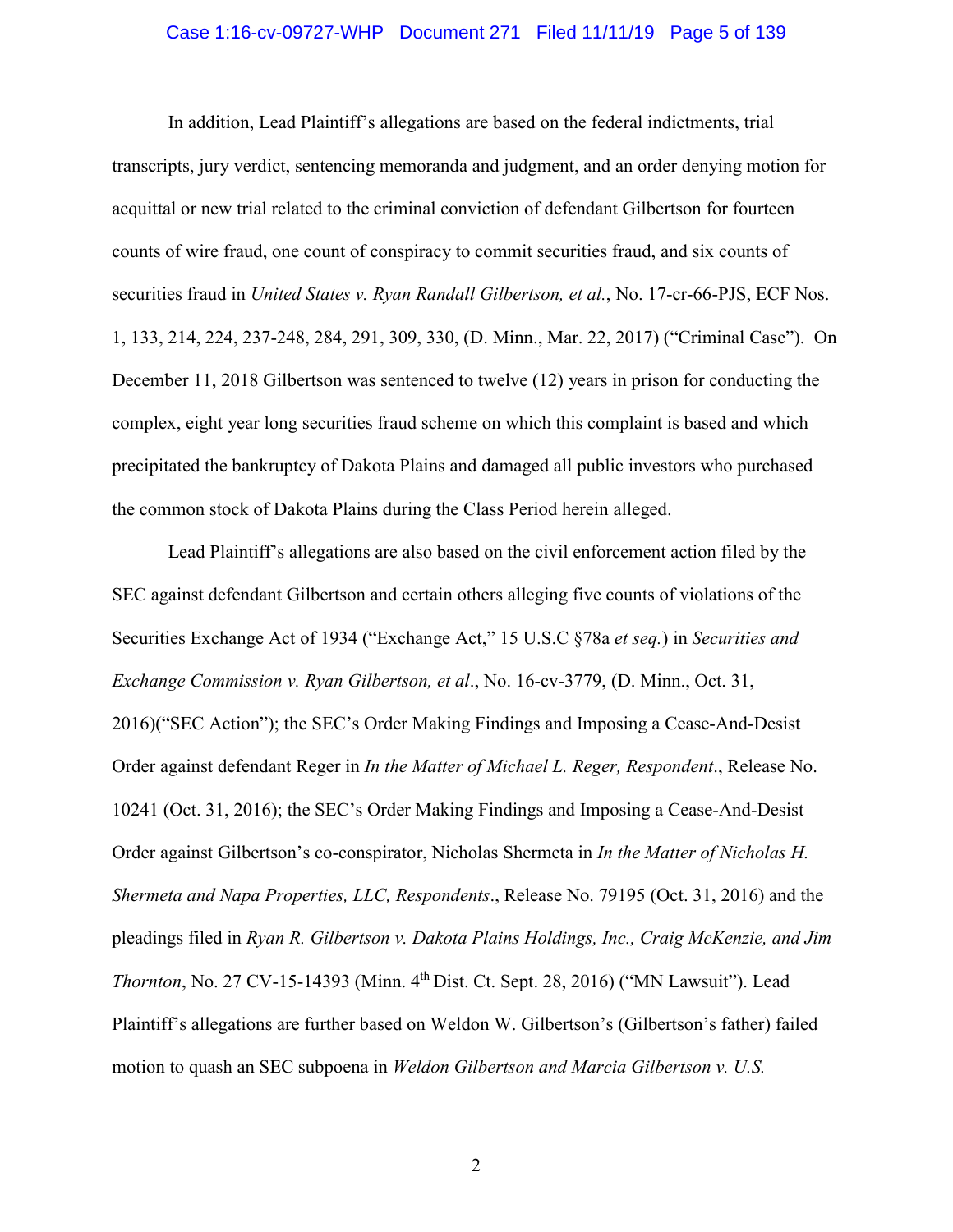## Case 1:16-cv-09727-WHP Document 271 Filed 11/11/19 Page 6 of 139

*Securities and Exchange Commission,* No. 13-mc-00102-PJS (D. Minn. January 22, 2014). Lead Plaintiff believes that significant additional evidence will continue to be adduced in support of the allegations set forth herein as discovery continues in this case.

## **I. INTRODUCTION**

1. This is a federal securities fraud and insider trading class action brought on behalf of a class consisting of all persons and entities who purchased or otherwise acquired Dakota Plains' publicly traded securities between March 23, 2012 and August 16, 2016, inclusive (the "Class Period"), and a subclass of all persons who purchased Dakota Plains' publicly traded securities contemporaneously with the defendants' sales of Dakota Plains securities, and who were injured by virtue of the misconduct alleged herein (the "Class"). The claims asserted are brought to remedy violations of Sections 10(b), 20(a) and 20(A) of the Exchange Act, 15 U.S.C. §§ 78j(b), 78t(a), and 78t-1.

2. This securities fraud and insider trading class action concerns a complicated securities fraud scheme Gilbertson and Reger directed that unfolded over the course of eight years involving many acts of securities fraud. They conducted a brazen, massive and complicated securities fraud scheme together with the other individual defendants in this action. In doing so, Gilbertson and Reger abused the corporate, custodial and charitable forms by using family and friends as nominees to obscure their ownership and control of Dakota Plains. Gilbertson and Reger hid their involvement in Dakota Plains to conduct a massive securities fraud that all officer and director defendants knew of or recklessly disregarded, and omitted to disclose to the investing public, even after Gilbertson and Reger turned on the Company and the Company, in turn, wrote the SEC a confidential letter detailing some of Gilbertson's and Reger's many securities law violations. Gilbertson and Reger hatched this scheme to enrich themselves,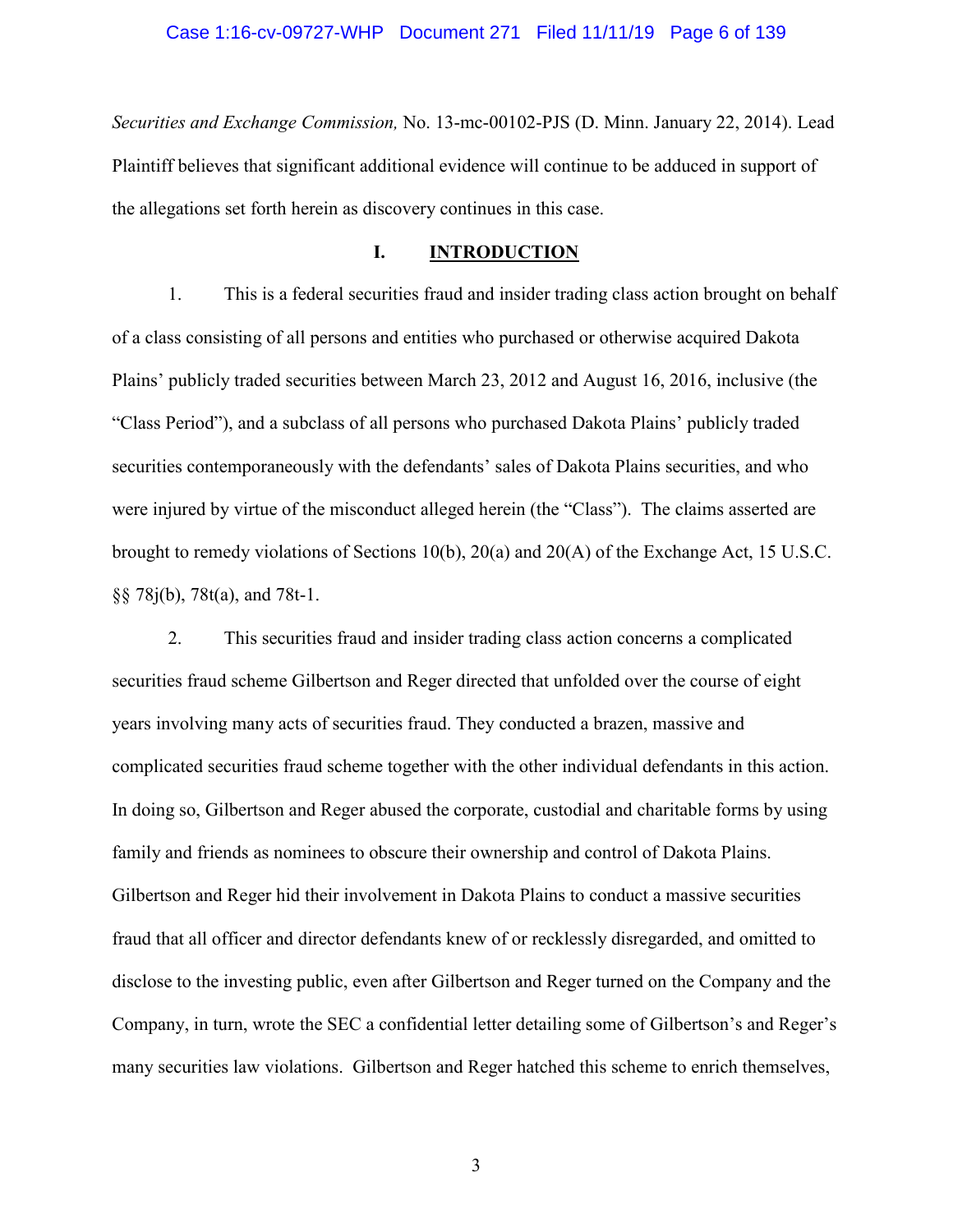## Case 1:16-cv-09727-WHP Document 271 Filed 11/11/19 Page 7 of 139

their family, and their friends by hiding their ownership and control of Dakota Plains since its inception in 2008, and then secretly and nefariously siphoned off millions of dollars from the unwitting public shareholders of the Company, mainly by liquidating nearly \$30 million worth of Dakota Plains stock between the two of them, unbeknownst to the public, as the Company descended toward bankruptcy.

3. Gilbertson and Reger conducted an elaborate securities fraud scheme wherein: (1) they incorporated Dakota Plains and issued millions of founders' shares to themselves, their family and friends which they then divided up and transferred among custodial accounts, trusts, foundations, and LLCs they controlled so as purportedly to never breach the 5% ownership threshold in any single account that would trigger the legal duty to report their ownership to the public and SEC; (2) they caused the Company to issue \$9 million of 12% promissory notes with an embedded "additional payment" provision  $("APP")^1$  whereby the note holders received an "additional payment" triggered upon going public and based on the Company's average trading price in its first 20 days of public trading; (3) they, and at their behest, their friends and family, purchased those notes; (4) Gilbertson arranged for his insolvent polo instructor, Douglas Hoskins ("Hoskins" now Gilbertson's convicted co-felon) to buy 50,000 of the less than 100,000 freely tradeable shares of a publicly traded shell company (from the same accomplices that had provided shell companies for reverse mergers with Gilbertson's and Reger's other publicly traded companies); (5) they caused Dakota Plains to go public through a reverse merger with that shell company; (6) Gilbertson had the polo instructor sell his shares at approximately \$12 per share upon going public and their family and accomplices purchase those shares at \$12 per share

l

<sup>1</sup> The APP was interchangeably referred to as an "additional payment provision," an "embedded derivative" or a "synthetic conversion feature" by the Company and defendants.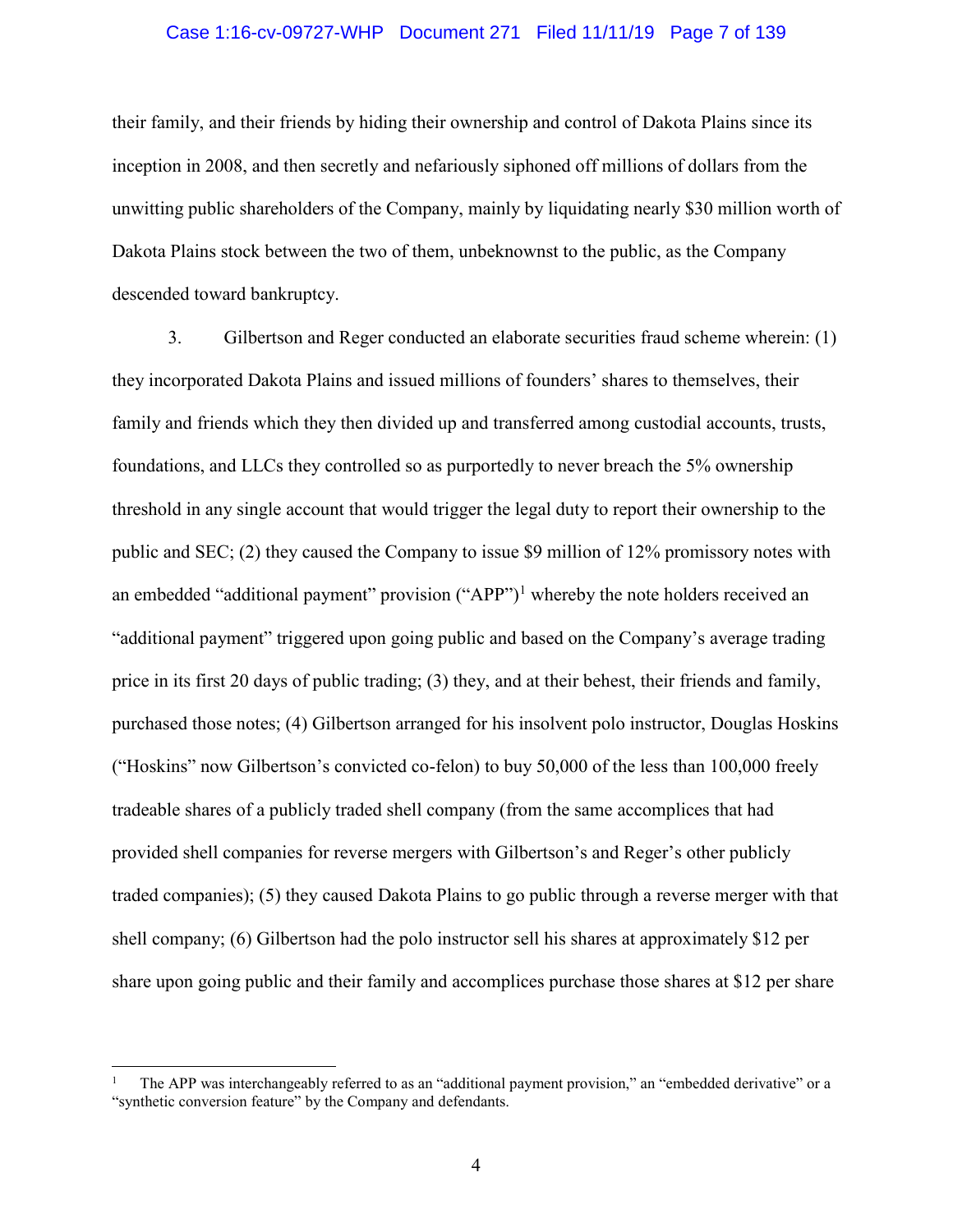## Case 1:16-cv-09727-WHP Document 271 Filed 11/11/19 Page 8 of 139

during the first 20 public trading days; (7) they used this overt stock manipulation to turn the APP into a financial obligation of over \$32 million of the Company, mostly in the form of new 12% promissory notes to the existing note holders, from which the Company would never recover; (8) when the Company forced Gilbertson and Reger to renegotiate the APP and convert the debt owed to them into equity, Gilbertson, Reger and their stock brokerage buddies then proceeded to manipulate the stock in coordinated trading activity, together ultimately liquidating over \$37 million worth of Dakota Plains stock into the public market over the course of the Class Period. This securities fraud scheme was unknown to the investing public, but was known to or recklessly disregarded by each of the individually named Officer and Director Defendants who signed the Company's Class Period SEC filings, all of which omitted to disclose the fraud or Gilbertson's and Reger's actual control of Dakota Plains until it was too late for any public shareholder to recoup any value from their investment in the Company.

4. The Criminal Case and SEC Action are based on the same conduct that underlies this class action. The SEC Action alleges five separate counts of violating federal securities laws including: Section 17(a) of the Securities Act of 1933 ("Securities Act"), 15 U.S.C.  $\S 77(q)$ ; Section 10(b) of the Exchange Act, 15 U.S.C. § 78j(b); Sections 5(a) and 5(c) of the Securities Act, 15 U.S.C. §§ 77e(a), 77e(c); Section 13(d) of the Exchange Act, 15 U.S.C. § 78m(d); and Section 16(a) of the Exchange Act, 15 U.S.C. §78p(a). Defendant Reger and two other participants in the scheme have settled with the SEC, which has resulted in disgorgement and interest and penalties of millions of dollars.

5. Dakota Plains declared Chapter 11 bankruptcy and as a result is not a named defendant herein due to the automatic stay provisions of 11 U.S.C. §362(a). At the time it was a going concern, it operated a crude oil transloading facility in New Town, North Dakota, where it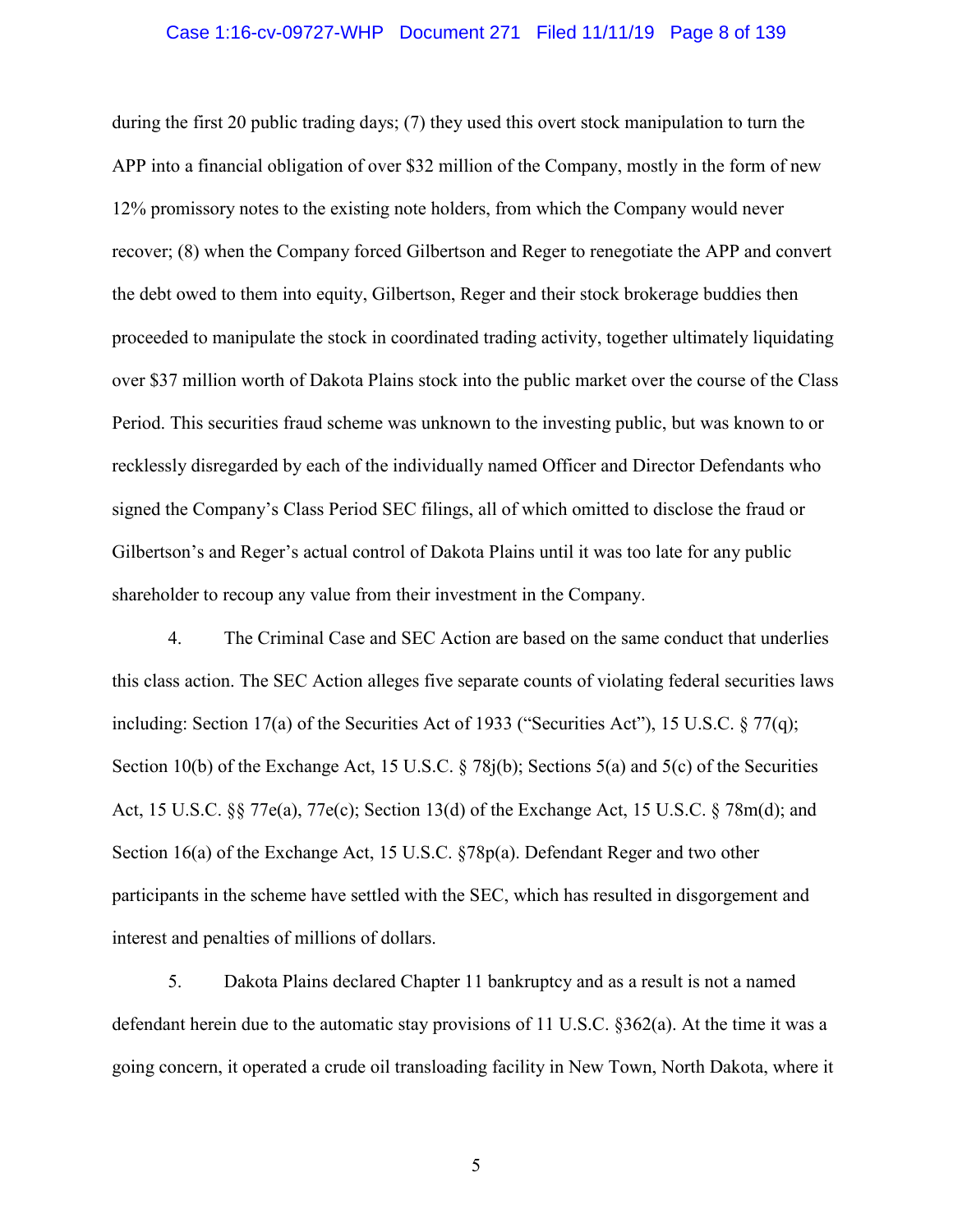## Case 1:16-cv-09727-WHP Document 271 Filed 11/11/19 Page 9 of 139

loaded oil onto rail cars for transport to refineries. The entirety of its business was run through subsidiary limited liability corporations ("LLCs"), limiting the Company's transparency and making it nearly impossible to trace the true sources of its revenue.

6. Defendants Gilbertson and Reger co-founded Dakota Plains' predecessor, Dakota Plains Transport Inc. in 2008 (along with James Sankovitz ("Sankovitz"), their attorney, who together were known as the "Three Amigos"), which became Dakota Plains Inc., and then after a March 22, 2012 reverse merger with a publicly traded shell company, ultimately became Dakota Plains Holdings, Inc.<sup>2</sup> From its inception, defendants Gilbertson and Reger hid their involvement in the Company for the purpose of effectuating a complex stock manipulation scheme that netted each of them millions of dollars. They each hid their controlling ownership by dividing it among a number of nominee accounts in the names of their family and charitable foundations. The Company was specifically created to enrich Gilbertson and Reger. In fact, the Company itself determined (but never disclosed) that the only reason it was taken public in the first place was to facilitate Gilbertson's and Reger's fraud. No investor would have purchased shares in the Company at any price or held those shares had they known the truth that Gilbertson and Reger secretly owned and controlled Dakota Plains for their benefit so that they could reap millions for themselves in a stock manipulation scheme upon the commencement of public trading of the Company's stock. The Company itself admitted three years after going public in a letter to the SEC that Gilbertson's and Reger's fraud and hidden control of the Company put Dakota Plains at continued risk of insolvency and failure, a bankruptcy that in fact occurred after four years of increasing negative cash flows and losses. Their hidden control and fraud proximately caused the

 $\overline{a}$ 

<sup>2</sup> As used herein "Dakota Plains" and "Company" are intended to be inclusive of its pre-merger corporate forms.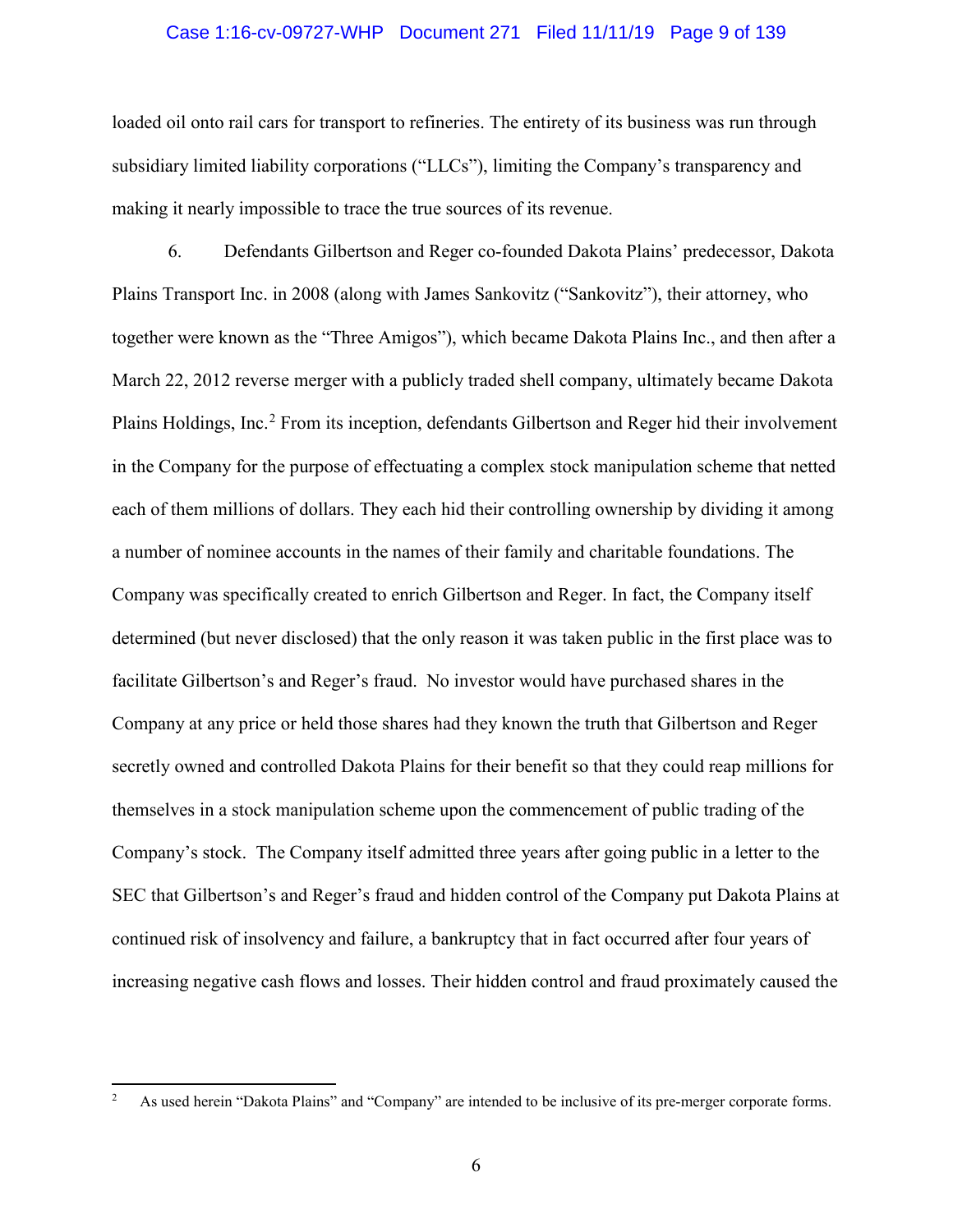## Case 1:16-cv-09727-WHP Document 271 Filed 11/11/19 Page 10 of 139

damages suffered by Lead Plaintiff and all other public investors who unwittingly invested in the stock of Dakota Plains.

7. Despite never having any formal positions at the Company, Gilbertson and Reger controlled the Company and made all material decisions on its behalf. After founding the Company in 2008, they first installed their fathers to serve as its two officers and as a two person board of directors. Later, before the Company's stock started publicly trading, they handpicked other friends and associates to serve as officers and directors, including defendants Gabriel G. Claypool ("Claypool"), to serve as Chief Executive Officer ("CEO"), and Reger's next door neighbor, defendant Timothy R. Brady ("Brady"), to serve as Chief Financial Officer ('CFO"). At all relevant times, Claypool and Brady knew of Gilbertson's and Reger's ownership and control of the Company and the execution of the stock inflation scheme, and/or recklessly disregarded these facts, yet withheld the truth about these matters from Lead Plaintiff and the Class.

8. In January 2011, just over a year before the Company went public, Gilbertson and Reger caused the Company to issue \$3.5 million in 12% promissory notes ("Senior Notes"). Gilbertson and Reger, along with their nominees (including Total Depth Foundation and Jessica Gilbertson (a/k/a Jessica Medlin or Jessica Brancale) Gilbertson's ex-wife) purchased \$2.15 million of those Senior Notes, their close friends and business relations, including defendant Paul M. Cownie's ("Cownie") family trust, and Sankovitz's 1242 Investments LLC, purchased the rest. Rather than use the money to build out the crude oil transloading facility, Gilbertson and Reger caused the Company to use the majority of the proceeds from the Senior Notes to pay a shareholder dividend to the existing shareholders, including a \$439,000 dividend to Reger Gas Investments, LLC, controlled by Reger, \$350,000 to Reger's father, James Randall Reger, one of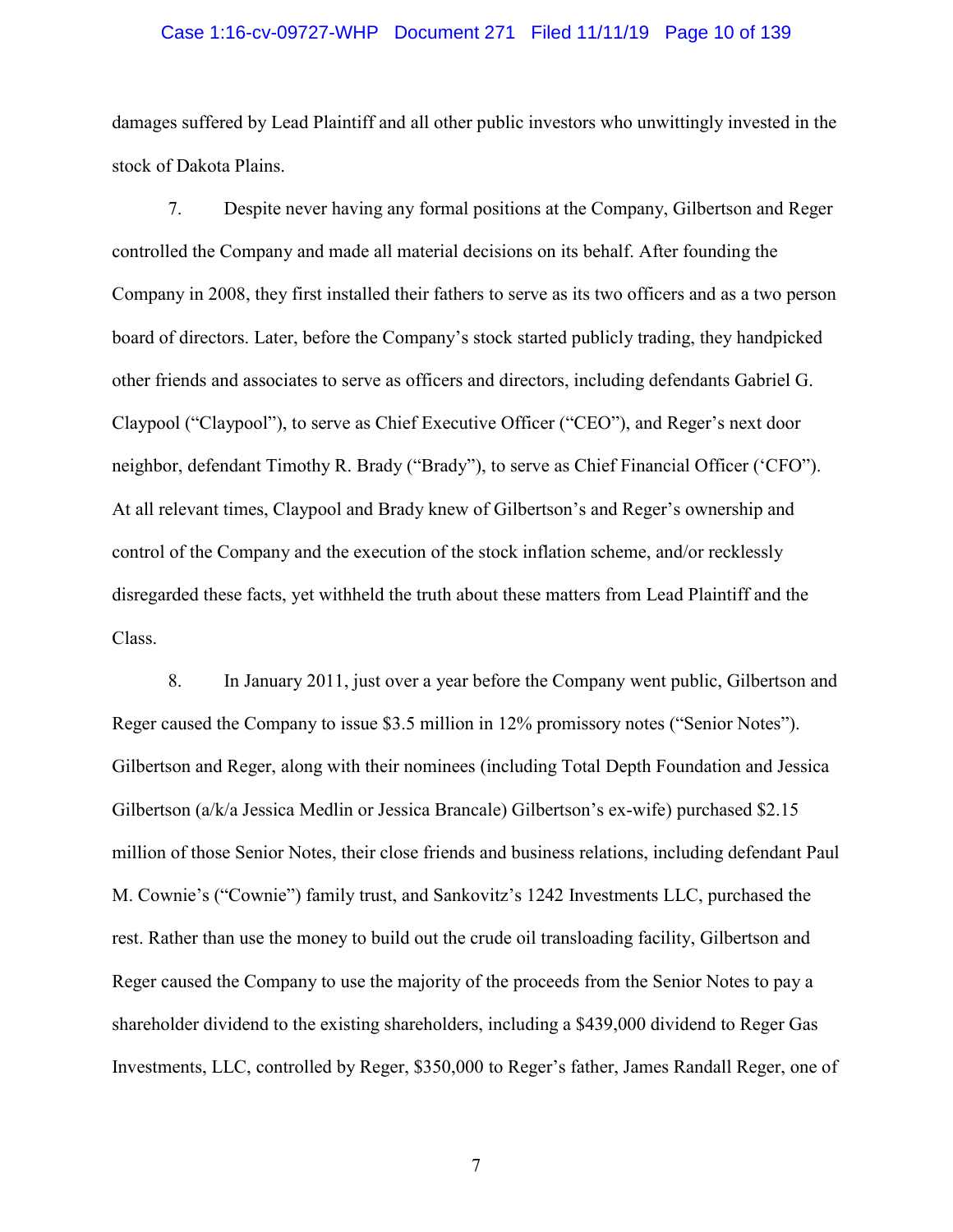## Case 1:16-cv-09727-WHP Document 271 Filed 11/11/19 Page 11 of 139

Reger's nominees, \$288,500 to Gilbertson and \$157,000 to Gilbertson's ex-wife, Jessica Gilbertson, one of his nominees. Thereafter, in April 2011, Gilbertson and Reger caused the Company to issue another \$5.5 million of promissory notes, at a 12% annual interest rate ("Junior Notes"). Reger Gas Investments LLC and Gilbertson each purchased \$2 million and the Total Depth Foundation purchased \$250,000 of the \$5.5 million of the Junior Notes. Defendant Cownie's family trust purchased another \$250,000 of the notes, as did Sankovitz's 1242 Investments LLC. Other close Gilbertson and Reger business associates including Jack Norqual ("Norqual") also purchased the notes.

9. In October 2011, a few months before effectuation of the reverse merger by which Dakota Plains stock would start publicly trading, Gilbertson directed defendants Claypool and Brady and the new directors Gilbertson and Reger appointed, including defendants David J. Fellon ("Fellon"), Cownie, and Terry H. Rust ("Rust"), to consolidate and modify the outstanding Junior and Senior Notes (the "Consolidated Notes"), over 70% of which Gilbertson and Reger held, to add the APP, which provided a variable bonus payment to the Consolidated Note holders based on Dakota Plains' stock price during its first 20 days of public trading following the reverse merger should that price exceed \$2.50 per share.

10. Gilbertson, Reger and Sankovitz had initiated the process of taking the Company public through a "reverse merger" with a publicly traded shell company months earlier, as early as January 2011. Thomas Howells ("Howells," a co-defendant in the SEC Action who testified at Gilbertson's criminal trial that he helped "manipulate the sell side"), a Utah-based stock broker, provided Gilbertson and Reger a publicly-traded shell company with a limited amount of unrestricted, freely-tradeable shares with which Dakota Plains merged (as Howells had done twice before for two other Gilbertson and Reger businesses that exhibit the same pattern of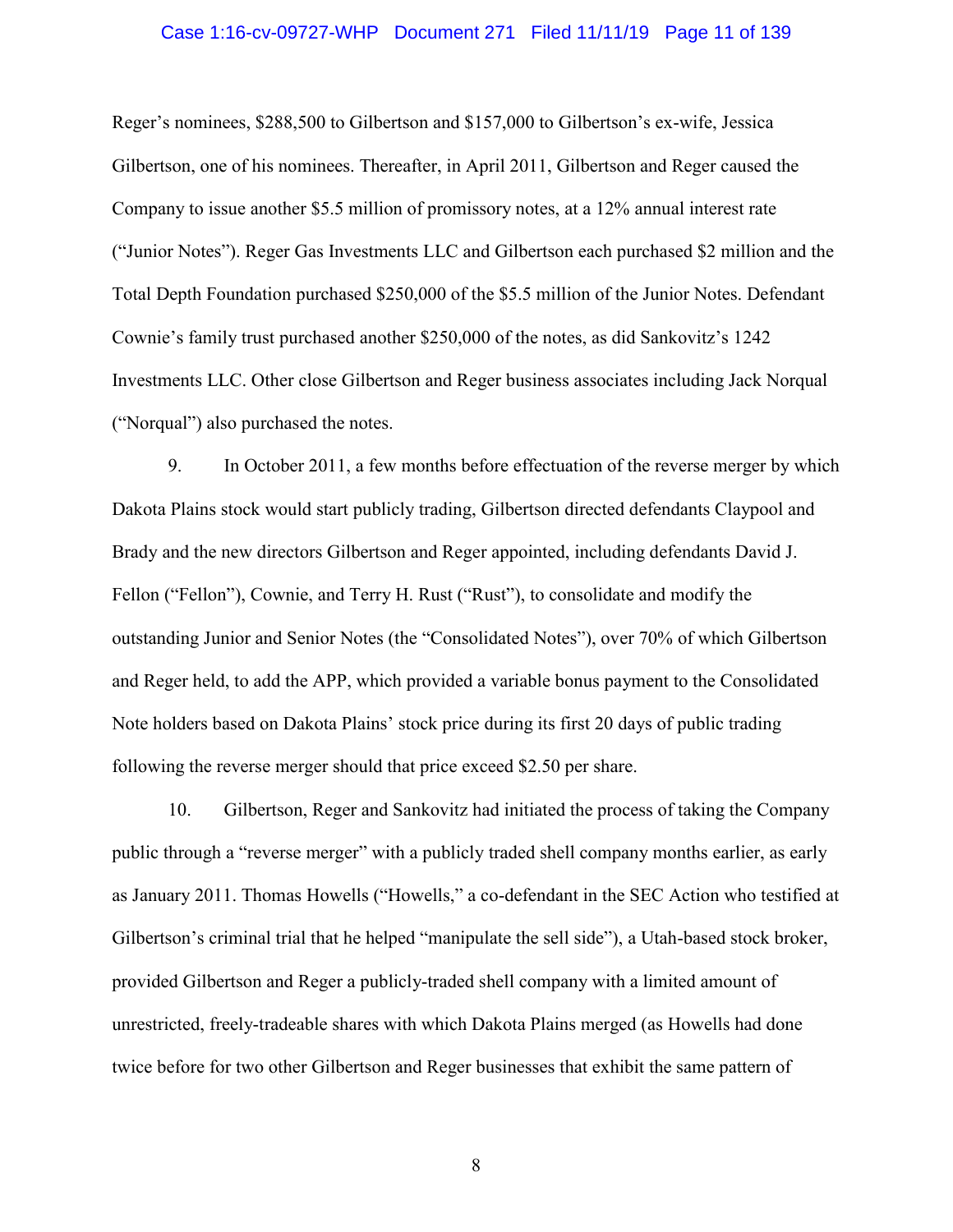## Case 1:16-cv-09727-WHP Document 271 Filed 11/11/19 Page 12 of 139

hidden ownership and stock sales, NOG and Voyager), and assisted Gilbertson in arranging the sale of 50,000 of the 92,400 unrestricted, freely tradeable shares of the shell company to Gilbertson's polo instructor Douglas Hoskins before the reverse merger. The defendants consummated the reverse merger on March 22, 2012 and public trading of Dakota Plains' stock commenced March 23, 2012, the first day of the Class Period.

11. At the time of the reverse merger, Gilbertson was a beneficial owner of approximately 11% of the Company's stock, which gave rise to reporting obligations under Sections 13(d) and 16(a) of the Exchange Act, which, respectively, require public reporting of beneficial ownership of more than 5% and 10% of any publicly traded company. As a part of the fraud scheme, Gilbertson and Reger hid their beneficial ownership and control of the Company from its inception by spreading their holdings across a number of nominee accounts they exclusively controlled. Reger beneficially owned approximately 21.4% of the Company's stock when it went public, divided between ten different accounts he controlled in different names to avoid the public disclosure requirements of Sections 13(d) and 16(a). Gilbertson's and Reger's ownership of significant stock in and control of the Company was at all relevant times purposefully and/or recklessly omitted from all public Dakota Plains' disclosures. Aside from the Officer and Director Defendants' (defined *infra*), and Gilbertson's and Reger's affirmative legal duty to report Gilbertson's and Reger's control and ownership, this omission was material to investors as Gilbertson and Reger had previously been the subjects of a significant quantity of negative press related to Voyager and NOG, companies they and their families had founded and run and which had experienced significant operational and financial difficulties, including a bankruptcy.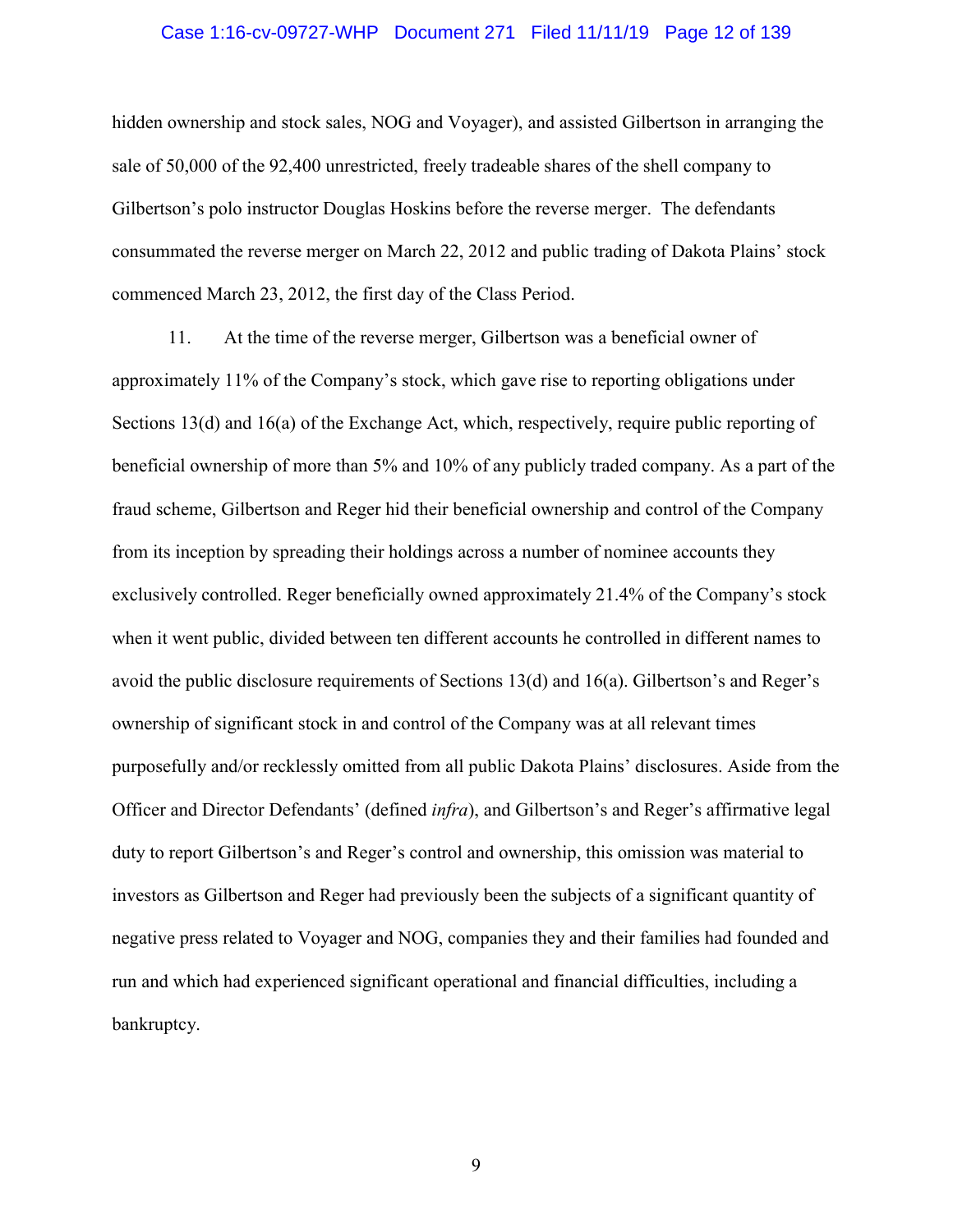## Case 1:16-cv-09727-WHP Document 271 Filed 11/11/19 Page 13 of 139

12. Subsequent to the reverse merger, Gilbertson and Reger set out to manipulate the price of the Company's stock in the first 20 days of its public trading to reap a windfall from the "additional payment" provision they had engineered with regard to the notes. No publicly available document identified Hoskins as the holder of the majority of the unrestricted stock of the shell company at the time of the reverse merger or of Dakota Plains any time thereafter. Once public trading of the Company's stock commenced, Hoskins immediately began selling shares of Dakota Plains for approximately \$12 per share, at Gilbertson's direction. Most of the individuals who sold shares during the first 20 days did so through the same Utah stock broker Hoskins used. Gilbertson then instructed his friend, Nicholas H. Shermeta ("Shermeta," the criminal charges against whom were dropped in exchange for cooperation in the Criminal Case and testimony at trial), a stockbroker in Minneapolis, to buy shares for himself and his brokerage customers in the first 20 days of trading at the inflated prices offered by Hoskins. Shermeta testified at Gilbertson's criminal trial that he helped manipulate the buy side by purchasing shares, and caused his brokerage clients to purchase shares at inflated prices around \$12 per share at Gilbertson's direction throughout the 20 day period (in which he accounted for more than half the total volume of shares purchased). Several of Reger's family members, friends and associates also purchased Dakota Plains stock during the first 20 days of trading to facilitate the fraud. The price of Dakota Plains stock went form 30 cents per share before the reverse merger to trading between \$11 and \$12 per share during the 20-day period.

13. The stock manipulation scheme orchestrated by Gilbertson achieved its intended purpose. On May 15, 2012, the Company disclosed that the "additional payment" provision resulted in a bonus payment of \$32,851,800 to the holders of the \$9 million in outstanding promissory notes. The Company was never able to recover from this onerous financial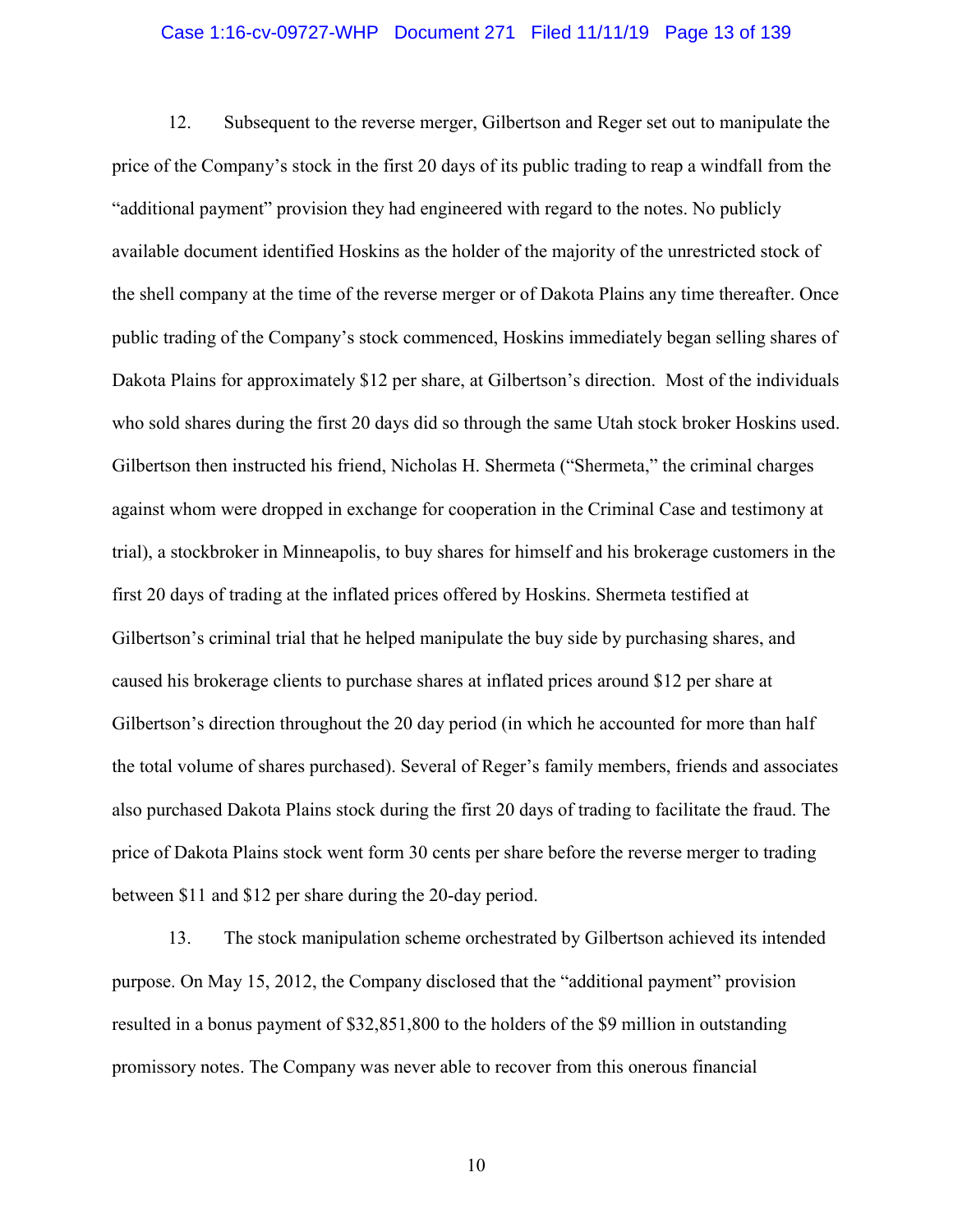## Case 1:16-cv-09727-WHP Document 271 Filed 11/11/19 Page 14 of 139

obligation. No public filing by Dakota Plains ever disclosed the names of the benefiting noteholders or the amounts they received, let alone that Gilbertson and Reger held over 70% of the notes and thus stood to receive 70% of the windfall. No public filing ever disclosed Gilbertson's and Reger's beneficial ownership of the Company, their control of the Company, their relationship to the Company's directors and officers they handpicked, or that the apparent interest in the Company's stock upon becoming publicly traded was pursuant to an unlawful "get rich quick scheme," and not legitimate public investment. Had Lead Plaintiff and the Class members known the truth that was systematically omitted from all of Dakota Plains' Class Period public filings, they would not have purchased shares of Dakota Plains at any price and would not have paid as much as they did for stock that was, in reality, worthless at the time of purchase. In addition, they would not have held the stock as it declined in value to become worthless due to Gilbertson and Reger's continued undisclosed ownership and control.

14. Because the Company did not have the cash to pay the large "additional payment," Gilbertson structured the "additional payment" to be payable in either stock or new promissory notes. Gilbertson took his "additional payment" for himself and his nominees in the form of new promissory notes to be paid by Dakota Plains within 12 months, worth approximately \$13 million, which again benefitted from a 12% annual interest rate, which was a substantially higher rate than existing market conditions supported. Reger also took his "additional payment" for himself and his nominees in the form of new promissory notes worth almost \$11 million.

15. Gilbertson then attempted to have these "additional payment" notes paid off as quickly and quietly as possible by directing defendant Claypool to attempt to raise an additional \$50 million in a new debt offering. When the Company could not raise anywhere close to that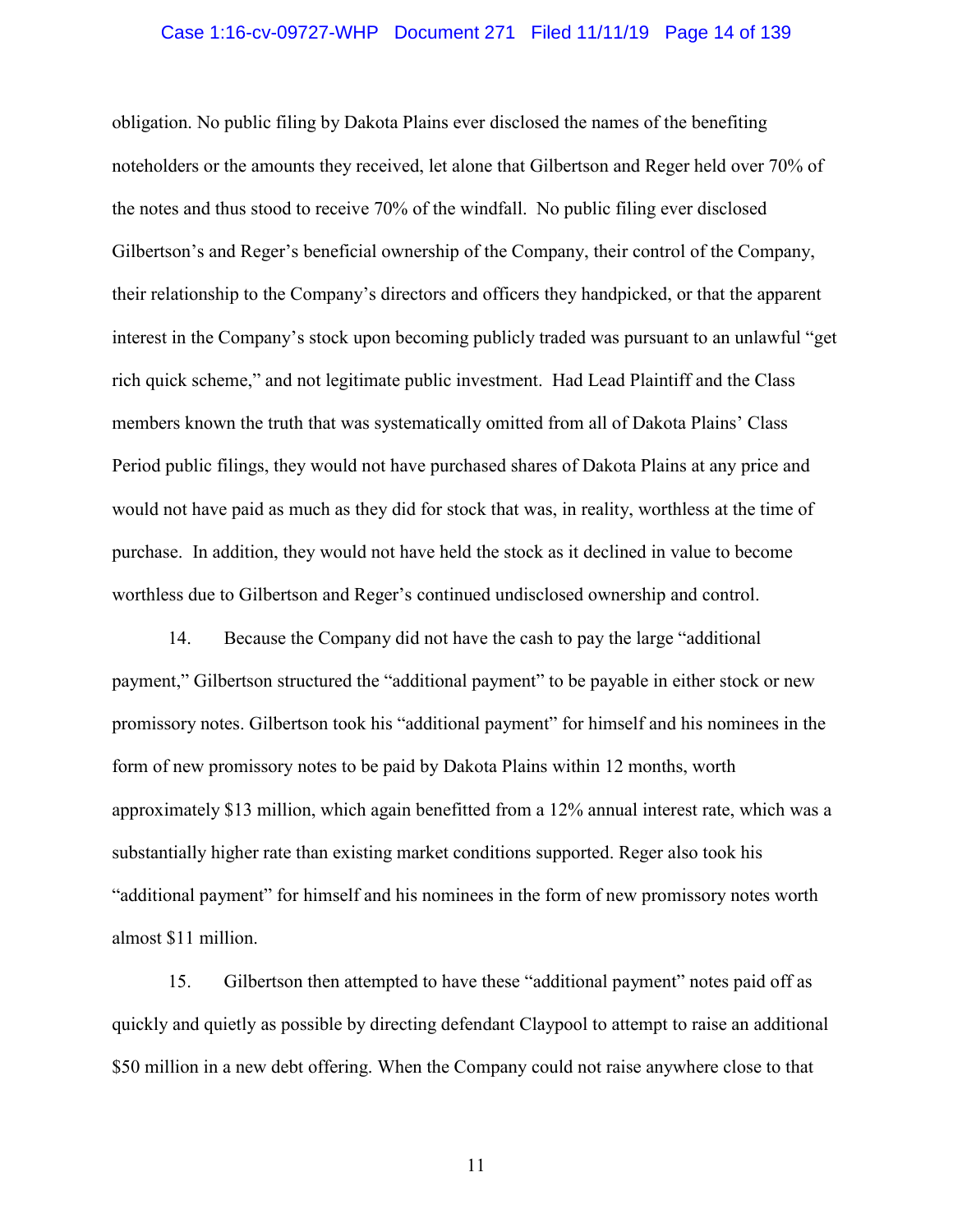## Case 1:16-cv-09727-WHP Document 271 Filed 11/11/19 Page 15 of 139

amount of money, and under threat of lawsuit by an inside shareholder with knowledge of Gilbertson's and Reger's control and their ownership of the notes, the Company renegotiated the "additional payment" with Gilbertson and Reger directly, confirming that the officers and directors knew of or recklessly disregarded the scheme, yet none of them disclosed the scheme, in violation of their legal obligations as officers and directors of a publicly held company.

16. This resulted in the first renegotiation of the "additional payment" provision contained in the Consolidated Notes. Due to pressure from threatened litigation, in October 2012, Gilbertson negotiated on behalf of the noteholders directly with the Board of Directors he himself had put in place. These negotiations culminated in the Amended Election, Exchange and Loan Agreement dated November 2, 2012 ("First Amendment"), which restructured the Consolidated Notes reducing the "additional payment" provision by approximately 42%. While the First Amendment was disclosed to the public in a filing on Form 8-K, the reason for the amendment, who negotiated it and why, were not.

17. Pursuant to the First Amendment, Gilbertson agreed to a reduced "additional payment" consisting of a \$5 million promissory note and 332,800 shares of Dakota Plains stock. Gilbertson also insisted on being indemnified by the Company regarding any legal action arising out of his conduct in connection with the Consolidated Notes. The Company provided him such indemnity, but never disclosed the names of the indemnitees or why it offered indemnity to the Company's noteholders as part of the renegotiated "additional payment" feature of the Consolidated Notes.

18. The Company determined in its investigation in 2013 that around the time of this First Amendment in late 2012, suspicious naked short selling and coordinated trading activity was emanating out of Agency Trading, a stock brokerage run by defendants Gilbertson's,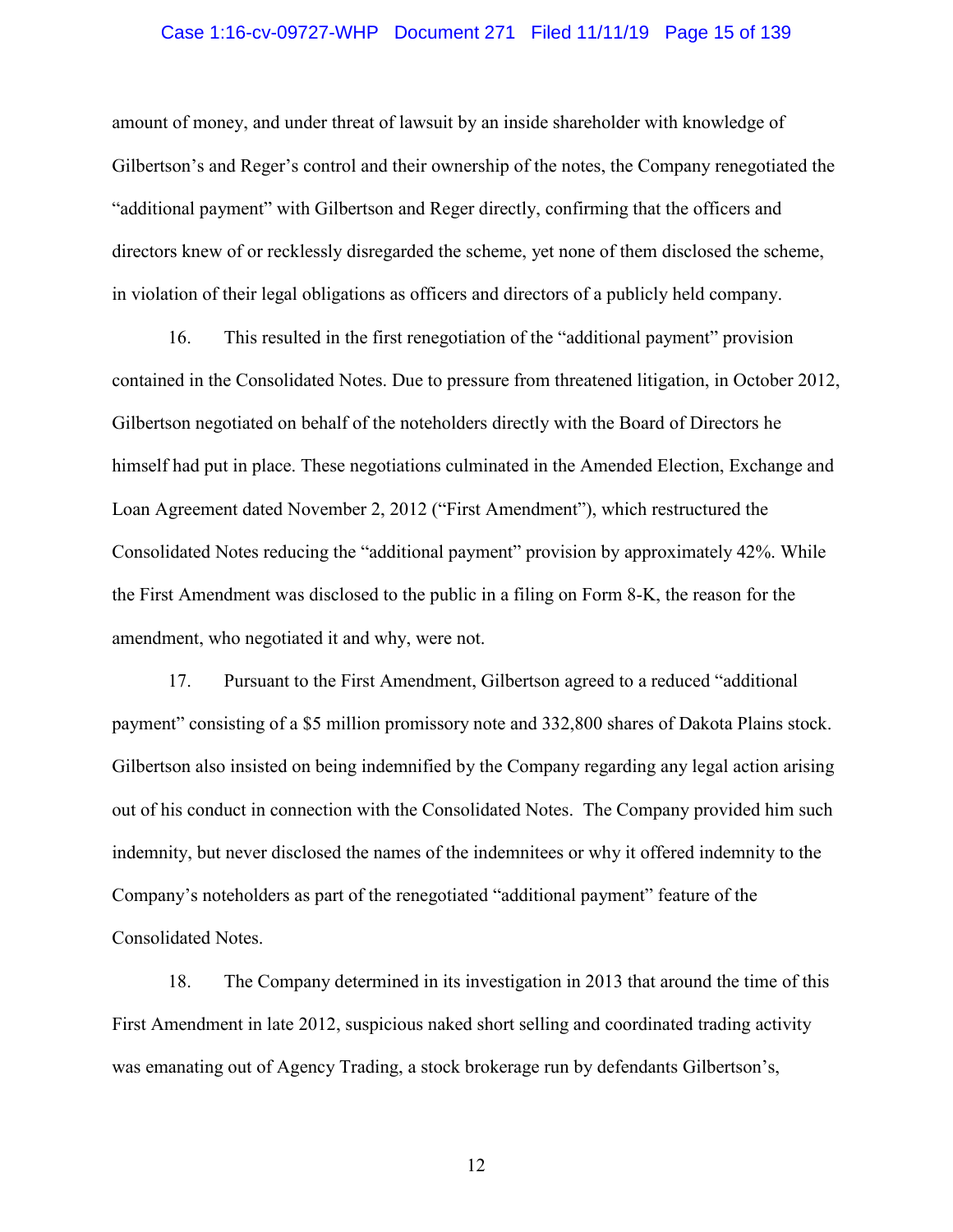## Case 1:16-cv-09727-WHP Document 271 Filed 11/11/19 Page 16 of 139

Reger's, Claypool's and Cownie's friend, Johnny Whitaker. John Whitaker, Johnny's father, was appointed by Gilbertson and Reger as an initial "independent" director of Dakota Plains in October of 2011, along with defendants Cownie, Rust and Fellon, and approved the reverse merger along with them. But he resigned as a director in 2012 before signing any public statements on behalf of the Company when his son Johnny Whitaker became one of Dakota Plains' partners in a trucking joint venture. Agency Trading was where Gilbertson and Reger held their nominee accounts and from which they liquidated most of the \$30 million in Dakota Plains founders' shares and shares derived from the additional payment from those accounts.

19. In February 2013, the Company replaced Gilbertson's handpicked CEO, his friend Claypool, with defendant Craig M. McKenzie ("McKenzie") whom Reger knew from his extensive ties in the oil business. Even after the First Amendment, the Company received further litigation threats from two other inside shareholders who bought shares in early private placements and knew Gilbertson and Reger controlled Dakota Plains and were the primary beneficiaries of the notes. At or about that time, the Company, with defendant McKenzie at the helm, in response to the threatened litigation, created a special committee of the Board, headed by defendant Gary L. Alvord ("Alvord"), which retained a law firm and a corporate investigation firm to investigate the alleged fraud perpetrated by Gilbertson and Reger and the suspicious trading activity that occurred immediately after the reverse merger, and the other circumstances surrounding the additional payment. The investigation by outside counsel and its results were never disclosed to the investing public. The investigation concluded that the Company's stock had been manipulated by an insider at the Company, which the Company concluded was Gilbertson. The investigation also determined that a scheme to manipulate the market for Dakota Plains stock continued well after the initial 20 days emanating out of Agency Trading. Gilbertson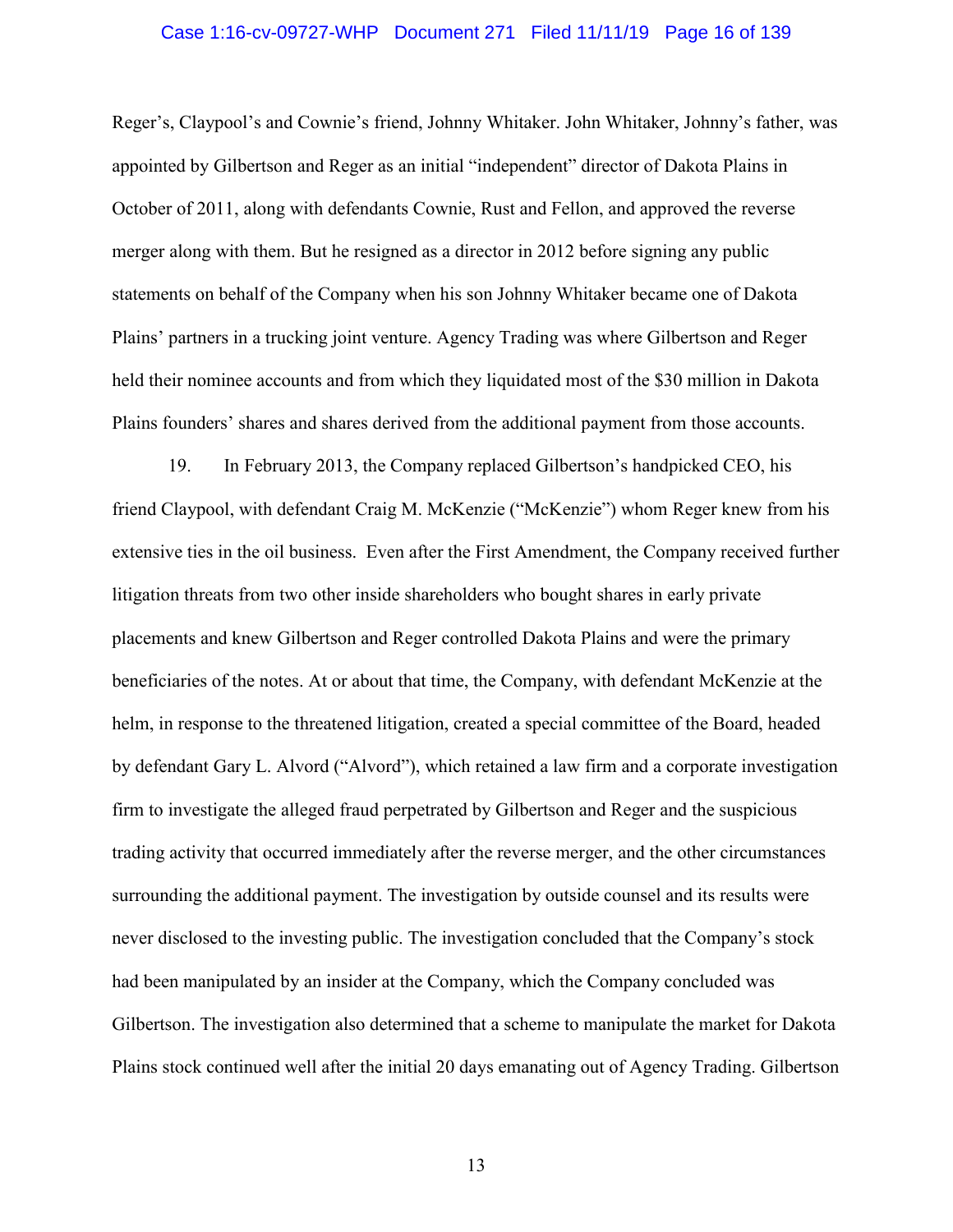## Case 1:16-cv-09727-WHP Document 271 Filed 11/11/19 Page 17 of 139

and Reger sold millions of shares of Dakota Plains worth \$30 million from nominee accounts held at Agency Trading over the course of the Class Period. No public disclosure of this investigation or its results was ever made.

20. In June 2013, McKenzie confronted Gilbertson and Reger with the findings of the investigation. The Company, asserting counterclaims against Gilbertson in the MN Lawsuit, revealed that when Gilbertson was confronted with the results of the investigation, he became "aggressive and used foul and abusive language before storming out of Dakota Plains' offices." However, within a few hours, Gilbertson phoned McKenzie and offered to further renegotiate the "additional payment" in the Consolidated Notes a second time.

21. In December 2013, Gilbertson and Reger negotiated and agreed to the terms of the second restructuring of the "additional payment" in the Adjustment, Extension and Loan Agreement dated December 10, 2013 ("the Second Amendment"). Gilbertson and Reger agreed to convert the majority of the outstanding debt owed to them and their nominees by virtue of the "additional payment" to shares of Dakota Plains. Prior to the Second Amendment, Gilbertson had received more than \$900,000 in interest payments on the promissory notes he received pursuant to the "additional payment." Despite these concessions, Gilbertson nonetheless improperly received millions of dollars in additional promissory notes and interest and millions of shares of stock from Dakota Plains as a result of the fraudulent undisclosed scheme he participated in perpetrating on Dakota Plains' public shareholders. Though Dakota Plains' officers and directors knew of and/or recklessly disregarded the scheme, they never disclosed this material information to the investing public.

22. After the Company twice renegotiated the APP with Gilbertson and Reger under threat of litigation from insider investors who knew Gilbertson and Reger had purchased stock in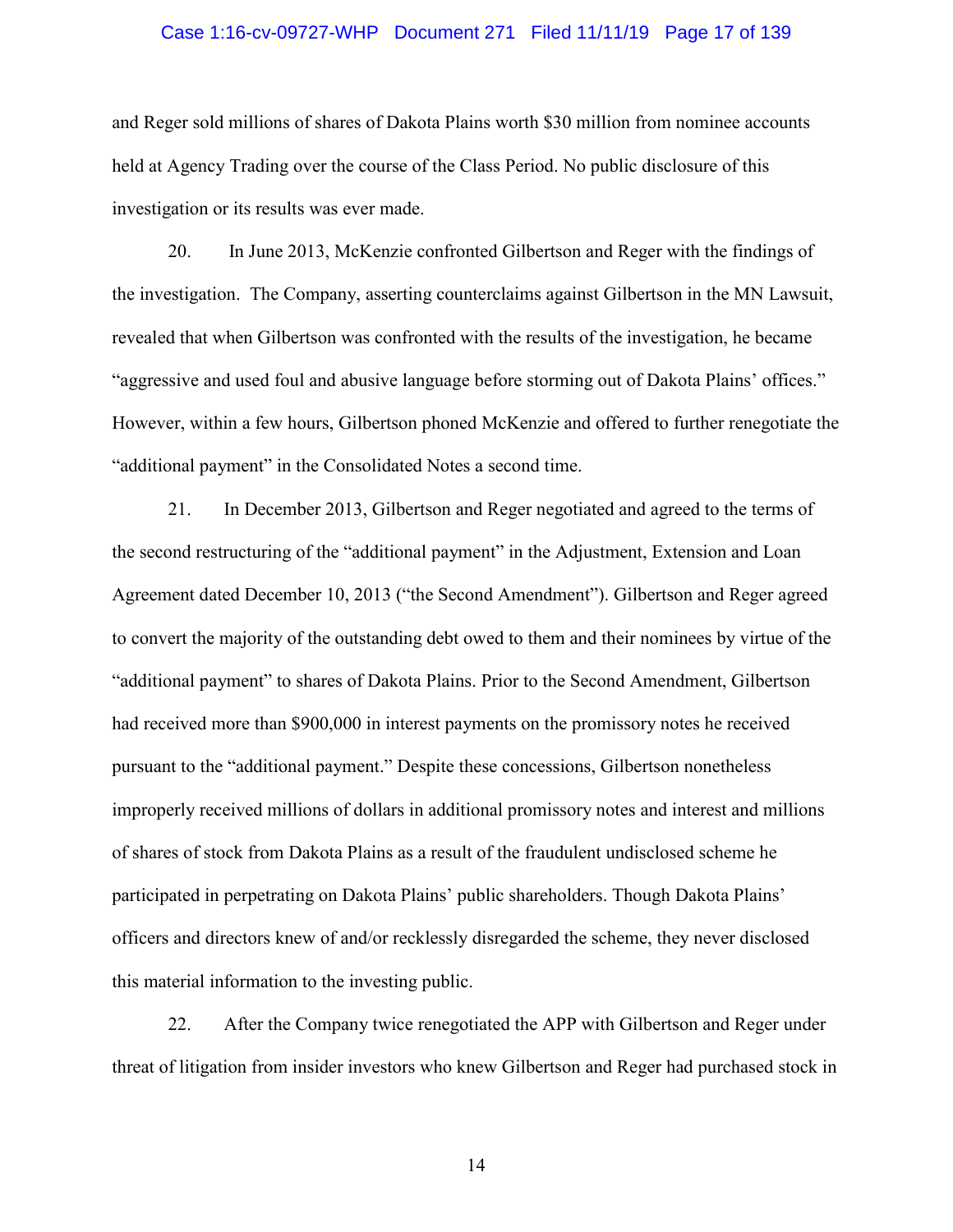## Case 1:16-cv-09727-WHP Document 271 Filed 11/11/19 Page 18 of 139

early private placements and figured out what had happened, the Company still did not disclose the truth to public shareholders. The First and Second Amendments of the APP ultimately left Gilbertson and Reger with far more stock in the Company in lieu of the cash the Company could not pay - and a chip on their shoulders as the directors and officers they hired forced them to renegotiate the APP payments and reap less of a fraudulent windfall. Gilbertson and Reger did not let that stop them from continuing to profit from the scheme they hatched at great cost to the Company's public shareholders. Gilbertson, Reger and other of their chosen insiders who either held founders' shares (which each cost one twentieth of one penny) or purchased Dakota Plains shares in early private placements, embarked on an extraordinarily profitable insider trading scheme, liquidating over \$37 million of Dakota Plains stock into the public markets unbeknownst to the public and unreported to the SEC, causing the price of Dakota Plains stock to fall to its nominal value, which was essentially worthless.

23. Gilbertson, through sales from his and his various nominee accounts, including those in his father, Weldon's name (individually and as custodian for Gilbertson's minor son, H.G. and as trustee of Gilbertson's family trust), his sister, Kellie Tasto's name (as custodian for H.G.), his ex-wife Jessica Gilbertson, and his foundation, the "Total Depth Foundation" (named after Gilbertson's yacht), netted at least \$21.1 million from stock sales alone. Reger, through sales of Dakota Plains shares from accounts in his name and through the accounts held in his nominees' names, including in his father, James "Randy" Reger's name, and in his brother, Joseph C. Reger's name (as custodian of two accounts each in Reger's two minor sons' names), netted over \$8.8 million selling stock into the public markets. Their close friends and business partners netted millions more liquidating their shares, often in coordinated selling with Gilbertson and Reger. Gilbertson's and Reger's insider trading and price manipulations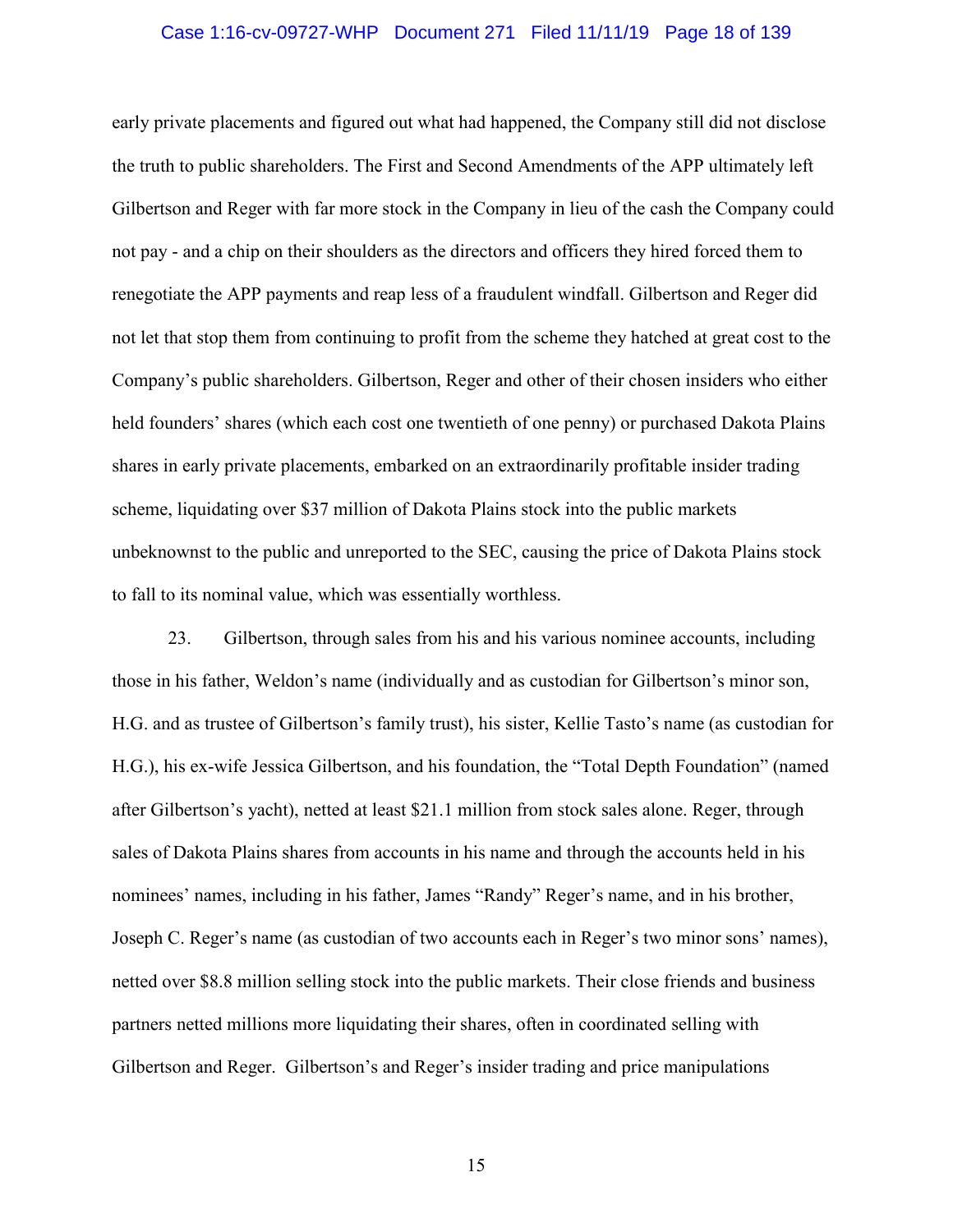## Case 1:16-cv-09727-WHP Document 271 Filed 11/11/19 Page 19 of 139

continued throughout the Class Period, was known to or recklessly disregarded by the officers and directors of the Company by virtue of their investigations, but was not disclosed to the public, even though the officer and director defendants were well aware that Gilbertson's and Reger's founders' shares were continuously flooding the market and depressing the stock price.

24. After the initial 20 day period of price manipulation by Gilbertson beginning on March 23, 2012, the stock price of Dakota Plains began a steady decline, all the while being manipulated with short term coordinated naked short selling emanating out of the stock brokerage firm where Gilbertson and Reger held most of their shares. Dakota Plains stock declined steadily due to Gilbertson's and Reger's (and other insiders') liquidation of millions of shares of Dakota Plains common stock worth over \$37 million. Dakota Plains stock ended 2012 trading between \$3 and \$4 per share. By the end of 2013, the stock traded between \$2 and \$3 per share. By mid-2015 it was trading for less than a dollar. In July 2016 the stock was delisted from the NYSE MKT on which it had been trading. Dakota Plains declared Chapter 11 bankruptcy on December 16, 2016. The Company's stock is now worthless.

25. Dakota Plains' inevitable demise materialized against the background of an ugly proxy battle for control of the Company that began in mid-2014, waged by Gilbertson and Reger against defendants McKenzie, James L. Thornton ("Thornton"), Cownie, Fellon, Rust and Alvord - the directors and officers they appointed but by whom they felt betrayed by forcing them to renegotiate their windfall APP payment. Unbeknownst to the public, the proxy battle with Lone Star Value Management, LLC ("Lone Star") was little more than a struggle for control of the Company with Gilbertson and Reger, who were secretly behind Lone Star's public criticism of Dakota Plains' management and who were using Lone Star as yet another nominee to hide their control from the public. McKenzie's efforts to settle the proxy battle (which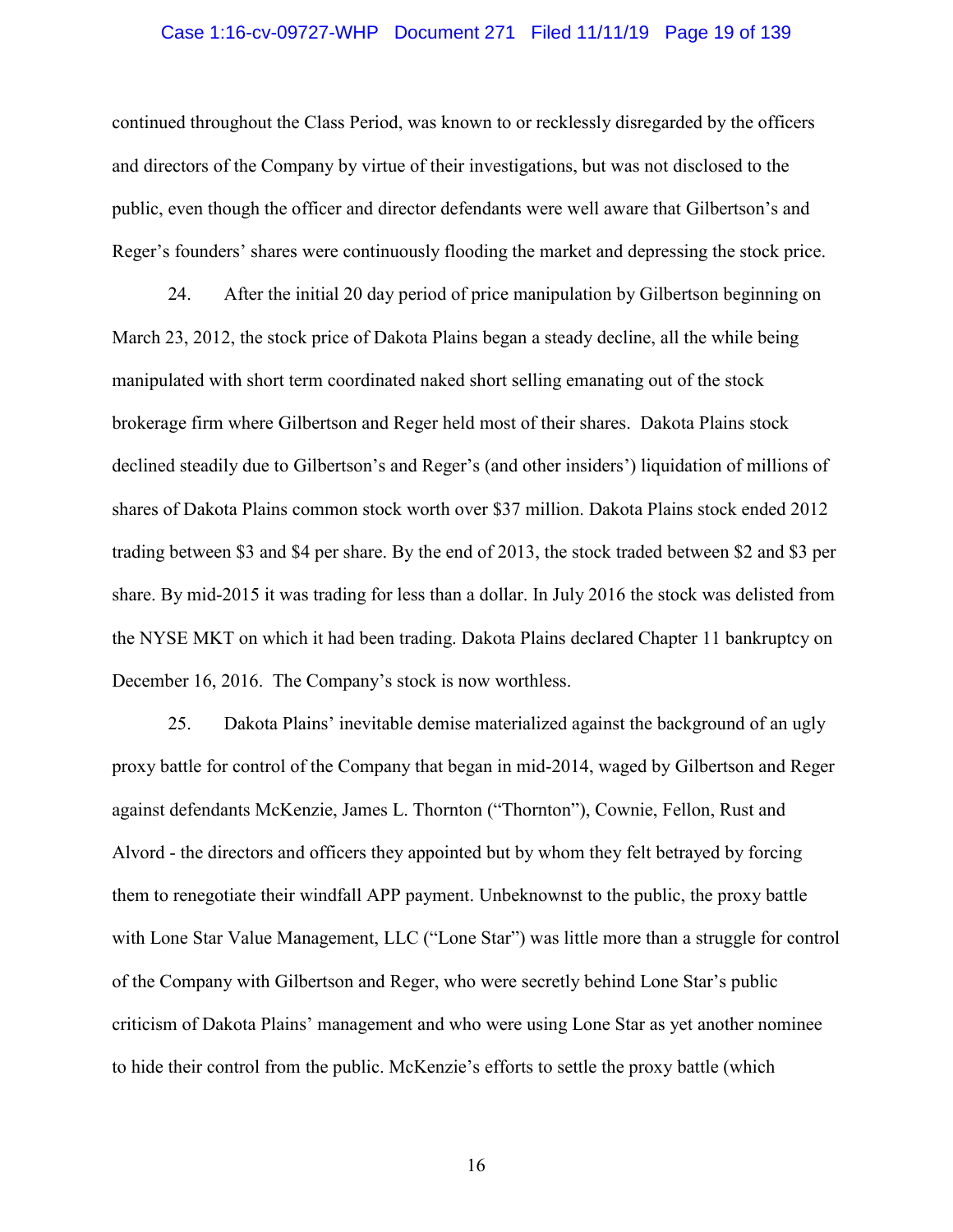## Case 1:16-cv-09727-WHP Document 271 Filed 11/11/19 Page 20 of 139

included proposed standstill agreements for Gilbertson and Reger to stop trading Dakota Plains stock and to stop acting as a group voting block) would fail and as a result, he and defendant Thornton, with full knowledge of the other officer and director defendants, wrote the SEC a "poison pen" letter identifying Gilbertson's and Reger's hidden control and its existential threat to the Company.

26. On February 20, 2015, Dakota Plains, by its counsel, sent the SEC a private, confidential letter stating that it needed "the SEC's help to protect its investors" because "unbeknownst to the market, the Company has been a *de facto* controlled Company for years" by Gilbertson and Reger. The letter admitted to the Section 10(b) omissions liability at issue here stating that Gilbertson's and Reger's control was a material undisclosed fact "because stockholders would find it important that the company in which they are investing is a *de facto* controlled company" and that by not disclosing this control, Gilbertson and Reger had "deceived stockholders and committed a form of market manipulation." The letter highlighted Gilbertson's and Reger's violations of §§13(d) and 16(a) reporting requirements, and that "Messrs. Reger, Gilbertson and Norqual have been operating in the grey areas of the law in respect to the Company since 2011, when they entered into a legally problematic, phantom debt arrangement with the Company." The letter concluded that Gilbertson and Reger were retaliating against McKenzie and the board by engaging in a proxy contest out of spite for forcing them to renegotiate the APP payment. The Company wrote, "We further believe that the origins of Mr. Reger's undisclosed Reger Group – that is, Mr. Reger's attempt to mask his 18.5% share block through at least eleven separate accounts – was designed to furtively perpetuate his unrivalled influence over the Company, for the sole purpose of continuing to enrich himself and his family through the problematic dividends he arranged, all at dire risk to the Company's immediate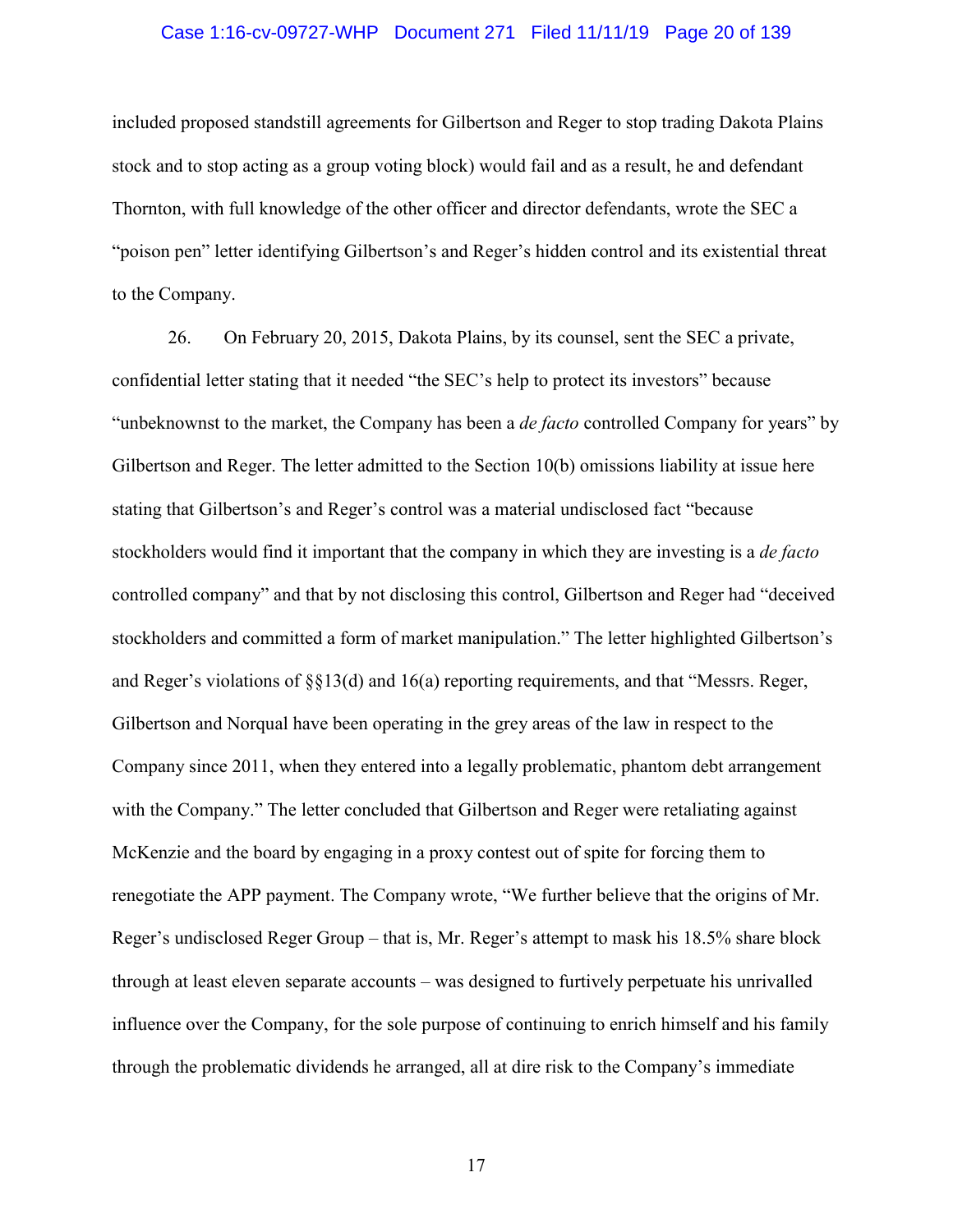## Case 1:16-cv-09727-WHP Document 271 Filed 11/11/19 Page 21 of 139

viability and in contravention of the law." Despite these admissions to the SEC that Gilbertson's and Reger's hidden ownership and control was material, yet undisclosed to investors, and that it put the Company's viability in jeopardy, defendants McKenzie, Thornton, Claypool, Brady, Cownie, Fellon, Rust and Alvord never disclosed any of these material facts to the investing public.

27. In addition to the stock manipulation scheme and insider trading, Gilbertson and Reger found additional ways to siphon money from and thereby mislead the Company's shareholders, including causing the Company to pay a shell company they owned hundreds of thousands of dollars for "consulting services" never actually rendered.

28. On December 10, 2015, the SEC filed an action in the United States District Court for the District of Minnesota to enforce compliance with subpoenas for document production and testimony which had been served on Jessica Gilbertson, Gilbertson's ex-wife, who failed to show up for her SEC interview. By this time, the value of Dakota Plains stock had fallen to \$0.28 per share, and it fell another 7% on this news to close at \$0.26 per share. The SEC issued a press release regarding its action against Jessica Gilbertson on December 15, 2015 after the markets had closed. On this news the stock fell another 4% from its previous close. On April 16, 2016, the Star Tribune in Minneapolis revealed that Defendant Reger "was a major participant in an investment deal that is under investigation for suspected stock manipulation, according to documents reviewed by the Star Tribune." Upon publication of this article, Dakota Plains stock dropped an additional 10% the next trading day, April 18, 2016, to close at \$0.09 per share. Finally, on August 16, 2016, Northern Oil, another company founded by Gilbertson and Reger for which Reger served as CEO, filed a Form 8-K in which it announced that Reger was being terminated as its CEO due to receipt of a Wells Notice in connection with the SEC's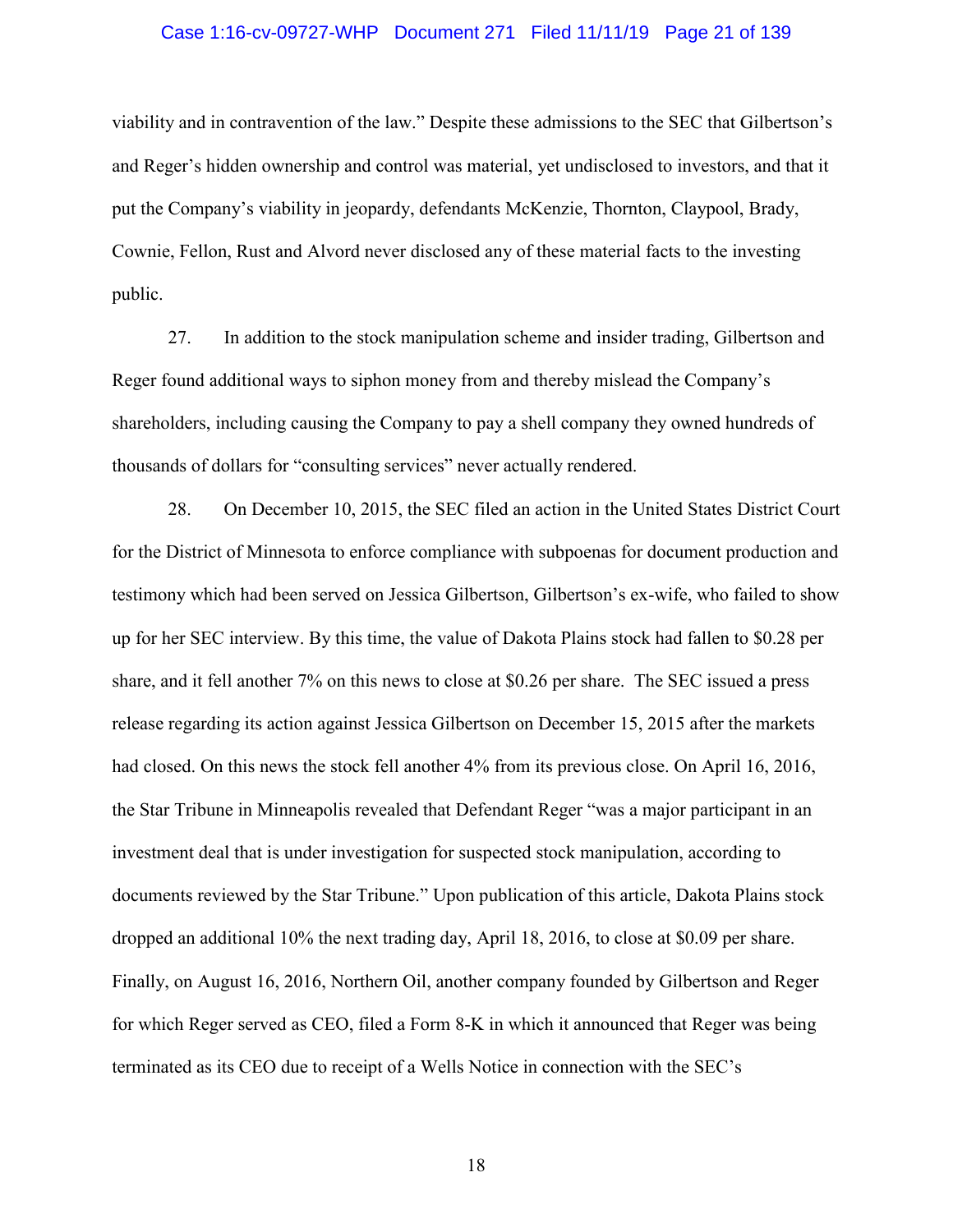## Case 1:16-cv-09727-WHP Document 271 Filed 11/11/19 Page 22 of 139

investigation of Reger's role in Dakota Plains. On this news Dakota Plains stock fell 25% from its previous closing price to close at \$0.03 per share.

29. On October 31, 2016, the SEC Action was filed against Gilbertson, Howells and Hoskins. That same day the SEC filed an administrative Order Making Findings, And Imposing A Cease-And-Desist Order against Reger, in which Reger agreed to cease violating Sections  $17(a)(2)$  and  $17(a)(3)$  of the Securities Act, and Sections 13(d) and 16(a) of the Exchange Act, and to disgorge \$6.5 million, plus prejudgment interest of \$669,365.85 and imposing a civil penalty of \$750,000. Shermeta also assented to a similar order that same day for "selling away" and taking illegal commissions from Gilbertson and Reger, in which he agreed to cease and desist from violating the federal securities laws and to disgorgement of \$75,000 with prejudgment interest of \$11,075.49, plus a civil penalty of \$50,000. Howells would later consent to entry of judgment against him on March 9, 2017 in the SEC Action, in which he agreed to be permanently enjoined and restrained from violating Sections 5 and 17(a)(3) of the Securities Act and to disgorge ill-gotten gains in an amount to be determined in the future upon a motion by the SEC.

30. On March 22, 2017, the Department of Justice's initial indictment was filed against Gilbertson, Hoskins and Shermeta for 13 counts of wire fraud related to the scheme to fraudulently manipulate the price of Dakota Plains stock. On March 20, 2018, a Superseding Indictment was filed against Gilbertson and Hoskins<sup>3</sup> alleging: (1) 15 counts of wire fraud, for interstate communications and money transfers related to the acquisition of shares by Hoskins, the manipulation of the price of Dakota Plains stock in the first 20 days of public trading, the

 $\overline{\phantom{a}}$ 

<sup>3</sup> Criminal charges were dropped against Shermeta for agreeing to testify at trial and tell the full truth. Shermeta testified that he manipulated the buy side of Dakota Plains stock in the first 20 days of public trading at Gilbertson's direction.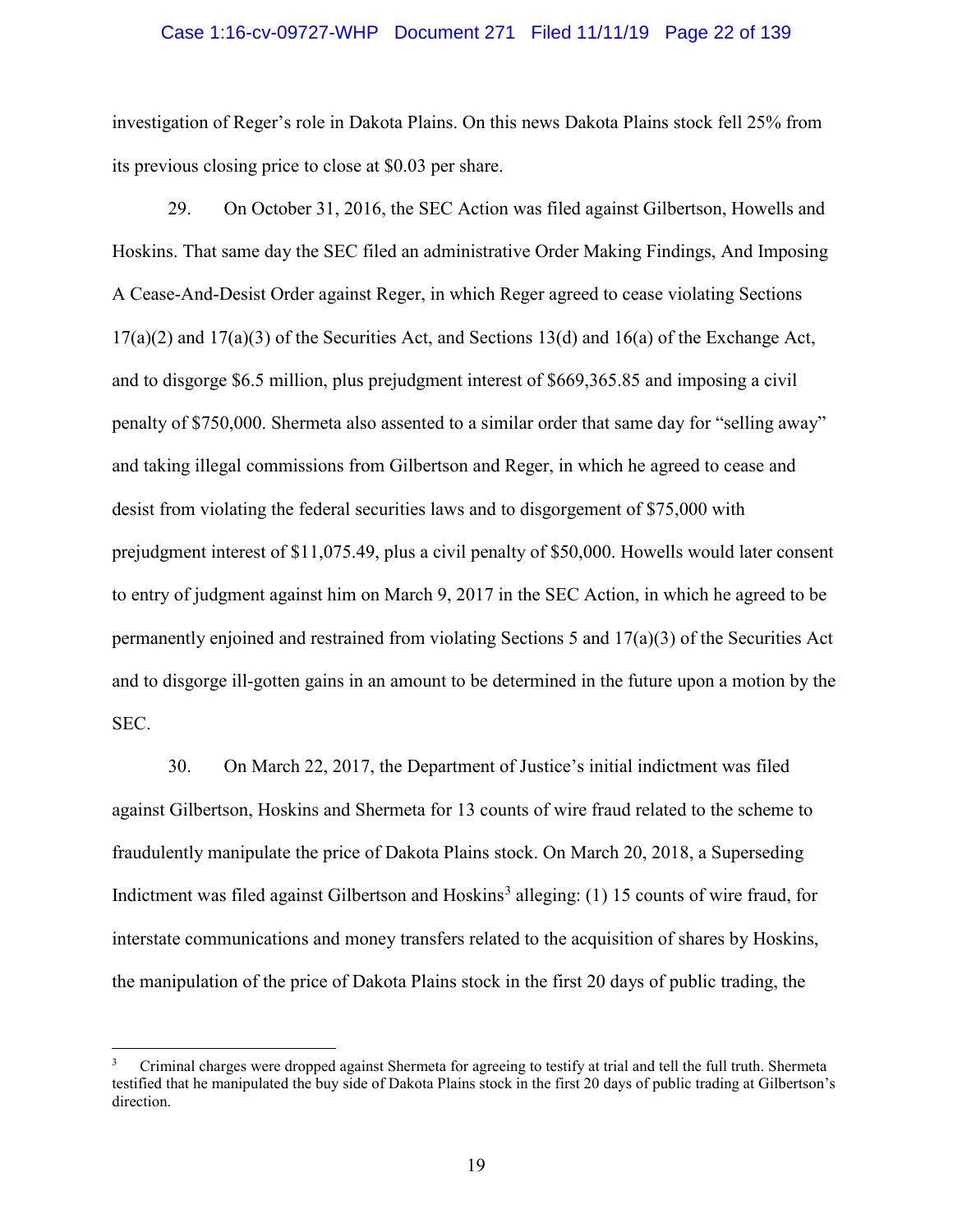## Case 1:16-cv-09727-WHP Document 271 Filed 11/11/19 Page 23 of 139

election by Gilbertson to receive his, his foundation's (the Total Depth Foundation) and his son's (in a custodial account with Gilbertson's father, Weldon, listed as custodian) "additional payment" in cash/new promissory notes, and the transfers of interest payments on those additional payment notes from Dakota Plains to Gilbertson through October 2013; (2) one count of Conspiracy to Commit Securities Fraud; and (3) six counts of Securities Fraud.

31. Gilbertson's (and Hoskins') criminal trial lasted over two weeks in June 2018. Thomas Howells testified at trial to "manipulating the sell side" by arranging with Gilbertson to have Hoskins sell shares at \$12 in the first 20 days of public trading. Shermeta testified that he purchased shares at \$12 for himself and his brokerage clients in the first 20 days of trading at Gilbertson's direction. Gilbertson took the witness stand in his own defense. On June 26, 2018 a jury convicted Gilbertson of 14 counts of wire fraud, six counts of securities fraud, and one count of conspiracy to commit securities fraud.

32. Gilbertson and Reger at all relevant times omitted to disclose their material stock ownership in and control over the Company. None of the individually named defendant officers and directors made any such disclosure during the Class Period notwithstanding their knowledge of and/or reckless disregard of Gilbertson's and Reger's scheme. Such disclosure was required under the federal securities laws. In addition to revealing Gilbertson's and Reger's beneficial ownership in and control over the Company, public investors would have been alerted to the negative press Gilbertson and Reger had received in regard to related party transactions at other oil and gas companies they founded together, including Voyager (n/k/a/ Emerald Oil, Inc., which also filed for bankruptcy protection) and NOG. Both these companies exhibited similar patterns of fraud by Gilbertson and Reger and the same group of insider shareholders as exist with respect to Dakota Plains. Letters to the SEC from the insider shareholders who threatened litigation and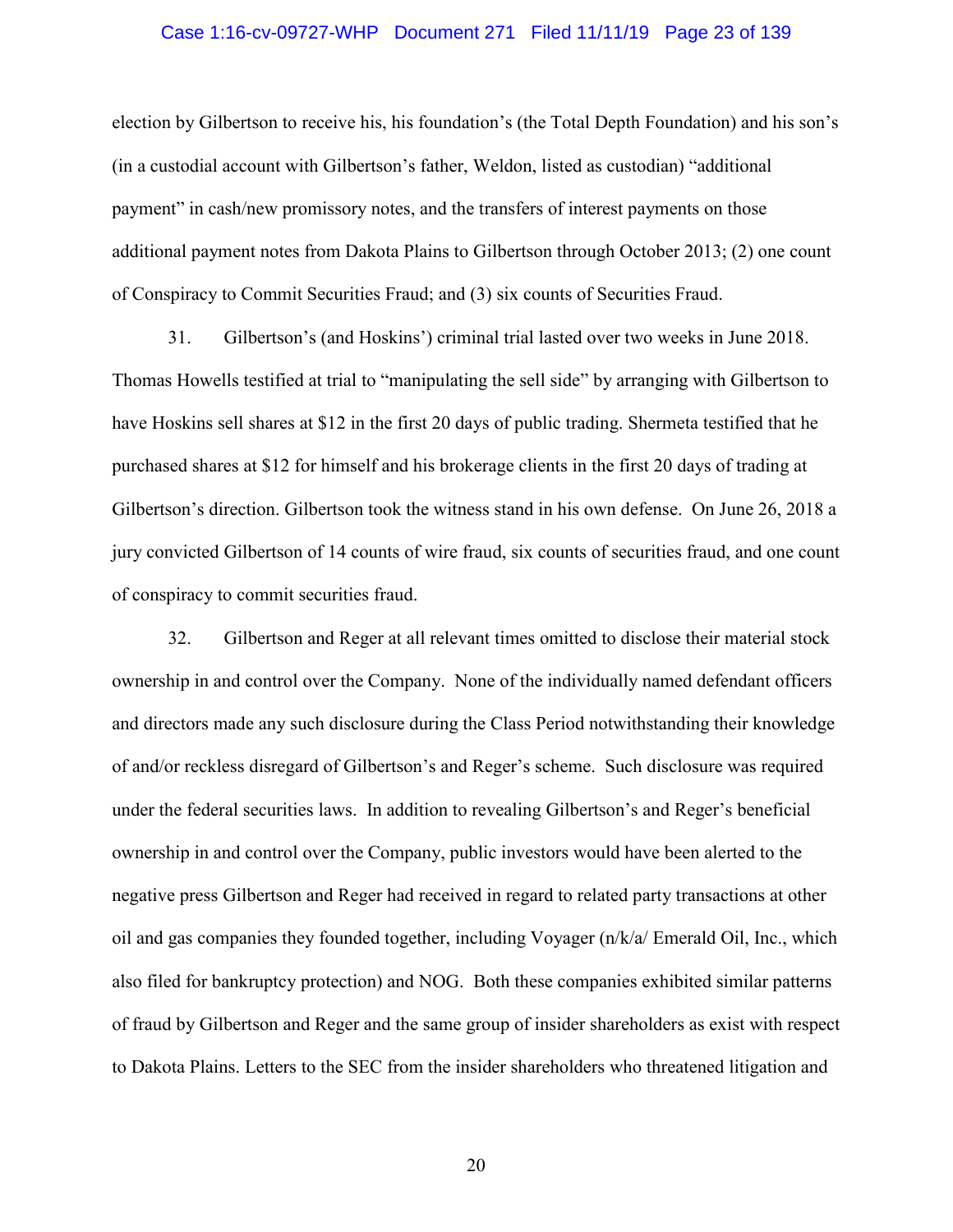## Case 1:16-cv-09727-WHP Document 271 Filed 11/11/19 Page 24 of 139

from Dakota Plains itself confirm these same patterns of fraud, including Gilbertson and Reger hiding their control through nominees and hidden stock manipulation involving Shermeta. Disclosure of these facts would have been material, would have altered the total mix of available information, and affected Lead Plaintiff's and Class members' evaluation of the risks in investing in Dakota Plains.

33. Had it been disclosed that Gilbertson and Reger created the Company for the purpose of orchestrating a fraudulent scheme to manipulate the price of Dakota Plains stock for their own personal gain, and that the price of Dakota Plains stock was not the result of legitimate business activity or investment interest in the Company, neither Lead Plaintiff nor any member of the Class would have purchased Dakota Plains stock during the Class Period at any price. The failure of the Company is well within the zone of risk of such hidden, omitted information - in fact, it was inevitable given the truth. Had it been disclosed that Gilbertson and Reger were actively trading millions of shares in the Company throughout the Class Period, sometimes churning shares to ultimately help liquidate \$30 million worth of stock into the public markets, causing the price to decline to its true market value of essentially zero, neither Lead Plaintiff nor any other public investor would have purchased or held Dakota Plains stock. Only by omitting these material facts were Defendants able to induce Lead Plaintiff and Class members into purchasing Dakota Plains stock, induce them into paying artificially inflated prices for Dakota Plains stock – a price far greater than the true value of the stock at the time of the purchase transactions, which was nominal – and induce them to hold Dakota Plains stock while Gilbertson's and Reger's hidden ownership, control and stock sales continued to cause the stock to lose value. The failure and bankruptcy of Dakota Plains, a Company that, unbeknownst to the public, was permeated by fraud, founded in fraud, capitalized by fraud, managed by fraud, and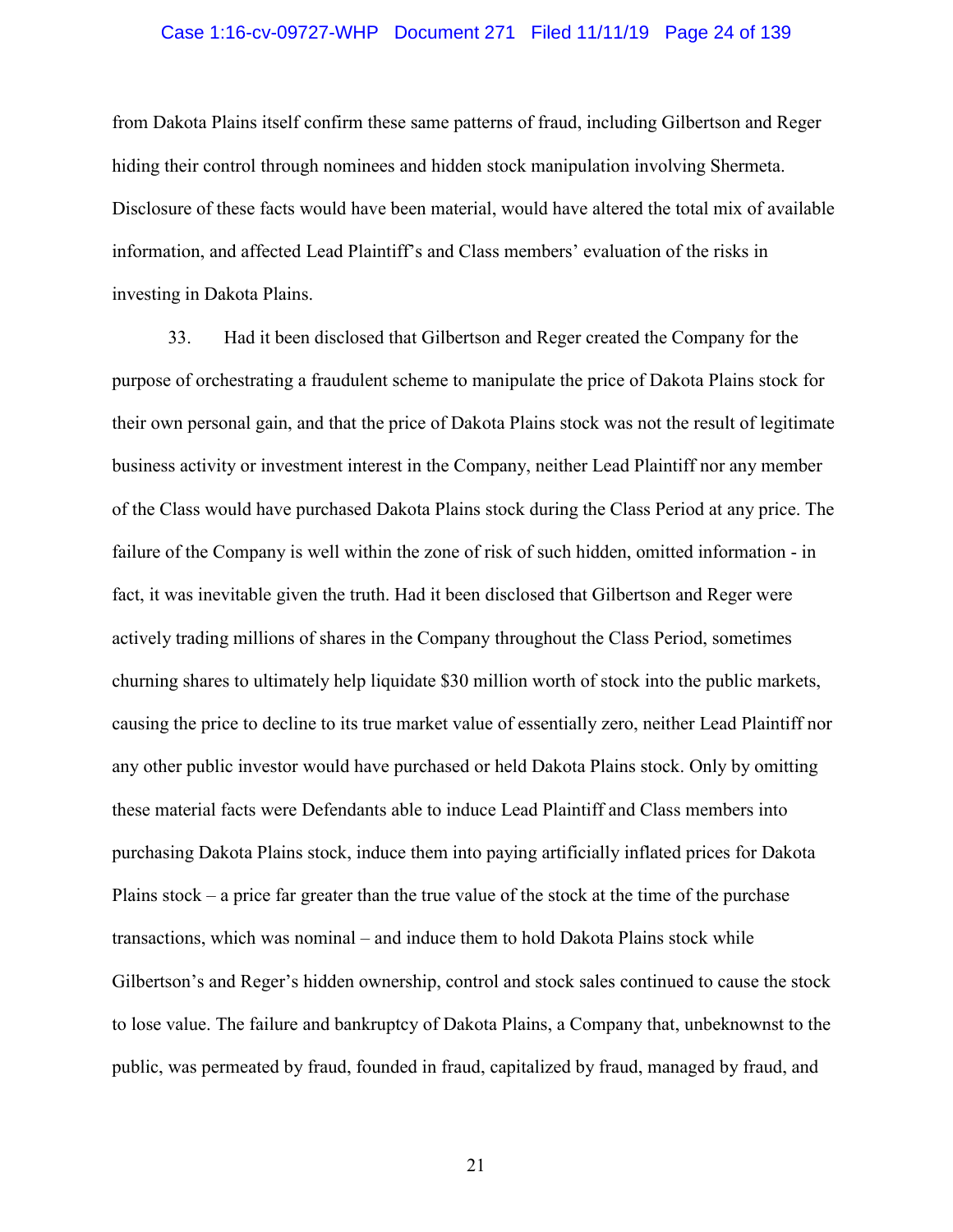## Case 1:16-cv-09727-WHP Document 271 Filed 11/11/19 Page 25 of 139

went public in fraud, was well within the zone of risk of what the defendants had a duty, but omitted to disclose, to the public about Dakota Plains, and Lead Plaintiff and the putative Class are entitled to recover damages for their losses in investing in this fraudulent Company.

### **II. JURISDICTION AND VENUE**

34. The claims asserted herein arise under and pursuant to Sections 10(b), 20(a) and 20(A) of the Exchange Act, 15 U.S.C. §§78j(b), 78t(a), and 78t-1, and Rule 10b-5 promulgated thereunder by the SEC, 17 C.F.R. § 240.10b-5.

35. This Court has jurisdiction over the subject matter of this action pursuant to Section 27 of the Exchange Act, 15 U.S.C. §78aa, and 28 U.S.C. §1331.

36. Venue is proper in this Judicial District pursuant to Section 27 of the Exchange Act, 15 U.S.C. §78aa, and 28 U.S.C. §1391(b). During the Class Period Dakota Plains conducted business in this District, its stock was traded on the NYSE MKT stock exchange, and the stock transactions giving rise to the damages complained of herein occurred in this District.

37. In connection with the acts alleged in this Complaint, defendants, directly or indirectly, used means and instrumentalities of interstate commerce, including but not limited to United States mails, interstate telephone, email, text and wire communications and the facilities of the national securities markets.

## **III. PARTIES**

#### **A. Lead Plaintiff**

38. Lead Plaintiff Jon D. Gruber is a resident of California who purchased Dakota Plains stock during the Class Period for his own IRA and as trustee of the Jon D. and Linda W. Gruber Trust, as set forth in the Certification attached hereto. Gruber sustained damages as a result of the violations of law alleged herein. On April 7, 2017 the Court appointed Gruber to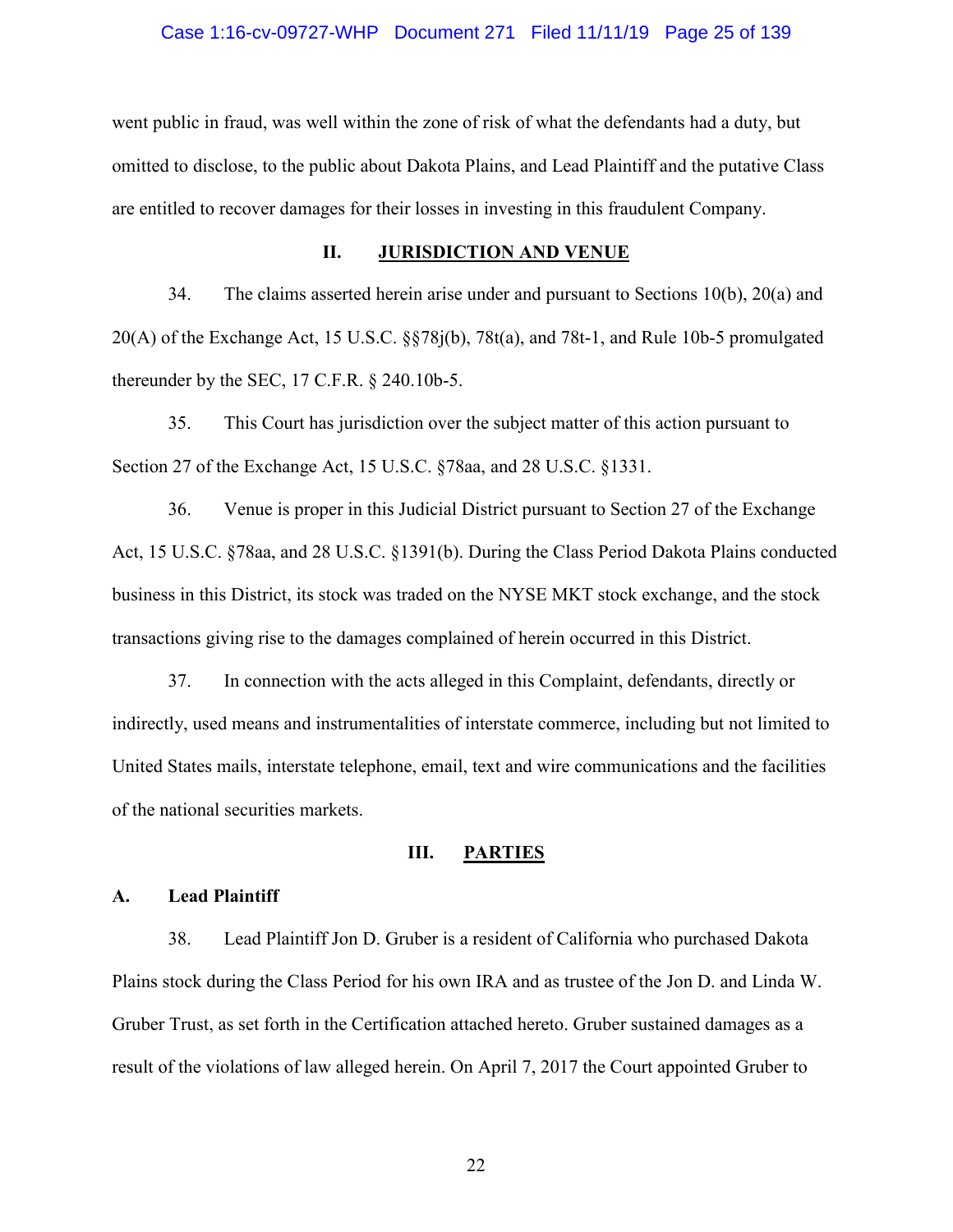## Case 1:16-cv-09727-WHP Document 271 Filed 11/11/19 Page 26 of 139

serve as the Lead Plaintiff in this class action pursuant to Section 21D of the Exchange Act, 15 U.S.C. §78u-4.

## **B. Unnamed Defendant Dakota Plains Holdings, Inc.**

39. Dakota Plains is not named as a defendant herein in light of its bankruptcy filing and the applicable automatic stay pursuant to 11 U.S.C. §362(a). Unnamed defendant Dakota Plains was a Nevada corporation with its principal executive offices in Wayzata, Minnesota. It ran a "transloading" facility that loaded crude oil onto railroad cars in New Town, North Dakota. All aspects of its business were performed by subsidiary LLCs that, unbeknownst to the public, Reger, Gilbertson and Sankovitz arranged. In fact, Dakota Plains' entire business was run by its joint venture partners and almost all of its revenue was derived indirectly through its interests in these joint ventures with connections to Gilbertson and Reger. Dakota Plains' only direct source of revenue was rent paid to it by its own transloading joint venture, Dakota Petroleum Transport Solutions, LLC to operate on its land. Otherwise Dakota Plains' revenue was derived exclusively from its passive interest in the joint ventures it did not run.

40. Dakota Plains' own oil marketing joint venture, DPTS Marketing LLC was set up by Gilbertson and Sankovitz with one of Gilbertson's father's family friends and provided either all the oil or most of the oil that the transloading joint venture, Dakota Petroleum Transport Solutions LLC, loaded and shipped during each year of the Class Period. During the Class Period, undisclosed to the public, the Marketing Joint Venture was riddled with trading irregularities and engaged in increasing numbers of money losing oil transactions with specific customers. Dakota Plains' trucking joint venture partner was Johnny Whitaker, Gilbertson's, Reger's and Claypool's friend who also owned and ran Agency Trading, where Gilbertson and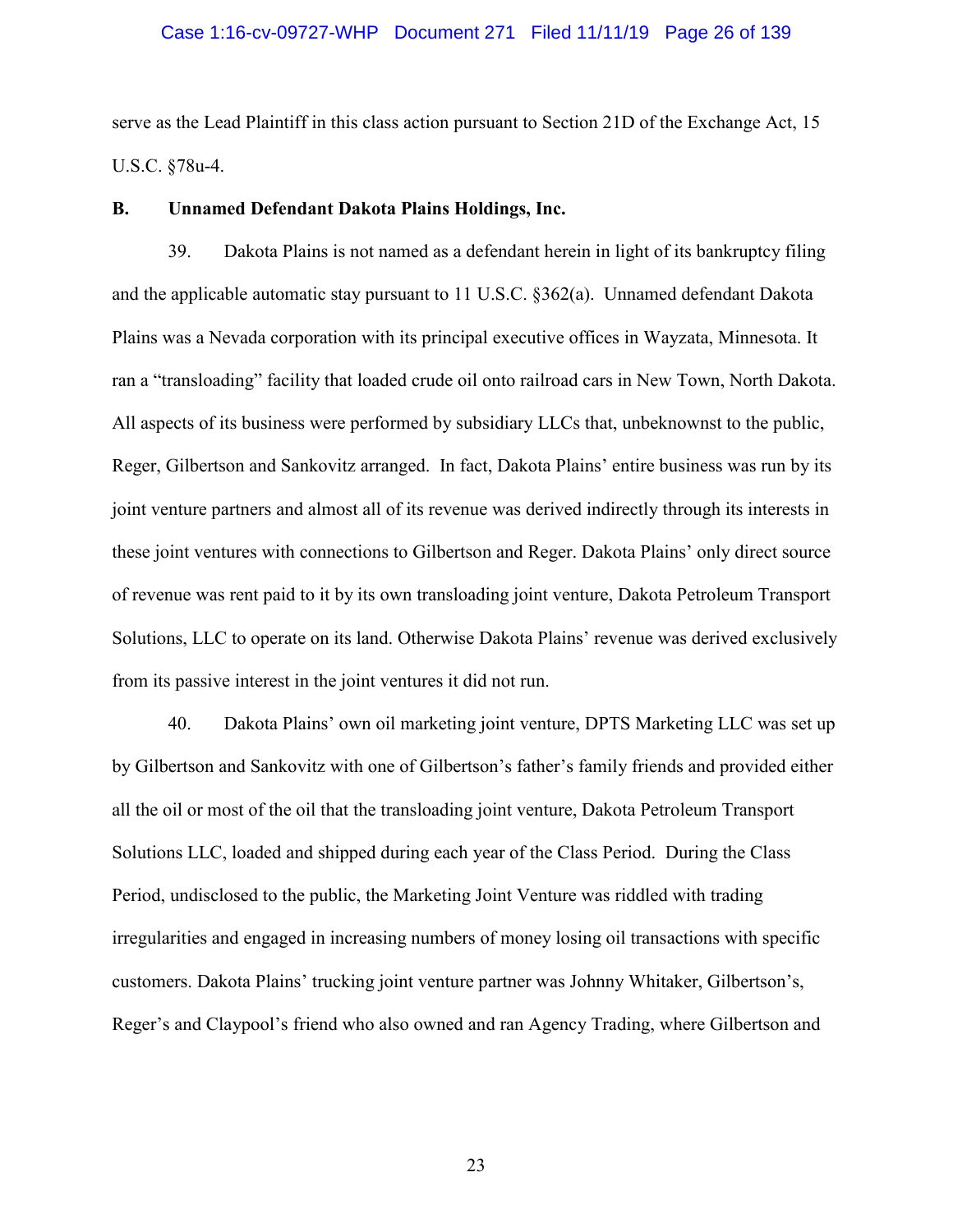## Case 1:16-cv-09727-WHP Document 271 Filed 11/11/19 Page 27 of 139

Reger held and from where they sold most of their Dakota Plains shares, and from which a naked short selling scheme involving the Company's stock was run.

41. Dakota Plains was formed on March 22, 2012 through the reverse merger between Dakota Plains Inc. (f/k/a Dakota Plains Transport Inc.), a privately held Minnesota corporation founded by Gilbertson and Reger in 2008, and MCT Holding Corporation ("MCT"), a publicly traded shell company incorporated in Nevada whose sole asset was a defunct tanning salon in Salt Lake City, Utah. After the reverse merger, Dakota Plains stock was first traded on the OTC Bulletin Board under the ticker symbol "DAKP." On June 17, 2014, Dakota Plains stock began trading on the NYSE MKT stock exchange under the same ticker symbol. By September 14, 2015 the Company received notice that it was below NYSE MKT listing standards because it reported a stockholder's deficit of approximately \$3.1 million as of June 30, 2015, and had incurred net losses in its four most recent fiscal years. On July 11, 2016 Dakota Plains' stock was delisted from the NYSE MKT stock exchange and began trading on the OTC Bulletin Board once again. For the reasons alleged herein, Dakota Plains violated Section 10(b) of the Exchange Act during the Class Period.

42. Dakota Plains experienced negative cash flows and net losses that increased each and every year it was a publicly traded Company before it declared bankruptcy. Dakota Plains, along with its subsidiaries through which it operated, filed for Chapter 11 bankruptcy protection on December 20, 2016 in the United States Bankruptcy Court for the District of Minnesota, Case No. 16-43711.

### **C. Ryan R. Gilbertson**

43. Defendant Gilbertson, is a resident of Delano, Minnesota and Sarasota, Florida. Between 1998 and 2006, Gilbertson was a registered representative of various firms in the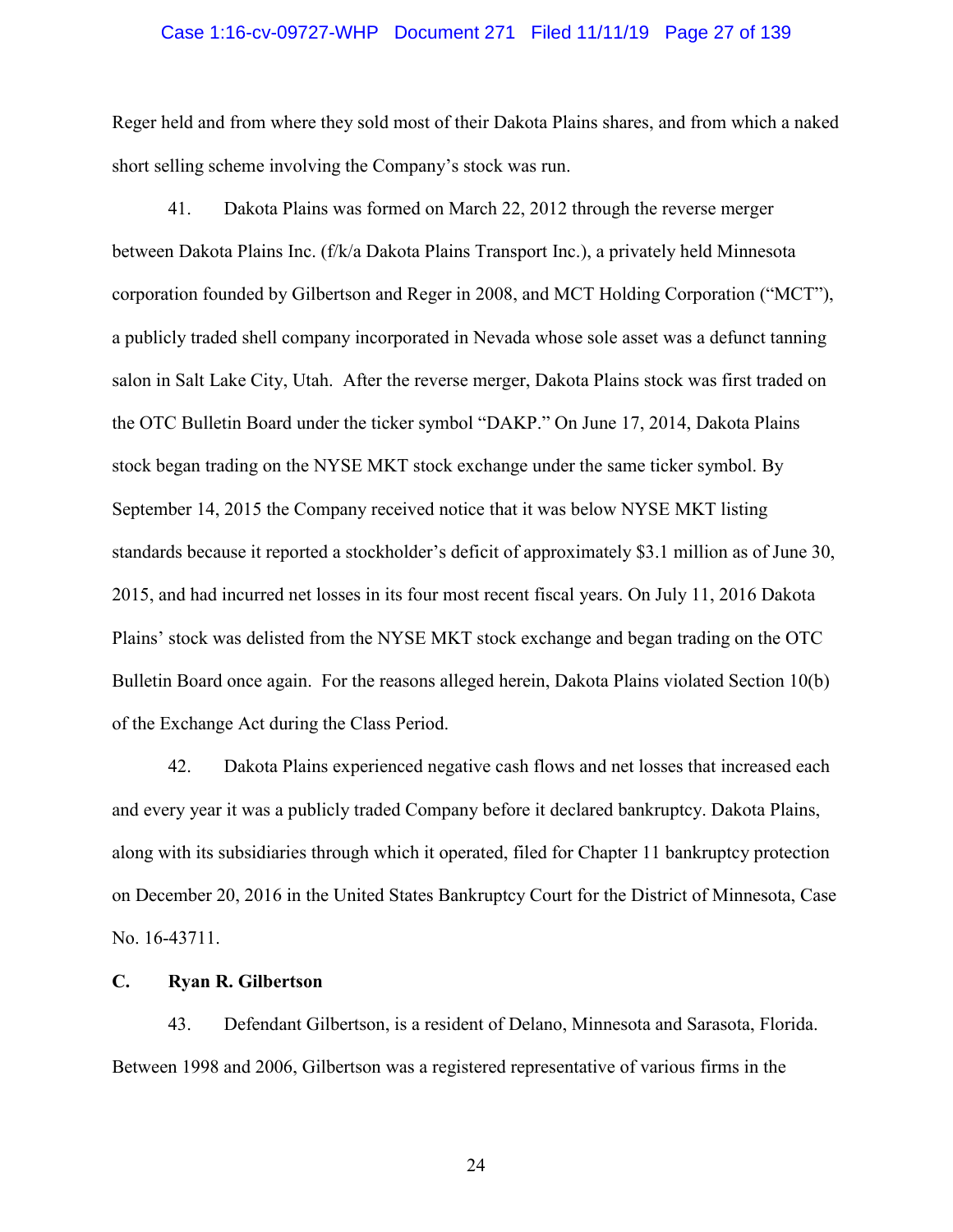## Case 1:16-cv-09727-WHP Document 271 Filed 11/11/19 Page 28 of 139

securities industry, including serving as a securities trader for Piper Jaffray. He has held Series 3, 4, 7, 55 and 63 licenses with the Financial Industry Regulatory Authority and is well versed in securities regulations and beneficial ownership reporting requirements. He is currently the CEO of Northern Capital Partners, a private equity firm in Wayzata, Minnesota. Gilbertson and Reger cofounded Dakota Plains, as well as a number of other oil related companies. At the time it went public through a reverse merger, Gilbertson controlled 11% of Dakota Plains' stock and 38.9% of its promissory notes. Gilbertson had an affirmative legal obligation under Sections 13(d) and 16(a) of the Exchange Act to report his beneficial ownership of Dakota Plains at all times during the Class Period, but instead hid his ownership through multiple nominee accounts.

44. Gilbertson purposefully structured his holdings so that no one account held more than 5% of Dakota Plains' stock. He held over 1.1 million shares in his minor child's name, nominally under the control of two custodians, his father Weldon Gilbertson and sister Kellie Tasto. Neither actually controlled the shares. Gilbertson voted and directed all transactions in these shares. He and Sankovitz executed transactions in his father's name (both as an individual and as custodian for his minor son's accounts) with a signature stamp his father provided. Gilbertson held other shares and notes via the Total Depth Foundation, a foundation he controlled. He also beneficially owned over 1.5 million shares in his ex-wife, Jessica Gilbertson's, name, subject to a "pledge agreement," wherein she was not allowed to sell those shares without Gilbertson's consent and whereby she was required to give Gilbertson all the proceeds of any sale of Dakota Plains stock. Evidence produced demonstrates that proceeds of sales of Dakota Plains stock from Jessica Gilbertson's accounts throughout the Class Period were wired directly to bank accounts in Ryan Gilbertson's name.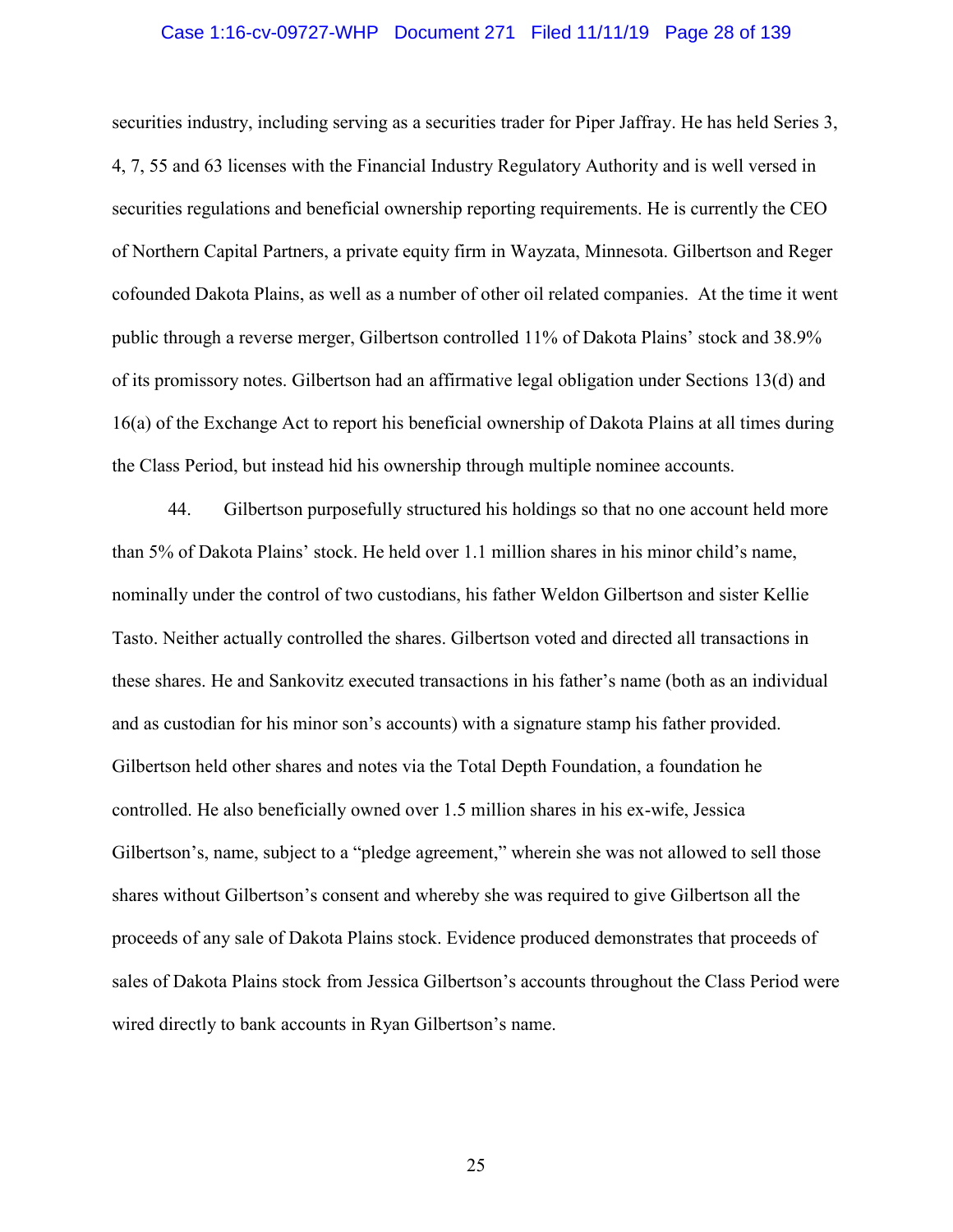## Case 1:16-cv-09727-WHP Document 271 Filed 11/11/19 Page 29 of 139

45. Gilbertson also founded Northern Oil of Wayzata, Minnesota with Reger in 2006. The public trading of Northern Oil also began by virtue of a reverse merger with a publicly traded shell company provided by Howells. Gilbertson served as President of Northern Oil and resigned unexpectedly in October 2012.<sup>4</sup> Gilbertson sold over \$4 million of Northern Oil stock while serving as its President in 2011 when its stock reached its peak of over \$32 per share. Northern Oil stock currently trades around \$2.40 per share. Northern Oil was described in 2011 by members of the financial press as "a tangled web of overlapping family and business relationships; cross-hatched investments in companies that are competitors; massive insider selling; a vendor relationship that doesn't pass the smell test; a questionable board appointment; and an executive team of four people that over the years have piled up a rather remarkable collection of more than 15 moving vehicle violations and other infractions."<sup>5</sup> Gilbertson's and Reger's involvement in Northern Oil was the subject of significant negative press for various reasons, including utilizing as the Company's stock transfer agent a tiny agency in Utah run out of the home of Ronald Harrington, who had twice been sanctioned by the SEC for, among other things, "concealing the true ownership of 'free trading stock' held by insiders in nominee accounts and then sold into the public marketplace."<sup>6</sup> Thus Gilbertson had reason to hide his involvement with Dakota Plains from its prospective investors, public shareholders, Lead Plaintiff and the Class.

46. Gilbertson's securities fraud, wire fraud and conspiracy began from his founding Dakota Plains in 2008, when he initiated the process of hiding his ownership and control of Dakota Plains by paying for the Dakota Plains founders' shares he put in the name of his father,

 $\overline{\phantom{a}}$ 

<sup>4</sup> http://www.twincities.com/2012/10/16/wayzatas-northern-oil-gas-fires-chief-operating-officer

<sup>5</sup> http://tcbmag.com/opinion/context/columns/a-matter-of-appearances-september-2011

<sup>6</sup> http://www.thestreetsweeper.org/article.html?c=3&i=1671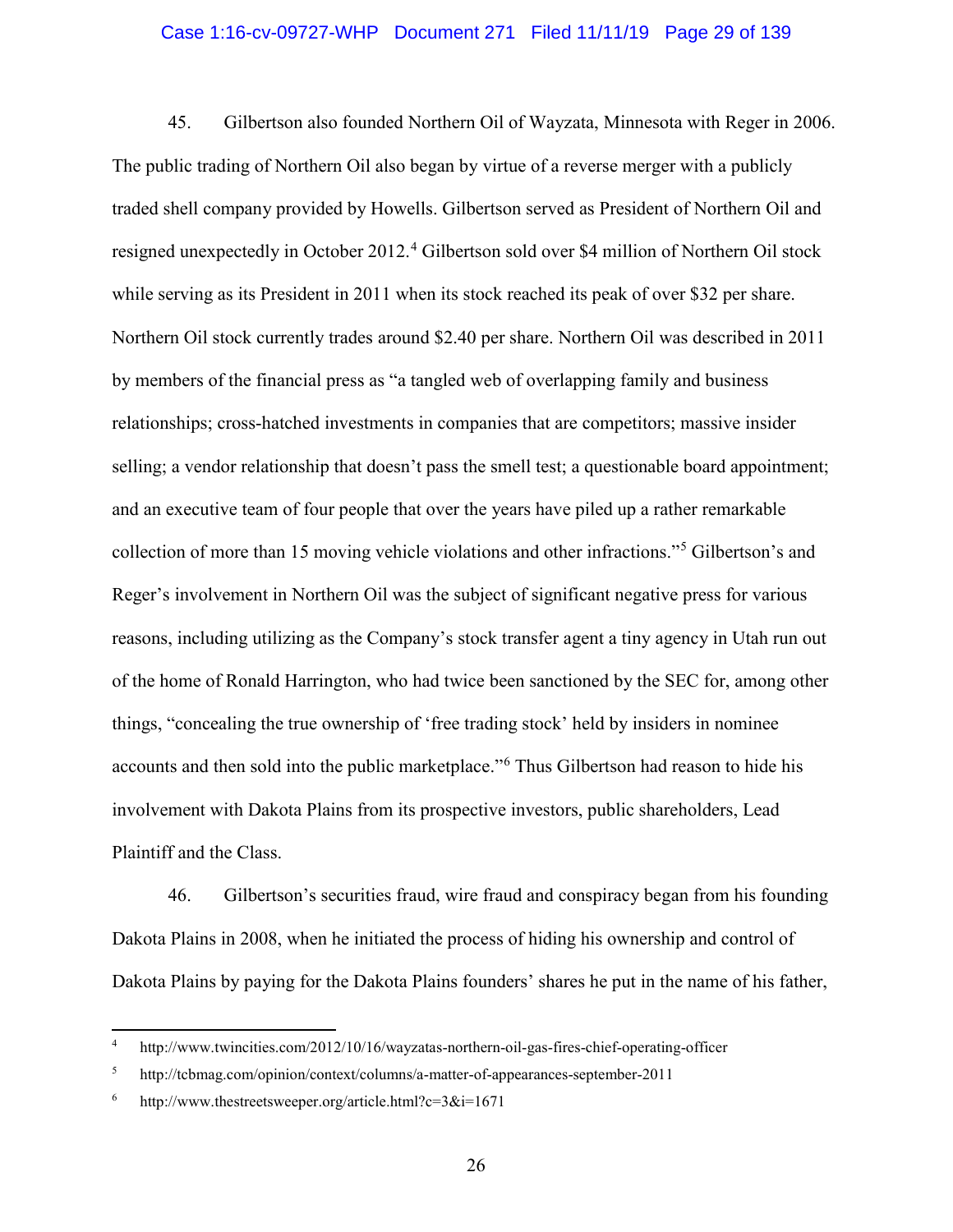## Case 1:16-cv-09727-WHP Document 271 Filed 11/11/19 Page 30 of 139

Weldon, and Wildcat Ranch LLC (an LLC he controlled) and by appointing his and Reger's fathers as their nominee officers and directors. This pattern of fraud activity continued, aided by a large number of accomplices, through Gilbertson's many sales and transfers of his founders' shares to his nominee accounts, often using intermediaries, to obscure the source of the stock transactions. Gilbertson was responsible for the issuance in 2011 of an illegal dividend Gilbertson and Reger used to help purchase Company debt they caused to be issued.

47. The fraud further continued via the many fraudulent "consulting" contracts Gilbertson and Reger caused the Company to enter into with Shermeta (to hide commissions for the illegal practice of "selling away" - pushing Dakota Plains stock in private placements outside the auspices of a brokerage firm), with Sankovitz (for acting as the Company's attorney and drafting the myriad documents for fraudulent transactions, though Sankovitz's "consulting" contracts explicitly stated he was not providing legal services), and with themselves (paying an LLC Gilbertson and Reger controlled for their "consulting" on finances and going public). Gilbertson's fraud continued through the many acts of wire fraud involved in issuing the debt with the embedded APP, arranging for a reverse merger with a shell company provided by the same Utah based fraudsters (Howells and Leonard Burningham ("Burningham," the lawyer for MCT)) who previously provided them publicly traded shell companies for two of their other public companies, NOG and Voyager. Gilbertson's pattern of securities and wire fraud included arranging for, and loaning money to, his insolvent polo instructor, Doug Hoskins, to purchase most of the freely trading shares of the shell company before the reverse merger.

48. Gilbertson's fraud involved the many acts of wire fraud he was convicted of in connection with this fraud scheme, namely the stock manipulation he orchestrated in the first 20 days of public trading of Dakota Plains, wherein Hoskins manipulated the sell side by selling at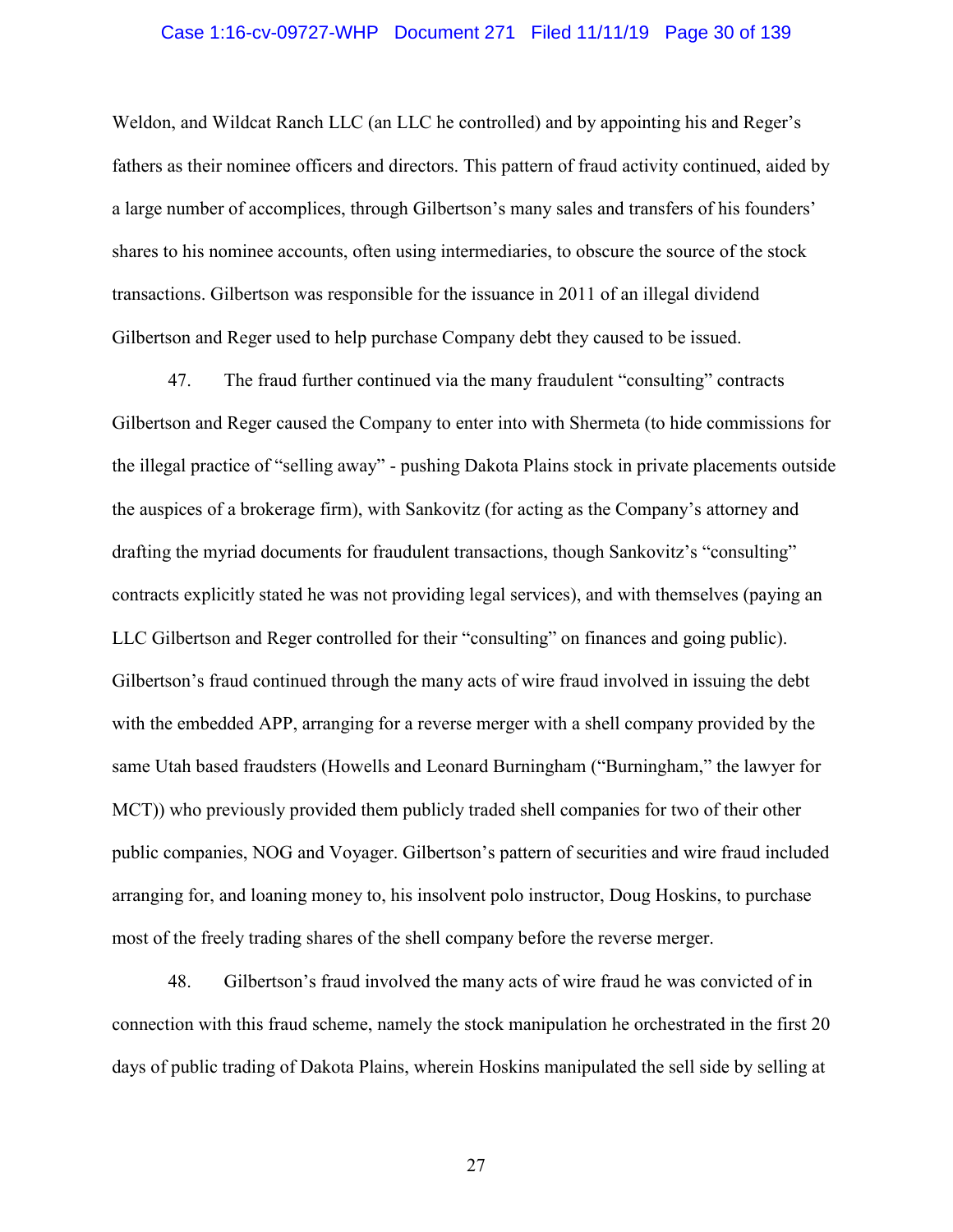## Case 1:16-cv-09727-WHP Document 271 Filed 11/11/19 Page 31 of 139

around \$12 per share and Shermeta manipulated the buy side by purchasing and having his brokerage clients purchase at around \$12 per share. Gilbertson's pattern of wire and securities fraud, and conspiracy included his and Reger's (and Sankovitz's) decision to exercise warrants they held as the Company's note holders the first day of public trading (maximizing their value knowing the stock value would never be higher) to net nearly a million additional dilutive shares each. Gilbertson's fraud continued through receiving interest payments on notes derived from the APP through 2013. The fraud continued with each liquidation of Dakota Plains shares by Gilbertson and in violation of Rule 10b-5.

49. Gilbertson, along with Reger, Sankovitz and other accomplices, engaged in massive coordinated short selling and price manipulation of Dakota Plains stock throughout the Class Period. The comprehensive blue sheet trading data of Dakota Plains stock shows an extensive coordinated stock manipulation and coordinated selling and short sales. Gilbertson controlled multiple accounts in his own name and sold shares from those accounts and from his nominee accounts in coordinated fashion, sometimes using one account to churn Dakota Plains stock with small purchases while making large sales in other accounts. His personal brokerage account and the account of his foundation, Total Depth Foundation, were kept at the brokerage Canaccord Genuity. Accounts in his sister's, father's and ex-wife's names were kept at Agency Trading. There was even a single account at Morgan Stanley that kept assets for Total Depth Foundation, Ryan Gilbertson, Michael Reger, Kellie Tasto and James Russell "J.R." Reger. Gilbertson's stock broker at Canaccord emailed Gilbertson with respect to "catching a buyer" for his Dakota Plains shares, writing comments such as, "Nite traded some on open... nothing natural around right now. Do you want me to work something for you?" Gilbertson directed his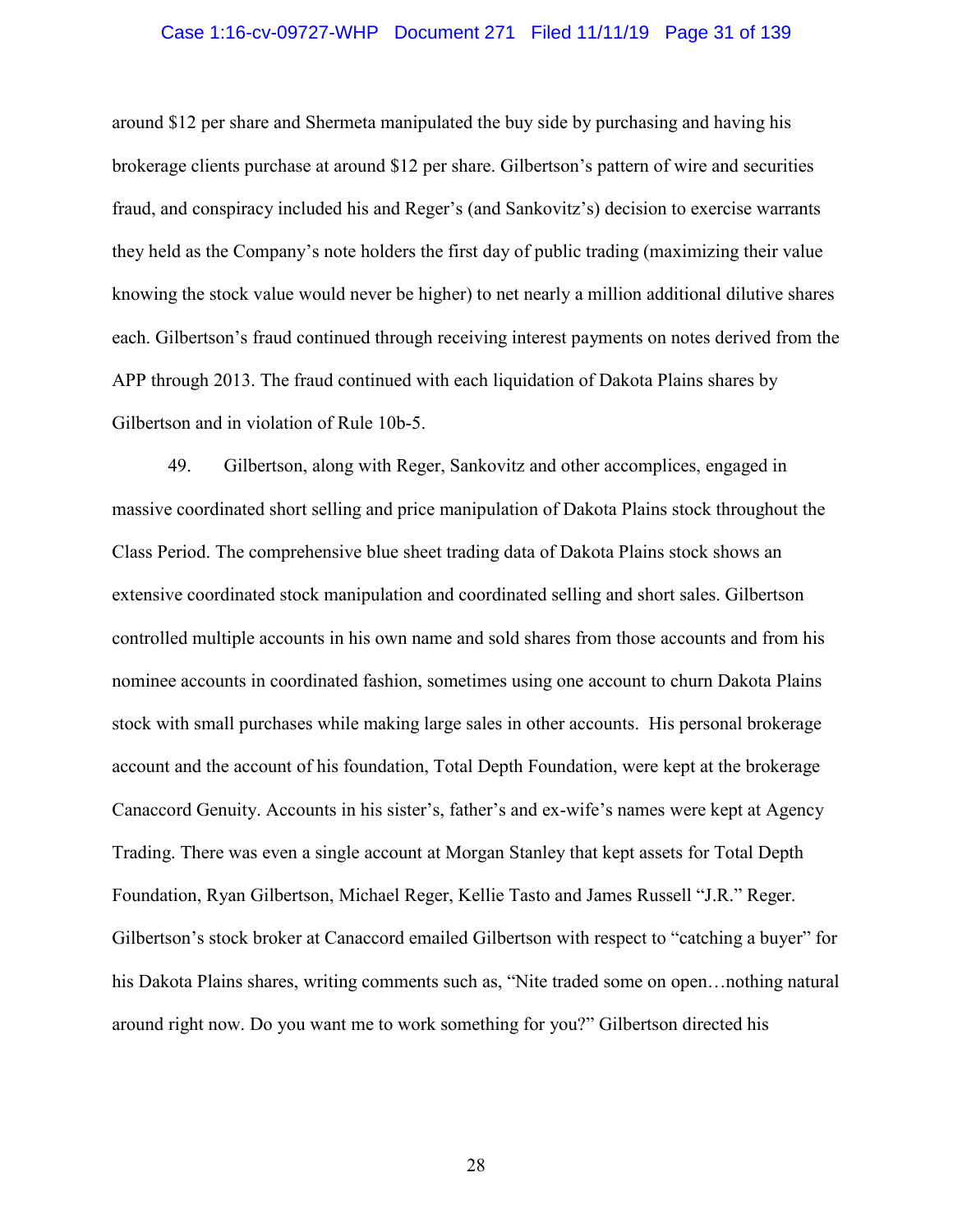## Case 1:16-cv-09727-WHP Document 271 Filed 11/11/19 Page 32 of 139

Canaccord broker to sell shares from the Total Depth Foundation's account and from his own account and how to allocate sales between the two.

50. Gilbertson and Reger, along with their close friends and accomplices (Sankovitz, Norqual and others) coordinated a massive stock manipulation scheme replete with coordinated naked short selling, about which the Company found out in its internal "Project Riposte" investigation in 2013 but never disclosed to the public. Johnny Whitaker at Agency Trading, for instance, received sales orders simultaneously for Weldon Gilbertson's personal account, his custodial account, Jessica Gilbertson, Joe Reger's two custodial accounts, Sankovitz and others. Sometimes Johnny Whitaker would sell chunks of Dakota Plains stock and then allocate the sales among these accounts after the fact. As an example Gilbertson, Reger and their friends engaged in coordinated selling/short selling in early December of 2012 to drive the price of Dakota Plains shares down to maximize the conversion of \$6.3 million of debt into equity/warrants that was part of the First Amendment. On December 12, 2012, Oil & Gas Holdings, an LLC of Gilbertson's friend (and co-founder of NOG) Doug Polinsky ("Polinsky") sold 110,000 shares; Chad Winter's (("Winter") Gilbertson's and Reger's No. 3 at NOG) Wayzata Bay Capital LLC sold 100,000 shares; Jordan Greenberg's (Shermeta's partner in Napa Properties) SpaceNet Equities LLC sold 10,000 shares; Howells sold 2,000 shares; Scott Andersons's (Sankovitz's close friend) Killer Whale Holdings LLC sold short 50,000 shares; Joseph Reger as custodian for W.J.R. and J.M.R. sold short 356,068 shares for proceeds of \$1,173,057 for *each* custodial account; Weldon Gilbertson as custodian for H.G. sold short 303,768 shares for proceeds of \$1,003,927; Weldon's individual account sold short 408,370 shares for \$1,359,999; Jessica Gilbertson's account sold short 250,000 shares for \$819,977; and Sankovitz's 1242 Investments LLC sold short 350,000 shares for \$1,158,970. The "blue sheet" stock trading data on Dakota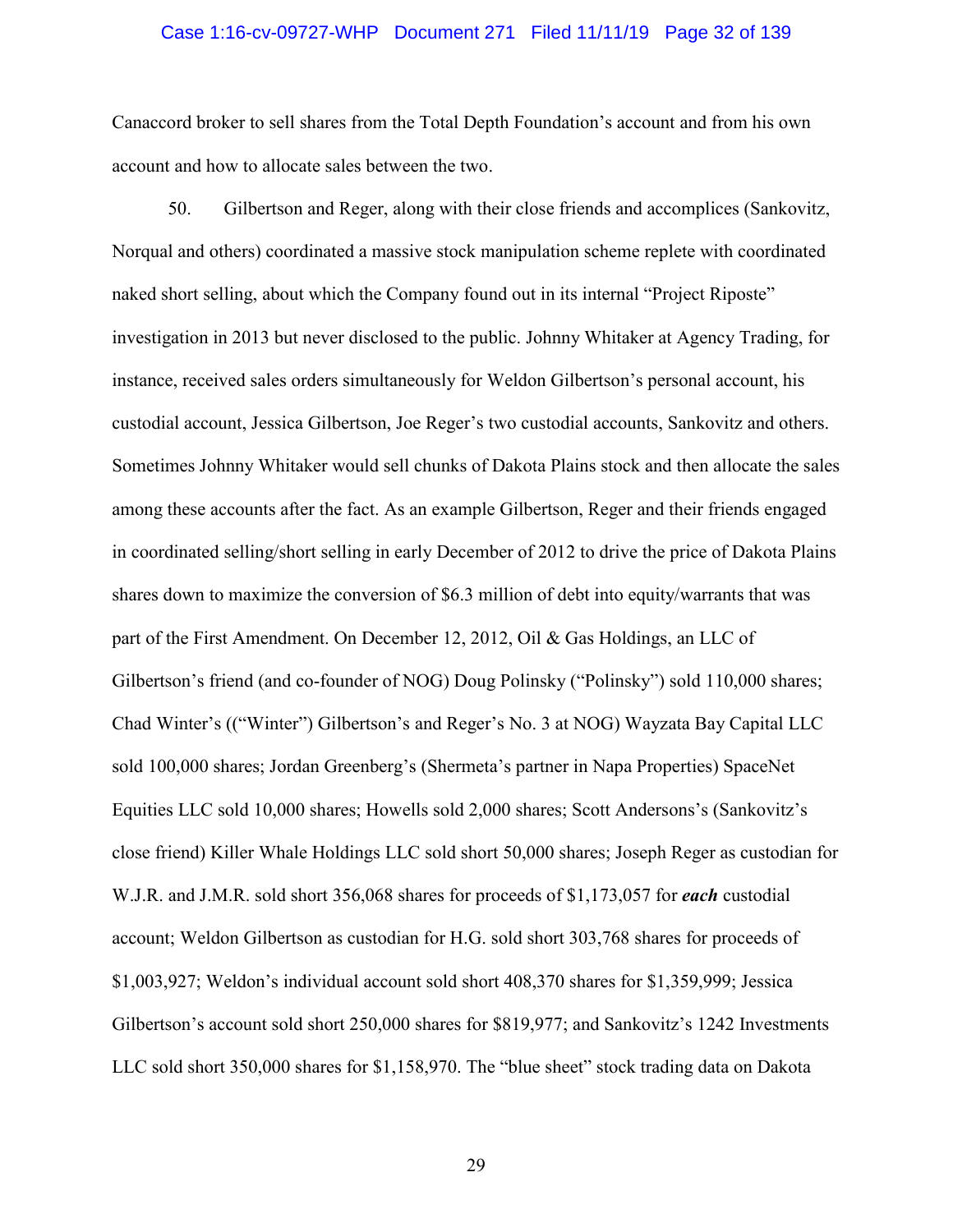## Case 1:16-cv-09727-WHP Document 271 Filed 11/11/19 Page 33 of 139

Plains is replete with instances clearly demonstrating that on certain days Gilbertson, Reger, their nominees and others acting in concert with them were engaged in coordinated stock selling and manipulation.

51. Ryan Gilbertson sold 3,364,284 shares of Dakota Plains stock for proceeds of \$8,698,493 throughout the Class Period from accounts in his individual name. *See* Ex. A hereto (Dakota Plains stock trading by Reger, Gilbertson and their nominee accounts). He also made numerous purchases in small quantities to churn the stock and generate market interest. None of these sales (or purchases) were ever reported to the SEC or to the public, in violation of his duty to disclose such sales pursuant to  $\S16(a)$  of the Exchange Act. The ultimate liquidation of Gilbertson's Dakota Plains stock from his individual accounts extended through at least December 31, 2014. Gilbertson's sales from his nominee accounts extended well into 2015. Gilbertson traded contemporaneously with Lead Plaintiff, and with countless other public investors and putative Class members. For example, the following chart illustrates just the purchases Lead Plaintiff made the exact same day as certain of Gilbertson's sales from account ending 071:

| <b>DATE</b> | GILBERTSON's SALES |        |         |        | LP's IRA PURCHASES LP's TRUST PURCHASES |        |
|-------------|--------------------|--------|---------|--------|-----------------------------------------|--------|
|             | shares             | price  | shares  | price  | shares                                  | price  |
| 4/1/2013    | 59,529             | \$4.08 | 42,100  | \$4.13 | 44,100                                  | \$4.13 |
| 4/11/2013   | 17,265             | \$4.06 | 54,400  | \$4.12 | 59,300                                  | \$4.12 |
| 12/11/2013  | 35,000             | \$2.26 | 160,000 | \$2.15 | 180,000                                 | \$2.15 |

All of Gilbertson's sales of stock were contemporaneous with purchases made by Lead Plaintiff or a member or members of the Subclass.

#### **D. Michael L. Reger**

52. Defendant Reger is a resident of Wayzata, Minnesota. Reger co-founded Dakota Plains in 2008 with Gilbertson. At the time of the reverse merger when Dakota Plains' stock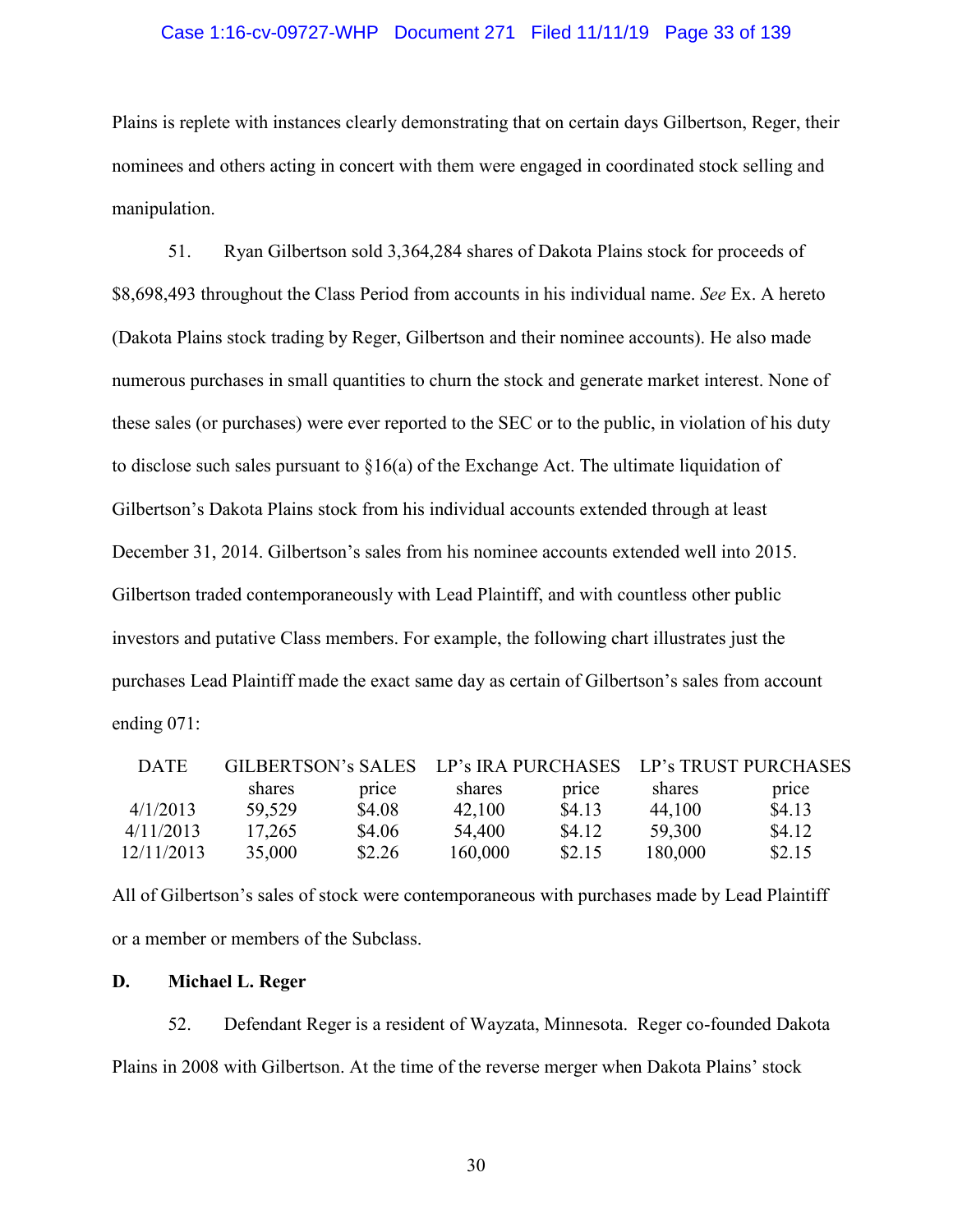## Case 1:16-cv-09727-WHP Document 271 Filed 11/11/19 Page 34 of 139

commenced public trading, Reger controlled 21.4% of Dakota Plains' stock and 33.3% of its promissory notes. Reger had an affirmative legal obligation under Sections 13(d) and 16(a) of the Exchange Act to report his beneficial ownership of Dakota Plains at all times during the Class Period, but instead hid his ownership through multiple nominee accounts.

53. Reger also founded Northern Oil with Gilbertson in 2006. Reger served as CEO of Northern Oil until he was fired on August 15, 2016 upon receiving a Wells Notice from the SEC in relation to its investigation of Dakota Plains. Reger was the subject of significant negative press in 2011 and thereafter related to his employment at Northern Oil and had reason to hide his ownership and control of Dakota Plains. These criticisms included, among other things, that Northern Oil's other co-founders, who controlled the shell company into which it merged via a reverse merger to go public, had been sanctioned by securities regulators and had ties to organized crime;<sup>7</sup> and that Northern Oil regularly engaged in highly suspect undisclosed related party transactions.<sup>8</sup>

54. Reger purposefully structured his Dakota Plains holdings so that no one account held more than 5% of Dakota Plains' stock. Reger transferred shares he controlled to his children and family foundation. When Dakota Plains went public, Reger held shares and warrants under ten different names. He held 1,000,000 warrants in his own name, 776,700 shares in a family foundation, and 6,511,580 shares in the names of his two minor children spread among eight separate accounts with four different family members, other than Reger himself, named as custodians. These included nominees James Randall Reger (Reger's father), and his brother

 $\overline{a}$ 

<sup>7</sup> *See, e.g.* http://www.barrons.com/articles/SB121703211350486647; http://tcbmag.com/opinion/context/columns/a-matter-of-appearances-september-2011

<sup>8</sup> *See* http://www.thestreetsweeper.org/undersurveillance.html?i=1665; http://www.thestreetsweeper.org/article.html?c=3&i=1671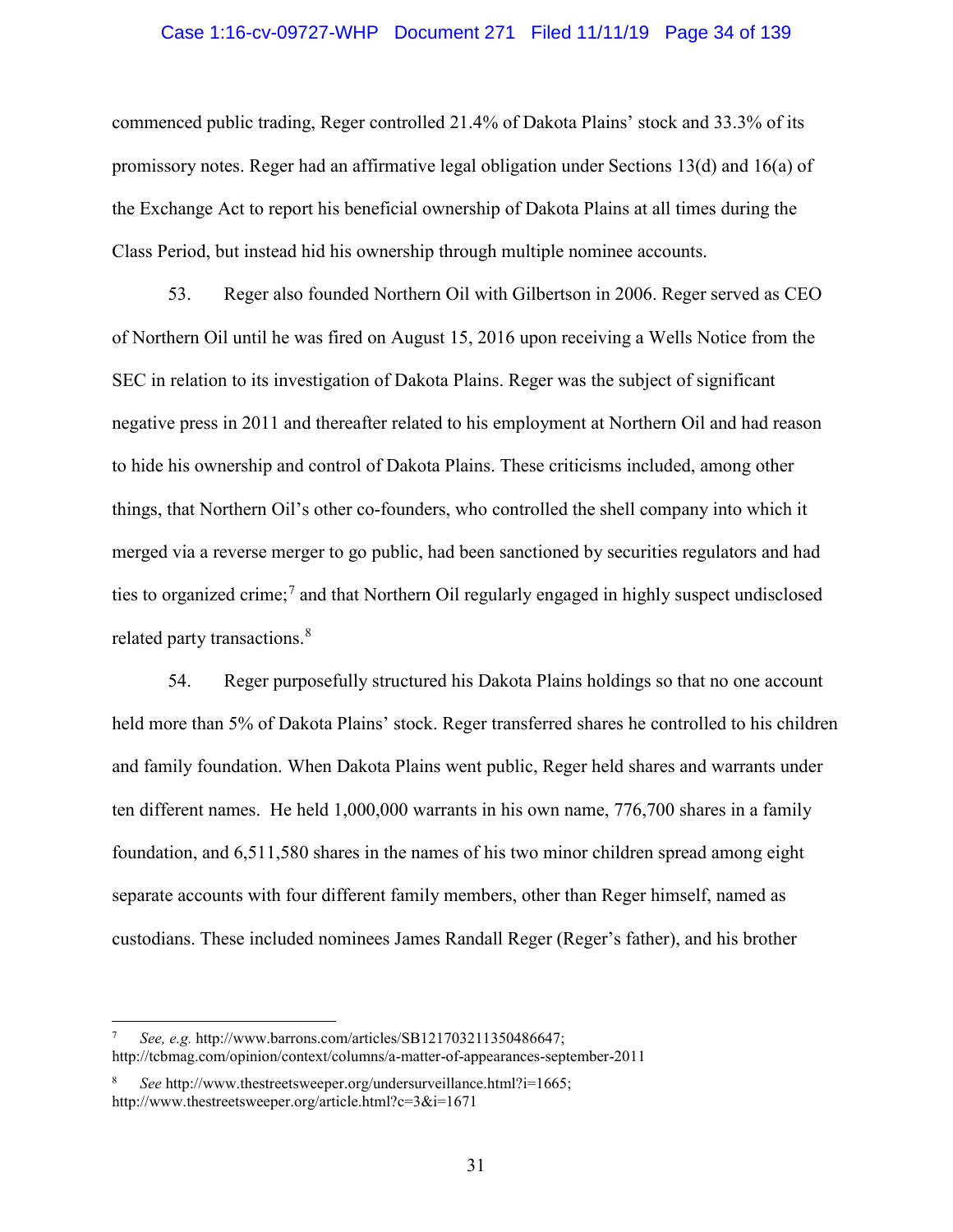## Case 1:16-cv-09727-WHP Document 271 Filed 11/11/19 Page 35 of 139

Joseph C. Reger, as well as his other brother James Russell "J.R." Reger, and Reger's father and sister in law. Given Reger's checkered history and significant bad press, Reger intentionally hid his involvement with Dakota Plains. Disclosure thereof would have been a material fact to public investors and materially influenced their decisions to invest in the Company.

55. Reger settled with the SEC with respect to his role in the scheme underlying this action and consented to the entry of the SEC's Order Instituting Cease-and-Desist Proceedings Pursuant to Section 8A of the Securities Act of 1933 and Section 21C of the Securities Exchange Act of 1934, Making Findings and Imposing a Cease-and-Desist Order, which required him to disgorge \$6.5 million, plus prejudgment interest of \$669,365.85 and imposed a civil money penalty of \$750,000. *See In the Matter of Michael L. Reger, Respondent*, Securities Act Release No. 10241 (Oct. 31, 2016).

56. Michael Reger sold or sold short 549,144 shares of Dakota Plains stock for proceeds of \$2,057,816 from the Agency Trading brokerage account in his individual name (ending in 047). These ten transactions transpired from March 15, 2013 to June 25, 2014. Reger sold Dakota Plains shares from stock accounts in his name contemporaneously with Lead Plaintiff's purchases. For example, the following chart illustrates just the purchases Lead Plaintiff made the exact same day as certain of Reger's sales from the account in his name ending in 047:

| <b>DATE</b> | REGER's SALES |        |        |        | LP's IRA PURCHASES LP's TRUST PURCHASES |        |  |
|-------------|---------------|--------|--------|--------|-----------------------------------------|--------|--|
|             | shares        | price  | shares | price  | shares                                  | price  |  |
| 4/1/2013    | 84.943        | \$4.07 | 42,100 | \$4.13 | 44,100                                  | \$4.13 |  |
| 4/11/2013   | 196,033       | \$4.07 | 54,400 | \$4.12 | 59,300                                  | \$4.12 |  |
| 5/29/2013   | 70,000        | \$3.90 | 23,600 | \$3.93 | 24,900                                  | \$3.93 |  |

All of Reger's sales of stock from the account listed in his name were contemporaneous with purchases made by Lead Plaintiff or a member or members of the Subclass.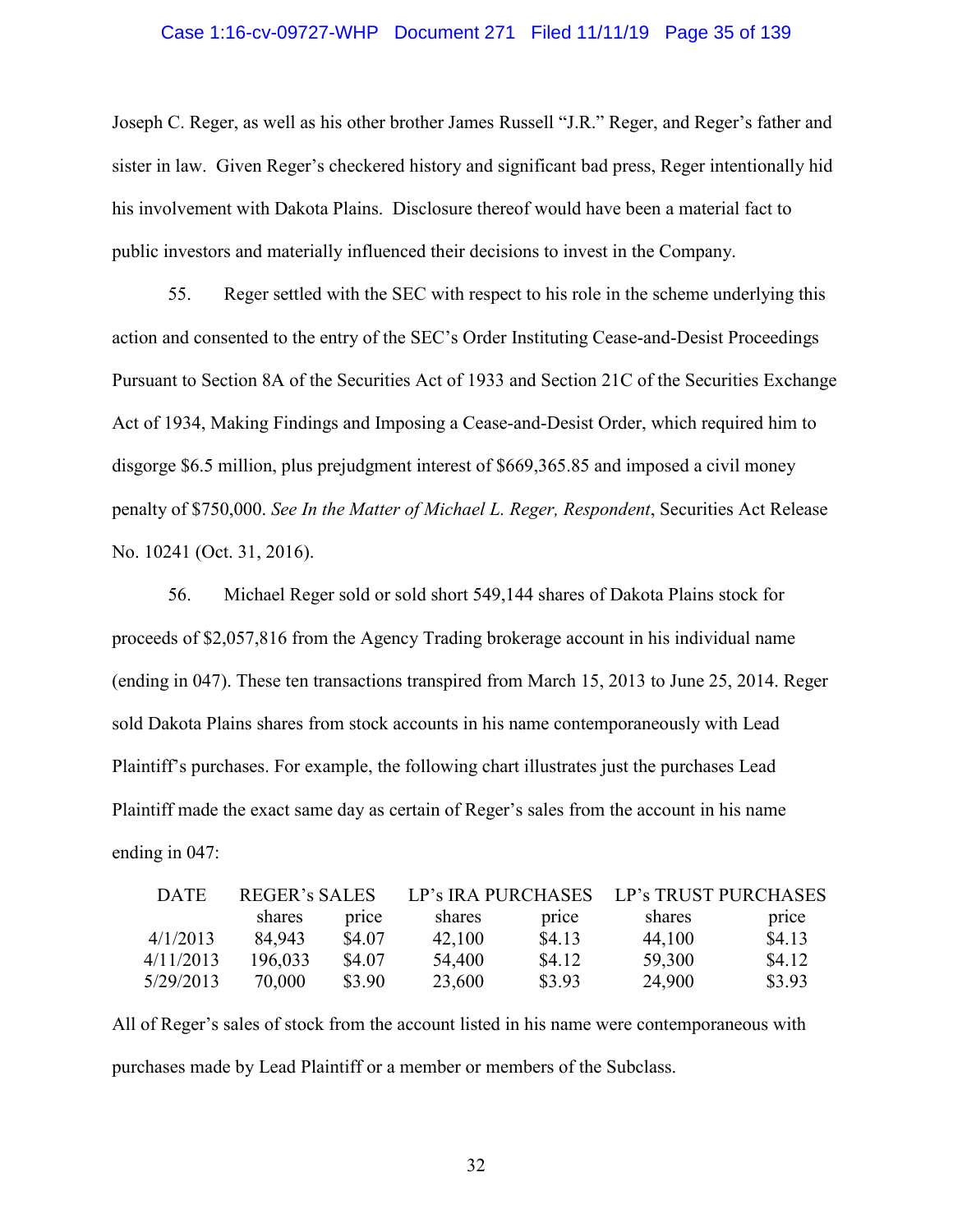## **E. Gabriel G. Claypool**

57. Defendant Gabriel G. Claypool was appointed CEO and Director of Dakota Plains in February 2011 by Gilbertson and Reger. Claypool is a friend of Gilbertson's and/or Reger's and was handpicked by them to serve as their proxy to control the Company and do their bidding. Claypool was issued 500,000 restricted shares of the Company's common stock and later was issued a warrant to purchase up to 600,000 more shares.

58. Claypool was "buddies" with defendants Gilbertson, Reger, and defendant Cownie, whom he called "Numsie," and grew up with Johnny Whitaker (of Agency Trading, where Gilbertson and Reger held their nominee accounts and from which emanated coordinated short selling), whom he called "Two Chop." Reger approached Claypool about becoming CEO of Dakota Plains. Claypool took undisclosed compensation in the form of \$100,000 in loans from Gilbertson's and Reger's LLC, and stock in another Gilbertson and Reger company, Great Plains Sand, in agreement for becoming CEO. Claypool testified to the SEC that defendants McKenzie and Thornton were aware of this undisclosed compensation and the loans Claypool received from Gilbertson and Reger. Claypool testified to the SEC that he provided an electronic signature to Stephanie Horton, Gilbertson's and Reger's assistant at NOG, and testified at trial he agreed to allow them to use his signature on documents backdated to February 1, 2011 even though he did not start until April 1, 2011 at Dakota Plains. A written action of the Company's Board on February 15, 2011 falsely represents that Paul Cownie was appointed by the Board (which consisted of Claypool as a single member at the time) to a special committee to negotiate Claypool's employment. Claypool testified this negotiation never happened. Claypool's notes from his initial meeting with Gilbertson and Reger about becoming CEO on February 28, 2011 indicate Gilbertson and Reger told him that "Once you're in, you're in," and that he felt like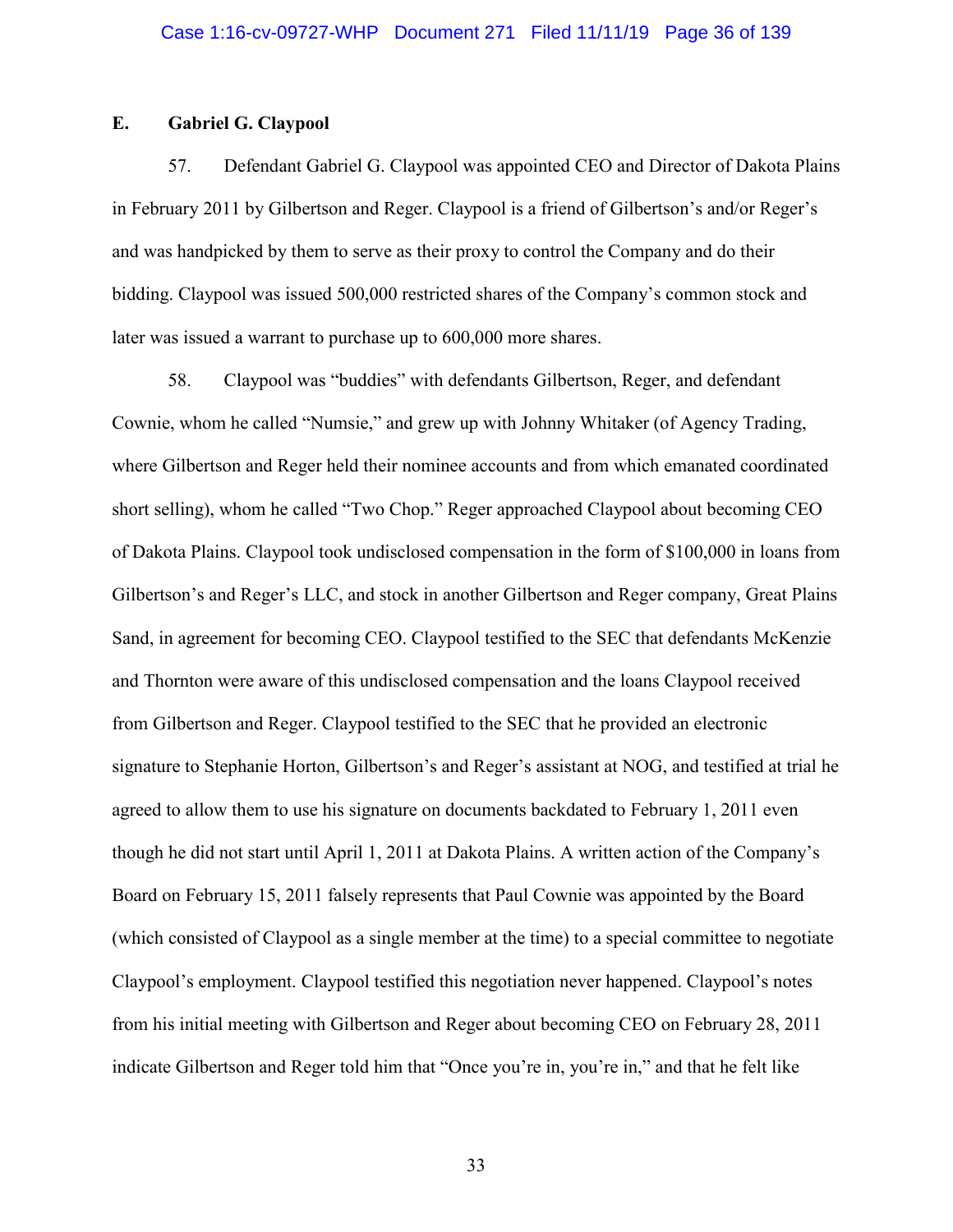#### Case 1:16-cv-09727-WHP Document 271 Filed 11/11/19 Page 37 of 139

Mitch McDeere from John Grisham's novel The Firm, in which he finds out he's working for the mafia. Claypool was also told at this meeting Gilbertson and Reger intended to take Dakota Plains public within four or five months.

59. In April 2011, Claypool, at the behest of Gilbertson and Reger, approved the issuance of the Junior Notes - \$5.5 million of promissory notes at 12% interest - which included a first version of the "additional payment" provision that provided the Junior noteholders would receive bonus payments based on the price of Dakota Plains' stock at the time of an IPO. Then in November 2011, Claypool approved, at the behest of Gilbertson and Reger, the consolidation of the Senior Notes and Junior Notes into the Consolidated Notes. In doing so, Claypool agreed to alter the "additional payment" provision to apply to the total value of the Consolidated Notes, not just the amount lent under the Junior Notes, as well as to make the APP, the "additional payment" provision of the Consolidated Notes, applicable to a reverse merger, and not just an IPO.

60. Claypool, in addition to approving and helping to effectuate issuance of the Junior and Consolidated Notes, approved two lucrative consulting agreements with Gilbertson and Reger that paid an LLC they controlled hundreds of thousands of dollars in "consulting" fees which Claypool knew or recklessly disregarded were not legitimately earned. In April 2011, Claypool caused the Company to enter into an agreement to pay a \$200,000 "consulting" fee to the same LLC Gilbertson and Reger controlled for their services in issuing the Junior Notes. This fee was later increased to \$300,000. Claypool also approved a \$70,000 "consulting" fee in November 2011 paid to Gilbertson for his services "consulting" on consolidating the Junior and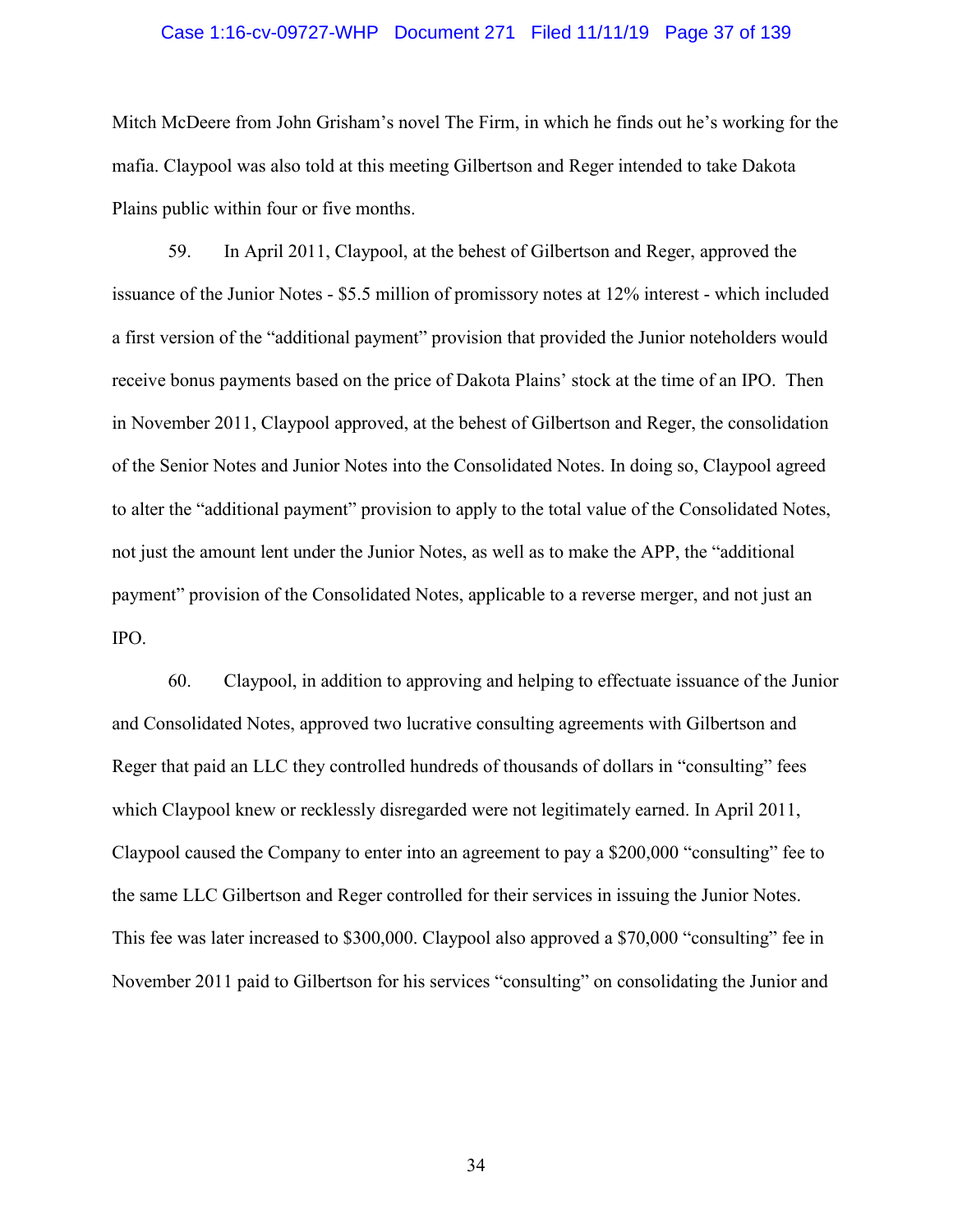#### Case 1:16-cv-09727-WHP Document 271 Filed 11/11/19 Page 38 of 139

Senior Notes into the Consolidated Notes. Claypool sold 36,630 shares of Dakota Plains stock at \$2.25 per share on January 20, 2014. $9$ 

61. Claypool knew of and/or recklessly disregarded the price manipulation scheme that injured Lead Plaintiff and Class members and omitted to disclose such material information to Dakota Plains' shareholders. Claypool, as Dakota Plain's CEO and as one of its directors, signed certain of the Company's Class Period SEC filings, none of which disclosed the scheme or Gilbertson's and Reger's role in it. Claypool negotiated directly with Gilbertson in October 2012 to alter the terms of the additional payment in the First Amendment to the Consolidated Notes after other inside shareholders threatened legal action. Claypool's notes from an October 29, 2012 meeting with the complaining shareholder, Colin Smith, and Gilbertson, Sankovitz, Brady and Dakota Plains' lawyers at the time, reflect that Gilbertson warned Smith that he "will dissolve the company if you continue down this scenario and you will be left with zero," that Gilbertson "assured that [he] will be giving zero future investment or time to DAKP as a result of [Smith's] efforts" and that Gilbertson claimed he and Reger "didn't have insight into the ITP [initial trading price] when we did the language" of the APP. Claypool was replaced as CEO of the Company by defendant McKenzie in February 2013, but continued as a member of the Board of Directors and as Chief Operating Officer, where he voted for the Second Amendment to the Consolidated Notes in December 2013 as well. Claypool resigned from the Board of Directors on February 28, 2015.

#### **F. Craig M. McKenzie**

 $\overline{a}$ 

62. Defendant Craig M. McKenzie served as CEO, Chairman of the Board of Directors, and as Secretary of Dakota Plains beginning in February 2013, replacing Claypool as

<sup>9</sup> *See* https://www.sec.gov/Archives/edgar/data/1367311/000118143114003345/xslF345X03/rrd400322.xml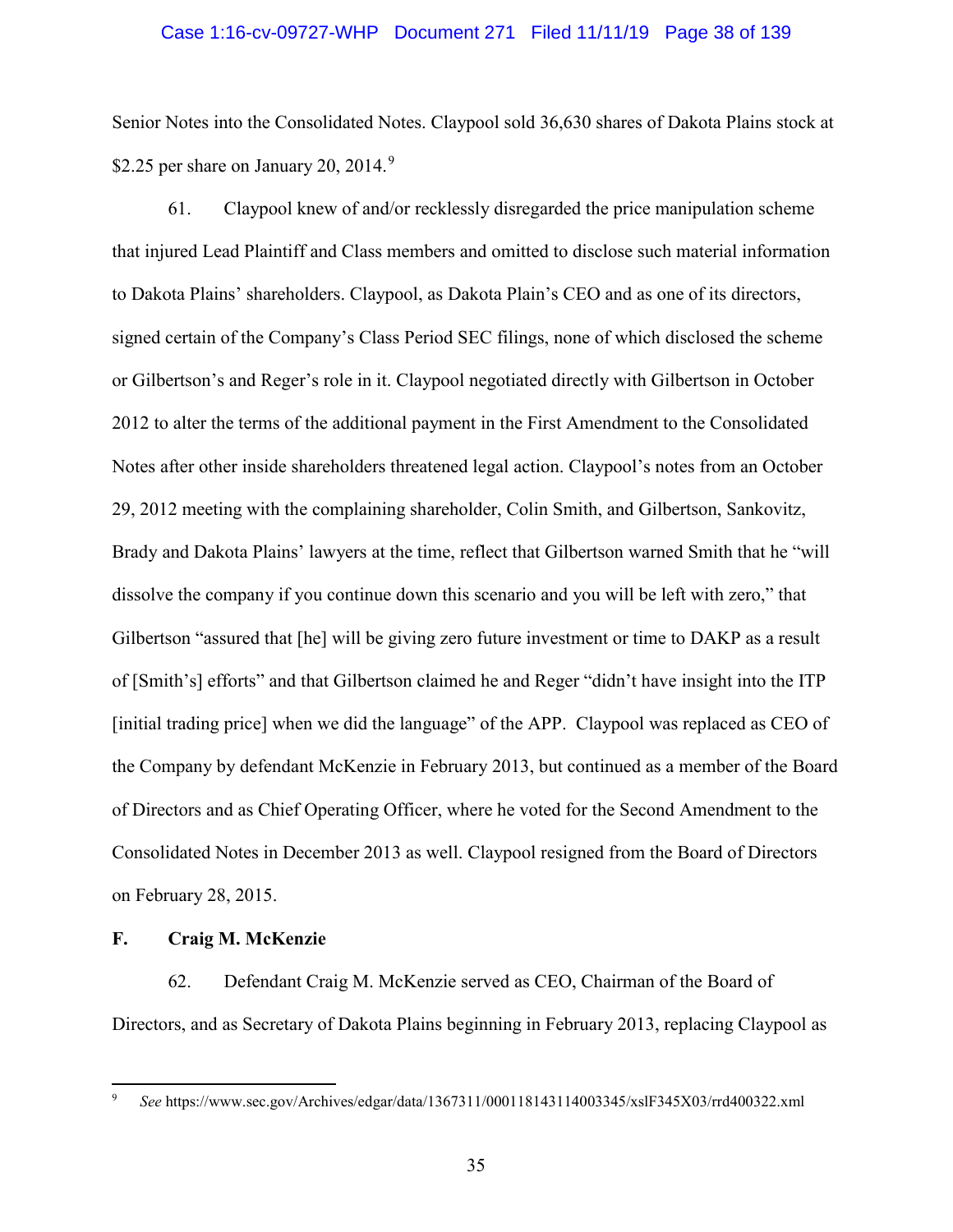#### Case 1:16-cv-09727-WHP Document 271 Filed 11/11/19 Page 39 of 139

CEO and Chairman. McKenzie was appointed by Reger to be CEO whom he knew through Reger's extensive ties to the oil industry and because each had a lake house on the same block in northern Minnesota. McKenzie knew of and/or recklessly disregarded Gilbertson's and Reger's scheme but omitted to disclose it in any of the Class Period SEC filings he signed as CEO.

63. After the Company received additional threats of litigation in early 2013 from counsel for insiders who knew of Gilbertson's and Reger's ownership and control and their ownership of the notes, McKenzie presided over an investigation by an outside law firm into the circumstances of the "additional payment," which concluded that Gilbertson had manipulated the stock in the Company's first 20 days of public trading. McKenzie and the other members of the Board omitted to disclose this material fact to the investing public. None of the SEC filings McKenzie signed on behalf of the Company ever revealed the scheme complained of herein even after McKenzie had knowledge of it or acted with reckless disregard as to its existence.

64. As revealed in the pleadings from the MN Lawsuit, McKenzie confronted Gilbertson in June 2013 about the stock manipulation, which precipitated new negotiations between Gilbertson, Reger and the Company's Board of Directors regarding the "additional payment." These negotiations resulted in the Second Amendment to the "additional payment" provision of the Consolidated Notes in December 2013. Three months later in March 2014, McKenzie received a raise in his base salary to \$425,000 with an annual bonus target of \$425,000 in cash and \$850,000 in restricted stock. McKenzie sold 5,282 shares of the Company at \$2.25 per share on January 20, 2014.<sup>10</sup> He sold another 86,334 shares at \$2.08 per share on February 10, 2014.<sup>11</sup> McKenzie resigned from the Company on September 26, 2016.

l

<sup>10</sup> *See* https://www.sec.gov/Archives/edgar/data/1367311/000118143114003350/xslF345X03/rrd400327.xml

<sup>11</sup> *See* https://www.sec.gov/Archives/edgar/data/1367311/000118143114006554/xslF345X03/rrd402311.xml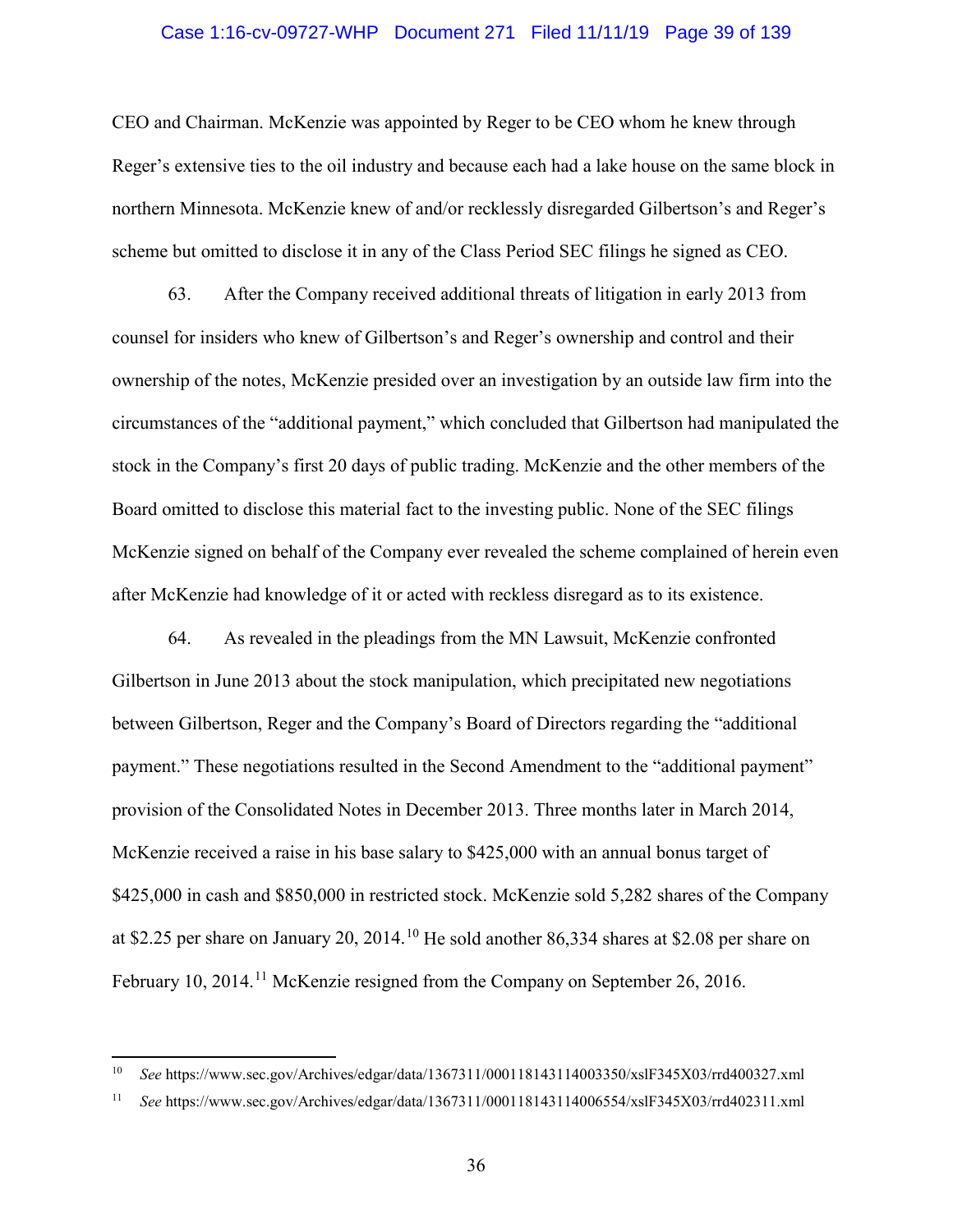## **G. Timothy R. Brady**

65. Defendant Timothy R. Brady served as CFO and Treasurer at relevant times during the Class Period. Brady was hired by Gilbertson and Reger to serve as CFO and Treasurer in September of 2011, before the reverse merger that took the Company public. Brady was Michael Reger's next door neighbor. Brady signed Class Period SEC filings as the Company's CFO when he knew of or recklessly disregarded the scheme alleged herein, which he omitted to disclose. Brady, as CFO and Treasurer, was intimately involved in negotiating with Gilbertson, consolidating the Junior and Senior Notes and approving the "additional payment" provision of the Consolidated Notes. Brady was privy to the negotiations with Gilbertson and Reger regarding the First and Second Amendments. Brady resigned as CFO and Treasurer of the Company on April 4, 2016.

#### **H. Paul M. Cownie**

66. Defendant Paul M. Cownie served as a director of the Company starting in or about September 2011. Cownie participated in the private placements of Company stock Gilbertson and Reger orchestrated before the reverse merger. At the time of the reverse merger, Cownie was the beneficial owner of 1,410,400 shares of Dakota Plains stock, which represented 3.74% of the outstanding shares at the time. Though Cownie was listed as an "independent director" as defined under the applicable listing standards of the NYSE Amex Equities Market in the Company's SEC filings, he had a previous relationship with Gilbertson and Reger that was undisclosed in Dakota Plains' SEC filings.

67. Cownie was in the same group of friends as Reger, Gilbertson, Claypool and Johnny Whitaker. He was an investor in Gilbertson's and Reger's other companies and served as the CEO for one of Gilbertson's and Reger's other companies, Southern Plains Resources.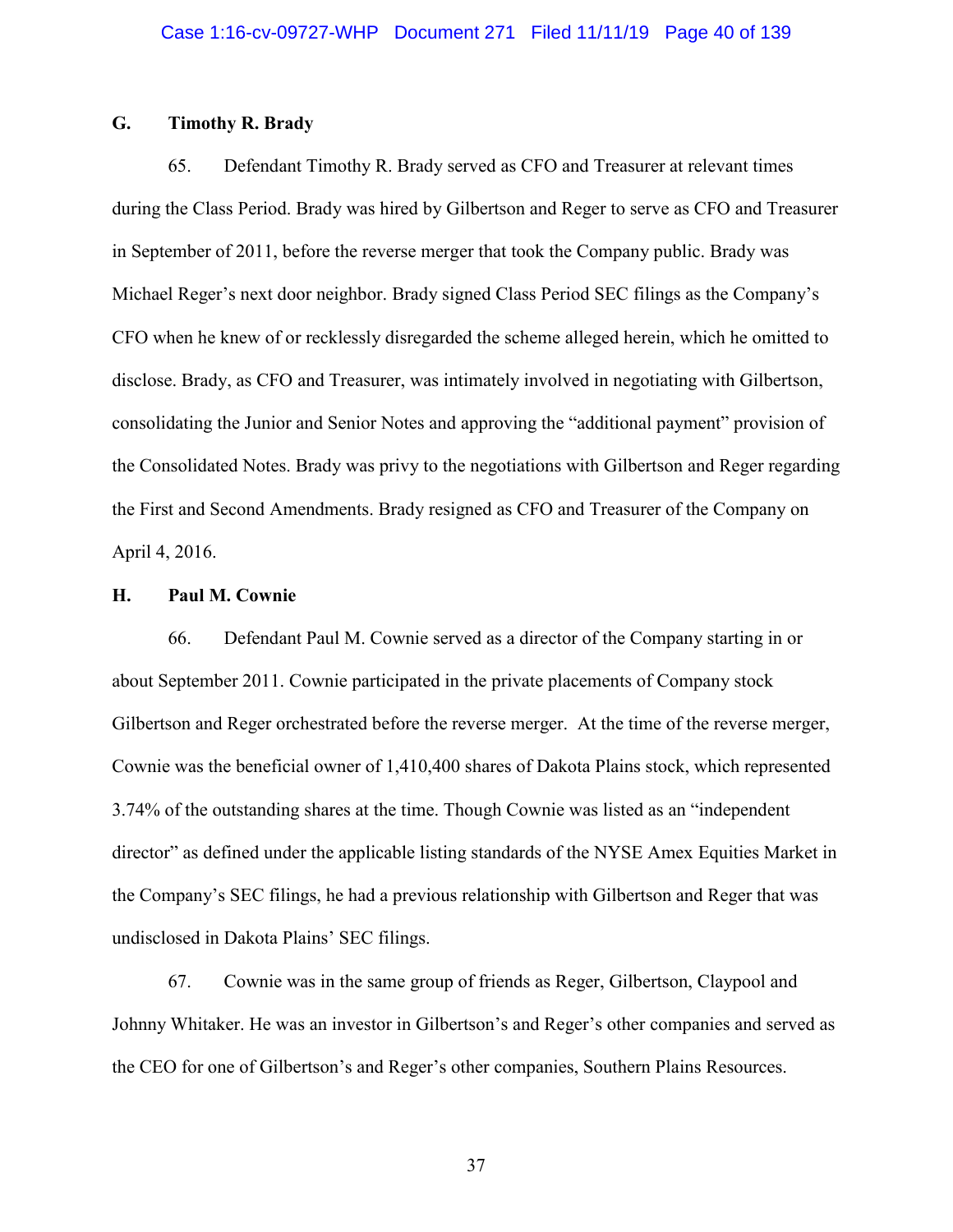#### Case 1:16-cv-09727-WHP Document 271 Filed 11/11/19 Page 41 of 139

Cownie also serves as the President of COG Partners LLC, a family investment vehicle. COG Partners was the third largest seller of stock in Voyager's 2010 public offering, selling nearly a million shares for over \$3 each. To keep the Cownie-Reger-Gilbertson link hidden, the registration statement for this offering claimed that Paul Hayes, the Cownie family lawyer "exercises voting and investment control over the shares of Voyager common stock held by COG partners." Gilbertson and Reger appointed Cownie to the Board of Dakota Plains. Cownie invested in the first private placement of Dakota Plains shares in March of 2009, buying 50,000 shares (pre split) at \$0.55 per share. Cownie was indemnified for supposedly negotiating with Claypool on his hiring and employment agreement. A trust established by Cownie's father (James "Jim" Cownie) that benefited Paul Cownie, the JSC Trust, participated in purchasing the notes with the additional payment provision. Cownie also purchased 25,000 shares in a private offering of stock in Northern Oil in either 2006 or 2007, and then sold those 25,000 shares for \$4.20 per share in a public offering pursuant to a registration statement filed by that company on July 23, 2007.<sup>12</sup>

68. Cownie knew of and/or recklessly disregarded the fraud scheme herein alleged. He participated in the private offerings of the Company conducted by Gilbertson before it went public, was appointed as a director by Gilbertson and Reger and was privy to the negotiation of and voted for the First and Second Amendments to the "additional payment" provision of the Consolidated Notes. None of the SEC filings Cownie signed, including a registration statement and the Company's Annual Reports on Form 10-K, disclosed the scheme complained of herein. Cownie resigned from the Company on May 1, 2015.

 $\overline{a}$ 

<sup>&</sup>lt;sup>12</sup> *See* http://www.nasdaq.com/markets/spos/filing.ashx?filingid=5044369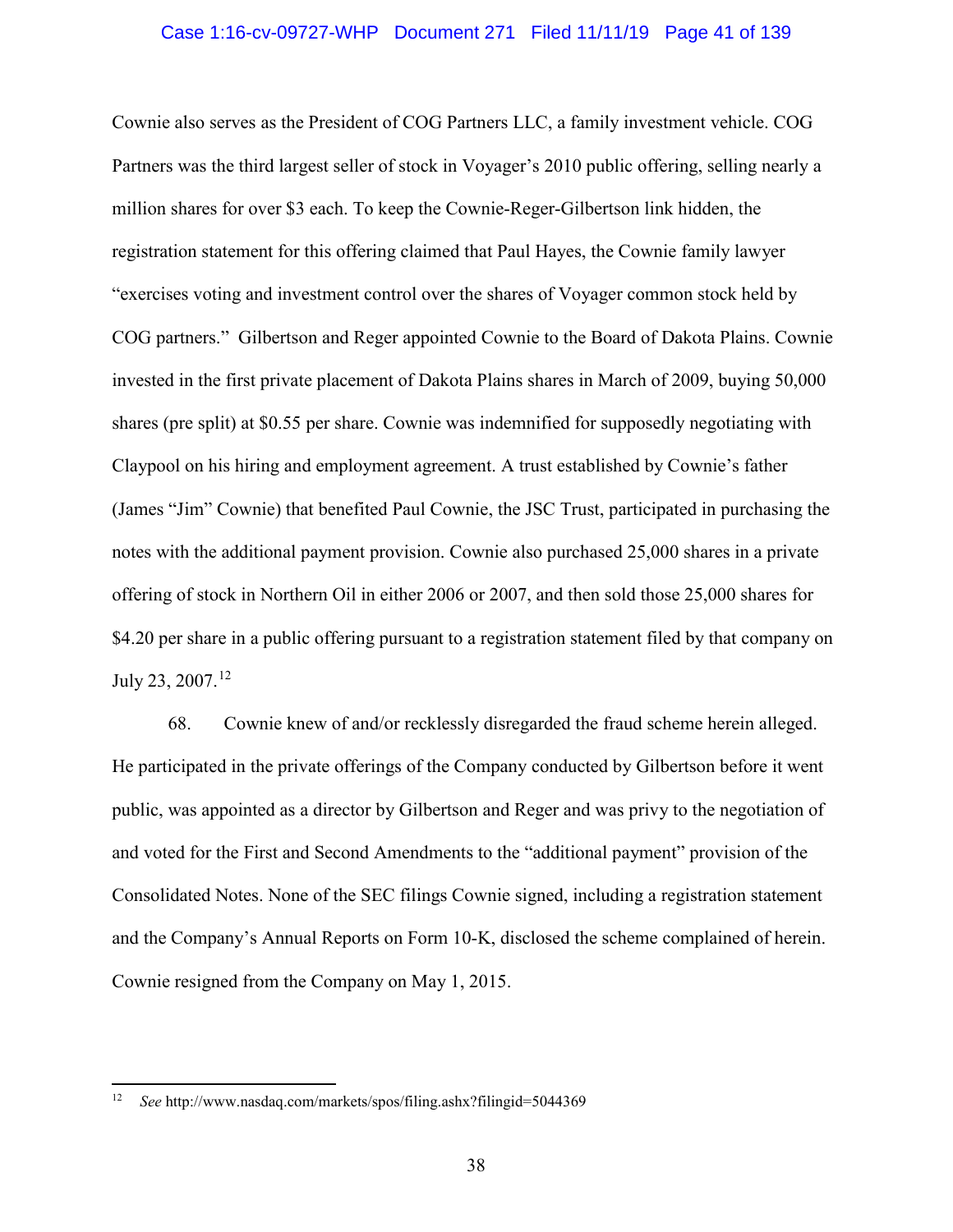## **I. Terry H. Rust**

l

69. Defendant Terry H. Rust ("Rust") served as a director of the Company beginning a few months before the reverse merger, in or about September 2011. Rust was appointed as a director by Reger, who knew Rust because he knew Reger's father in law, Greg Anthone, who served as one of Reger's nominees for his children's custodial accounts. At the time of the reverse merger, Rust was the beneficial owner of 60,000 shares of Dakota Plains stock. Though Rust was listed as an "independent director" as defined under the applicable listing standards of the NYSE Amex Equities Market in the Company's SEC filings, he had a previous relationship with Gilbertson and Reger that was not disclosed in Dakota Plains' SEC filings.

70. Rust had a previous relationship with Gilbertson and Reger as one of the initial investors in Voyager. Rust was one of the selling inside stock holders who sold 173,674 shares of Voyager at \$3.05 per share pursuant to a registration statement on Form S-3 filed April 30, 2010.13 Rust sold 34,546 shares of Dakota Plains Stock on June 18, 2013 at \$3.70 per share just after the confrontation with Gilbertson regarding his stock manipulation scheme.<sup>14</sup>

71. Rust knew of and/or recklessly disregarded the scheme herein alleged yet made no disclosure thereof. He was appointed as a director by Gilbertson and Reger and was privy to the negotiation of and voted for the First and Second Amendments to the "additional payment" provision of the Consolidated Notes. However none of the SEC filings Rust signed, including a registration statement of stock sold to the public and the Company's Annual Reports on Form 10-K disclosed the scheme complained of herein. Rust resigned from the Company on May 1, 2015.

<sup>13</sup> *See* https://www.sec.gov/Archives/edgar/data/1283843/000110465910023525/a10-8594\_1s3.htm

<sup>14</sup> *See* https://www.sec.gov/Archives/edgar/data/1367311/000118143113036164/xslF345X03/rrd383984.xml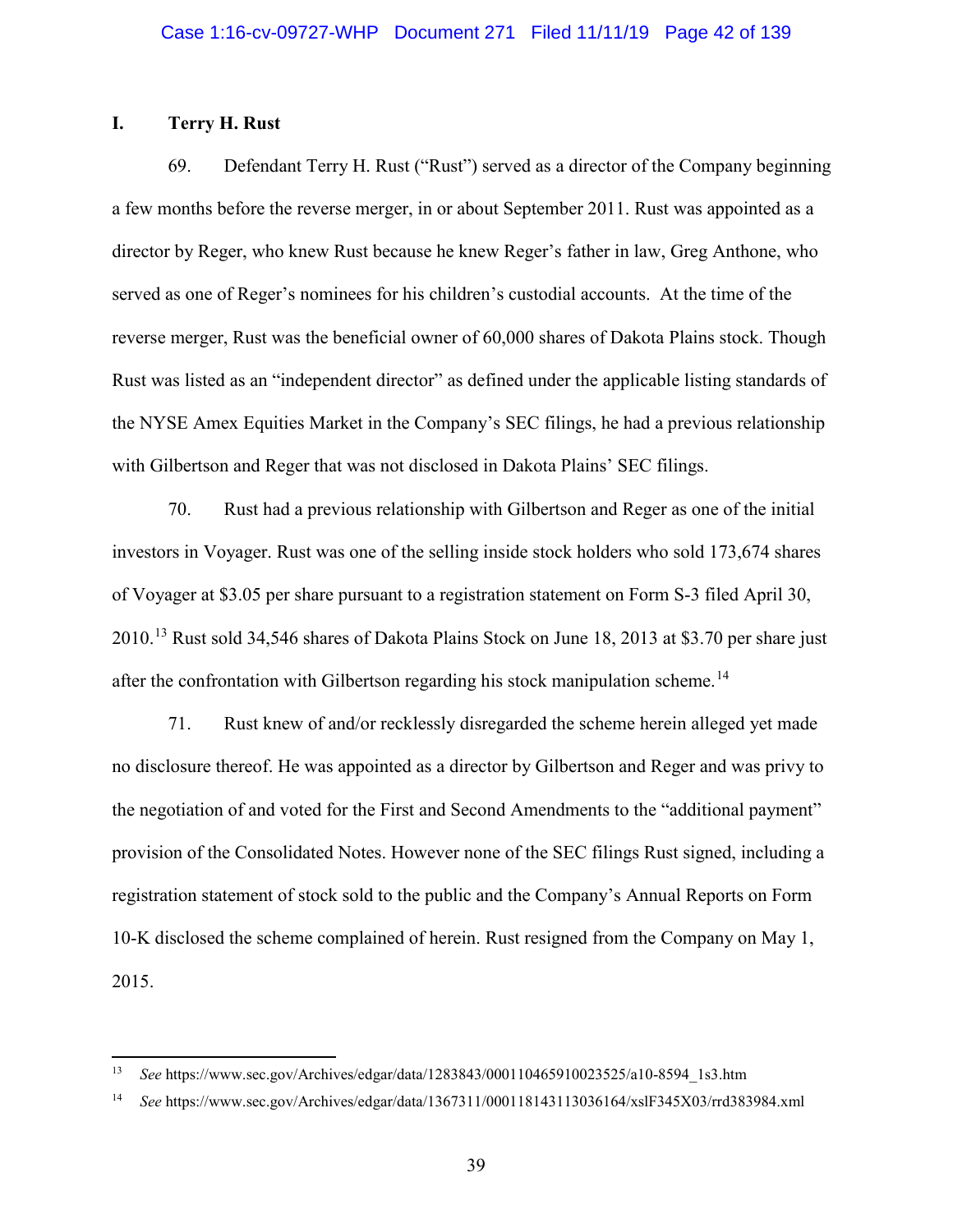## **J. David J. Fellon**

72. Defendant David J. Fellon served as a director of the Company beginning a few months before the reverse merger, in or about September 2011. Fellon was appointed to be a director by Gilbertson and Reger who knew him through working with him in one of their other businesses, Great Plains Sand. At the time of the reverse merger, Fellon was the beneficial owner of 60,000 shares of Dakota Plains stock. Fellon sold 34,546 shares of the Company's stock at \$3.70 per share on June 18,  $2013$ ,  $15$  just after the internal confrontation with Gilbertson.

73. Fellon knew of and/or recklessly disregarded the scheme herein alleged yet made no disclosure thereof. He was appointed as a director by Gilbertson and Reger and was privy to the negotiation of and voted for the First and Second Amendments of the "additional payment" provision of the Consolidated Notes. None of the Class Period SEC filings Fellon signed disclosed the scheme complained of herein.

#### **K. Gary L. Alvord**

 $\overline{a}$ 

74. Defendant Gary L. Alvord was elected to serve as a director of the Company and began to serve on the audit and compensation committees of the Board on August 14, 2012. Alvord signed the Company's registration statement on Form S-8 to register 2 million shares at \$4.50 per share filed on September 21, 2012. This registration statement, filed after the windfall "additional payment" was agreed to, incorporated by reference the Company's previous years' financial statements, none of which disclosed Gilbertson's and Reger's scheme or role in the Company. Alvord also signed the Company's registration statement on Form S-3 on September 23, 2013. Alvord further signed the Company's Annual Reports filed on Form 10-K for the years 2012, 2013, 2014 and 2015. None of these Annual Reports disclosed the scheme

<sup>15</sup> https://www.sec.gov/Archives/edgar/data/1367311/000118143113036165/xslF345X03/rrd383983.xml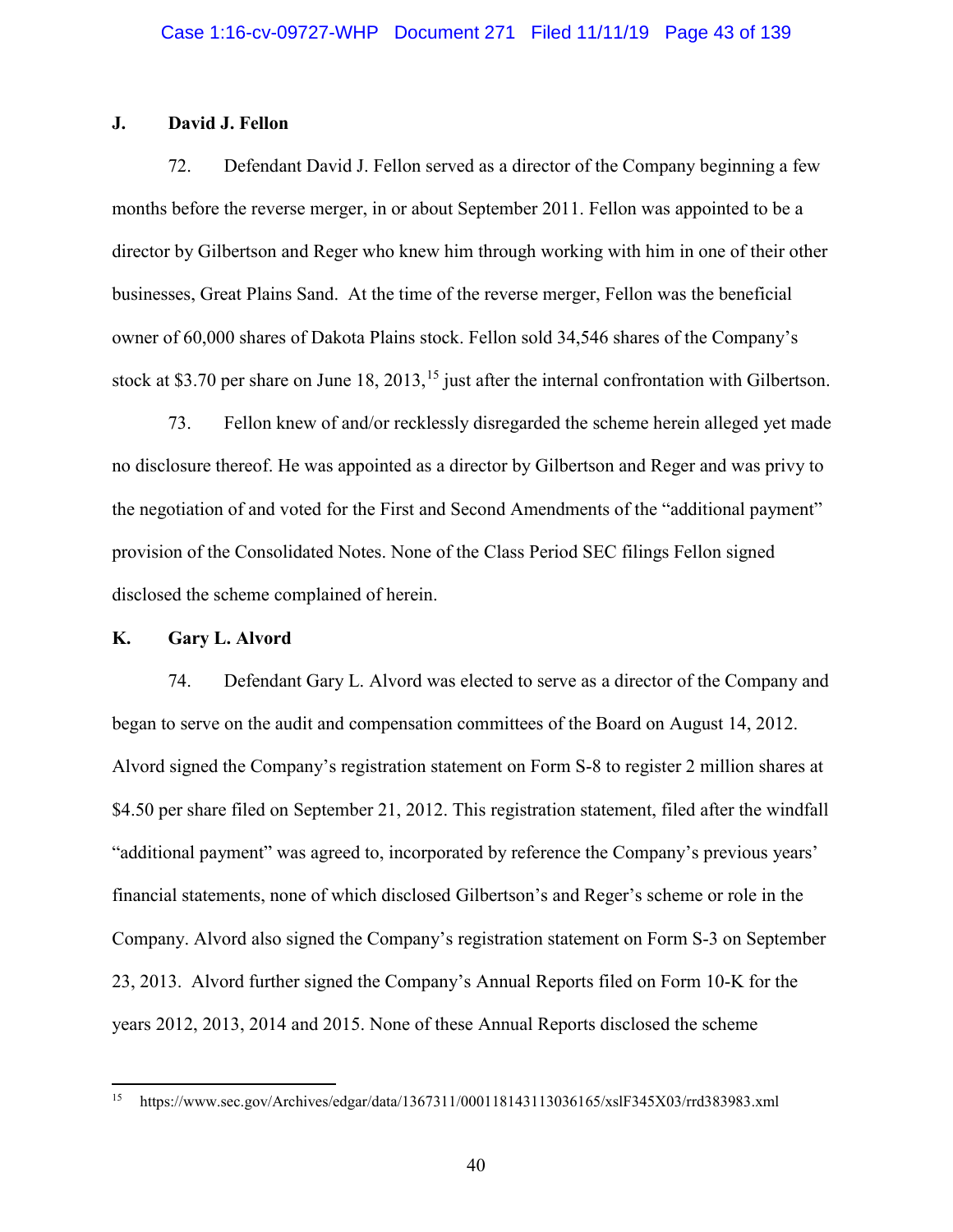#### Case 1:16-cv-09727-WHP Document 271 Filed 11/11/19 Page 44 of 139

complained of herein despite Alvord's knowledge and/or reckless disregard thereof. Alvord was a director of the Company who was privy to negotiations with Gilbertson and Reger regarding, and voted on the approval of, both the First and Second Amendments to the "additional payment" provision of the Consolidated Notes. Alvord served on the Special Committee of the board that conducted the investigation into Gilbertson's and Reger's fraud scheme. Alvord sold 26,959 shares of Dakota Plains stock at \$3.70 per share on June 18, 2013, just after the confrontation with Gilbertson.

#### **L. James L. Thornton**

75. Defendant James L. Thornton served as Dakota Plains' CFO starting on April 1, 2016 after defendant Brady resigned from the Company. Prior to that Thornton served as "Executive Vice President, Strategy" since December of 2015, and General Counsel and Secretary of Dakota Plains since March 2013. Thornton was involved in investigating the stock manipulation scheme in February 2013, and has admitted to sending the SEC a letter outlining Gilbertson's and Reger's scheme in February 2015. Yet after being appointed CFO of the Company, Thornton signed Quarterly Reports on Form 10-Q on behalf of the Company in May and August 2016 that continued the Company's practice of omitting to disclose Gilbertson's and Reger's scheme, the SEC investigation into the scheme, or the Company's involvement in the SEC's investigation.

76. Claypool, McKenzie, Brady, Cownie, Rust, Fellon, Alvord and Thornton are sometimes collectively referred to herein as the "Officer and Director Defendants." During the Class Period, each of the Officer and Director Defendants, as senior officers and/or directors or as major share owners who controlled such officers and directors, were privy to non-public information concerning the Company's business, finances, and present and future business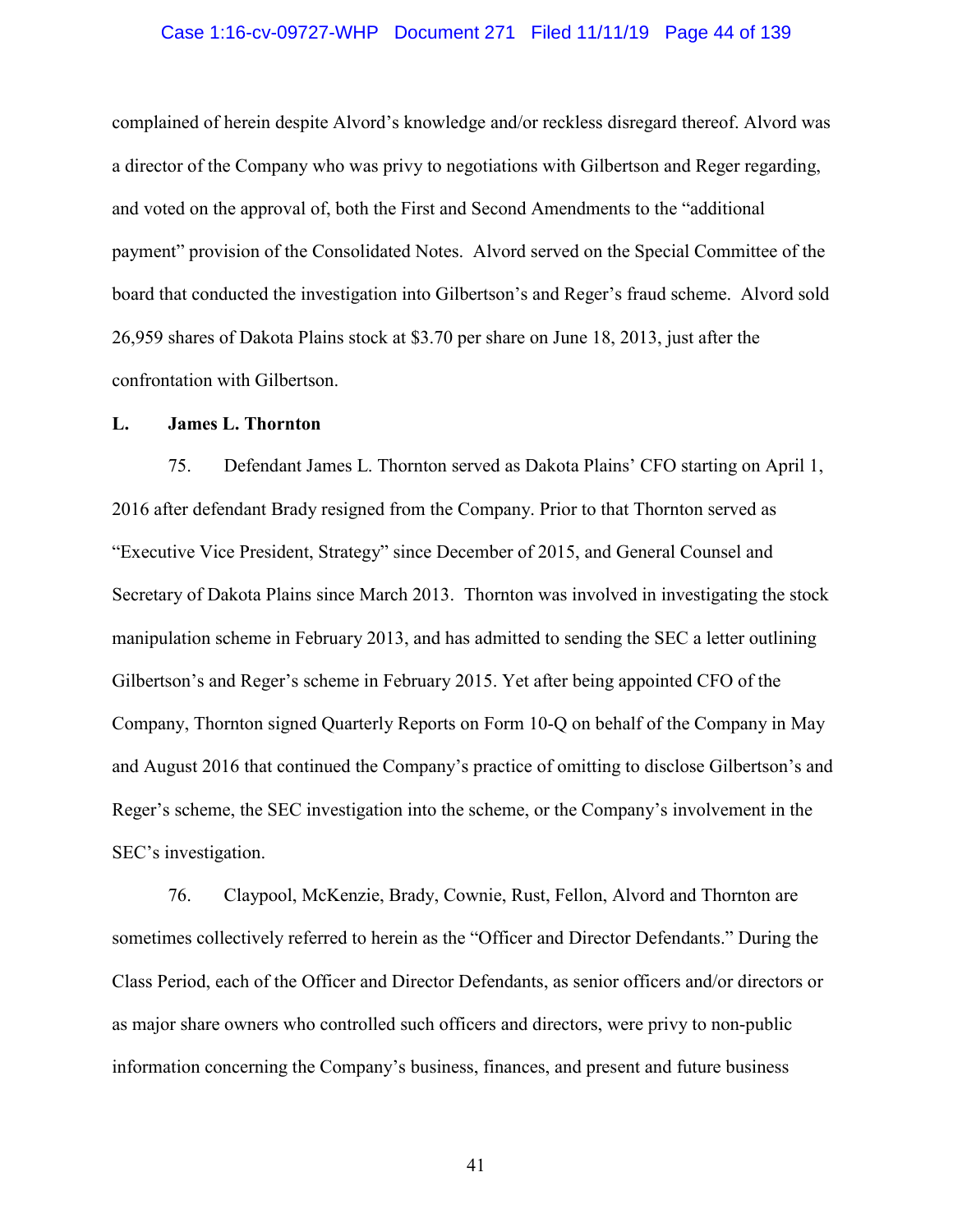#### Case 1:16-cv-09727-WHP Document 271 Filed 11/11/19 Page 45 of 139

prospects, and were aware of and/or recklessly disregarded the stock manipulation scheme and windfall payments to Gilbertson and Reger due to the "additional payment" provision of the Consolidated Notes, and had knowledge of and/or recklessly disregarded Gilbertson's and Reger's reportable beneficial ownership and control of the Company. Each of the Officer and Director Defendants were privy to or had knowledge of the negotiations with Gilbertson and/or Reger regarding the First and/or Second Amendment to the "additional payment" provision of the Consolidated Notes. Because of their possession of such information, the Officer and Director Defendants knew or recklessly disregarded that the adverse facts regarding Gilbertson's and Reger's control of the Company, and manipulation of its stock price, had not been disclosed to, and were being concealed from, the investing public.

77. The Officer and Director Defendants participated in the preparation, approval, and/or dissemination of various public, shareholder and investor filings and reports described herein. The Officer and Director Defendants were aware of or recklessly disregarded misstatements and material omissions complained of herein, and were aware of their materially false and misleading nature.

78. The Officer and Director Defendants, because of their positions of control and authority as officers and/or directors of the Company, or, in the case of Gilbertson and Reger, in their role as owners who controlled the officers and/or directors of the Company, were able to (and in fact did) control the content of the Company's quarterly and annual financial reports, SEC filings, press releases and presentations and responses to securities analysts pertaining to Dakota Plains. Each of the Officer and Director Defendants had the power and influence to control the disclosures made by the Company to the investing public.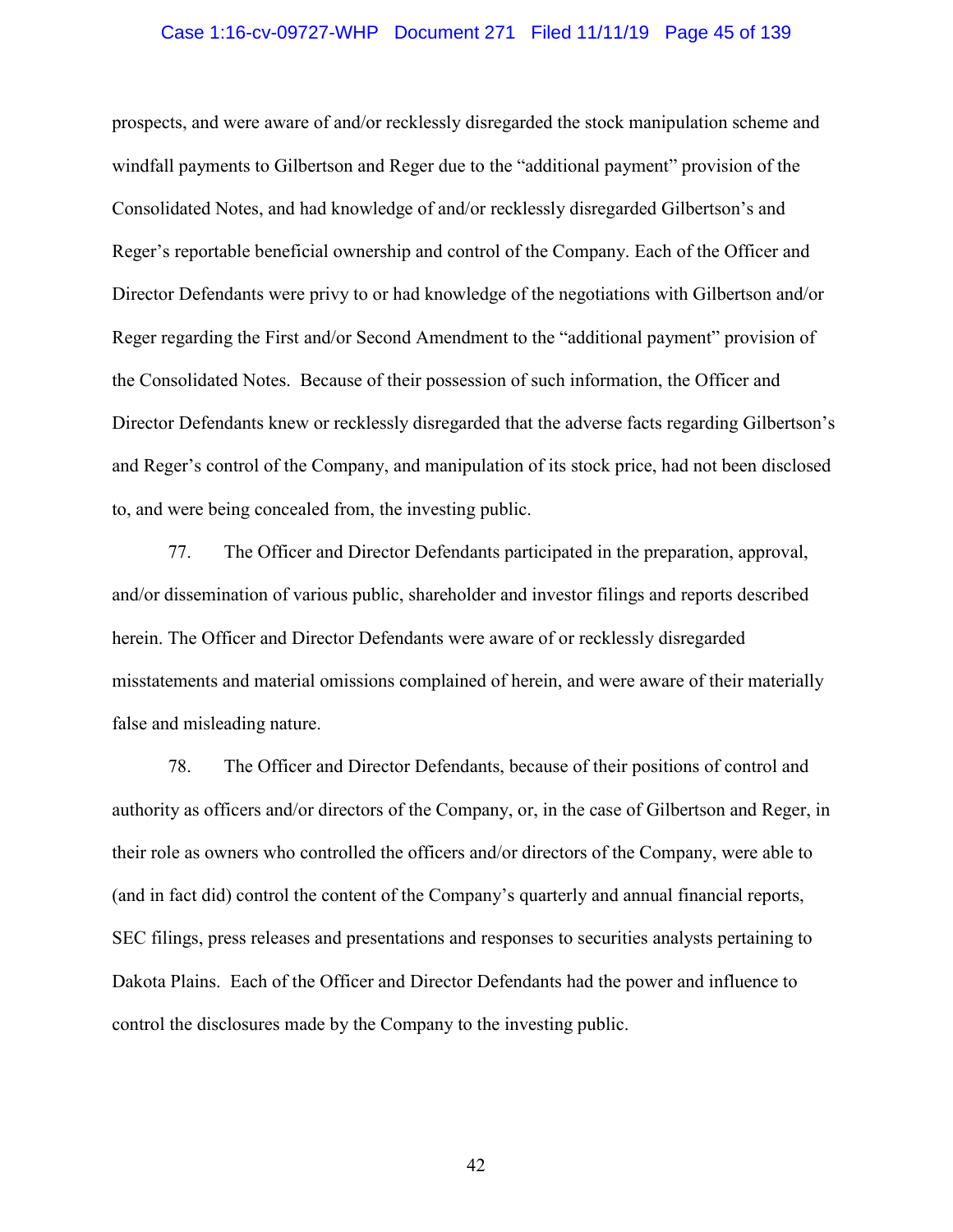## Case 1:16-cv-09727-WHP Document 271 Filed 11/11/19 Page 46 of 139

79. The Officer and Director Defendants, including Gilbertson and Reger, had a duty to promptly disseminate accurate and truthful information with respect to Dakota Plains' operations, ownership and control, or to cause and direct that such information be disseminated so that the market price of Dakota Plain's stock would be based on truthful and accurate information.

80. As officers and controlling persons of a publicly-held company whose stock was, and is, registered with the SEC, traded on the NYSE MKT stock exchange and OTC, and governed by the provisions of the federal securities laws, the Officer and Director Defendants each had a duty to disseminate prompt, accurate and truthful information with respect to the Company's ownership, the identity of its control persons, its financial condition, the integrity of the market for its common stock, whether the price of that stock had been fraudulently manipulated, as well as its management and present and future business prospects. The Officer and Director Defendants had a duty to correct any previously-issued statements that had become materially misleading or untrue upon discovering Gilbertson's and Reger's ownership, control, role in, and their manipulation of the price of the Company's publicly traded common stock, such that the market price of the Company's publicly-traded securities would be based on truthful and accurate information. The Officer and Director Defendants' misrepresentations and omissions during the Class Period violated these requirements and obligations.

81. Each of the Officer and Director Defendants knew and/or recklessly disregarded that the omissions and misleading statements described herein would adversely affect the integrity of the market for Dakota Plains stock, would induce investors to buy Dakota Plains shares they otherwise would not have at prices far above their true value. The actions and/or inaction of the Officer and Director Defendants were the proximate cause of the artificial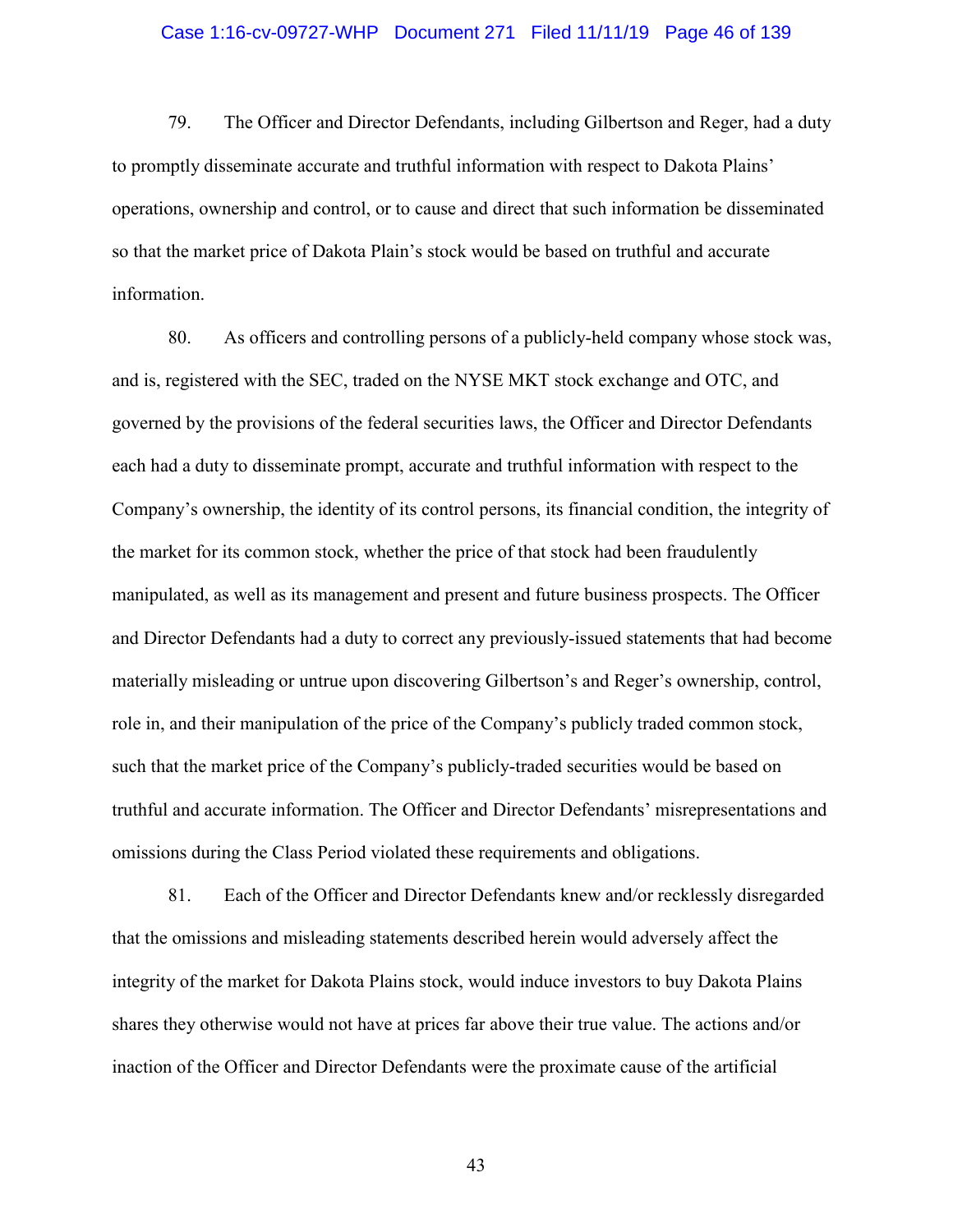#### Case 1:16-cv-09727-WHP Document 271 Filed 11/11/19 Page 47 of 139

inflation of the price of Dakota Plains common stock and the resultant damages sustained by Lead Plaintiff and members of the Class. But for those actions and/or inactions, Lead Plaintiff and Class members would not have purchased Dakota Plains stock, and/or would not have paid as much as they did for that stock.

### **IV. FACTUAL BACKGROUND AND TIMELINE OF EVENTS**

# **A. Gilbertson and Reger Establish the Company but Hide Their Ownership and Control**

82. Gilbertson and Reger, with the assistance of others, founded Dakota Plains

Transport Inc., the predecessor entity of unnamed defendant Dakota Plains, in 2008.<sup>16</sup> They caused Dakota Plains to issue to each of them millions of founders' shares and to issue additional founders shares to their friends and family. Reger made only nominal capital contributions to the Company, but lent the company a total of \$120,000 in 2008 and 2009 for the acquisition of land on which the purported transloading facility was to be located. However, despite not having any formal positions at the Company, Gilbertson and Reger retained control over Dakota Plains and made all material decisions for the Company.

83. Gilbertson and Reger hid their control of Dakota Plains from its start by naming their fathers as the Company's first officers and directors in the Company's founding papers. Weldon Gilbertson, Ryan Gilbertson's father, was the Company's first listed President and Treasurer, and James "Randy" Reger, Michael Reger's father, was listed as the Company's first CEO. Weldon Gilbertson testified at Ryan's criminal trial that the idea to found the company was Ryan Gilbertson's, Michael Reger's and James Sankovitz's; that he was not involved in the day-to day operations; that Reger, Gilbertson and Sankovitz, not he, made all the decisions; and

 $\overline{a}$ 

<sup>&</sup>lt;sup>16</sup> The predecessor entities are included in the definition of the "Company" and "Dakota Plains."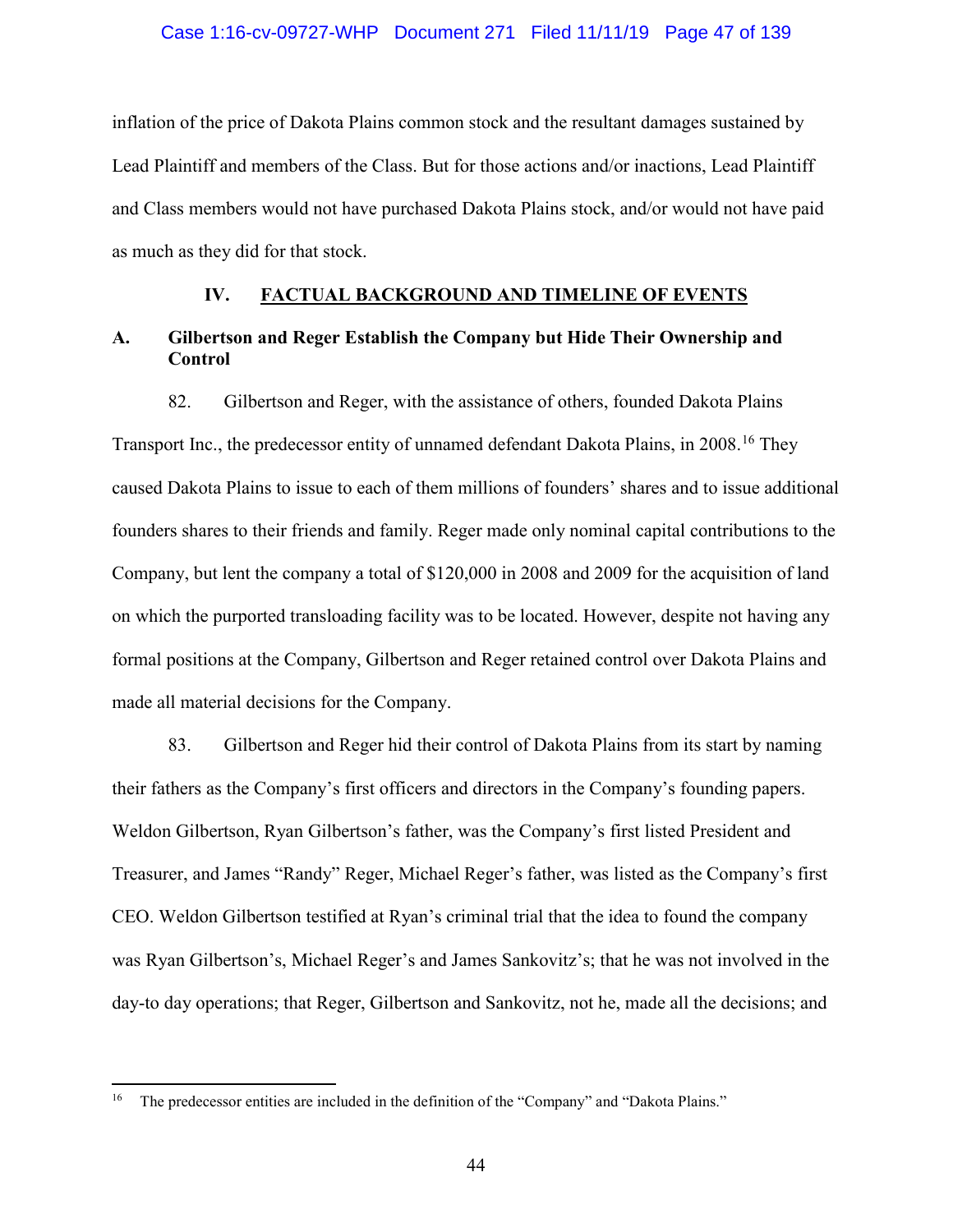#### Case 1:16-cv-09727-WHP Document 271 Filed 11/11/19 Page 48 of 139

that he never refused to sign anything presented to him by Sankovitz. Weldon testified under oath that he was unaware of the 2.1 million founders' shares of Dakota Plains common stock issued in his name or if he paid for them or even that those shares were later transferred to (and by) Ryan Gilbertson. Weldon testified that he never formally met with Randy Reger at a board meeting or otherwise regarding Dakota Plains, and could not recall ever having discussed Dakota Plains with Randy Reger. Weldon testified he had nothing to do with the issuance of 500,000 (pre-split) shares to him and Randy Reger each on February 2, 2001. Both Weldon Gilbertson and Randy Reger provided signature stamps to their sons to be used to execute Company actions on their behalf.

84. Gilbertson and Reger utilized multiple nominee accounts in the names of their children, wives/ex-wives, and LLCs and foundations they controlled, to hold stock and notes, so as never to surpass the 5% ownership threshold that would require reporting of their equity ownership and stock transactions in Dakota Plains to the SEC and the public. Upon founding the Company in November 2008, Reger invested: \$2,100 for 2.1 million shares (pre spilt) in his father, James "Randy" Reger's name, \$2,200 for 2.2 million shares in Reger Transport and Investment LLC, and also issued 25,000 shares each to his brothers James Russell and Joe and his sister in law, Courtney Anthone, and 20,000 shares to his father in law, Gregory Anthone. Gilbertson invested \$1,075 for 1.075 million shares in his own name, \$2,100 for 2.1 million shares in his father Weldon's name, \$600 for 600,000 shares in the name Wildcat Ranch LLC and 5,000 shares in his sisters Kathleen and Kellie's names.

85. By June of 2012, after a stock split was approved at an October 2011 Board meeting, Michael Reger had 8,262,394 shares under his control: 974,114 shares in his name, 776,700 shares in the name of the Michael and Brittany Reger Family Foundation, and 6,511,580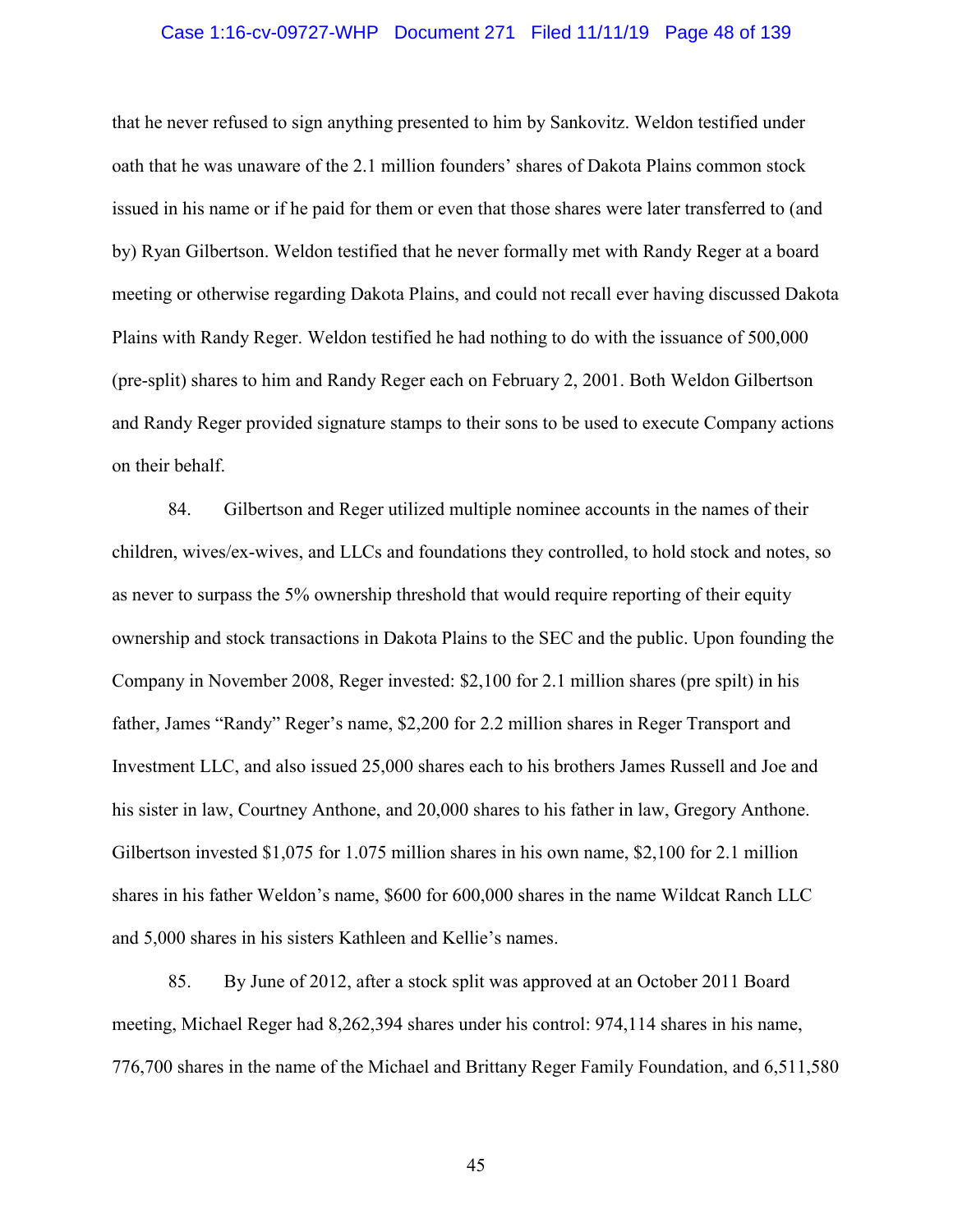#### Case 1:16-cv-09727-WHP Document 271 Filed 11/11/19 Page 49 of 139

shares spread among eight separate custodial accounts in the names of his two sons, W.J.R. and J.M.R., each the beneficiary of four separate custodial accounts in names of Reger's brothers, James Russell "J.R." Reger, and Joseph C. Reger, his father-in-law, Gregory Anthone and his sister-in-law, Courtney Anthone. These shares constituted over 20% of the 41.35 million shares outstanding at the time. Though the shares were in the names of custodial accounts, they were listed showing Michael Reger's address on the stock ledger.

86. Gilbertson controlled 4.15 million shares, about 10% of Dakota Plains through accounts in his name, the "Total Depth Foundation," his ex-wife Jessica's name (whose shares were pledged to Ryan and were sold in concert with his), Weldon Gilbertson as custodian for Ryan's son H.G., and his sister Kellie Tasto as custodian for H.G. Sankovitz owned 5% of the Company through four different accounts.

87. Joseph Reger testified to the SEC that Michael Reger made the investment decisions with respect to Dakota Plains stock for which he was listed as the Custodian and that he was unaware of the transactions made in his name as custodian for W.J.R. and J.M.R., whether it be stock or the acquisition of notes. Joseph Reger also provided Michael Reger a stamp of his signature. James Russell Reger testified he had no knowledge of the transfers in his name as custodian for Michael Reger's sons.

88. Defendant Claypool, the Company's first paid CEO, testified that he knew and had discussions at the board level regarding Gilbertson's and Reger's control of more than 5% of the Company's equity. His notes from his initial meeting with Gilbertson and Reger on February 28, 2011 to discuss becoming CEO reflect that Gilbertson and Reger did not want to report that they owned more than 5% of the Company.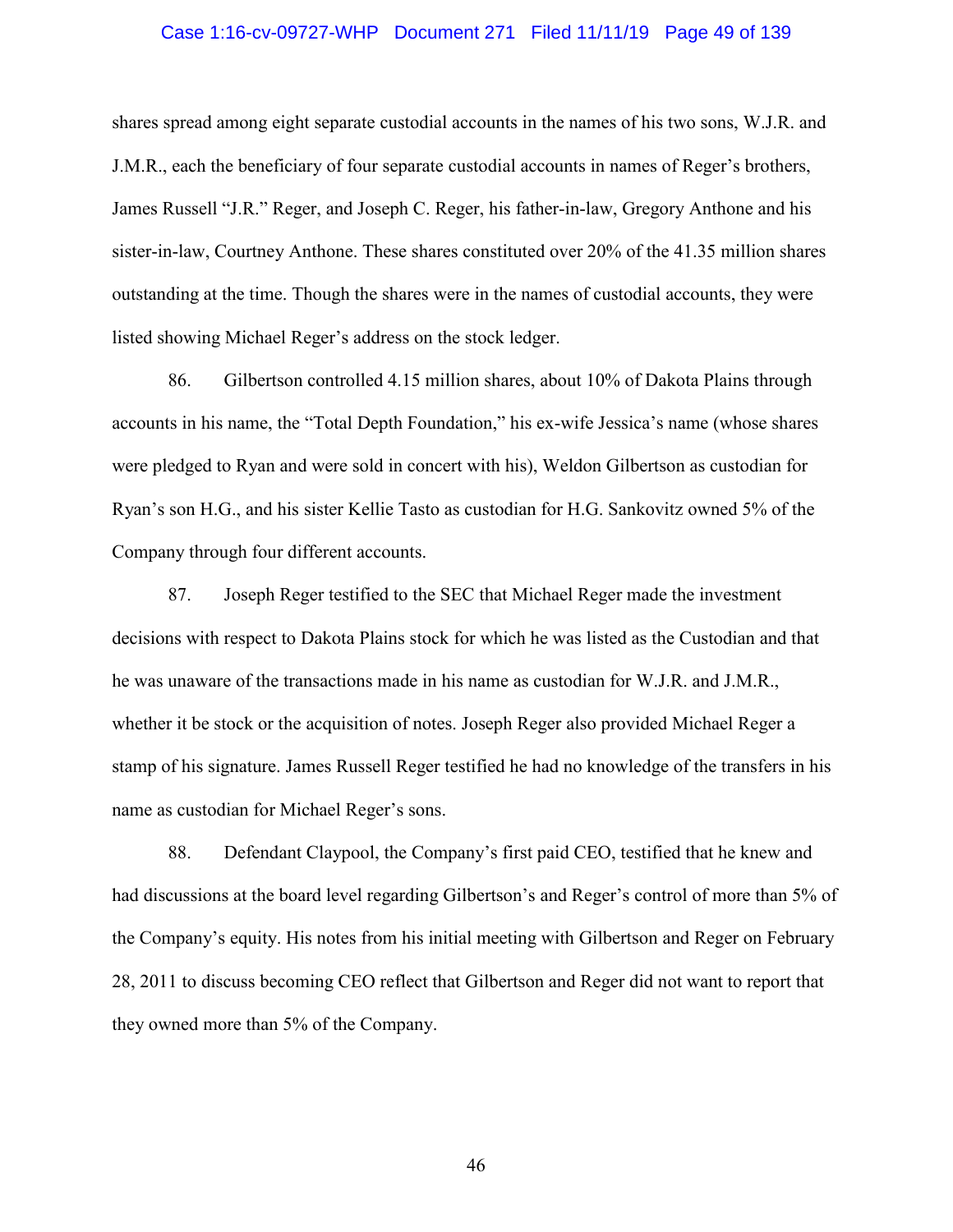#### Case 1:16-cv-09727-WHP Document 271 Filed 11/11/19 Page 50 of 139

89. Records reflect that some of the shares defendant Gilbertson received from his father were transferred to his wife, Jessica Gilbertson. Other shares Jessica Gilbertson received from defendant Gilbertson were later sold to an entity run by a man named Jack Norqual. Mr. Norqual testified before the SEC that he had no interaction with Jessica Gilbertson regarding those shares and dealt only with Gilbertson. Gilbertson thus controlled all aspects of the stock he distributed to his nominees.

90. Between March 2009 and December 2011, Gilbertson and Reger caused Dakota Plains to conduct four private placements of its stock through which the Company raised \$7.35 million from 70 investors. None of the offering materials for any of the private placements disclosed any involvement of Gilbertson or Reger in the management or control of Dakota Plains. The offerings all stated that Gilbertson's and Reger's fathers managed the Company, and later that defendant Claypool did. No documents filed after the Company went public ever identified Gilbertson or Reger as beneficial owners of 5% or more of Dakota Plains' stock or that they controlled management of the Company, or even mentioned them by name at all. The plan from the start was for Gilbertson and Reger to act behind the scenes, unbeknownst to the Company's investors, to control the Company.

91. Gilbertson and Reger caused the Company to enter four separate "consulting" agreements with Napa Properties, LLC, whose sole member was Nicholas Shermeta. Shermeta admitted at trial payments Napa Properties received were illegal commissions, paid directly to him, outside the auspices of his registered broker-dealer, for pushing Dakota Plains stock – what's called, "selling away." Shermeta settled with the SEC on October 31, 2016 and agreed to pay over \$136,075 in disgorgement, penalties and interest for this illegal "selling away."17 The

 $\overline{a}$ 

<sup>17</sup> https://www.sec.gov/litigation/admin/2016/34-79195.pdf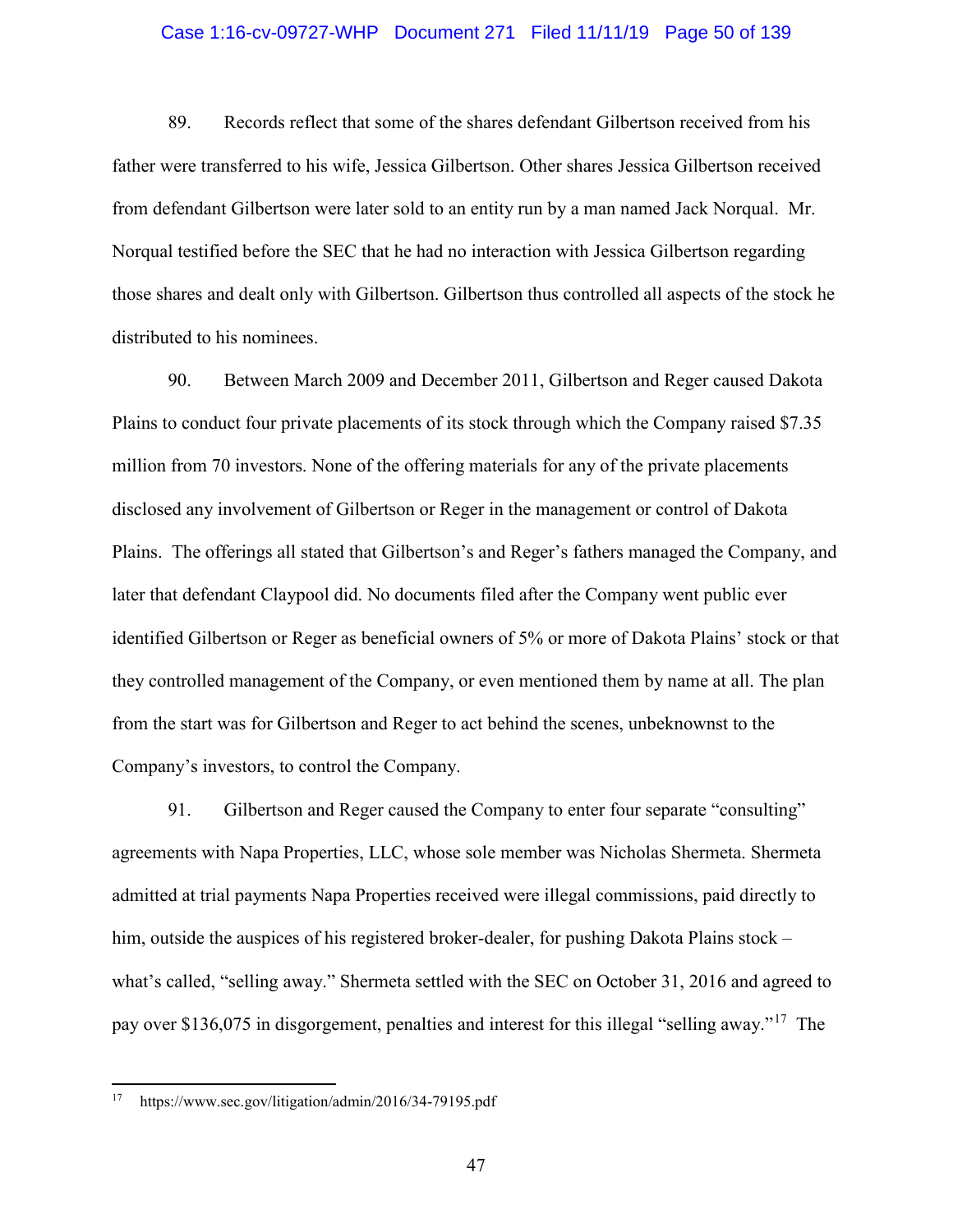#### Case 1:16-cv-09727-WHP Document 271 Filed 11/11/19 Page 51 of 139

first illegal commission packaged as a "consulting contract" was related to the first private placement in March of 2009 for which Shermeta was paid 43,136 shares and \$51,625. The second "consulting contract" with Napa Properties/Shermeta was in September 2010 for \$18,600 and 12,000 shares of stock. The third "consulting contract" with Napa Properties in April 2011 was for 10,000 shares. The fourth was in October 2011 for \$75,000. Claypool testified he knew the Company was paying Napa Properties LLC directly for Shermeta's role bringing in investors. Defendant Brady testified to this as well. Not only was the massive debt on the Company's balance sheet due to the APP, a function of fraud and illegality, the truth about Dakota Plains, known to Defendants but undisclosed to the public, was that the Company's entire equity capitalization was based on fraud and illegality as well.

92. Jessica Gilbertson pledged her Dakota Plains shares to defendant Gilbertson in exchange for \$2.25 million in loans from him. Further, records obtained from the SEC show that the more than 1.5 million shares of Dakota Plains owned by Jessica Gilbertson carried a restrictive legend prohibiting her from selling those shares without defendant Gilbertson's consent. Gilbertson subsequently directed the stock broker holding those shares to transfer 340,000 of those shares to his personal account.

## **B. Gilbertson and Reger Cause the Company to Issue Notes with an "Additional Payment" Provision, and Purchase 70% of the Notes Themselves**

93. On January 14, 2011, Gilbertson caused his father, Weldon Gilbertson, to declare a \$0.10 per share cash dividend and a dividend of 0.0645 shares of common stock for each share owned. Dakota Plains paid an aggregate cash dividend of \$1,941,632 and issued an additional 1,441,774 shares of common stock as a result. Reger Gas Investments received \$439,000 in cash, James Randy Reger received \$350,000, Gilbertson received \$288,500, Sankovitz's 1242 Investments LLC received \$167,096, and Jessica Gilbertson received \$157,000.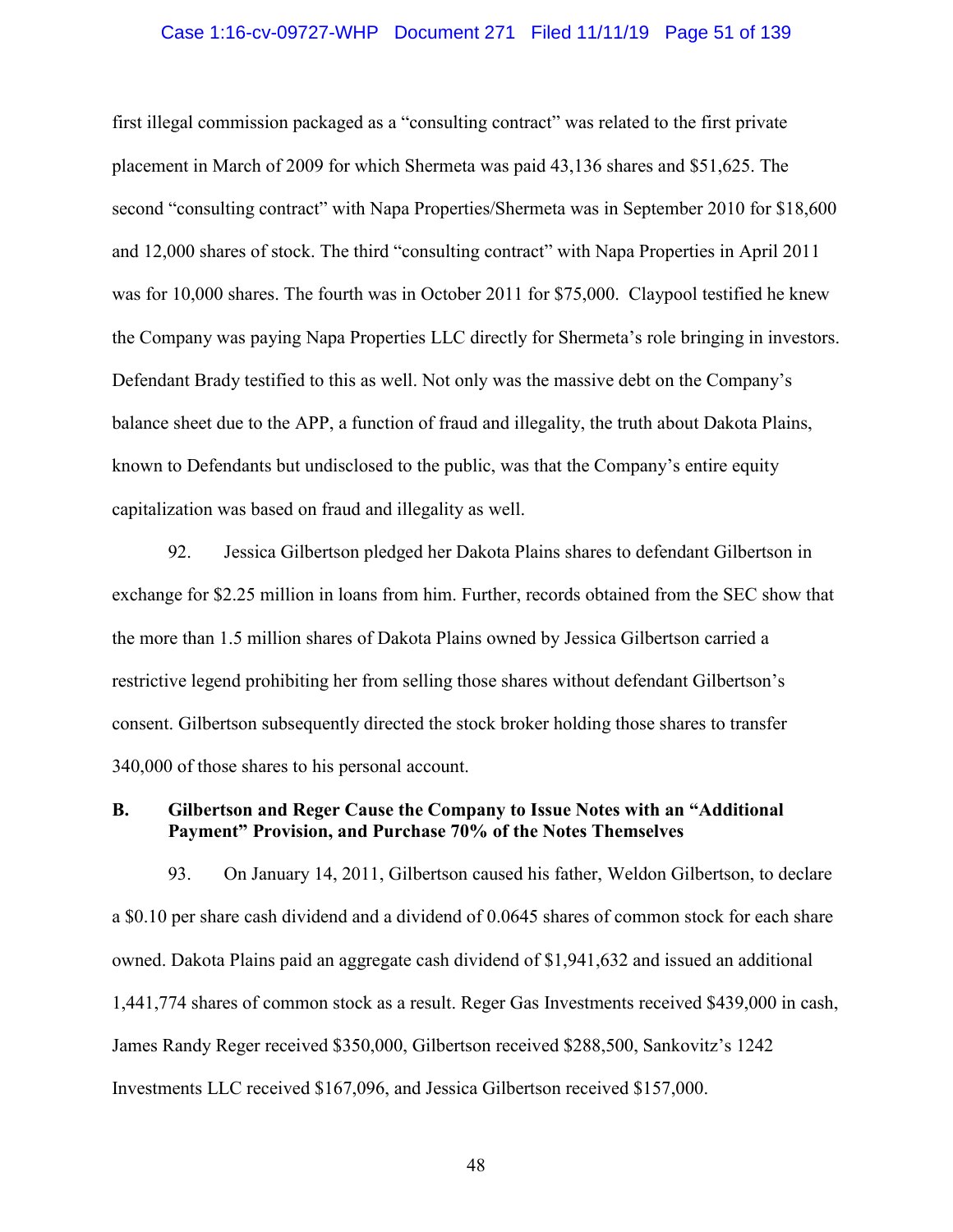#### Case 1:16-cv-09727-WHP Document 271 Filed 11/11/19 Page 52 of 139

94. In early February 2011, Gilbertson caused the Company to issue its Senior Notes – \$3.5 million at 12% annual interest – which it used to pay the January 2011 dividend. Gilbertson and Reger each purchased \$1 million of the Senior Notes, and the Total Depth Foundation purchased another \$100,000 of the Senior Notes. Together they purchased 60% of the Senior Notes. As a part of the Senior Notes, Dakota Plains also issued 1,000,000 warrants to Gilbertson and Reger each, and 100,000 to TDF. Those warrants allowed the holder to purchase one share of Dakota Plains stock at \$0.285 per share, which they would later do, once the Company went public. Sankovitz (through 1242 Investments), Jack Norqual, (through 12 West Partners), and the JSC Trust (James Cownie trust that benefits Paul Cownie), each purchased \$250,000 in notes and receive 125,000 warrants. Jessica Gilbertson purchased \$50,000 in notes and received 25,000 warrants

95. Though Gilbertson's and Reger's fathers were purportedly the sole directors of Dakota Plains at the time, according to the SEC, neither of them had any role in deciding to issue the Senior Notes, selecting the investors, or setting the terms of the Senior Notes. All these decisions were made by Gilbertson with the knowledge and approval of Reger.

96. Jessica Gilbertson subsequently transferred her notes to Weldon Gilbertson, as custodian for her and Gilbertson's minor child. Weldon Gilbertson testified before the SEC that he had no knowledge of that transaction before it took place, and that his signature was stamped on the purchase agreement without his knowledge. Weldon Gilbertson resigned as President and Treasurer of the Company, and James Reger resigned as CEO soon after the issuance of the Senior Notes.

97. Gilbertson and Reger then hired defendant Claypool, a personal friend, to replace Reger's father as CEO on February 10, 2011. Dakota Plains issued 500,000 restricted shares of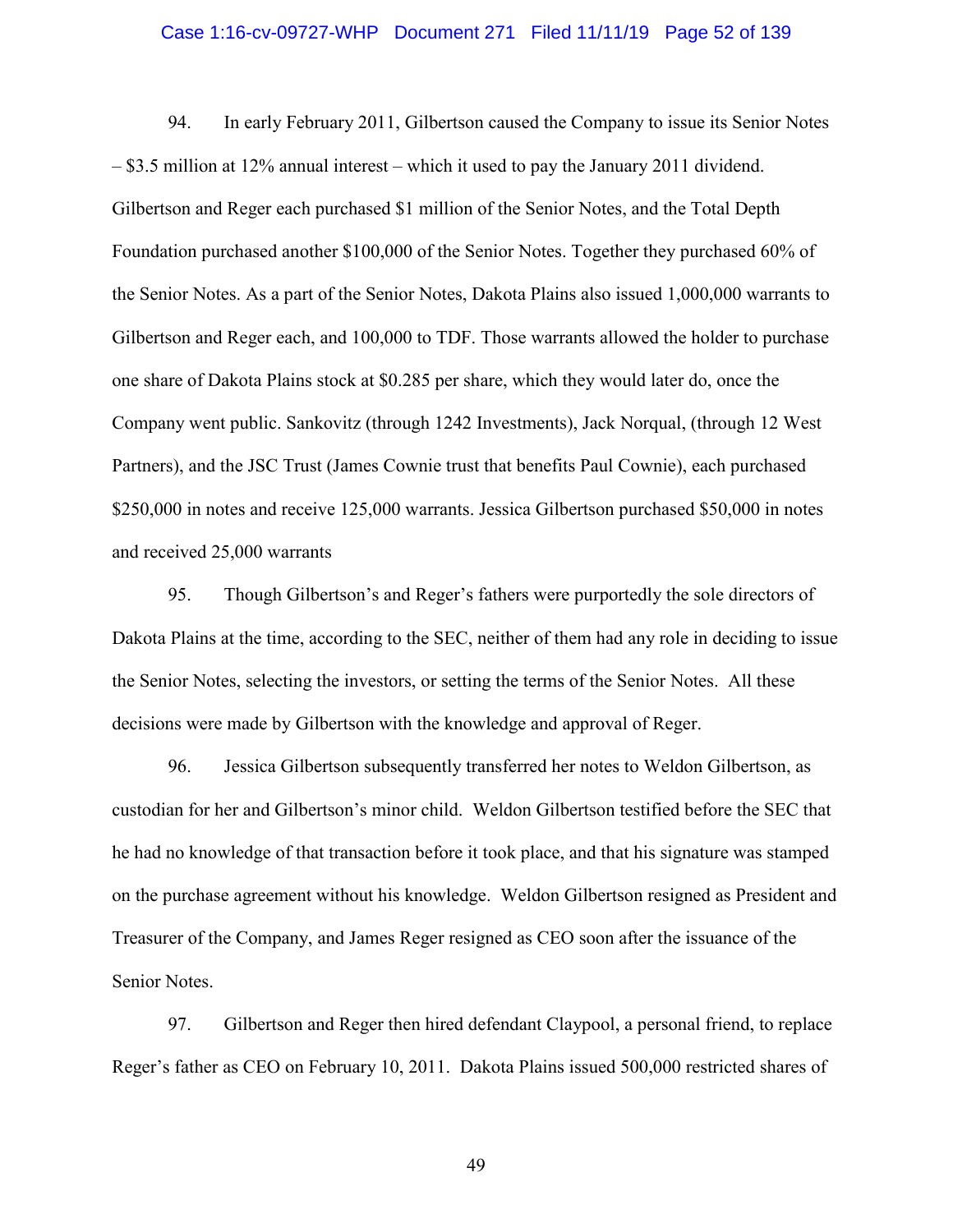#### Case 1:16-cv-09727-WHP Document 271 Filed 11/11/19 Page 53 of 139

its common stock in connection with the commencement of his employment (and later a warrant to purchase up to 600,000 shares of common stock at an exercise price of \$2.50 per share). Gilbertson and Reger provided Claypool with additional, secret benefits in the form of stock in another company Gilbertson and Reger controlled, and a loan from a different entity they controlled. These additional benefits provided to Claypool were never publicly disclosed but were known to other directors.

98. Shortly after Claypool took over as CEO, he and Reger signed an agreement for Dakota Plains to pay \$200,000 as a consulting fee to the same LLC Gilbertson and Reger used to make the undisclosed loan to Claypool. Claypool caused the Company to pay an additional \$100,000 to the same LLC controlled by Gilbertson and Reger in December 2011. This LLC which Gilbertson and Reger controlled provided no actual consulting services to Dakota Plains for which this payment was purportedly made.

99. In April 2011, Claypool, 12 days into his employment, at the directive of Gilbertson with the knowledge and assent of Reger, caused the Company to issue the Junior Notes – \$5.5 million of promissory notes at 12% annual interest. Reger Gas Investments, LLC, an LLC controlled by Reger, purchased \$2 million of the Junior Notes, Gilbertson purchased \$2 million of the Junior Notes, the Total Depth Foundation purchased \$250,000 of the Junior Notes. Together Gilbertson and Reger purchased \$4.25 million of the \$5.5 million of Junior Notes issued. Sankovitz, through 1242 Investments, Jack Norqual, the JSC Trust (James Cownie trust that benefits Paul Cownie), each purchased \$250,000 of notes.

100. The Junior Notes contained the first version of the "additional payment" provision, which, in the case of the Junior Notes, provided that the Junior Note holders would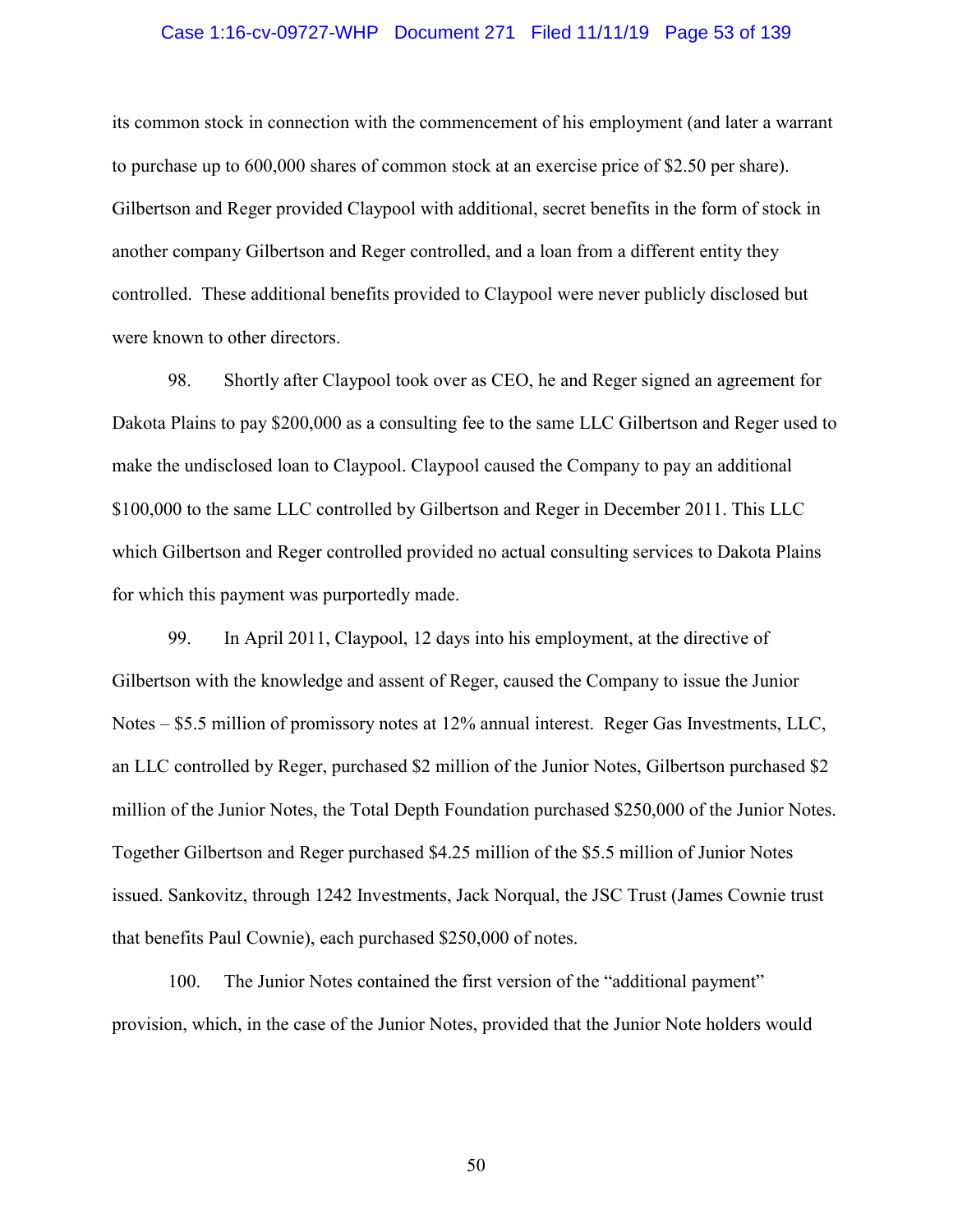#### Case 1:16-cv-09727-WHP Document 271 Filed 11/11/19 Page 54 of 139

receive bonus payments based on the price of Dakota Plains' stock at the time of an initial public offering ("IPO").

101. In or about September 2011 Gilbertson and Reger caused Dakota Plains to hire defendant Brady to be CFO, and to appoint defendants Rust, Cownie and Fellon to serve as directors of the Company. Gilbertson dealt directly with defendants Claypool, Brady, Cownie, Fellon and Rust. After an attempt to take the Company public via IPO failed in September 2011, Gilbertson sent Sankovitz, Brady, Reger, and Brady's VP of finance, Nick Dillon, an email with the subject line, "DP Note Consolidation" on October 23, 2011. Gilbertson proposed that the Junior and Senior Notes be consolidated, "Clarification of the adjustment of the synthetic conversion feature in the Junior notes which was designed for an IPO to apply to a merger," (*i.e.*  change the terms of the APP to apply to a reverse merger, not just an IPO), a 2 for 1 stock split and "[i]mmediately commence discussions to reverse merge into a public company." *Id.* The attachment to the email is the proposal that makes clear that the APP would apply to the \$9 million total outstanding principal of the Consolidated Notes (not just the Junior Notes) and use the average price in the first 20 days of public trading should the Company go public via reverse merger. Also included was a 2% "extension fee" paid to the noteholders. Claypool, Brady and the Board – Cownie, Fellon, Rust, and John Whitaker (Johnny's father), together whom Claypool described as "known friends or resources of Mike and Ryan" – unanimously adopted Gilbertson's proposals wholesale a few days later on October 31, 2011, and approved going public via reverse merger.

102. After consolidation of the notes, Gilbertson held \$3 million in notes and he received a \$60,000 "extension fee." Total Depth Foundation held \$450,000 in notes, Weldon as custodian for H.G. held \$50,000 in notes. The \$3 million in notes owned between Michael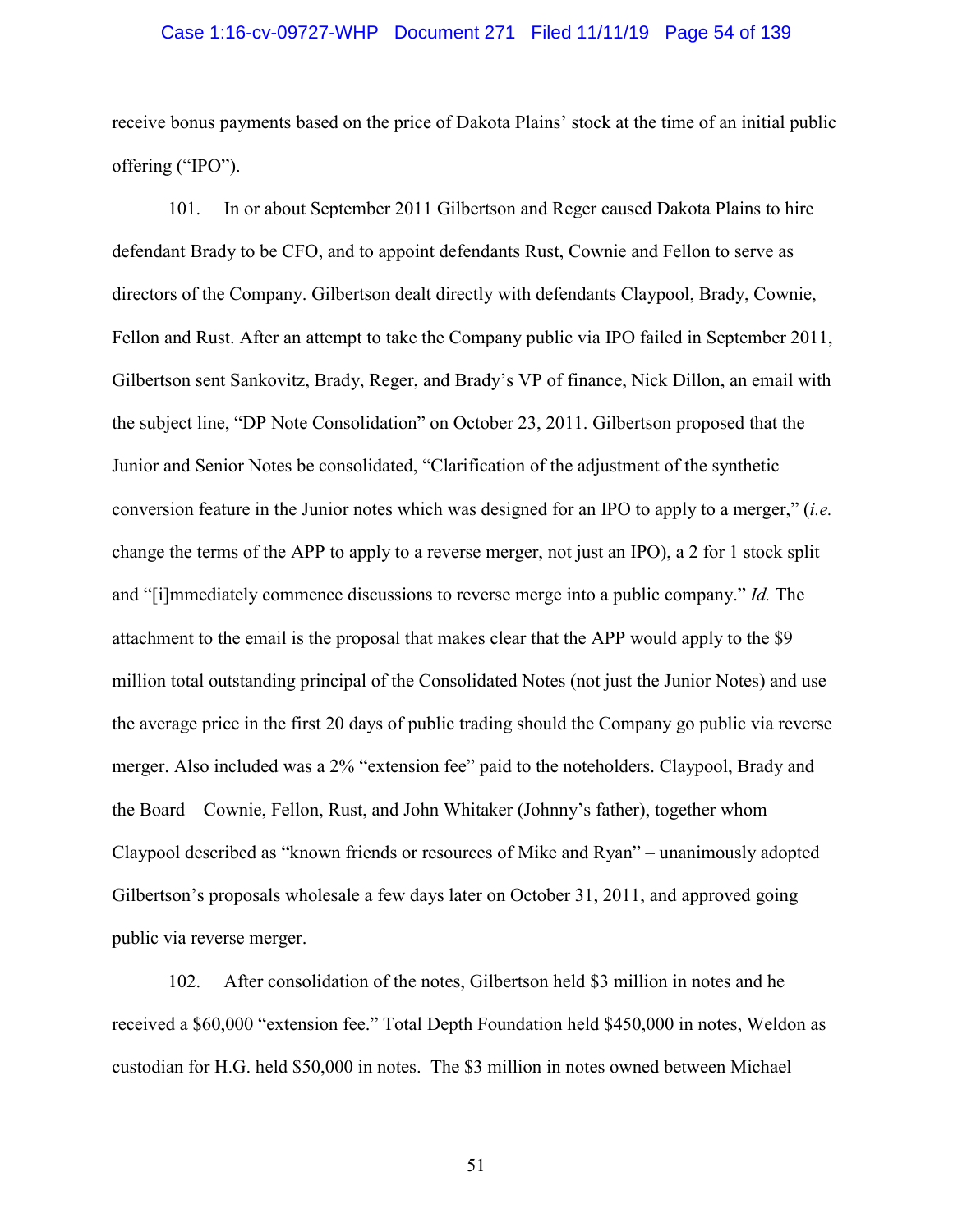#### Case 1:16-cv-09727-WHP Document 271 Filed 11/11/19 Page 55 of 139

Reger and Reger Gas Investments were consolidated and transferred to Joseph C. Reger as custodian for J.M.R. and W.J.R. – \$1.5 million each. The JSC Trust (Cownie) held \$500,000 in notes, and Jack Norqual also held \$500,000 in Consolidated Notes in his name and "12 West Partners." Sankovitz's 1242 Investments LLC held \$500,000 in Consolidated Notes.

103. The plan to go public via reverse merger with MCT was in the works as early as January of 2011, when Sankovitz emailed Thomas Howells, Gilbertson and Reger regarding a potential reverse merger for Dakota Plains. Howells was a Utah based business man who worked for a firm called Jenson Services that provided shell companies with publicly traded stock for reverse mergers, and who had found the shell companies for reverse mergers with Gilbertson's and Reger's other companies, Voyager and NOG. Howells and Jenson purchased 200,000 shares (pre-split) of Dakota Plains from sources arranged by Gilbertson in February 2011. On April 6, 2011, Howells sent Gilbertson and Sankovitz an email in which he highlighted the fact that MCT has "an exceptionally tight tradable float for six months," pointing out how easy it would be to manipulate the stock price with so few unrestricted, freely tradeable shares. Howells testified that one of Gilbertson's conditions for doing the reverse merger was that Gilbertson's purchaser, Doug Hoskins, be allowed to purchase 50,000 of the unrestricted freely tradeable shares of the shell company.

104. The "additional payment" provision provided that holders of the Consolidated Notes would receive a bonus payment in stock or cash based on the average price of Dakota Plains during the first 20 days of pubic trading. The holders of the Consolidated Notes would receive bonus payments if the average price exceeded \$2.50 per share, with the size and amount of the bonus being a function of the average price. The higher the average price in the first 20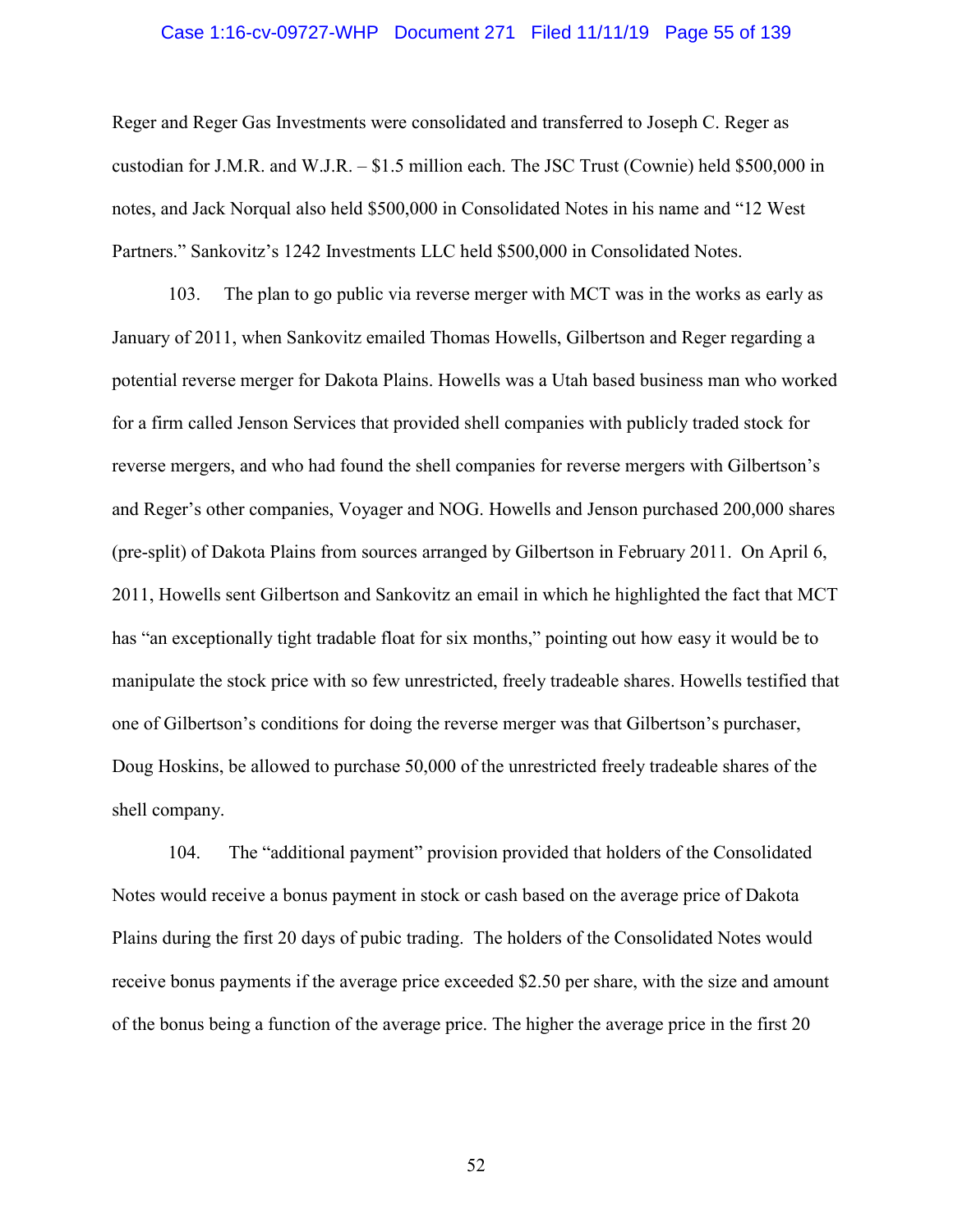#### Case 1:16-cv-09727-WHP Document 271 Filed 11/11/19 Page 56 of 139

days of public trading, the larger the bonus payment would be under the "Additional Payment" provision.

#### **C. Gilbertson Takes the Company Public via a Reverse Merger**

105. On November 3, 2011, Howells emailed Gilbertson with information about Malibu Tan Club ("MCT"), the shell Howells had located for Gilbertson, highlighting that of its 640,200 outstanding shares, only 92,400 were freely tradeable and that 50,000 of those "would/could be interested in a share purchase," which Howells ultimately arranged with Doug Hoskins. Howells testified at trial that, in lieu of a formal lock-up/leak-out agreement that would have prevented the sale of unrestricted MCT shares for a certain period of time after the reverse merger (which would have prevented unduly influencing the market), Gilbertson and Leonard Burningham, who was aggregating the 50,000 shares of unrestricted MCT stock for sale to Hoskins, reached a "gentlemen's agreement" rather than put such an explicit restriction in the merger plan. Burningham was the lawyer for MCT who worked closely with Howells and whose associates held its unrestricted freely trading stock.

106. Howells and Gilbertson arranged for Hoskins to buy the 50,000 shares of freely tradeable MCT stock from Leonard Burningham's friends and family. Gilbertson wired Hoskins \$30,000 on March 7, 2012. Hoskins turned around and wired Leonard Burningham \$25,000 of the money loaned to him by Gilbertson to purchase the shares. Hoskins opened a stock trading account with Howell's preferred broker Cory Powers, of Wilson Davis in Salt Lake City, where MCT shares were already held for Burningham's nominees selling to Hoskins.

107. On March 19, 2012, just before the reverse merger was consummated, Howells sent Gilbertson an email relaying that Leonard Burningham was requesting that defendant Claypool send him a "quick note" acknowledging that Leonard's office had sold shares to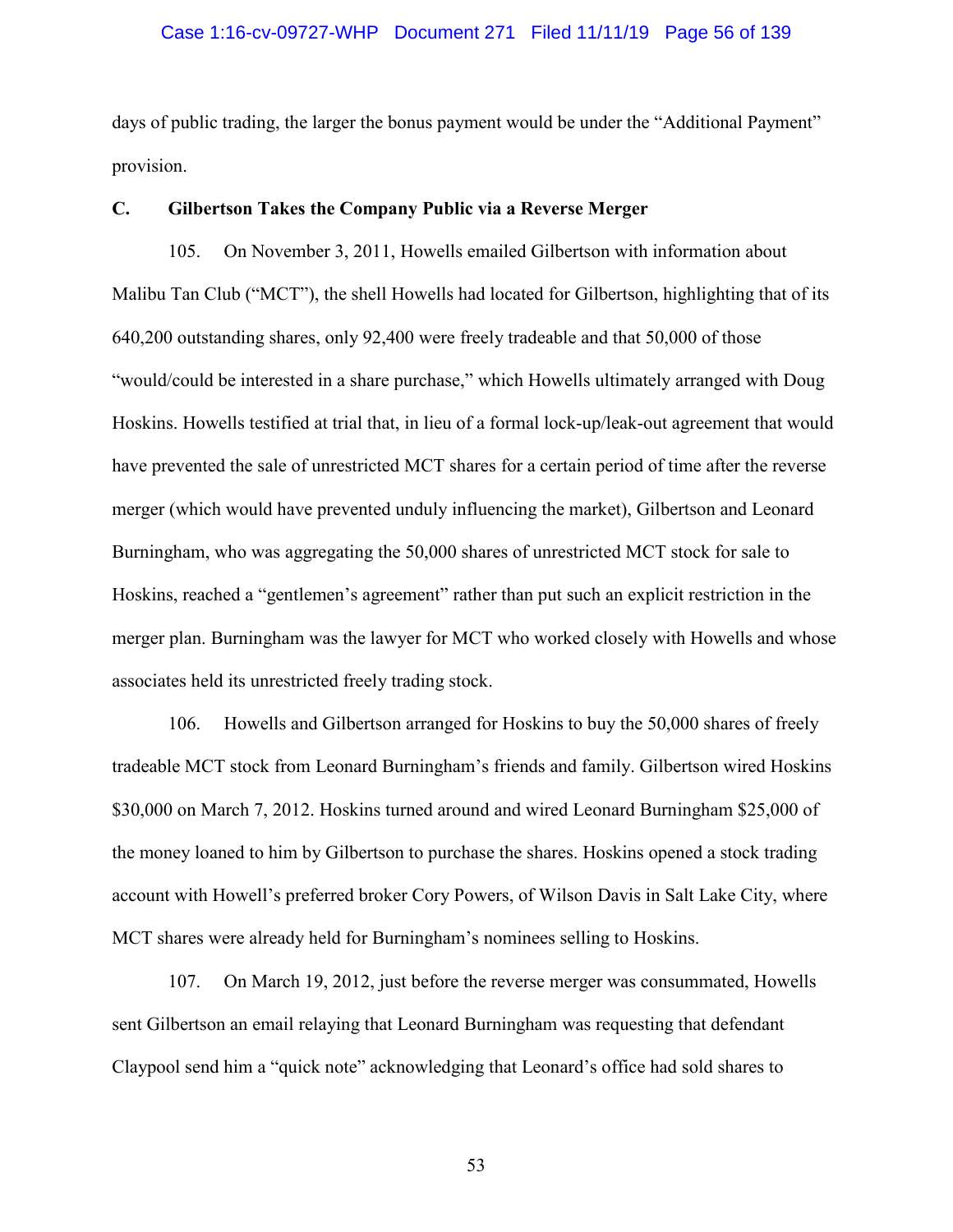#### Case 1:16-cv-09727-WHP Document 271 Filed 11/11/19 Page 57 of 139

Hoskins. Howells testified that he "pulled Mr. Claypool aside outside of their boardroom and told him that Leonard wanted me to make sure that he was aware that the 50,000 shares were being sold to one of Ryan's associates, and did he have any questions on that." The following day, March 20, Gilbertson texted Howells: "Gabe is calling you to confirm exactly what you want him to say in an email to Leonard. Less is more."

108. Gilbertson caused the Board of Directors to approve the reverse merger with MCT and to become a public company on March 22, 2012.<sup>18</sup> Reger was aware of and approved of the reverse merger and its purpose, to enrich Gilbertson and himself.

# **D. Gilbertson Directs the Manipulation of Dakota Plains Stock Price in the First 20 Days**

109. Dakota Plains went public via a reverse merger on March 22, 2012, and its stock started publicly trading the following day, Friday, March 23, 2012. Dakota Plains filed a Form 8- K on March 23, 2012 announcing the reverse merger ("Super 8-K"). Gilbertson, Reger and Sankovitz, along with Brady, Claypool and Howells, all contributed to drafting the Super 8-K. Part of the due diligence materials from MCT produced by Dakota Plains included MCT's last board meeting minutes from December 8, 2011, in which Burningham made sure to cover himself by noting that "certain persons may attempt to acquire a small portion of the shares of the Company's free trading common stock that are already outstanding." The Super 8-K did not mention Ryan Gilbertson or Michael Reger, or that they were the founders of the Company, or controlled the company, or had created the Company's promissory notes with the embedded APP, or had purchased most of them. The Super 8-K instead made representations such as "We are using and will continue to use the services of independent consultants and contractors to

 $\overline{a}$ 

<sup>18</sup> *See* https://www.sec.gov/Archives/edgar/data/1367311/000089710112000488/dakota121172\_8k.htm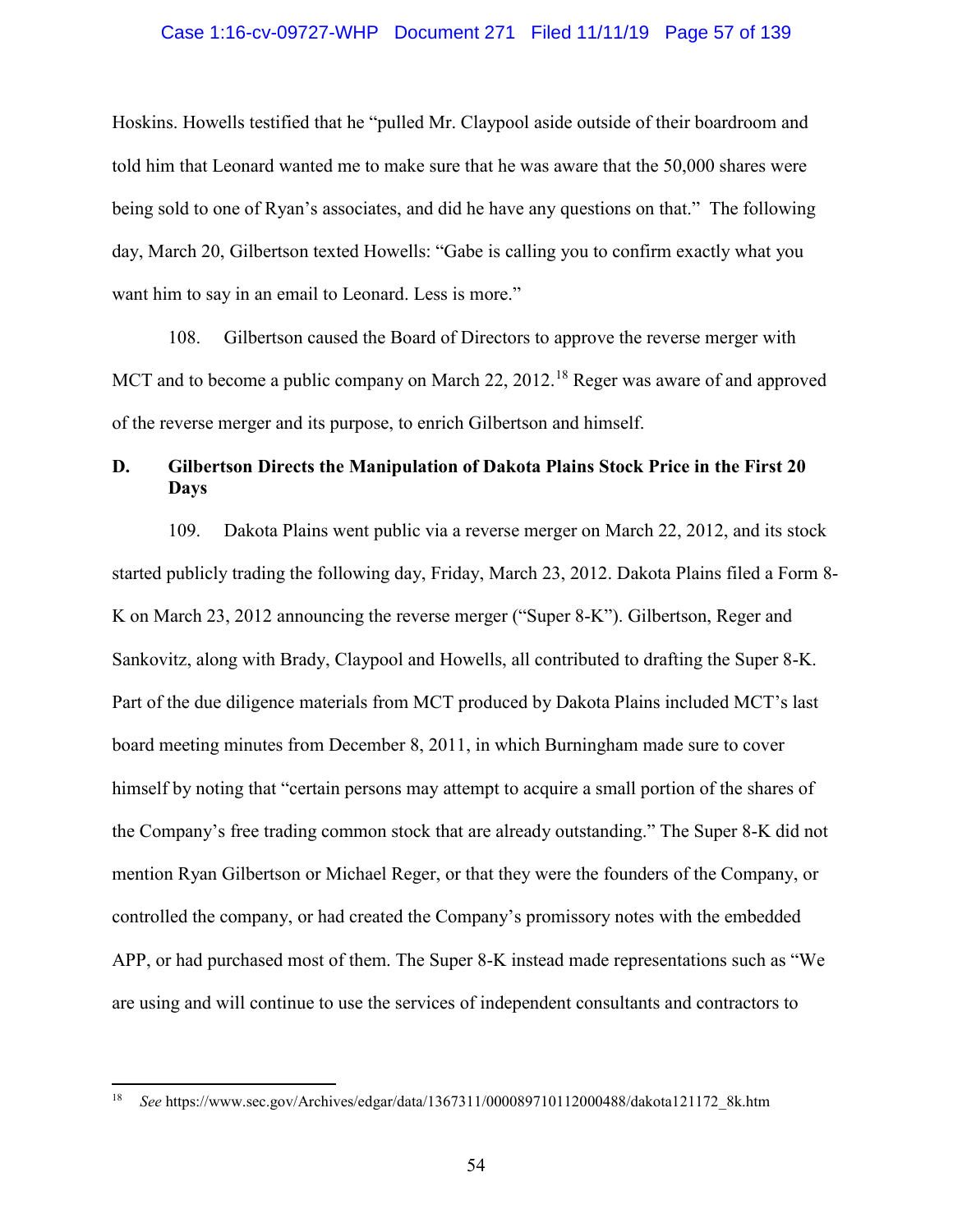#### Case 1:16-cv-09727-WHP Document 271 Filed 11/11/19 Page 58 of 139

perform various professional services," and "no person is a beneficial owner of more than 5% of our commons stock." Such materially misleading misrepresentations and omissions were never corrected by the defendants.

110. Gilbertson and Reger coordinated and directed the stock inflation scheme in the first 20 days of public trading. Doug Hoskins immediately began selling shares for around \$12 on March 23, 2012. He sold 2,809 shares for \$12.07 per share the first day of public trading*.* He proceeded to sell 3,000 more shares in the first 20 days of trading between \$11.27 and \$11.76 per share. Wilson Davis, Cory Powers' stock brokerage firm in Utah, where Howells had Hoskins deposit his shares and where he and the other holders of the unrestricted shares also held their shares, accounted for nearly 85% of the total volume of shares sold during the first 20 days of public trading Dakota Plains' stock. Nicholas Shermeta's brokerage firm, Northland Securities, accounted for over half of all purchases in the first 20 days of public trading.

111. On March 23, at 12:27 p.m., within a few hours of Dakota Plains becoming a public company, Claypool received an email from Sankovitz addressed to Brady, Gilbertson, Reger, and Dillon and Company attorney Josh Colburn, informing him that "Mike, Ryan, Chad [Winter], Total Depth, and my son's trusts would like to exercise the cashless conversion provisions of their warrants effective today." By exercising warrants they received for purchasing the Senior Notes on day one, when they knew the price of the stock would never be higher, using \$11 per share, Sankovitz, Gilbertson and Reger maximized the value of their cashless warrant exercise, whereby Gilbertson and Reger each received 974,091 more shares of Dakota Plains, Sankovitz's two custodial accounts each received 121,761 more shares, and Winter's (Gilbertson's and Reger's No. 3 at NOG) Wayzata Bay Capital received 97,409 more shares. Gilbertson also transferred 20,000 shares to the Total Depth Foundation on March 23,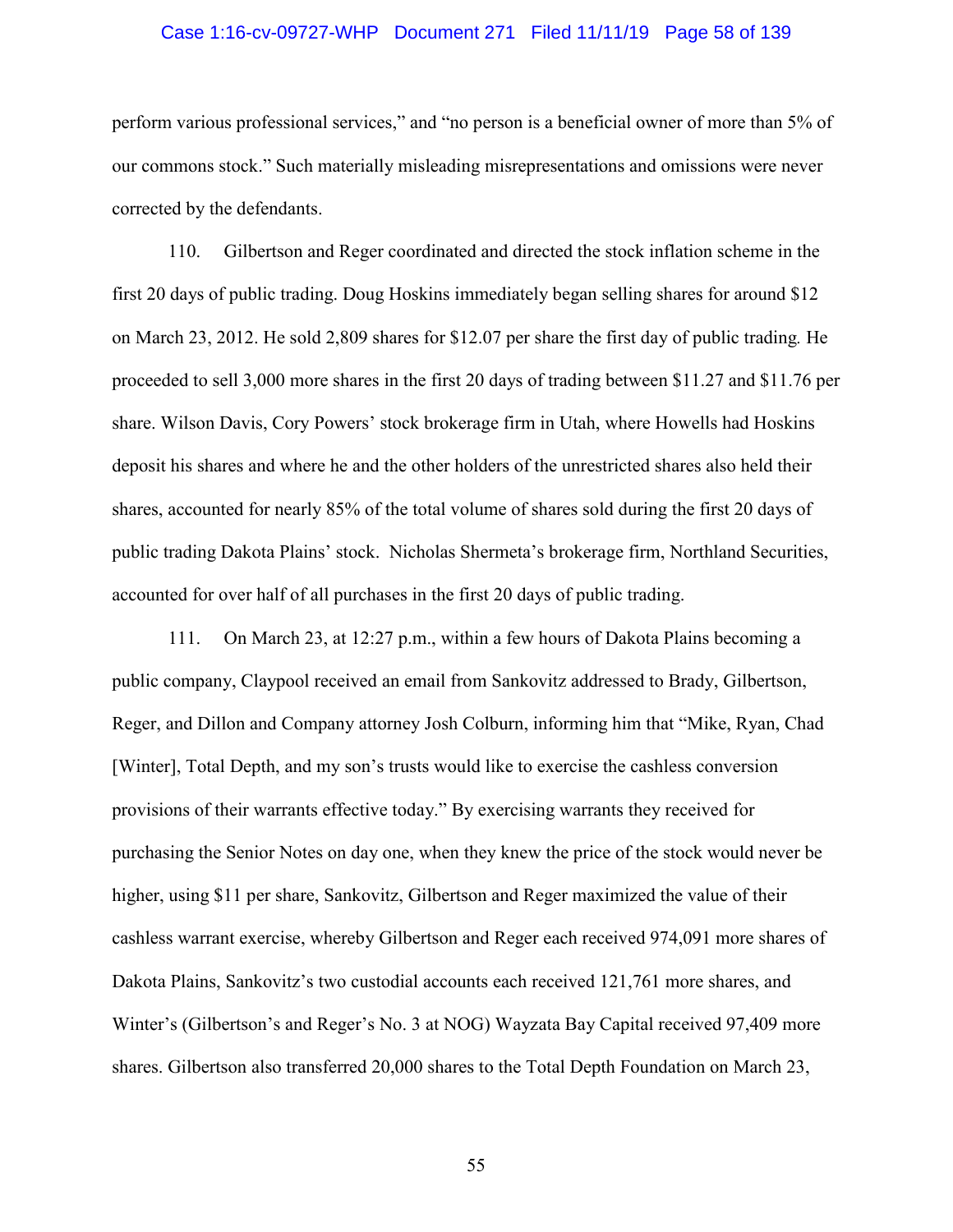#### Case 1:16-cv-09727-WHP Document 271 Filed 11/11/19 Page 59 of 139

2012; 50,000 shares on March 27, 2012; 50,000 shares on March 30, 2012; 30,000 shares on April 4, 2012; 50,000 shares on April 10, 2012; 30,000 shares on April 12, 2012; and 30,000 shares on April 26, 2012 to maximize the value of the tax write off.

112. Gilbertson texted Howells on April 4, 2012 telling Howells that "Hoskins should be getting more than 25pct of the volume – unless you know of anyone else who is generating volume?" Howells responded "K- keeping small positions passive; I will call him." Howells testified at trial that he called Cory Powers at Wilson Davis to convey the message that Hoskins should be getting more of the sales, and that this activity was for the purpose of "Manipulating the sell side."

113. Also on or about April 4, 2012, Hoskins sent an email to Powers inquiring about why his trading volume was so light: "Thinking this through a little wondering why I only have 25pct of the volume." Later that day Gilbertson sent another message to Howells admitting his manipulation of the stock price: "they would be participating on sales at 7 bucks not 12 were it not for my involvement." Howells responded, "agreed 100%." When interviewed by the SEC on this issue, Gilbertson invoked his Fifth Amendment right against self-incrimination and declined to answer any questions.

114. Nicholas Shermeta testified that Gilbertson told him "to find investors to purchase the shares in the public market at \$12 or higher." Shermeta then put in numerous orders to buy the stock at \$12 on behalf of his clients. Shermeta testified at trial that he put in an order to buy 50,000 shares of Dakota Plains at \$12 at the instruction of Ryan Gilbertson. Shermeta testified and admitted to soliciting orders from his clients at the direction of Ryan Gilbertson to buy shares of Dakota Plain at \$12 per share the first 20 days of trading. Shermeta himself bought an additional 1,000 shares at \$12 per share on April 10, 2012 even though he already owned more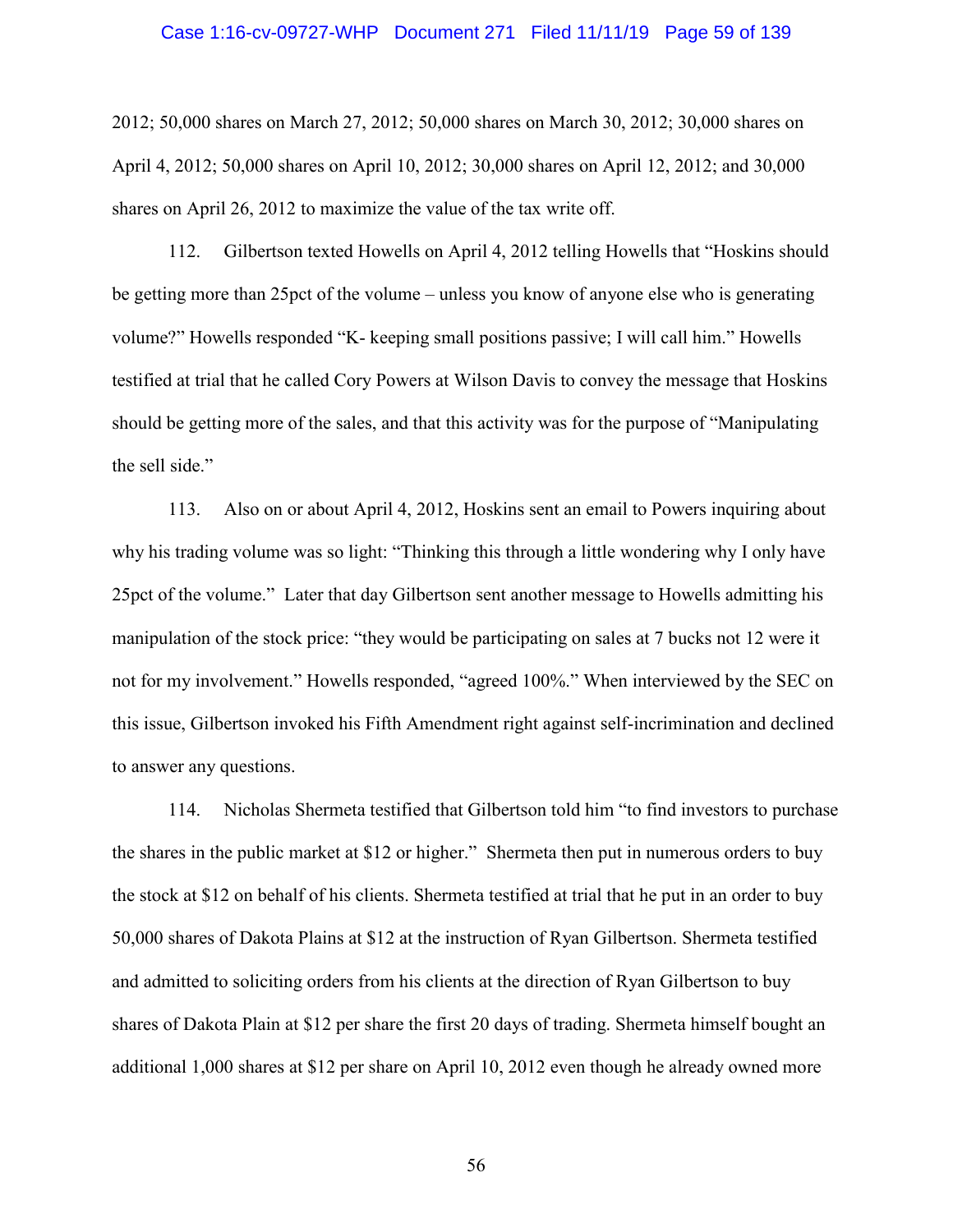#### Case 1:16-cv-09727-WHP Document 271 Filed 11/11/19 Page 60 of 139

than 100,000 he received for free "to establish the share price at \$12 or higher" at Gilbertson's request.

115. James "Randy" Reger told his friend, Thomas Smith, to buy Dakota Plains shares at the opening. Randy Reger himself purchased 1,000 shares in the first twenty days even though he already owned over a million shares at the time. Randy Reger's attorney's son, Gavin Murphy purchased 365 shares at \$12 per share on the first day of trading.

116. Joseph Reger forwarded his close friend, Fred Beddard, an update on Dakota Plains on March 2, 2012, saying "I'll keep you posted on this." Joe Reger then called Beddard on March 22, 2012, the night before the stock started publicly trading, and then again in the morning of March 23. Beddard purchased 125 shares at \$12 per share and 150 shares at \$11.50 per share of Dakota Plains stock on its first day of trading.

117. James "J.R." Russell Reger, Reger's other brother, purchased 1,200 shares on the first day of public trading.

## **E. The Windfall "Additional Payment"**

118. The average price of Dakota Plains' stock in the initial 20 day trading period was approximately \$11.30 per share. As revealed by Dakota Plains' quarterly results filed on Form 10-Q on May 15, 2012, pursuant to the "additional payment" provision of the Consolidated Notes, the holders of the notes were due \$32,851,800. Because the Company did not have the cash to pay such a large bonus to the Consolidated Note holders, Gilbertson structured the "additional payment" mechanism to be payable either in stock or additional debt payable within 12 months. No public filing by Dakota Plains disclosed the names of the noteholders or the amounts they received.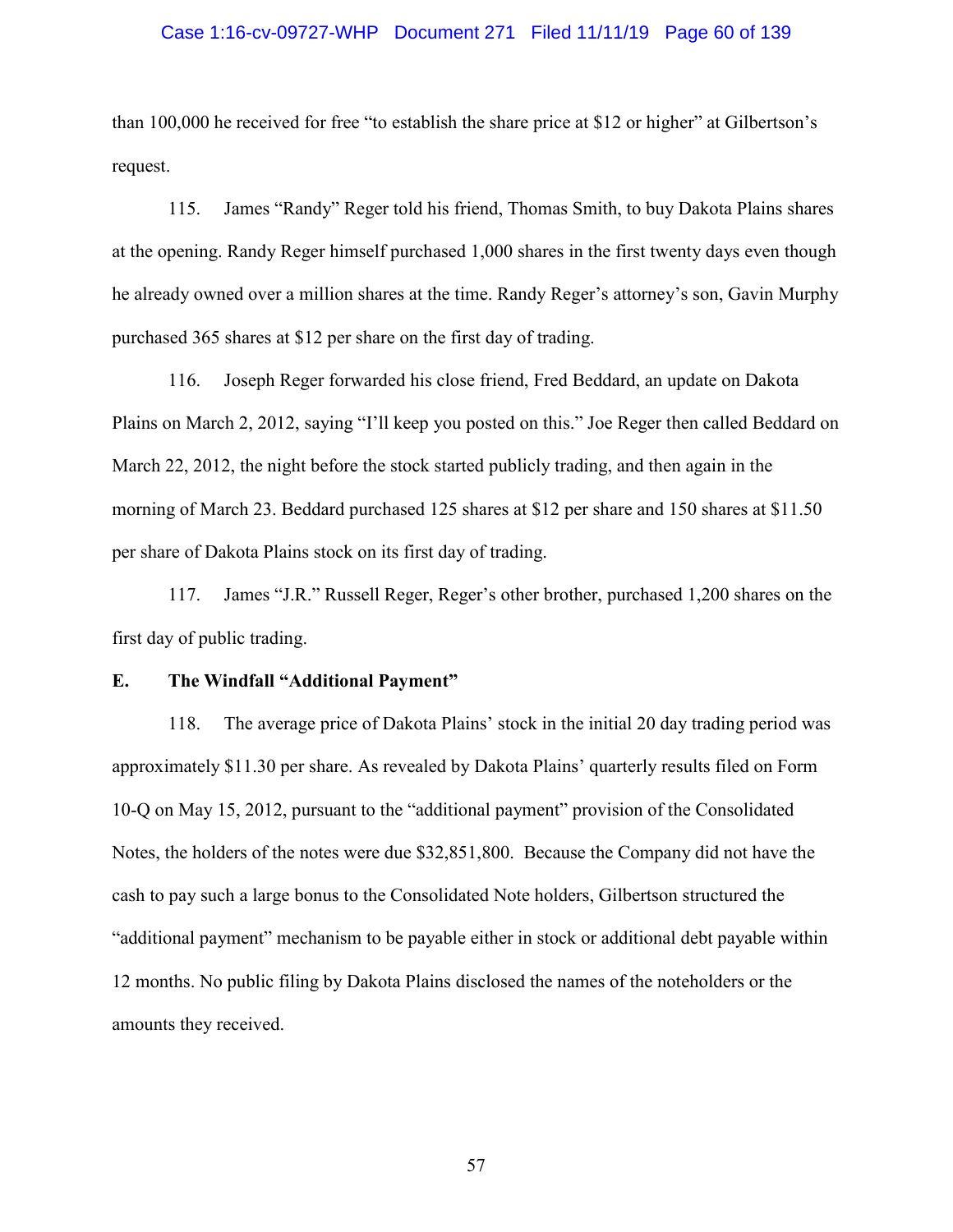### Case 1:16-cv-09727-WHP Document 271 Filed 11/11/19 Page 61 of 139

119. Gilbertson immediately started pressing for another \$50 million debt offering so the Company could pay this onerous additional debt and he could cash out. Those efforts would fail due to the "phantom debt" on the Company's books. Gilbertson elected to receive a promissory note for \$10,950,600 on his APP election, for Total Depth Foundation to receive an additional note worth \$1,652,590, and for Weldon Gilbertson as custodian for H.G. to receive a note worth \$182,510. Michael Reger, after earlier transferring his Consolidated Notes to two custodial accounts in his two sons' names listing his brother as the custodian, elected to receive his \$10,950,600 additional payment in the form of two notes worth \$5,475,300 each for those two accounts. Sankovitz elected a \$1,825,100 additional note for 1242 Investments LLC. These notes would all be due in full on April 21, 2013, just one year later.

120. When Dakota Plains disclosed the size of the additional payment to the public in its May 15, 2012 Form 10-Q, it was deemed an "embedded derivative." The Company claimed in this quarterly filing on Form 10-Q that "the additional payment due under the outstanding promissory notes had a fair value of approximately \$32.8 million as of March 31, 2012, representing a \$27.3 million increase during the first quarter of 2012," and that "this increase was due to a substantial appreciation in fair value of our common stock during the same period." The defendants never corrected this material misstatement and omission. Even though the market was informed of the size of this onerous debt, investors still had no knowledge of the material circumstances behind the debt, the Company's capital structure, its ownership, and the identity of the Company's true management that brought this debt into existence, and why.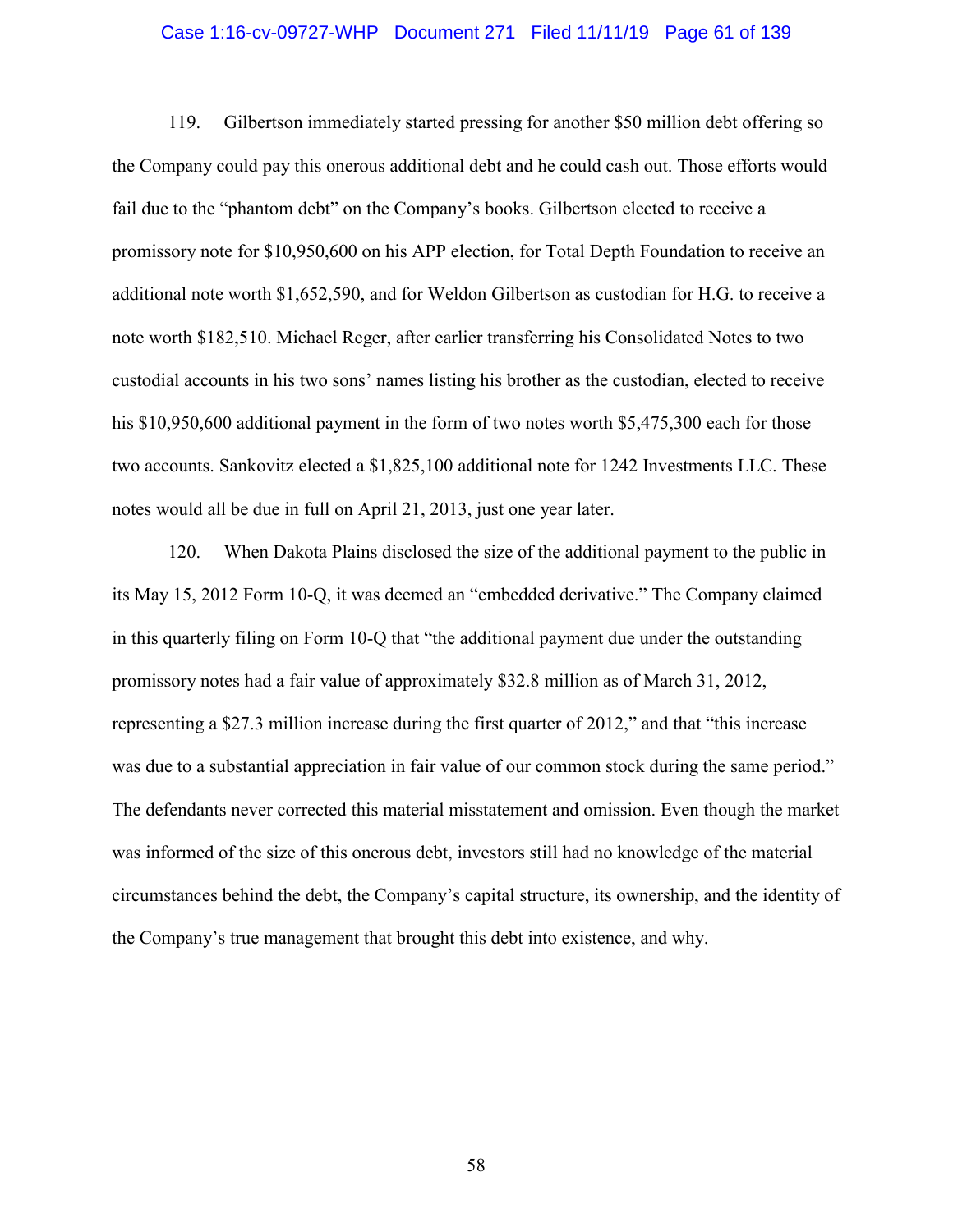# **F. The Company Twice Renegotiates the "Additional Payment" with Gilbertson and Reger**

121. On October 26, 2012, an attorney for Colin Smith, a business acquaintance of Gilbertson's and Reger's who purchased Dakota Plains shares in an early private placement sent Dakota Plains' attorney a letter threatening litigation over the APP. The letter noted that the private placement memo did not disclose the APP provisions in the notes, and that "the vast majority of these notes were held by the controlling shareholders of the company, whose ownership interests are not described in the PPM." In response, Gilbertson suggested in an email the same day to Sankovitz, Reger, Claypool and the Company's attorney that "we schedule a settlement discussion for Monday morning," and that "[i]f we are unable to reach an agreement there will be no restructuring, no debt offering and essentially the company will be in default of its obligations in short order. At that point the equity will be flushed and the debt holders will assume control of the company and Mr. Smith may proceed with his futile litigation." Gilbertson's ownership and control of the Company combined with its massive debt to him gave him the power to influence the Company's fate.

122. Claypool met with Smith, Brady, Sankovitz, Gilbertson and lawyers on October 29, 2012 to discuss the threatened litigation. Claypool's notes indicated that if Smith was to pursue his claims, Gilbertson said "you will dissolve the company if you continue down this scenario, and you will be left with zero," and that "you have assured that I [Ryan] will be giving zero future investment or time to DAKP as a result of your efforts." A day later, on October 30, 2012, Gilbertson proposed amending the additional payment by extending the pricing period from 20 to 145 days, converting \$6.3 million of additional payment debt into equity and a release of liability against the Company and the note holders by Colin Smith. Smith rejected the idea of signing a release, so Gilbertson, Sankovitz and Reger negotiated a \$13.86 million indemnity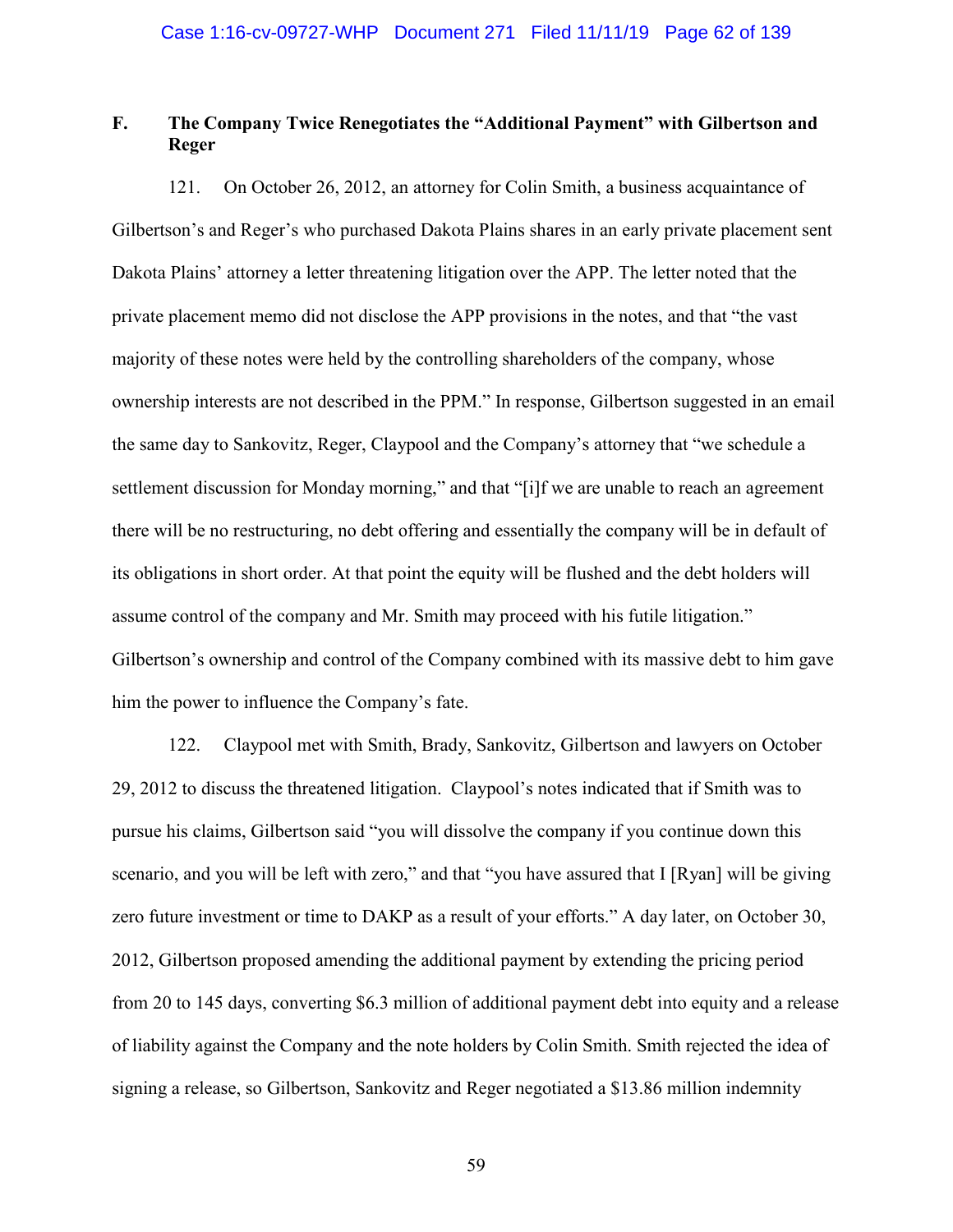## Case 1:16-cv-09727-WHP Document 271 Filed 11/11/19 Page 63 of 139

provision for themselves that the Board, including Alvord, Fellon, Cownie and Rust would agree to.

123. This threatened litigation resulted in the First Amendment to the APP on November 2, 2012. Gilbertson appeared at Dakota Plains' October 2012 Board meeting, agreeing to a 42% reduction of the additional payment, a reduction of approximately \$14 million. The Company issued a misleading press release announcing the First Amendment of the additional payment, which Gilbertson and Reger helped Brady and Claypool draft. Again, there was no disclosure of Gilbertson's and Reger's involvement. At this point, the facts regarding Gilbertson's ownership and control of the Company, that he had a role in the pumping up of the stock price in its first 20 days of public trading and the resulting size of the "additional payment," were known to and/or recklessly disregarded by the Officer and Director Defendants (other than McKenzie and Thornton, who had yet to join the Company). Even after renegotiating the "additional payment" provision of the Consolidated Notes, Gilbertson and the entities he controlled received a windfall of over \$7.3 million.

124. It was at this point that Gilbertson and Reger realized the writing was on the wall with respect to their cash APP payments and they embarked on their insider trading scheme. In early October 2012, Gilbertson and Reger set up their many nominee accounts at Agency Trading with Johnny Whitaker. In doing so Gilbertson and Reger committed a number of acts of securities fraud in having the restrictive legends taken off the share certificates in the names of their nominees. For instance, in clearing the restricted shares for sale to the public, Gilbertson and Reger had to fill out a form titled "Sale or Legend Removal of Restricted Securities By Non-Affiliates of the Issuer" for each of their nominees in which they falsely attested they were not: (1) an affiliate of the Company; (2) that the company had not been a "shell issuer" as described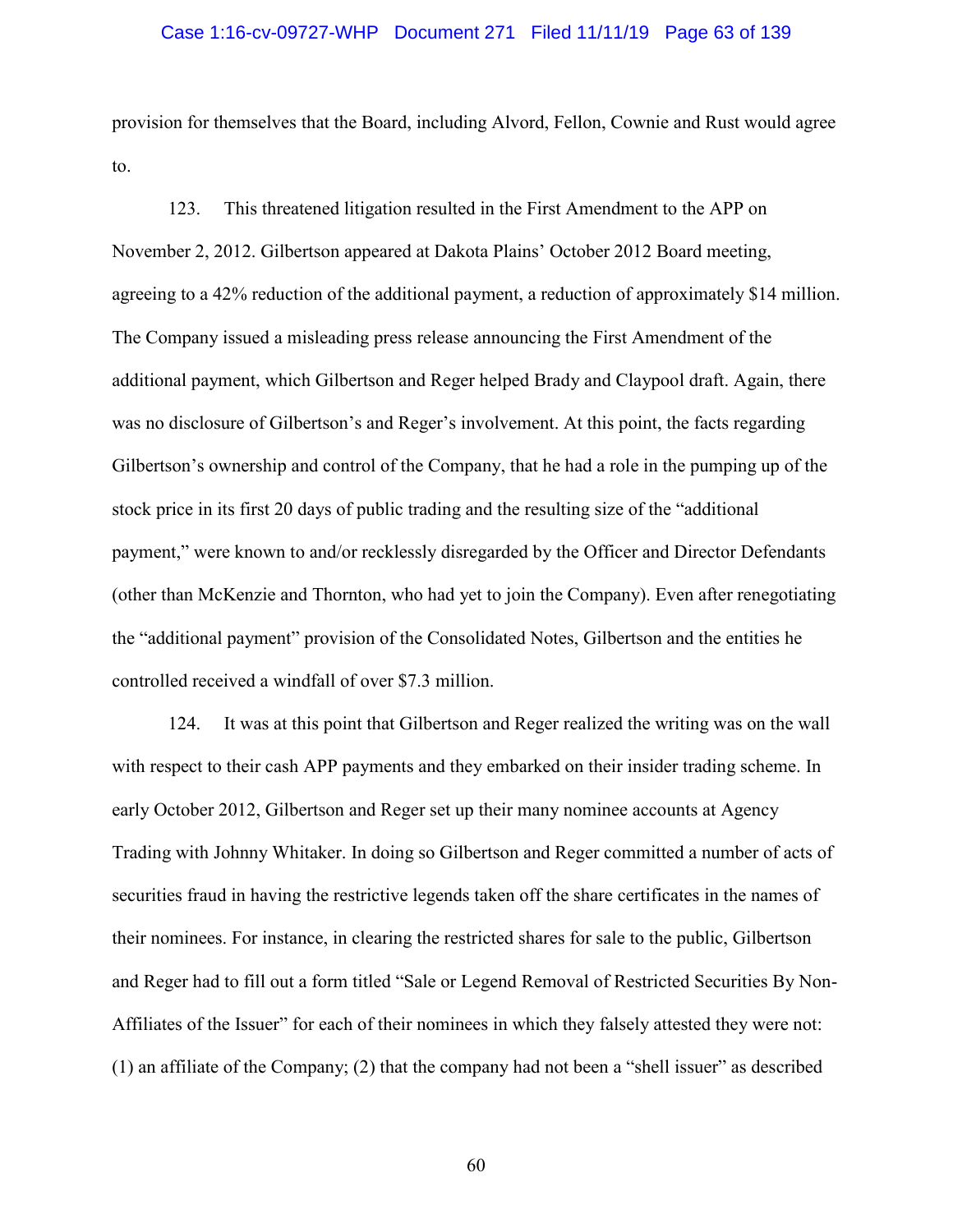## Case 1:16-cv-09727-WHP Document 271 Filed 11/11/19 Page 64 of 139

in Rule 144; and (3) they did not possess "any material information about the issuer of these securities that has not been publicly disclosed." Other forms they filled out for the stock transfer agent required attestation that they had not "determined to sell your shares as a result of conversations with any other stockholder(s) of the company" and that they did not "own or control any additional shares outstanding in the names of other people." Such blatant falsehoods on such forms constitute acts of securities fraud and violations of Rule 10b-5.

125. In anticipation of the conversion of a portion of the debt to equity, Gilbertson, Reger and their friends engaged in coordinated selling and short selling in early December of 2012 through Agency Trading, run by Johnny Whitaker, the brokerage firm that held Gilbertson's and Reger's nominee accounts, to drive the price of Dakota Plains shares down to maximize the conversion of \$6.3 million of debt into equity/warrants that was part of the First Amendment. For example, on December 12, 2012, Oil & Gas Holdings, an LLC of Gilbertson's buddy (and co-founder of NOG) Polinsky sold 110,000 shares for \$361,673; Winter's (Gilbertson's and Reger's No. 3 at NOG) Wayzata Bay Capital LLC sold 100,000 shares for \$310,026; Jordan Greenberg's (Shermeta's partner in Napa Properties) SpaceNet Equities LLC sold 10,000 shares; Howells sold 2,000 shares; Scott Andersons's (Sankovitz's close friend) Killer Whale Holdings LLC sold short 50,000 shares for \$175,998; Joseph Reger as custodian for W.J.R. and J.M.R. sold short 356,068 shares for proceeds of \$1,173,057 for each custodial account; Weldon Gilbertson as custodian for H.G. sold short 303,768 shares for proceeds of \$1,003,927; Weldon's individual account sold short 408,370 shares for \$1,359,999; Jessica Gilbertson's account sold short 250,000 shares for \$819,977; and Sankovitz's 1242 Investments LLC sold short 350,000 shares for \$1,158,970.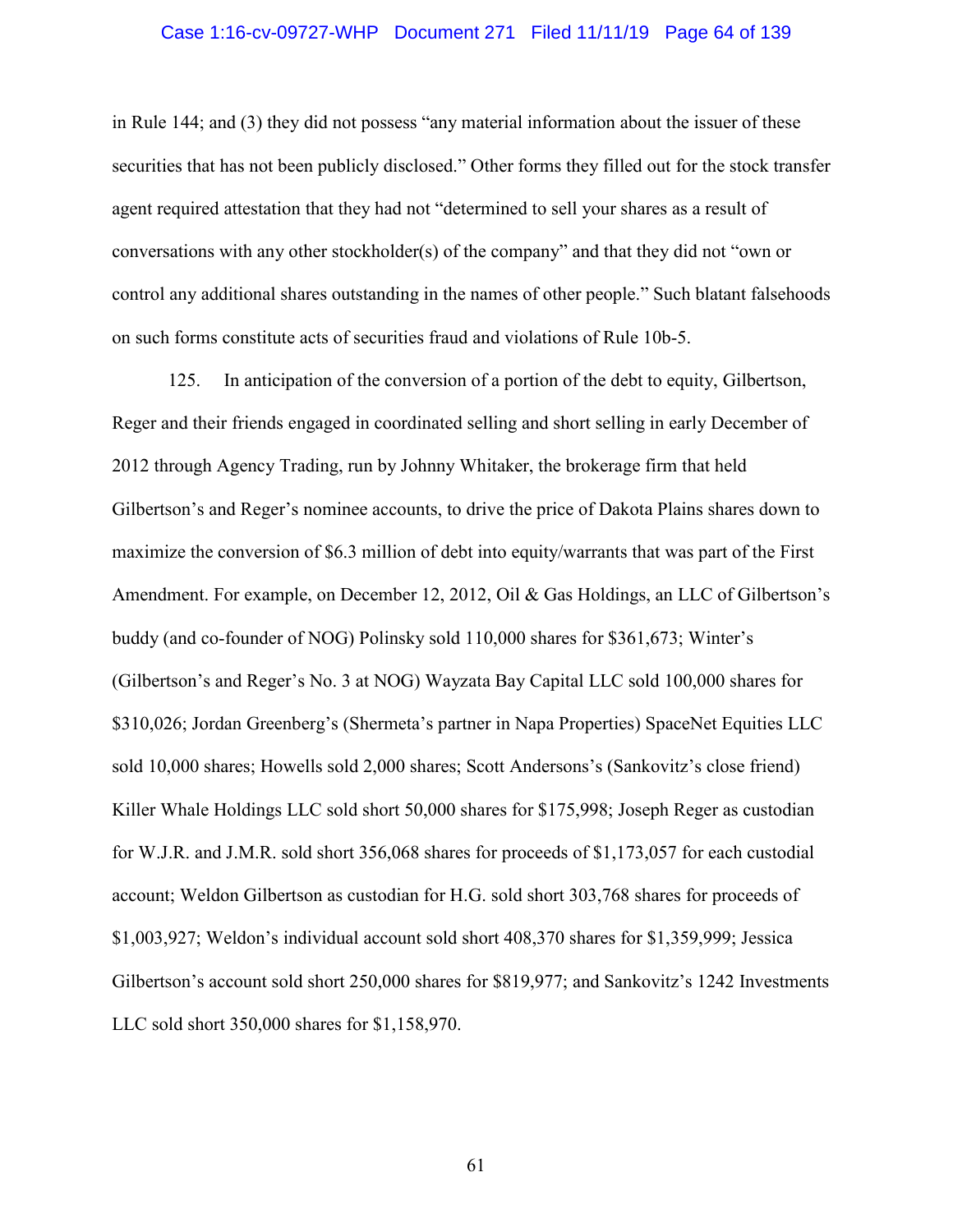#### Case 1:16-cv-09727-WHP Document 271 Filed 11/11/19 Page 65 of 139

126. On February 8, 2013, Gilbertson and Reger caused the Company's Board of Directors to appoint defendant McKenzie to serve as chairman of the Board, CEO and Secretary of the Company. Claypool continued to serve as a director and Chief Operating Officer. Soon after, in March 2013, Thornton joined the Company as its General Counsel and Secretary.

127. On March 26, 2013, an attorney, Court Anderson of the law firm Henson & Efron, sent a letter to the Dakota Plains' Board on behalf of his clients, John Gauger and Ryan Maurer, reporting "what appeared to be illegal market manipulation of Dakota Plains' stock, which resulted in a massive and potentially catastrophic debt pursuant to promissory notes the Company entered into with 11 note holders." Maurer and Gauger knew Gilbertson and Reger personally (Maurer dated Reger's sister) and knew they owned and controlled Dakota Plains. Reger would later get a restraining order against Maurer.

128. On April 25, 2013, the Company filed on Form 8-K an amendment and restatement of the Company's bylaws that made clear that the Officer and Director Defendants had knowledge of and/or recklessly disregarded the scheme and acted with scienter in omitting to disclose the truth about the Company's ownership and the consequences of Gilbertson's and Reger's hidden control. The 8-K stated that the Board of Directors approved the following amendment to the Company's bylaws:

The amended and restated bylaws add a 90-day advance notice requirement for shareholder proposals and shareholder nominations of director candidates to ensure our company and its shareholders receive sufficient notice of such proposals. **Both advance notice provisions require information regarding the proponent's economic interest in our company, including interest in derivative securities and, in the case of director nominations, information concerning director candidates to whom the notice relates.** These advance notice bylaw provisions are effective for our company's 2014 annual meeting of shareholders.

Under the amended and restated bylaws, **the business transacted at a special meeting of shareholders is limited to the purposes stated in the notice of the**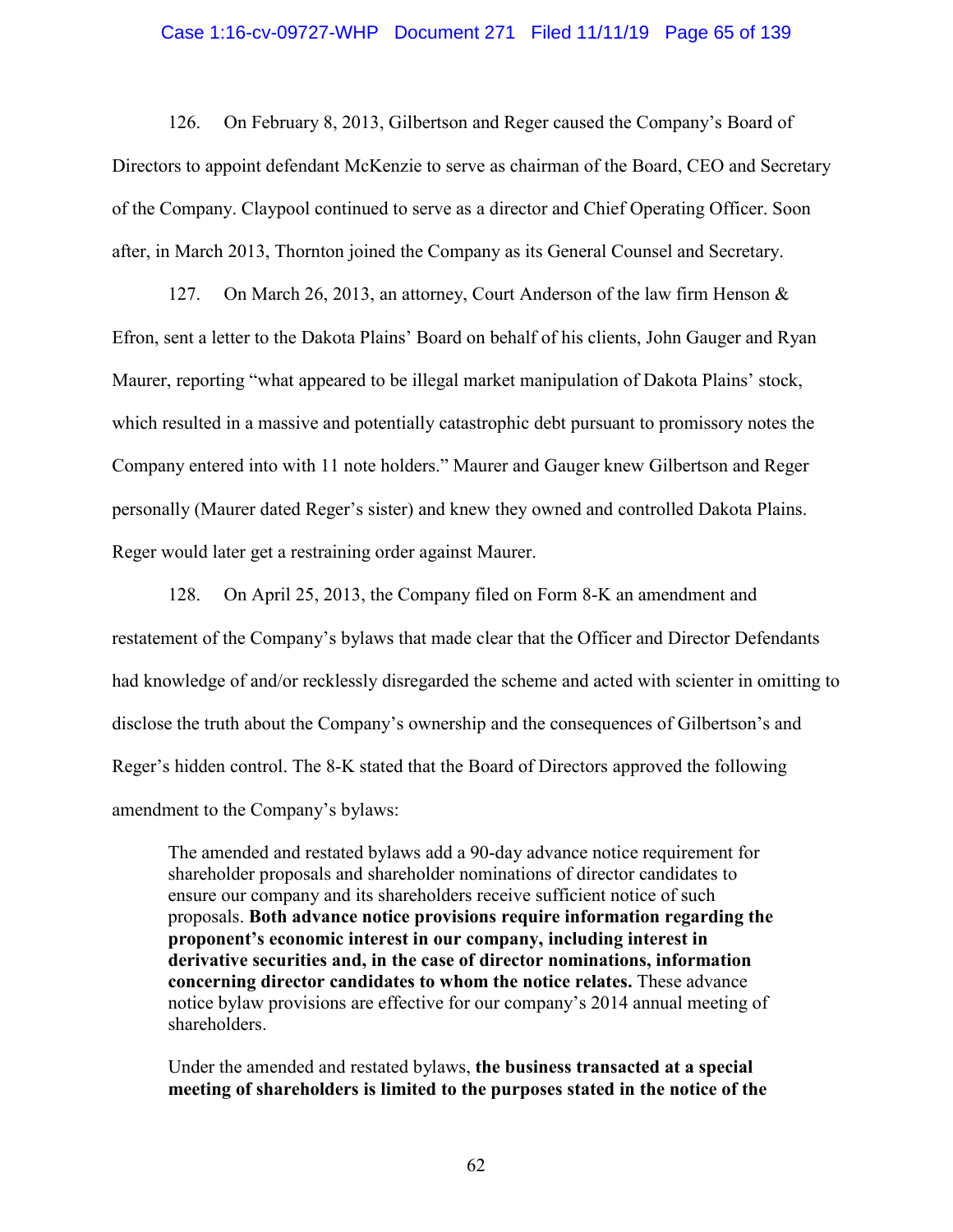#### Case 1:16-cv-09727-WHP Document 271 Filed 11/11/19 Page 66 of 139

**meeting.** The amended and restated bylaws also provide that notice to a shareholder is effectively given if the notice is addressed to the shareholder or group of shareholders in a manner permitted by the rules and regulations under the Securities Exchange Act of 1934, as amended.

(emphasis added).

129. A public shareholder at the time, acting without knowledge of Gilbertson's and Reger's role in the Company, would not have understood the significance of this action by the Board. It is reasonable to infer that this Form 8-K reveals that all Board members at the time knew and/or recklessly disregarded that Gilbertson and Reger had effective control over the Company. Further, given that such new disclosures were to include, "the proponent's economic interest in the company, including interest in derivative securities," the members of the Board plainly understood that Gilbertson continued to actively trade and manipulate Company stock.

130. On April 26, 2013, Dakota Plains formed a Special Committee headed by defendant Alvord to investigate the fraud perpetrated by Gilbertson and Reger. McKenzie would soon after engage TD International to conduct "Project Riposte," an investigation into the manipulation of the Company's stock. McKenzie hired outside legal counsel, McKenna Long & Aldridge, to investigate the manipulation of the stock in the first 20 days of public trading and the circumstances surrounding the additional payment – an endeavor referred to as "Project North."

130. "Project Riposte" clearly brought the coordinated short selling scheme to the attention of defendants McKenzie and Thornton. This report concluded that coordinated "naked short-selling" was emanating from Agency Trading, run by Johnny Whitaker (Reger, Gilbertson and Claypool's friend, "Two-Chop") and that John Whitaker, Johnny's father, an original board member appointed by Gilbertson and Reger, had a "history of microcap manipulative trading and/or stock fraud, *i.e.* pump and dump schemes and targeted short-sale attacks, usually via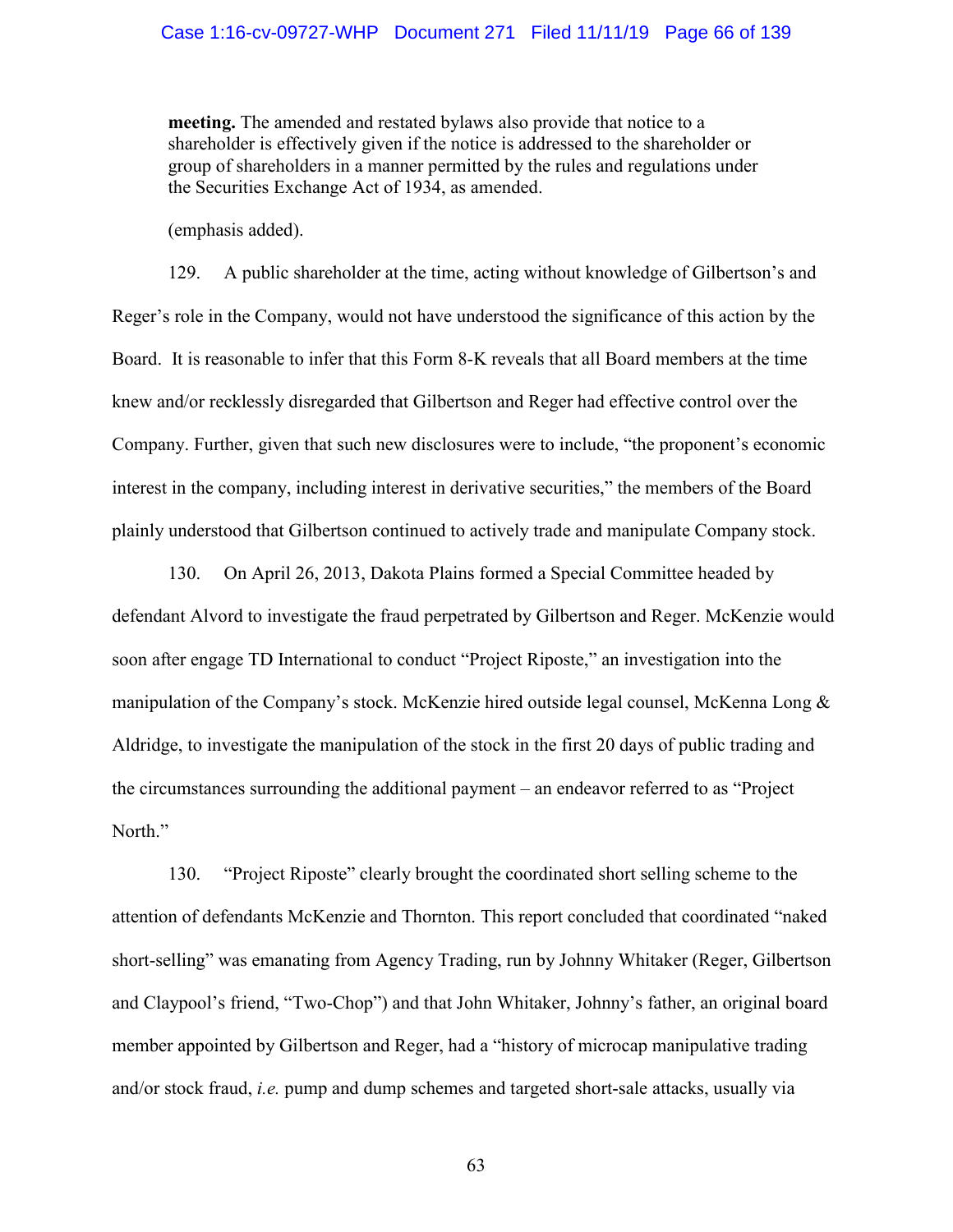#### Case 1:16-cv-09727-WHP Document 271 Filed 11/11/19 Page 67 of 139

naked short sales." Agency Trading was where Gilbertson and Reger held their nominee accounts that liquidated \$30 million of stock throughout the Class Period. The "Riposte" report stated that "Agency Trading is thought to be part of a syndicate of short sellers and stock manipulators." It also revealed that Johnny Whitaker and "several of [his] colleagues," were "significant shareholders in DAKP either directly or through their ownership of Agency Trading and/or Agency Trading Group Holdings." The report further revealed that Johnny Whitaker and his partner at Agency Trading, Patrick Hughes (who engaged in coordinated naked short-selling with Reger on February 23-25, 2013) owned Dakota Plains Services, LLC, a joint venture between Dakota Plains and "JPND II LLC," an LLC owned by Johnny Whitaker and Hughes. JPND II LLC was also the joint venture partner in Dakota Plain's trucking joint venture. The Riposte report stated that its findings identified "several periods of suspicious trading activity in DAKP stock" between March and April of 2012 (the 20 day period after going public) and again between September and December 2012, and that "DAKP insiders are likely responsible for the unusual and suspicious trading activity that occurred in 2012."

131. McKenzie's response to the investigators who worked on Project Riposte was tepid: "On Johnny Whitaker and Pat Hughes, we already have full understanding of their ownership as they are our partner in trucking and act as brokers for our stock trades. A strange arrangement I know. They set themselves up as Pat being the insider in trucking with Johnny a financial interest owner and not in the know. And on trading, Pat is the reciprocal. Pat is a passive investor in the brokerage. Johnny's background and SEC dealings is interesting, but not relevant."

132. On June 13, 2013, according to the Company in its answer and counterclaims in the MN Lawsuit, McKenzie confronted Gilbertson and "another individual," believed to be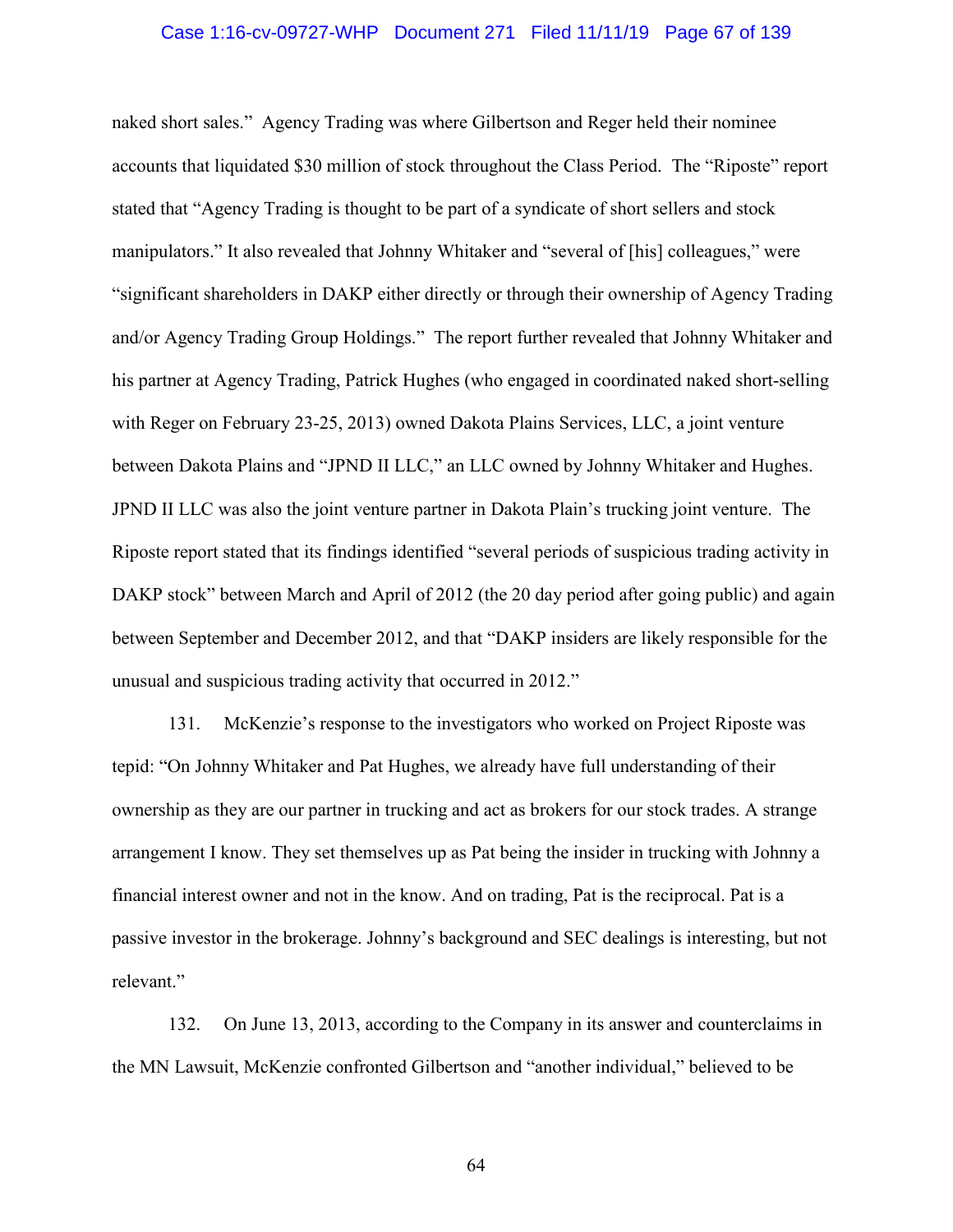#### Case 1:16-cv-09727-WHP Document 271 Filed 11/11/19 Page 68 of 139

Reger, with the findings of the internal investigation report. Upon being confronted with the Company's internal investigation suggesting that Gilbertson had manipulated the price of Dakota Plains stock, "Gilbertson became pale and ashen." But rather than deny his involvement in the fraudulent scheme, Gilbertson "became aggressive and used foul and abusive language before storming out of Dakota Plains' offices." However, within a matter of hours, Gilbertson called McKenzie and offered further concessions and to renegotiate the "additional payment" provision of the Consolidated Notes yet again.

133. The June 18-19, 2013 Board Meeting, attended by defendants McKenzie, Alvord, Claypool, Cownie, Fellon, Rust, and Thornton, was also attended by David Brown, of McKenna Long & Aldridge, who was conducting the "Project North" investigation. Alvord, who was appointed to a special committee to investigate the allegations against Gilbertson and Reger, gave a presentation. The Board, as a result, recommended "pursuing the restructuring of the subject promissory notes and related transactions."

134. Defendants McKenzie and Thornton met with Gilbertson on October 22, 2013 to renegotiate the APP. In updating the Board, McKenzie wrote: "I have engaged Colin Smith apprising him of our progress. In short, he remains unhappy with the outcome and may seek his own recourse via public complaint. I cautioned him on the risks of taking this action."

135. The November 7, 2013 Dakota Plains Board of Directors meeting was attended by defendants McKenzie, Claypool, Alvord, Cownie, Rust, Brady, Thornton, as well as outside counsel who conducted the "Project North" investigation into Gilbertson's and Reger's scheme. The Board was presented with the Proposed Term Sheet negotiated with Gilbertson and Reger that Dakota Plains adopted as the Second Amendment to the APP notes. While this term sheet altered the calculation of the APP, it also provided for indemnification for Gilbertson and Reger,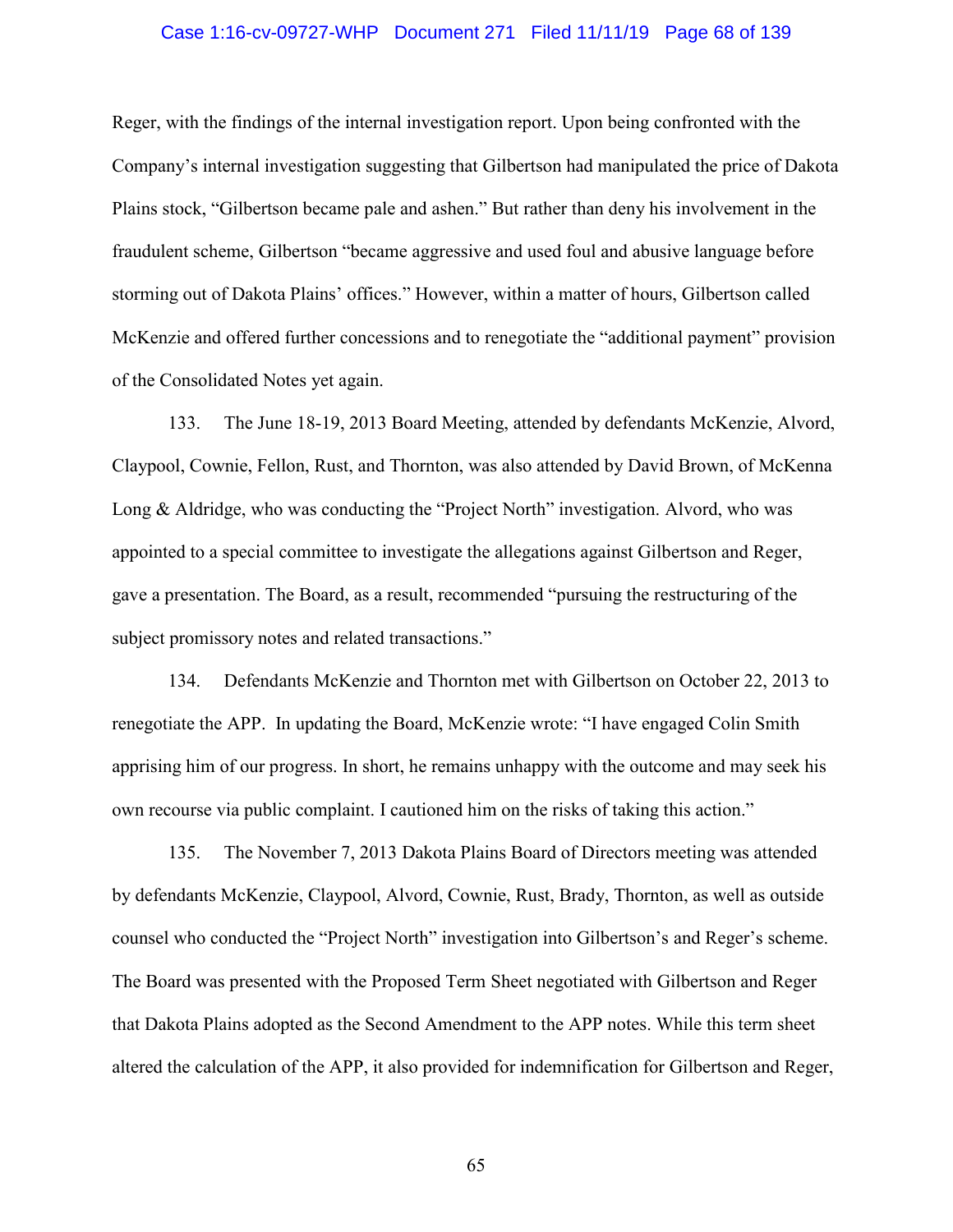## Case 1:16-cv-09727-WHP Document 271 Filed 11/11/19 Page 69 of 139

allowed them to keep the shares derived from the warrants associated with the Senior Notes that they exercised on the first day of trading, and kept the January 2011 dividend in place, as well as the 2 million shares (post-split) that were granted to Gilbertson's and Reger's fathers on February 2011. The remaining APP notes were all converted into common stock, and the Company agreed to conduct an equity placement of \$5,000,000, half of which was required to pay off the original promissory notes.

136. Not long after the Company and the Officer and Director Defendants learned through the undisclosed investigation by outside counsel that Gilbertson had manipulated the price of Dakota Plains stock for his own benefit when it began to be publicly traded, the Company issued an aggregate 308,108 shares of common stock, valued at \$1,140,000, to its nonemployee directors for "prior and future services to the Company."

137. The Officer and Director Defendants knew and/or recklessly disregarded that Gilbertson had manipulated the price of the Company's stock in its first 20 days of its public trading. This created a duty to correct and restate previous public statements that omitted the truth about who actually controlled the Company's operations and why the stock attracted such high prices immediately upon becoming a publicly traded Company. Notwithstanding having signed SEC filings in the past, no corrections or restatements were made by any of the Officer and Director Defendants. Instead the Officer and Director Defendants continued to omit the truth in every SEC filing they subsequently signed and thereby omitted to state facts necessary to make the statements made not misleading and that would have been material to a reasonable investor and would have altered the total mix of information relevant to their investment decisions.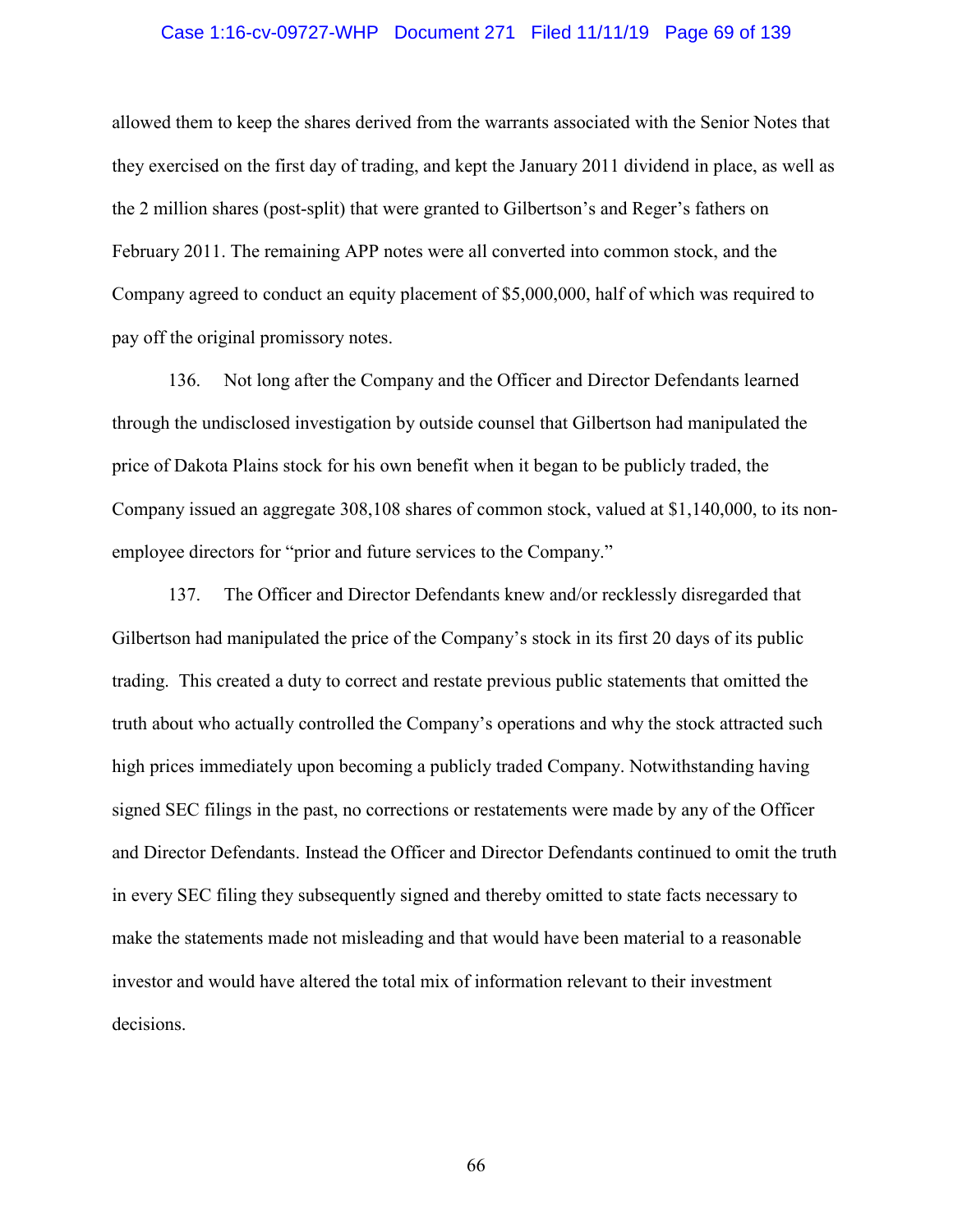#### Case 1:16-cv-09727-WHP Document 271 Filed 11/11/19 Page 70 of 139

138. On December 10, 2013, the Second Amendment to the Consolidated Notes was executed and announced by the Company in a filing on Form 8-K. The filing said nothing about Gilbertson or his manipulation of the Company's stock. Gilbertson agreed to the restructuring which converted the additional note payments still outstanding to Dakota Plains stock. Prior to this final restructuring, Gilbertson had received more than \$900,000 in interest payments on the promissory notes he received as a result of the "additional payment."

139. McKenzie was well aware that Gilbertson and Reger were liquidating their stock. In a January 13, 2014 memorandum to the Board, McKenzie, under the heading "Improve DAKP stock marketability" noted that "When the stock builds pricing momentum, it stalls as founder/promoter shares enter the market for the first time – a condition that will continue until the overhang is removed." On January 14, 2015, the Company's counsel proposed a settlement with Lone Star in which was included explicit standstill and voting provisions with respect to Gilbertson and Reger, clearly evincing defendants' knowledge that they were selling stock.

140. On March 12, 2014, the Company announced on Form 8-K that defendants McKenzie, Claypool and Brady had received significant raises. McKenzie's base salary was increased to \$425,000 per year with a cash incentive bonus target of 100% of that annual salary and an annual long term incentive bonus with a target of 200% of his annual salary, payable in restricted stock. McKenzie also was provided a "golden parachute" of twice his annual base salary plus two times his target incentive award should he be terminated. Defendant Claypool received a salary increase to \$350,000 per year as well as an annual cash bonus with a target of 80% of his annual base salary and an annual long term incentive bonus with a target of 160% his annual base salary payable in restricted stock. He also received a "golden parachute" of twice his annualized base salary plus two times his target short term incentive award. Brady received an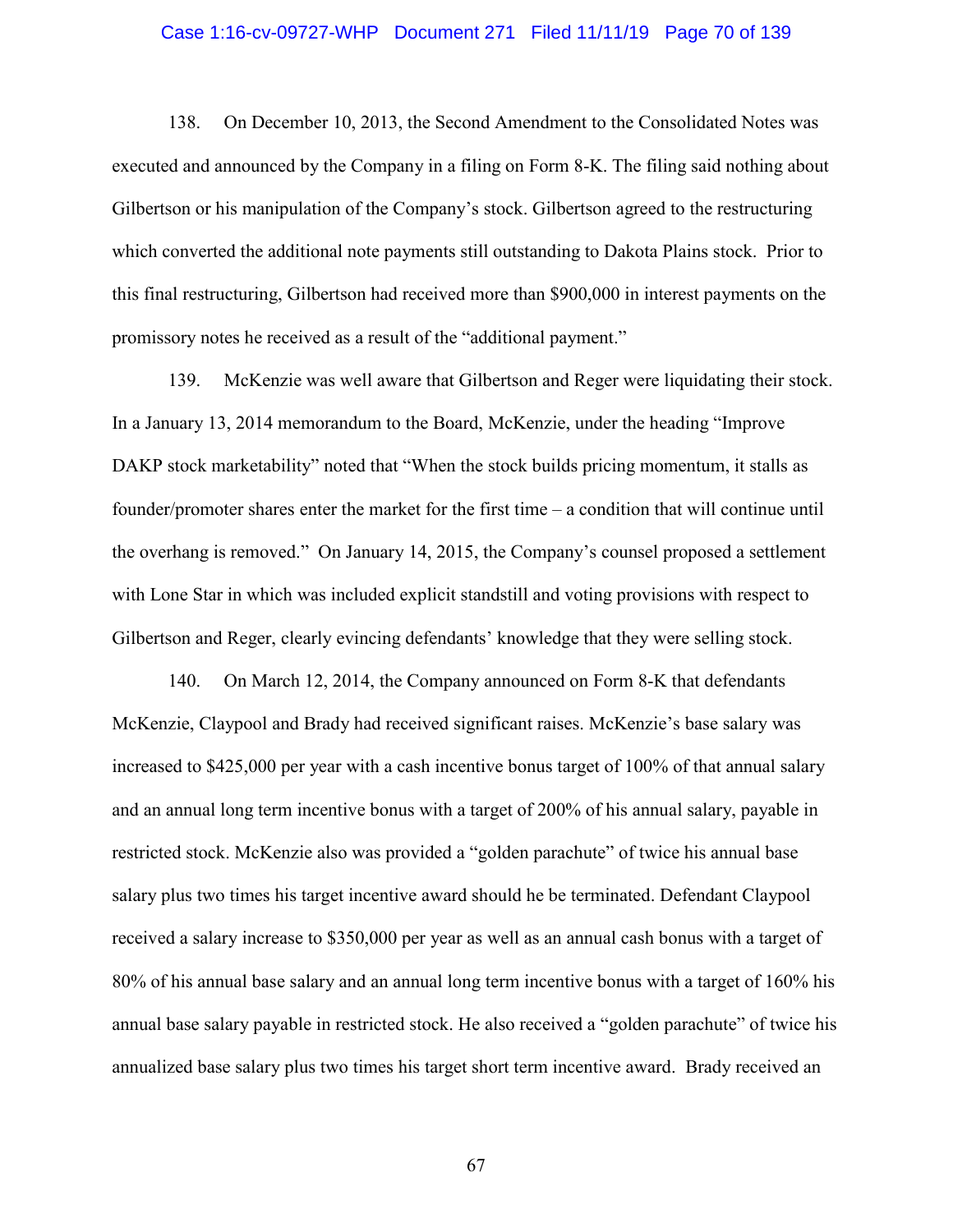#### Case 1:16-cv-09727-WHP Document 271 Filed 11/11/19 Page 71 of 139

increase in base salary to \$265,000 per year, as well as an annual cash bonus with a target of 75% of his annual base salary and an annual long term incentive bonus with a target of 150% of his annual salary payable in restricted stock. Brady also received a "golden parachute" of twice his annual salary plus two times his target short term incentive award, should he be terminated from the Company.

141. On June 13, 2014, the Company's stock was approved for trading on the NYSE MKT stock exchange (formerly known as the AMEX exchange), which commenced June 17, 2014.

## **G. Gilbertson and Reger Begin a Proxy Battle Out of Spite**

l

142. Gilbertson and Reger were upset at being forced to twice renegotiate their windfall APP. So using an activist investment group in which Gilbertson was an investor, Lone Star Value Management, headed by a colleague of Gilbertson's, Jeffery Eberwein, as a proxy/nominee, engaged the existing officers and directors in a proxy battle. McKenzie and the board were aware that Gilbertson was behind Lone Star's efforts and that Eberwein had begun the proxy fight "at Ryan's behest."

143. This proxy fight involved the publication of many letters and responses between Lone Star and Company management. For instance, in its first letter in December 2014, Lone Star stated it was "disappointed, however, with the Board and management's poor decision to wait so long to unwind its joint ventures."<sup>19</sup> In a June 2015 letter, Lone Star accused management of "self-serving and shareholder-unfriendly entrenchment devices..."<sup>20</sup> and in a

<sup>19</sup> https://www.prnewswire.com/news-releases/lone-star-value-issues-open-letter-to-the-board-of-dakota-plains-300009412.html

<sup>20</sup> https://www.marketscreener.com/DAKOTA-PLAINS-HOLDINGS-IN-16717077/news/Dakota-Plains-Lone-Star-Value-Criticizes-the-Violation-of-Shareholder-Rights-and-Lack-of-Board-Ind-20588321/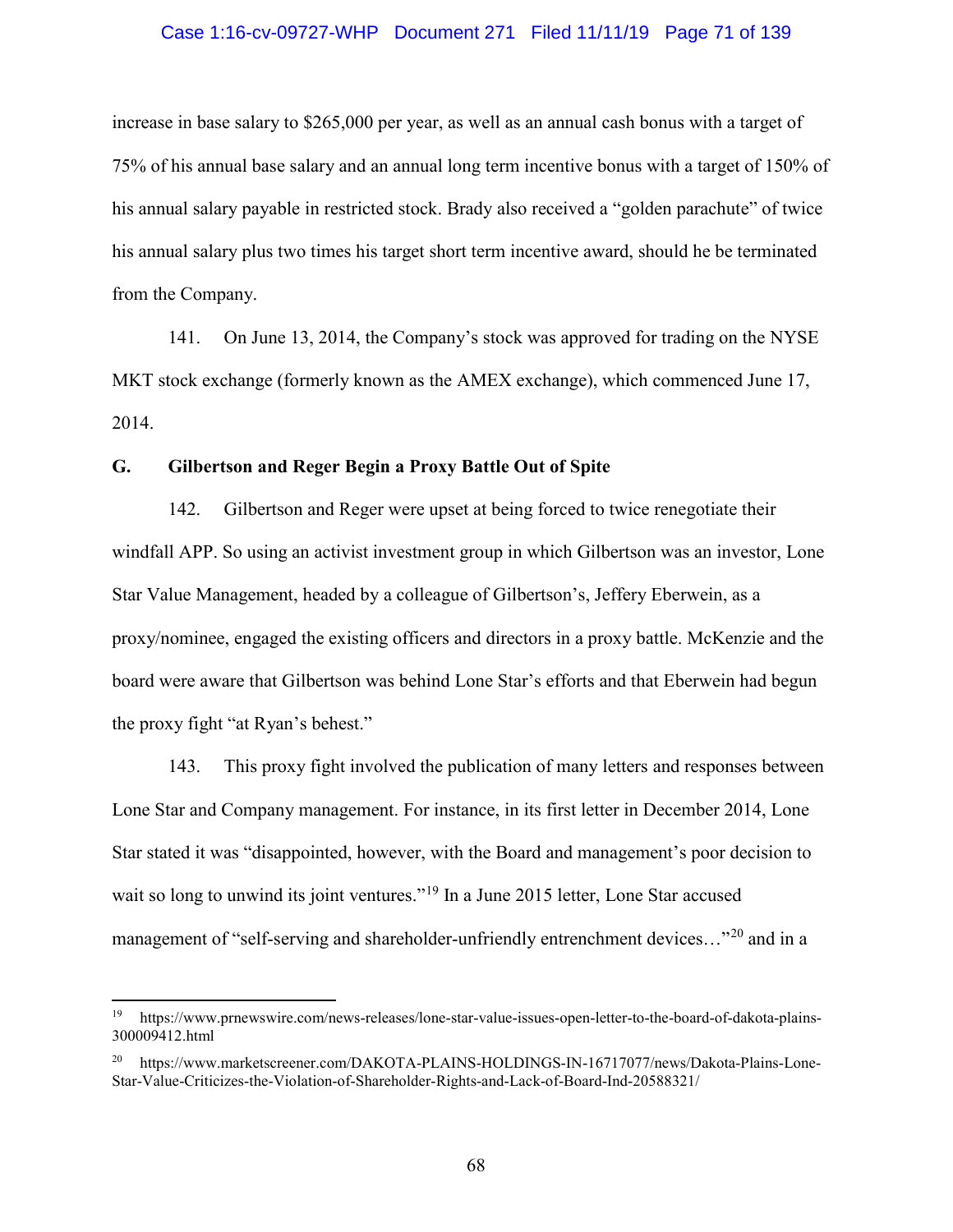## Case 1:16-cv-09727-WHP Document 271 Filed 11/11/19 Page 72 of 139

March 2016 letter, it asserted that, "The Board and management team simply do not understand the changed industry conditions until very late in the downturn, which brings into question their ability to manage the Company."<sup>21</sup>

144. McKenzie attempted to negotiate a resolution of the battle for control of the

Company with Eberwein. In McKenzie's notes from phone calls with Eberwein on July 9 and

10, 2014, McKenzie noted the following:

l

- "He said Ryan wanted a 100% turnover of the board. I said Mike and Ryan's plan was naïve."
- "I walked him through the equity math. Half the share count through promote, then subsequent placements. The debt rose from \$4.5m to \$9m with a dividend along the way, then it sprung to \$41m with the APP. Mike and Ryan had the mechanism inserted into the senior notes and it was triggered by going public. With literally a handful of shares, the debt ratcheted upward. So all in today's share count is about 2/3 from promote and translation of the phantom debt. He clearly did not know the math."
- "I said he is representing a shareholder group [Reger and Gilbertson] who is seeking revenge from the debt restructuring. The debt holders lost their quarterly income of \$800k. They openly admitted this to me and were annoyed by the board for doing this."
- "I said not all local shareholders are fans of Mike and Ryan's. Some shareholders resent what they have done and what they stand for. This was news to him. I said that we had two complaining shareholder groups last year that threatened to contact FINRA on irregular trading practices. These same shareholders could piece together in 10 minutes that Ryan, Aaron and Jeff were connected. He disputed this point and said it's not possible. I reminded him of Miller Energy whereby he recommended Ryan to the board."
- "I said the company will either achieve pinnacle success or go bankrupt in the next 6 months."
- "I told him about marketing [JV] losing money for 9 of the last 11 months. He was floored and asked if WFS [which ran the marketing JV] was stealing from us. I told him that we had the same suspicion but have not

<sup>&</sup>lt;sup>21</sup> https://www.prnewswire.com/news-releases/lone-star-value-responds-to-inaccurate-comments-by-dakotaplains-300240909.html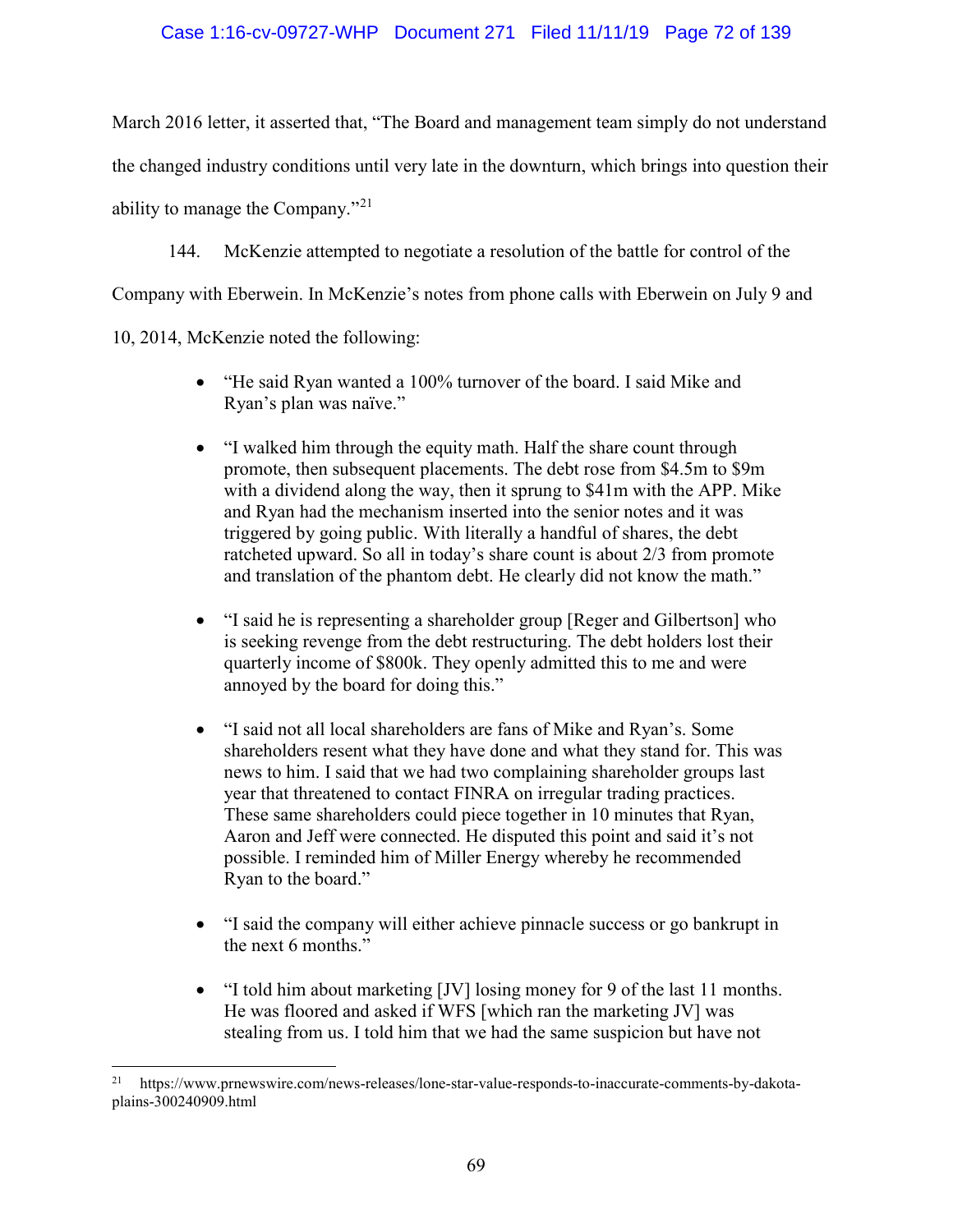been able to prove it. He asked why we are not launching a very public suit right now. I said because we do not have the money."

- "I told Jeff that with the Marketing JV losing about \$1.5m per month that it will eat through the cash in about 6 months or less."
- I told him it would not be in anyone's best interest to relay my disclosures to Mike and Ryan. I said the only reason I am discussing the sorted [sic] history is because Jeff is in action mode as a 13D filer. **I have sought in the past not to bring up all the APP issues because it taints the company and everyone would lose**." (Emphasis added).

145. On November 21, 2014, the Company received a subpoena from the SEC related to the reverse merger and the APP. This was never disclosed to the public.

146. On February 12, 2015, the Company announced that defendants Cownie and Rust would resign as directors of Dakota Plains effective May 1, 2015. Then on February 28, 2015, the Company announced defendant Claypool would also resign as a director of the Company, and that defendant McKenzie would be replaced as Chairman of the Board but continue as CEO and as a director of the Company.

147. On February 20, 2015, the Company wrote a letter to the SEC accusing Lone Star, Gilbertson, Reger, Norqual and others of "Violations of Section 13(d) and Regulation 13D, Section 16(a), Market Manipulation and Deceptive Practices Rules under Sections 10(b)-5 and 18, Insider Trading Rules under Section 10(b)-5, and Regulation D." The letter began, "The Company needs the SEC's help to protect its investors." It accused Reger, Gilbertson, Norqual, Lone Star and others of acting as a "group of controlling stockholders [that] owns up to 32.1% of the Company's outstanding common stock…but the group members steadfastly refuse to disclose the groups' existence in a Schedule 13D filing, thereby misleading the Company's investors." The letter identified Gilbertson and Reger as the founders of the Company and that Reger at that time held 18.5% of the Company's common stock, Norqual held 4.7%, Lone Star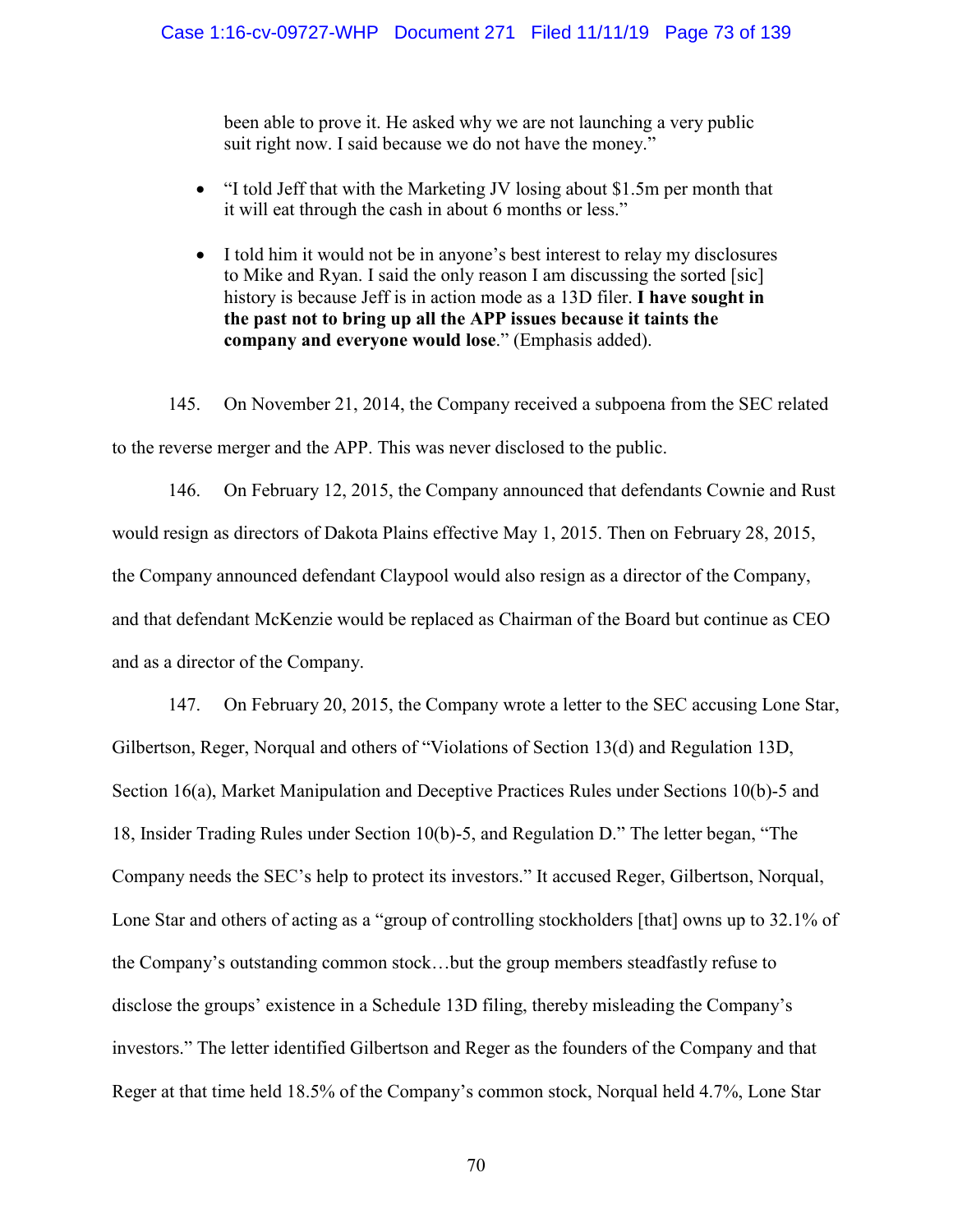## Case 1:16-cv-09727-WHP Document 271 Filed 11/11/19 Page 74 of 139

held 7.3%, and that Gilbertson held 5.4% of the Company as of the shareholder record date on April 18, 2014, but that he had sold almost all of his shares since then (exhibiting knowledge of his massive undisclosed stock sales). The letter disclosed that Reger, Gilbertson and Norqual were voting their shares as a group.

148. The Company, in this letter to the SEC, admitted to the liability that underlies this case:

The Company believes that the existence of these groups constitutes one or more material facts because stock holders would find it important that the company in which they are investing is a *de facto* controlled company. By not disclosing this fact, each of these groups has deceived stockholders and committed a form of market manipulation. Fair pricing of a company is dependent on fair disclosure with respect to control blocks.

Despite their explicit recognition of the materiality of Gilbertson's and Reger's control, the

Officer and Director Defendants continued to omit this material information in their public

disclosures, or to correct the previous omissions they had made to the market. The Company

further admitted in the SEC letter:

We further believe that the origins of Mr. Reger's undisclosed Reger Group – that is, Mr. Reger's attempt to mask his 18.5% share block through at least eleven separate accounts – was designed to furtively perpetuate his unrivalled influence over the Company, for the sole purpose of continuing to enrich himself and his family through the problematic dividends he arranged, all at dire risk to the Company's immediate viability and in contravention of the law. In this regard both Mr. Gilbertson and Mr. Norqual were apparently complicit. After all, Mr. Gilbertson and Mr. Norqual were equally responsible for making obvious the existence of the Reger/Gilbertson/Norqual group, yet they never made any formal disclosure. Messrs. Reger, Gilbertson and Norqual have aligned themselves with Lone Star and have commenced an activist platform in collaboration with Mr. Eberwein, not merely because they want to change Company policy, but because they want to retaliate against a Board that deprived them of the aforementioned dividends.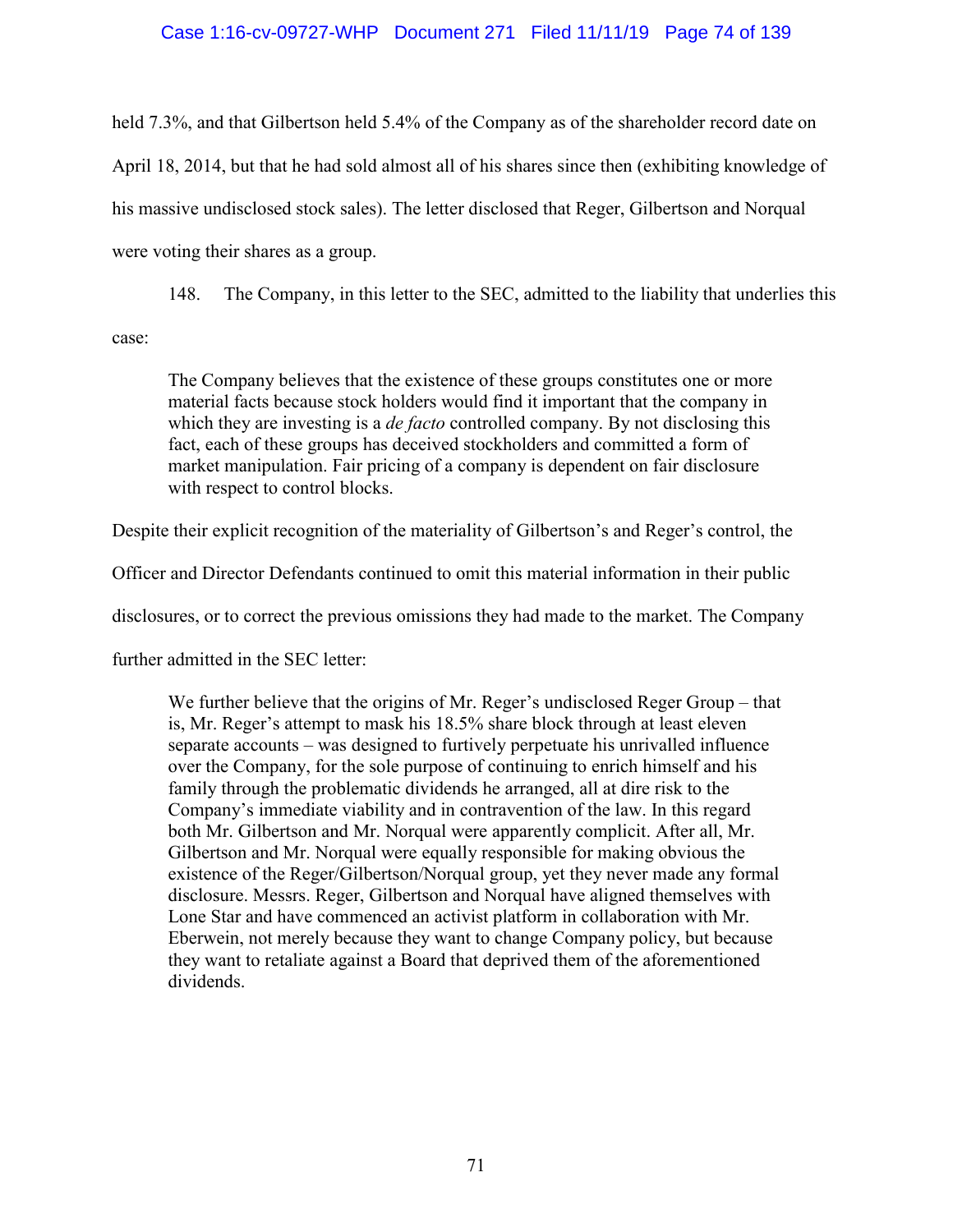### Case 1:16-cv-09727-WHP Document 271 Filed 11/11/19 Page 75 of 139

The Company also disclosed that "Messrs. Reger, Gilbertson and Norqual have been operating in the grey areas of the law in respect of the Company since 2011, when they entered into a legally problematic, phantom debt arrangement with the Company."

149. The fact that the Company itself had sent a letter to the SEC regarding Gilbertson's and Reger's scheme was not known to the public until the MN Lawsuit was filed by Gilbertson, seeking indemnification of his costs related to the SEC inquiry, on September 28, 2016.

## **V. LOSS CAUSATION AND MATERIALIZATION OF RISK**

150. The Defendants omitted to disclose the scheme and wrongful acts alleged herein to the investing public. By the time the truth began to leak out, when on December 10, 2015, the SEC filed an action in the United States District Court for the District of Minnesota to enforce compliance with document and testimony subpoenas served on Jessica Gilbertson, most of the share liquidation by Gilbertson, Reger and their cronies was already reflected in the market. But nonetheless, the stock closed down over 7% at the close of trading the following day, December 11, 2015, to close at \$0.26 per share.

151. The SEC then issued a press release regarding the filing against Jessica Gilbertson on December 15, 2015. The Minneapolis Star Tribune published an article the next day on December 16, 2015, outlining the allegations contained in the SEC filing. The stock closed down nearly 4% in the wake of this press release, on unusually high volume.

152. On April 4, 2016, defendant Brady resigned his position as CFO of the Company. On this news, Dakota Plains stock fell 10% from its previous closing price to close at \$0.09 share on April 5, 2016, on increased trading volume.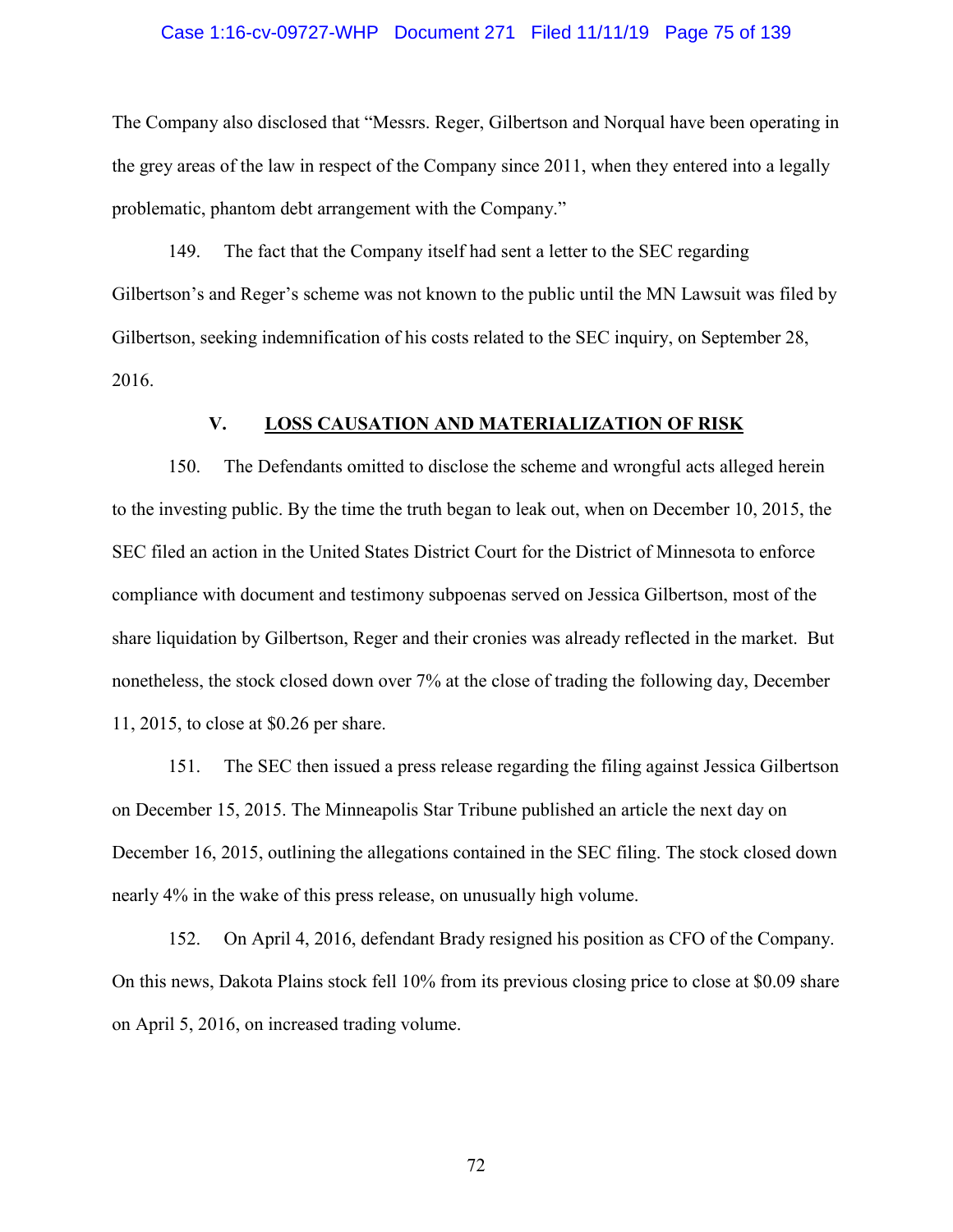### Case 1:16-cv-09727-WHP Document 271 Filed 11/11/19 Page 76 of 139

153. On April 16, 2016, the Star Tribune published an article revealing that defendant Reger "was a major participant in an investment deal that is under federal investigation for suspected stock manipulation, according to documents reviewed by the Star Tribune." On this news, Dakota Plains stock fell approximately 10% the next trading day from its previous close, to close at \$0.09 per share on April 18, 2016.

154. On August 16, 2016 Northern Oil announced on Form 8-K that defendant Reger was being terminated as its CEO due to having received a "Wells Notice" days earlier from the SEC related to its investigation of manipulation of Dakota Plains stock. On this news, Dakota Plains stock fell 25% to close at \$0.03 per share on August 16, 2016.

155. The primary cause of Dakota Plains' stock losing all its value and Lead Plaintiff and the Class sustaining damages therefrom arose from the materialization of the risks inherent in Gilbertson's and Reger's undisclosed ownership and control of the Company. Their undisclosed ownership allowed them to conduct a stock manipulation scheme and obscure from the public's knowledge how much stock they and their accomplices actually owned, and that there were able to liquidate at least \$37 million (and likely far more) into the public markets unbeknownst to the investing public.

156. Had the investing public been told the truth that the only reason the Company was created and its stock publicly traded was to facilitate the stock manipulation scheme to enrich defendants Gilbertson and Reger, there would have been no market for the Company's stock. The truth hidden from the public was that the Company was never a viable entity with a legitimately marketable common stock. The Company was, from its inception, a vehicle to enrich its founders and those who allowed them and their scheme to remain hidden from view. The Company's failure was well within the zone of risk of the truth about Dakota Plains that the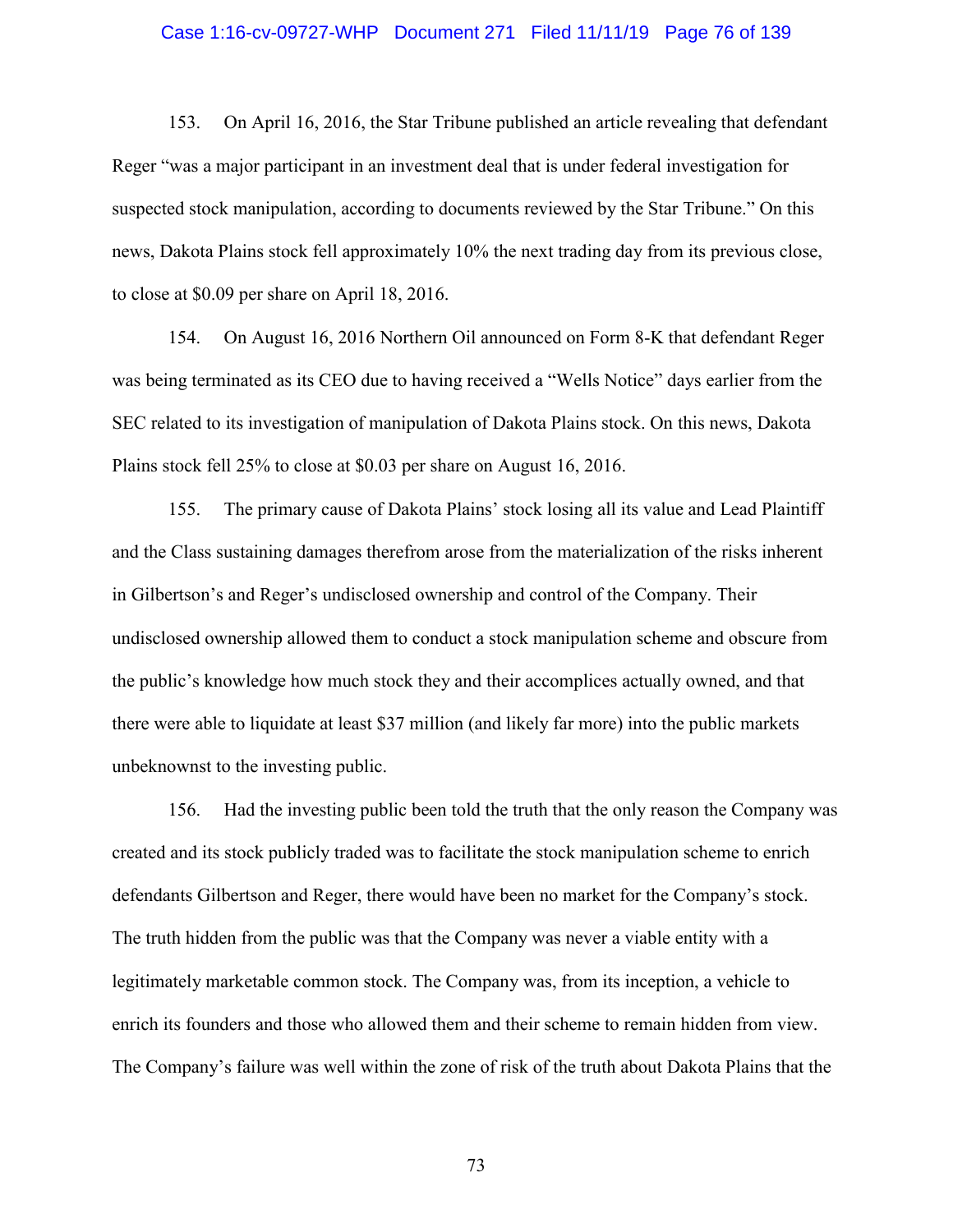### Case 1:16-cv-09727-WHP Document 271 Filed 11/11/19 Page 77 of 139

defendants omitted to disclose throughout the entire Class Period. Had Lead Plaintiff or any Class member known the truth, they would not have purchased the stock at any price, nor would they have held onto the stock as its true value materialized. The truth that was withheld from the public was that the Company was never, and was never intended to be, a legitimate business and that the debt it incurred, which led to its demise, was not incurred to raise money for legitimate business purposes but rather to enrich the perpetrators of the scheme. It was this truth, this risk that the Company was a sham from the start, created to enrich defendants Gilbertson, Reger and their accomplices – which materialized by the end of the Class Period and which foreseeably and proximately caused Lead Plaintiff's and Class members' losses.

157. Defendants Gilbertson and Reger hid their involvement in, and control of, Dakota Plains from its beginning, when they installed their fathers as the Company's nominal officers and granted them stock in the Company, which Gilbertson's father admitted he did not know about, and which Gilbertson ultimately transferred to himself. Both Gilbertson and Reger used nominee accounts from the Company's inception to hide their ownership and control of the Company and to effectuate their scheme to use the Company to enrich themselves. Even before going public and executing the stock manipulation scheme, they used such control to issue dividends to themselves and secretly paid themselves consulting fees. The Company itself, in its counterclaims against Gilbertson in the MN Lawsuit, alleges that "Gilbertson used his role as a consultant to induce the Company into completing a series of transactions that only served to enrich Plaintiff Gilbertson and others at the Company's expense." The Company then goes on to identify that the issuance of the Junior and Senior notes, and the consolidation of those notes and adding the "additional payment" provision "only served to enrich" Gilbertson, Reger and their accomplices in the Company. If, at any point, the Company, its directors, or its officers had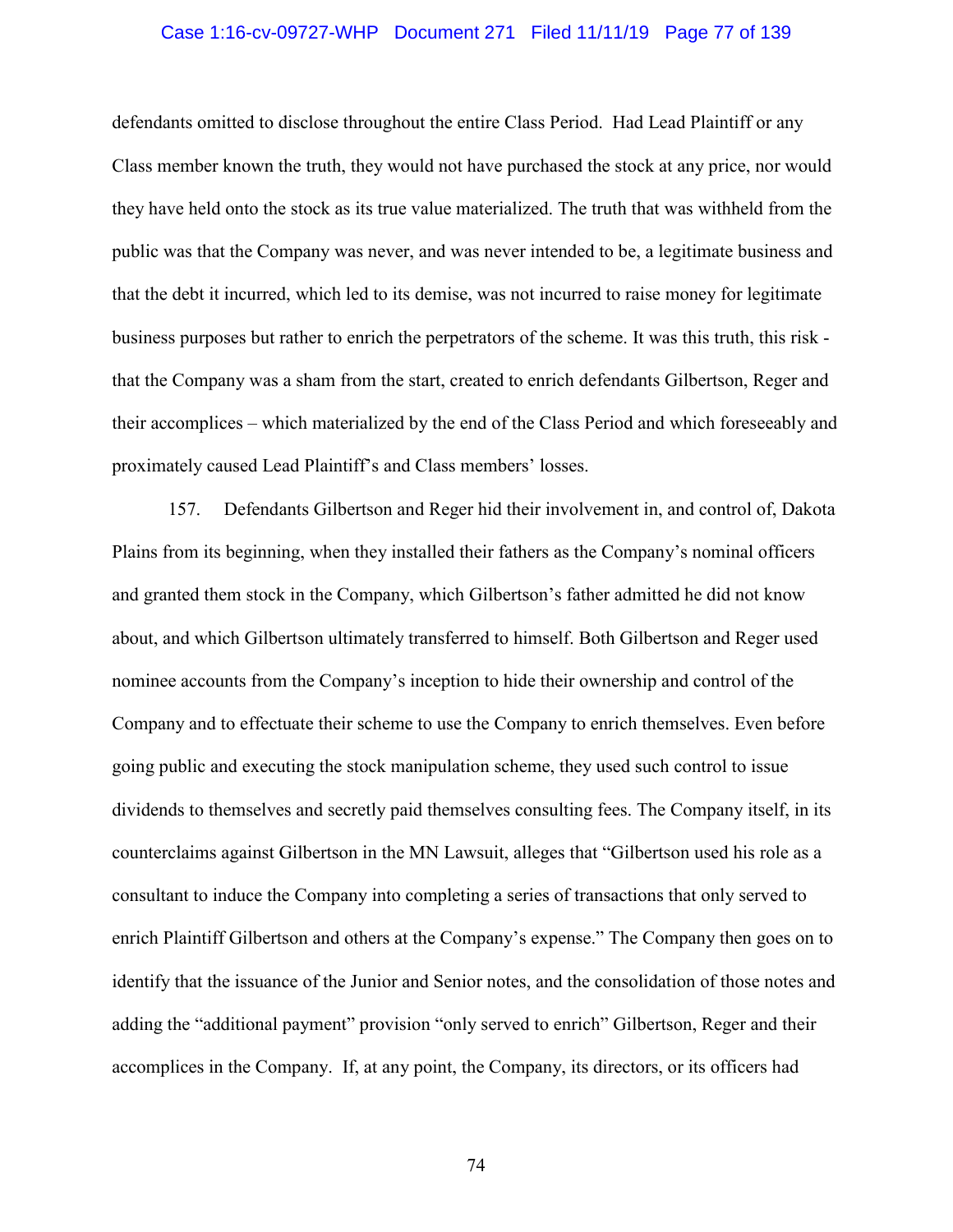### Case 1:16-cv-09727-WHP Document 271 Filed 11/11/19 Page 78 of 139

disclosed this truth - that the debt the Company assumed was not for the purpose of raising capital for any legitimate business purpose - Dakota Plains' true value would have materialized immediately and the market for its publicly traded stock would have vanished.

158. The Company itself further alleged and admitted in its counterclaims against Gilbertson in the MN Lawsuit that, "the primary reason for [Gilbertson's] advice to and pressure on the Company to quickly become a publicly traded entity was to bring into force the Synthetic Conversion Feature in the Consolidated Notes [*i.e.* the "additional payment" provision] for his own personal gain." That is, the Company has admitted that its stock became publicly traded for the purpose of enriching Gilbertson and Reger and not for legitimate purposes of raising capital. Yet the Officer and Director Defendants kept this fact hidden from its public shareholders throughout the Class Period. The Company admitted in its counterclaims that the "additional payment" provision was added to the Company's notes at Gilbertson's direction. It further admitted that "Gilbertson believed that there was no independent corporate benefit for Dakota Plains, Inc. to become a publicly traded entity." In addition, it alleged and admitted that "Gilbertson's plan was to force the Company to become a public entity, manipulate the price of the Company's stock, and then extract funds from the Company pursuant to the Synthetic Conversion Feature for his own personal benefit."

159. Because the stock was, in actuality, nearly valueless, and Gilbertson and Reger knew this, the two of them were able to extract \$30 million in insider trading profits despite the fact that they were both beneficial owners of more than 10% of the Company's stock at the time it went public. As the SEC alleged, "Since Dakota Plains began public trading, Gilbertson has used his web of nominee accounts to make over 500 transactions – both buys and sells – in Dakota Plains stock." Gilbertson has made at least \$21.1 million in profits trading Dakota Plains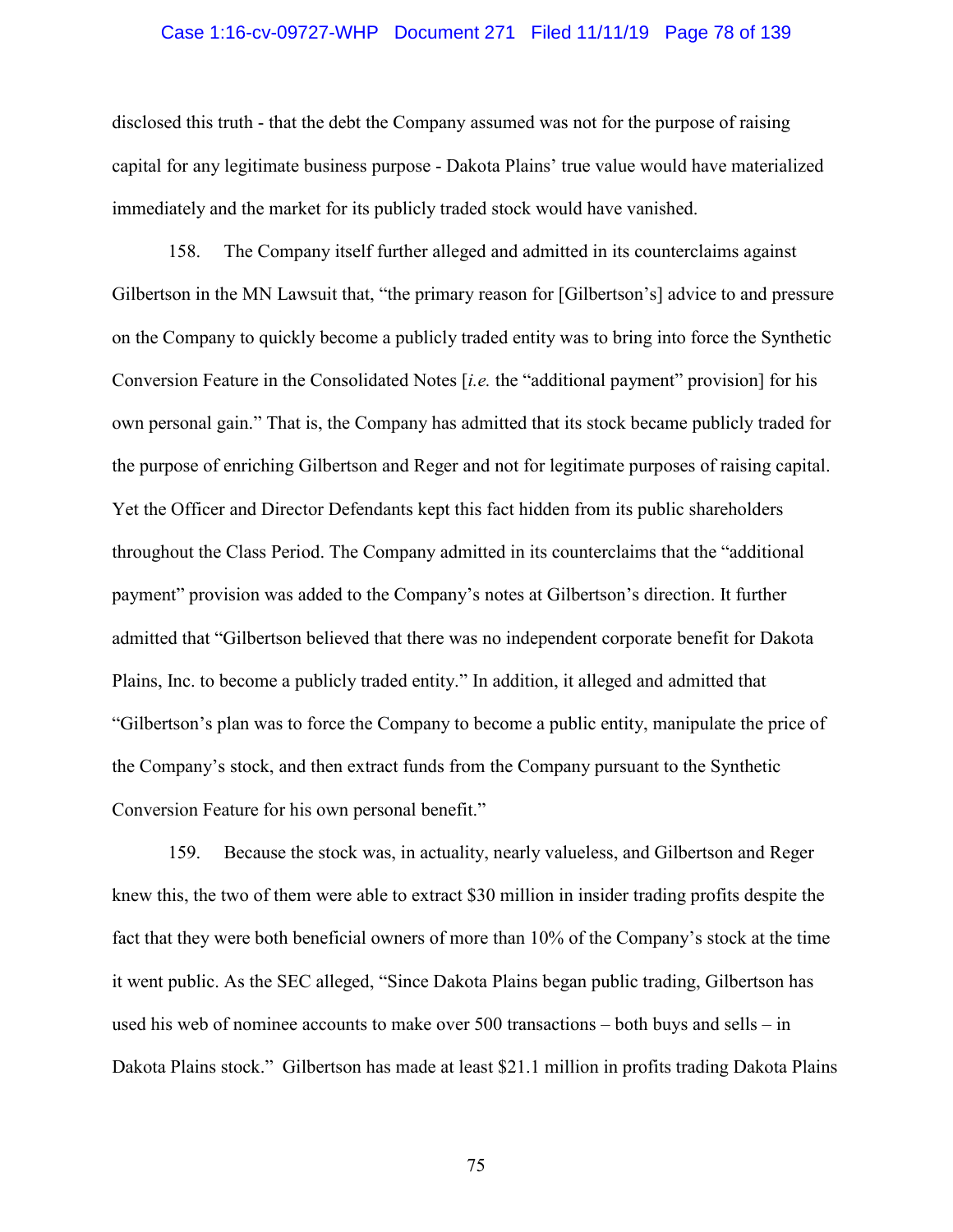### Case 1:16-cv-09727-WHP Document 271 Filed 11/11/19 Page 79 of 139

shares in accounts he controls. Reger liquidated over \$8.8 million of Company stock to line his pockets. They reported none of those purchases or sales, as required by Sections 13(d) or 16(a) of the Exchange Act. The price of Dakota Plains stock in November 2012 was approximately \$4 per share. The Company is now bankrupt and its stock worthless. The risk that the defendants hid from the public fully materialized thanks in large part to the surreptitious insider sales Gilbertson and Reger were able to conduct under the cloak of secrecy. When the insider trading profits of Sankovitz, Polinsky, Johnny Whitaker and other of their co-conspirators are factored in, the group was able to liquidate over \$37 million into the public markets, leaving public investors holding worthless shares.

160. The Company was never profitable, nor could it have been, no matter what the price of oil was, or what the spread was between oil in the Midwest (WTI) and the Atlantic (Brent). On September 14, 2015, Dakota Plains issued a Form 8-K announcing that it had received a notice from the NYSE MKT stock exchange, on which its stock was traded, that Dakota Plains was not in compliance with its continued listing standards "due to the fact that the Company (a) reported a stockholders' deficit of approximately \$(3.1) million in its quarterly report on Form 10-Q for the three months ended June 30, 2015, and (b) has incurred net losses in its four most recent fiscal years ended December 31, 2014." Despite consistently losing money and running a shareholder deficit, the Company was able to generate enough revenue throughout the Class Period to give an appearance of legitimacy and to pay off some of its debt obligations. However, in order to do so, the Company conducted all of its business through subsidiary LLCs, which shielded the sources of the Company's revenue from public scrutiny. Defendants Gilbertson and Reger have a well-documented history of suspect related-party transactions in the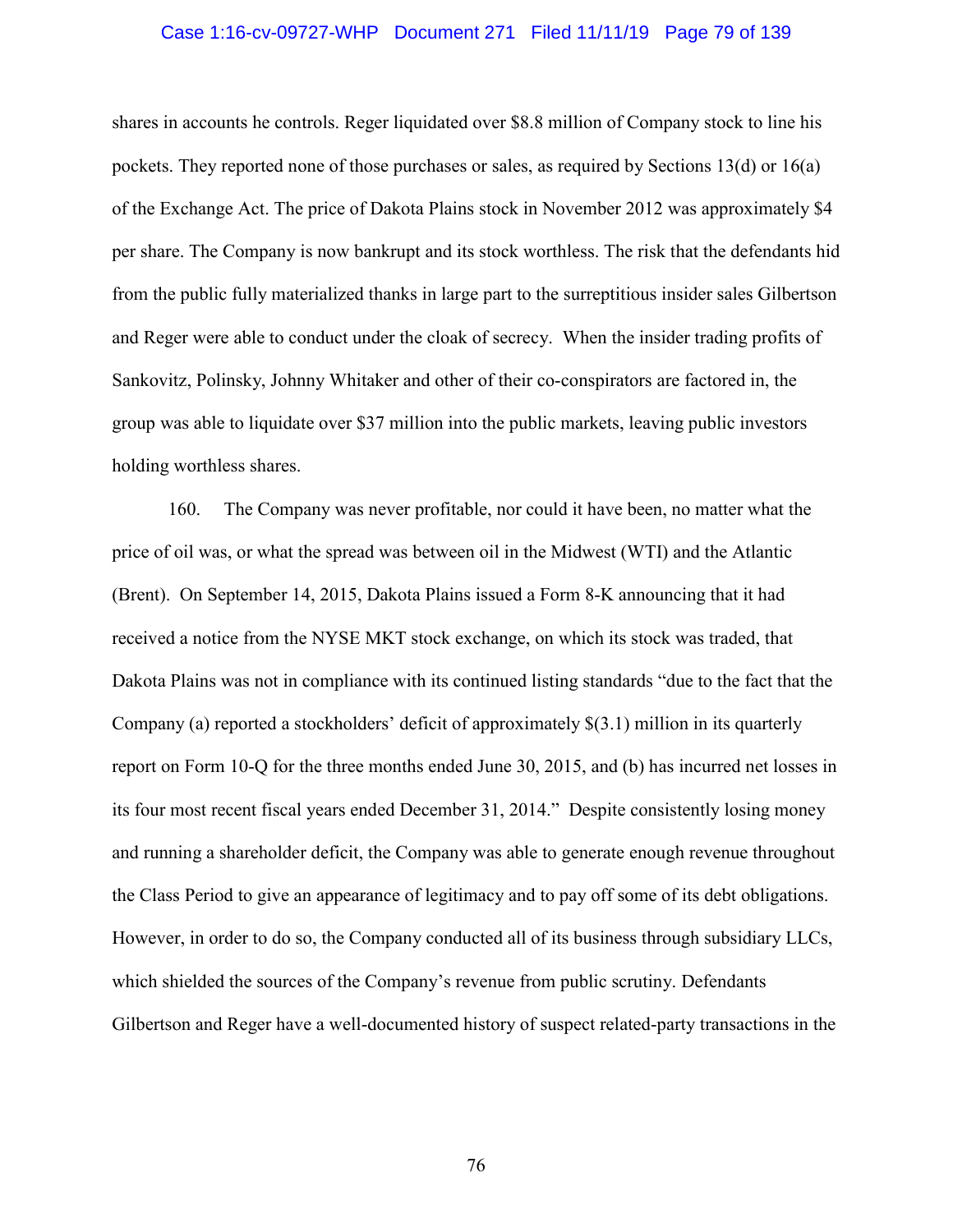## Case 1:16-cv-09727-WHP Document 271 Filed 11/11/19 Page 80 of 139

businesses in which they were unable to hide their involvement – Northern Oil and Voyager – which explains why they hid their involvement in Dakota Plains from the start.<sup>22</sup>

161. Lead Plaintiff's and Class members' losses were caused by the materialization of the truth which was hidden from the public and omitted from the Company's SEC filings and other public statements throughout the Class Period – that Dakota Plains was never a legitimate business and was created and taken public for the purpose of enriching its hidden owners and their accomplices, *i.e.*, the Officer and Director Defendants. This materialization of the truth foreseeably and proximately caused the damages Lead Plaintiff and Class members incurred.

162. Gilbertson was indicted on March 22, 2017. On March 20, 2018, the Department of Justice filed its superseding indictment against Gilbertson for 15 counts of wire fraud, one count of conspiracy to commit securities fraud and six counts of securities fraud: violations of 18 U.S.C. § 1343, 18 U.S.C § 371, 15 U.S.C. § 78j(b), 15 U.S.C. § 78ff, 15 C.F.R. § 240.10b-5 and 18 U.S.C. § 2. The superseding indictment stated that "[b]eginning no later than November 2008, and continuing through at least in or about 2013, in the State and District of Minnesota, and elsewhere, the defendants RYAN RANDALL GILBERTSON and DOUGLAS VAUGH HOSKINS each aiding and abetting one another and being aided and abetted by one another and by others known and unknown to the Grand Jury, knowingly devised and participated in a scheme and artifice to defraud and to obtain and retain money by means of materially false and fraudulent pretenses, representations, and promises and by concealment of material facts as further described below." The indictment makes clear that "[i]t was part of the scheme that in or about November 2008 defendant GILBERTSON and [Reger] caused Dakota Plains to be

l

<sup>22</sup> *See, e.g.*, https://seekingalpha.com/article/269128-northern-oil-and-gas-putting-a-pretty-face-on-an-ugly-deal; http://brontecapital.blogspot.com/2011/05/its-only-northern-conference-call.html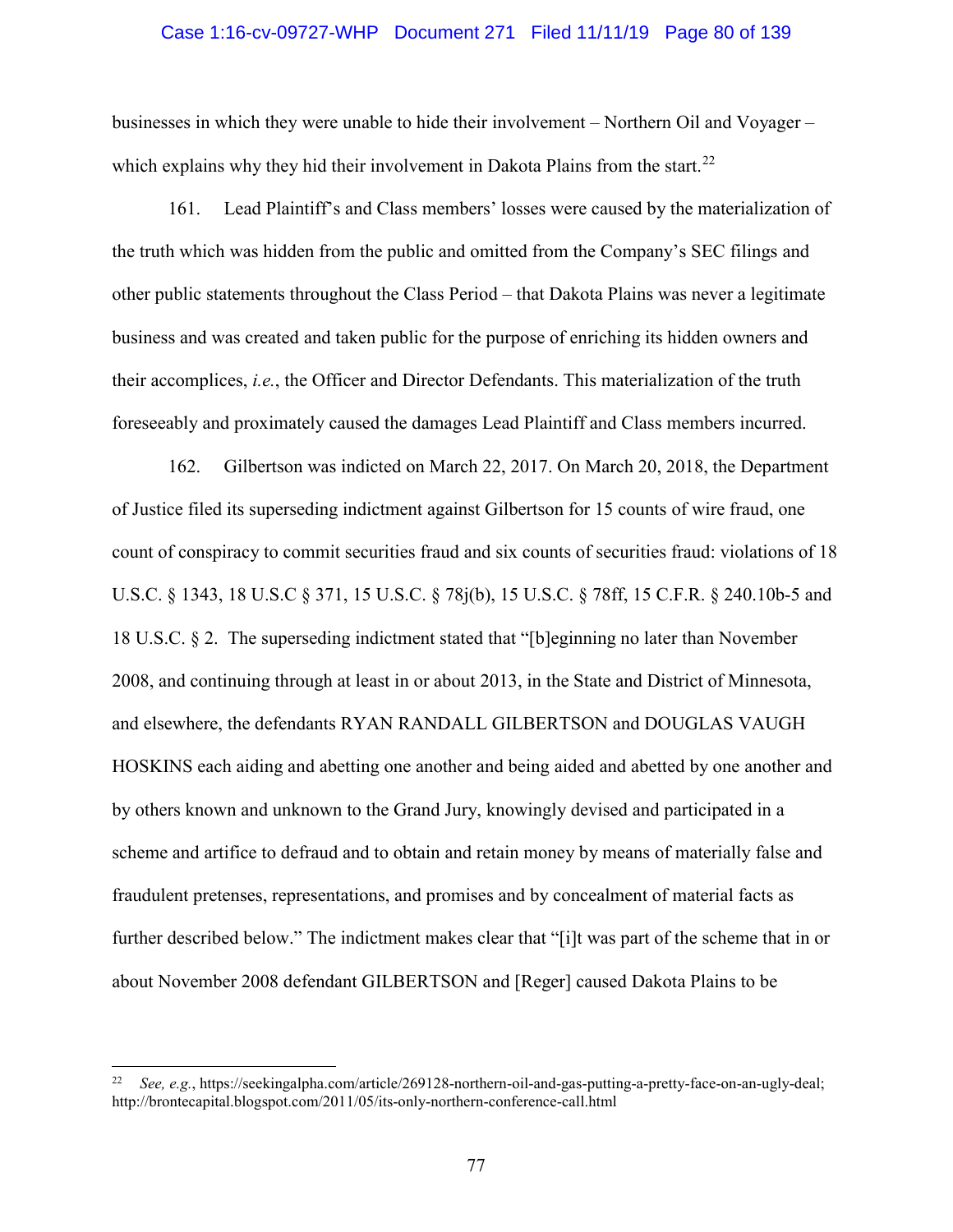### Case 1:16-cv-09727-WHP Document 271 Filed 11/11/19 Page 81 of 139

incorporated," establishing that the scheme here and for which Gilbertson was convicted, started from the Company's founding. The indictment makes clear that the "scheme" Gilbertson was convicted of included the 2011 dividend, Gilbertson's and Reger's obfuscation of their ownership and control using nominees and intermediaries, the creation of the notes, the "consulting agreements" with Shermeta/Napa Properties, arranging for a reverse merger, procuring 50,000 shares for Hoskins with money Gilbertson loaned him, Hoskins' opening of a trading account at Wilson Davis, and the reverse merger. The "scheme" alleged and for which Gilbertson was convicted also included the manipulation of the price of the Company's stock in the first 20 days, the renegotiation of the APP, the indemnity Gilbertson received as a part of those renegotiations, and the interest payments and stock Gilbertson received that were derived from the APP notes and their renegotiation into equity. With respect to the six counts of securities fraud, the indictment states that Gilbertson

did knowingly and willfully use manipulative and deceptive devices and contrivances, in contravention of Title 17, Code of Federal Regulations, Section 240.10b-5, in connection with the purchase and sale of securities by: (a) employing devices, schemes, and artifices to defraud; and (b) engaging in acts, practices, and courses of business which operated and would operate as a fraud and deceit upon persons, in that they participated in **a scheme to defraud the investing public** by trading in the securities of Dakota Plains Holding, Inc., for the purpose of artificially inflating and manipulating the price of those securities, in violation of Title 15, United States Code, Sections 78j(b) and 78ff; and Title 15, Code of Federal Regulations, Section 240.10b-5. (Emphasis added).

163. On June 26, 2018 Gilbertson was convicted by a jury of 14 counts of wire fraud, one count of conspiracy to commit securities fraud and six counts of securities fraud. The 14 counts of wire fraud for which Gilbertson was convicted related to interstate communications in furtherance of the stock manipulation by Hoskins and Shermeta in the first 20 days of trading to create the bloated \$32.8 million APP payment, Gilbertson's elections to receive new promissory notes for the APP payment, and the interest checks paid to and cashed through October 2013 by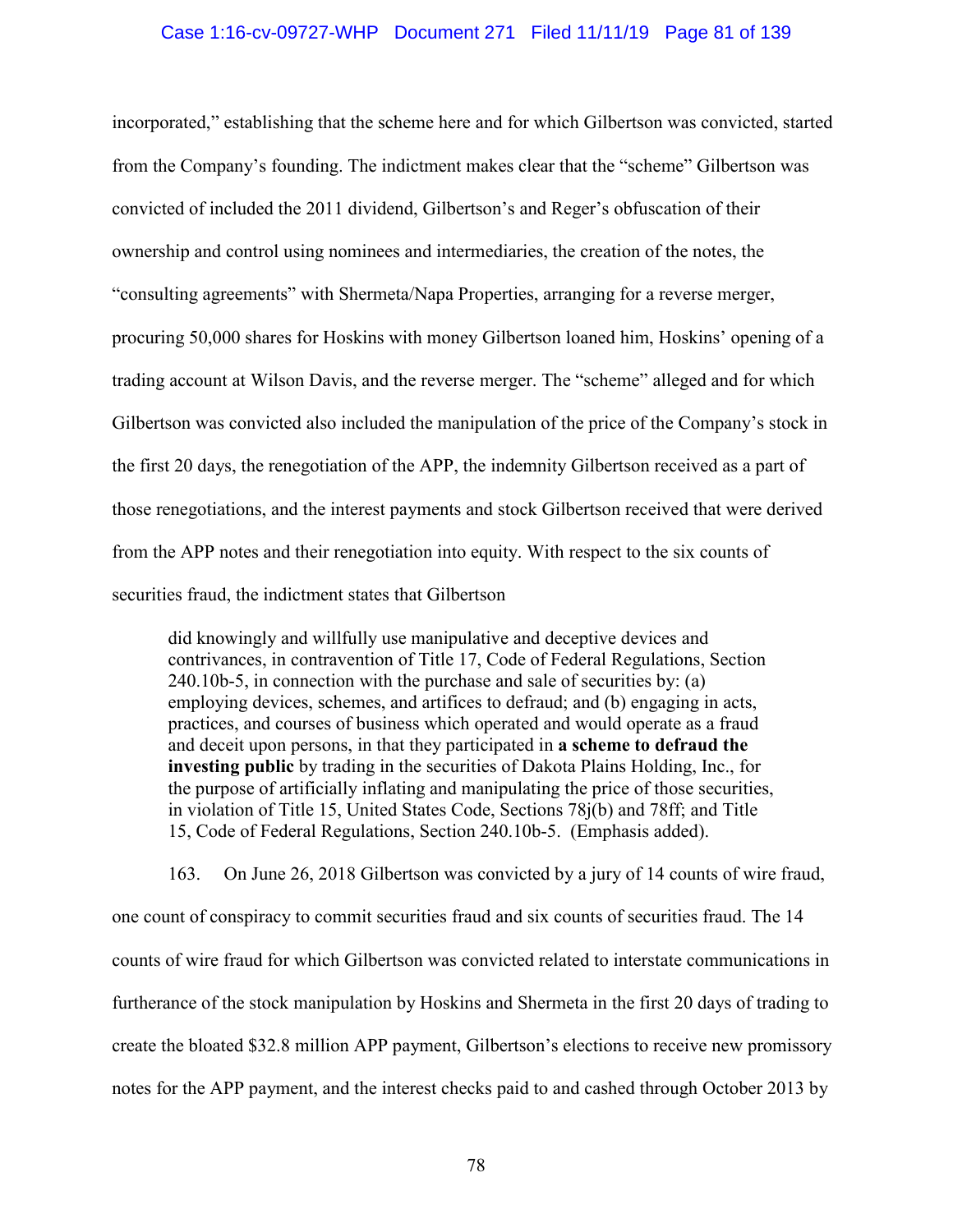### Case 1:16-cv-09727-WHP Document 271 Filed 11/11/19 Page 82 of 139

Gilbertson on the APP notes. More specifically: (Count 1) arranging for the sale of 50,000 of the limited number of freely tradeable MCT shares with Howells in Utah; (Counts 2 and 3) Hoskins' various orders submitted to Cory Powers in Utah to sell his shares at \$12 per share; (Counts 4-5, 9-11) Shermeta's communications placing buy orders at inflated prices in the first 20 days at Gilbertson's direction; (Count 6) Hoskins' emails to Cory Powers "wondering why I [Hoskins] only have 25pct of the volume" of sales; (Counts 7-8) text messages sent by Gilbertson to Howells regarding why Hoskins was not getting more than 25% of the sales volume; (Count 13) Gilbertson's email to his assistant Stephanie Horton on May 2, 2012 electing to receive "all cash for the additional payment,"; (Count 14) receiving a \$189, 369 check for an interest payment on the APP notes from the Company on March 28, 2013; and (Count 15) receiving a \$193,578 check from Dakota Plains for an interest payment on the Notes. The six counts of securities fraud specified the trades Gilbertson caused Hoskins and Shermeta to make that ultimately inflated the APP.

164. The Government's Position Regarding Sentencing (Criminal Case Dkt. No. 284) made clear that "Gilbertson orchestrated and carried out an extraordinarily complex stock manipulation scheme in order to enrich himself at the expense of a publicly traded company, its shareholders, and the investing public." The government argued that "The Company and its shareholders paid the price for Gilbertson's crime." The government argued that Gilbertson deserved an offense level increase "because the offense substantially endangered the solvency or financial security of a publicly traded company," and that "Gilbertson was an organizer or leader of a criminal activity that involved five or more participants or was otherwise extensive." The Government summarized that "if one considers all the stock he held in the name of his family members and later sold, Gilbertson made more than \$26 million from Dakota Plains – a company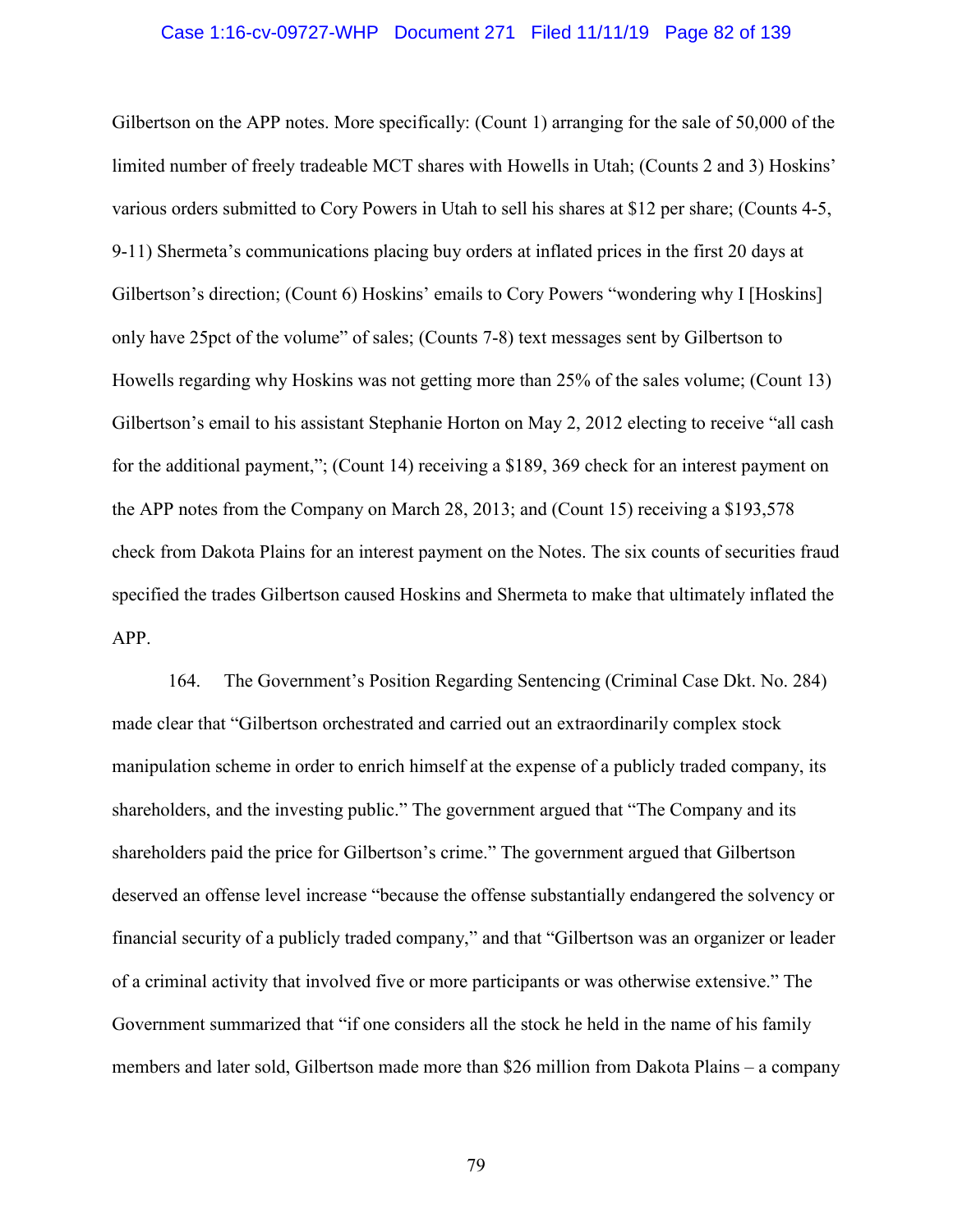### Case 1:16-cv-09727-WHP Document 271 Filed 11/11/19 Page 83 of 139

that was never profitable and that has since gone bankrupt." In conclusion the Government argued that "[w]hen market participants like Gilbertson lie and cheat, including by engaging in stock manipulation or insider trading, it contributes to the perception that the markets are rigged in favor of insiders with access to privileged information unavailable to the public."

165. In rejecting Gilbertson's motion for acquittal after the verdict, (Criminal Case Dkt. No. 291) the Court made clear that "it is difficult to imagine that anyone considering buying or selling Dakota Plains stock would *not* want to know of Gilbertson's machinations. That the bonus provision itself was public knowledge does not render immaterial the fact that Gilbertson schemed to manipulate the price in order to inflate the bonus." (Emphasis in original).

166. On December 11, 2018, Gilbertson was sentenced to 12 years in prison, ordered to pay a fine of \$2 million and to pay restitution to Dakota Plains of \$15,135,361.

### **VI. MATERIALLY FALSE AND MISLEADING STATEMENTS AND OMISSIONS**

167. Dakota Plains' SEC filings and other public communications during the Class Period contained numerous materially false and misleading statements and omissions of material fact that would have been important to any investor and altered the total mix of information available about the Company. Defendants made false and/or misleading statements regarding and/or omitted to disclose that: (1) defendants Gilbertson and Reger were each beneficial owners of more than 10% of the Company, and had actual control of the Company's business, management and operations; (2) that Gilbertson and Reger held over 70% of the Company's Consolidated Notes; (3) that Gilbertson and Reger had themselves caused the Company to add the "additional payment" provision to the Consolidated Notes for their personal benefit at cost to the Company's shareholders; (4) that Gilbertson had orchestrated a massive fraud to dramatically inflate the price of Dakota Plains stock in its first 20 days of public trading to cash in on the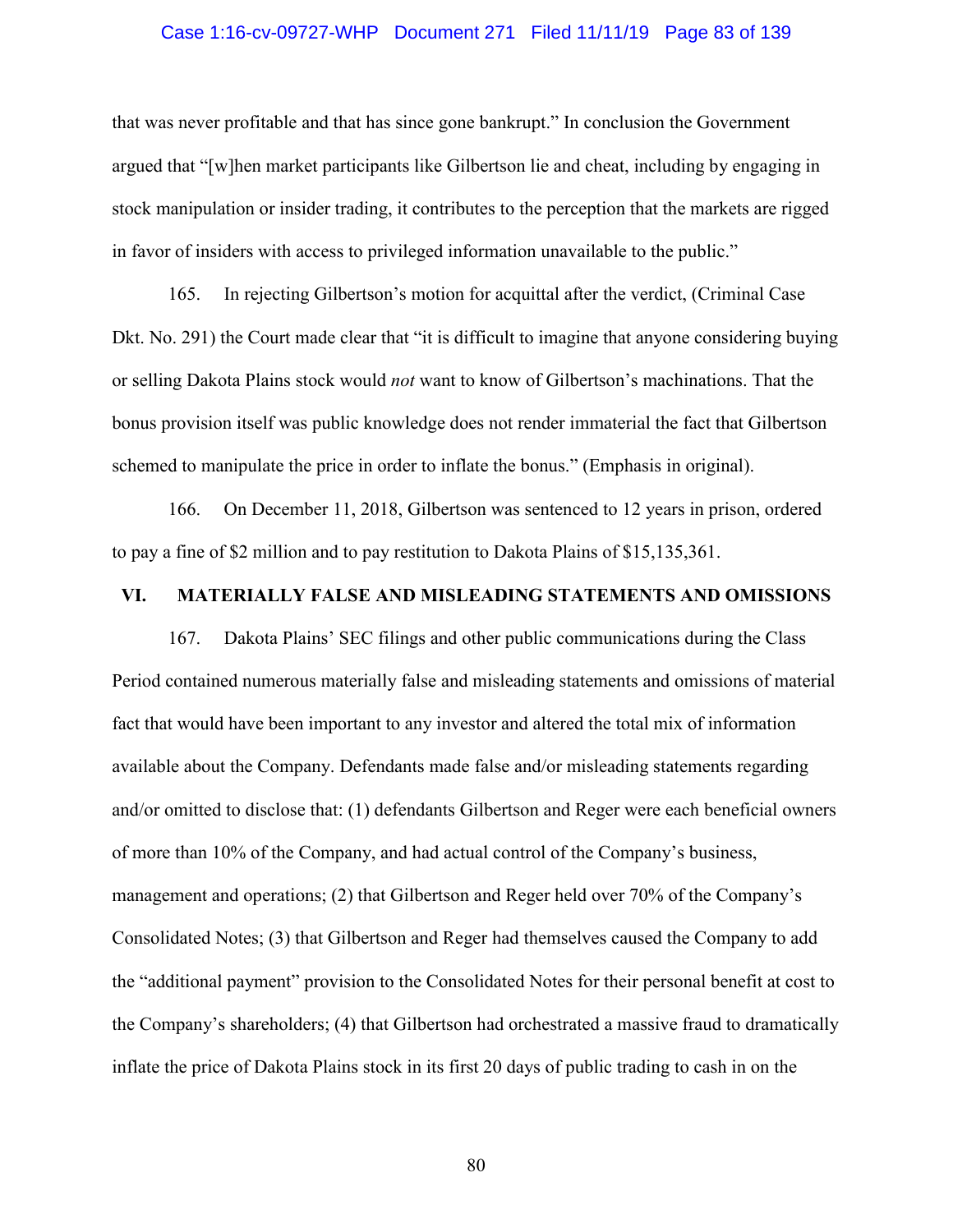## Case 1:16-cv-09727-WHP Document 271 Filed 11/11/19 Page 84 of 139

"additional payment" provision; (5) that the Officer and Director Defendants knew of and/or recklessly disregarded this fraud yet made no disclosure thereof; (6) that the Officer and Director Defendants acted at least recklessly to permit Gilbertson and Reger to misappropriate Dakota Plains' assets for Gilbertson's and Reger's personal gain at the expense of the Company's public investors; (7) that defendants Gilbertson and Reger used their positions in Company stock to continue to manipulate the price of the stock for their benefit of \$30 million in insider trading profits, both purchasing and selling the stock throughout its Class Period decline in value in an attempt to mask their role in the fraud; (8) that Dakota Plains lacked effective and adequate internal controls; and (9) as a result, defendants' public statements about Dakota Plains' business, operations and future prospects were materially false and misleading at all relevant times.

### **A. March 23, 2012 Form 8-K Announcing the Reverse Merger**

168. By the date of the IPO, the Consolidated Notes and their "additional payment" provision were in place. On March 23, 2012, the Company filed the Form 8-K signed by defendant Claypool announcing that it went public via a reverse merger with MCT. This public filing of Dakota Plains, like all of its other Class Period filings, omitted to identify defendants Gilbertson or Reger by name. Instead vague references were made to "certain holders" of the Company's notes, without ever discussing who those particular noteholders or shareholders were, let alone that they were controlling the Company to siphon off money in a number of ways. This filing (and its subsequent amendment) is the only public filing post-merger that even identifies that Gilbertson's and Reger's fathers were the former CEO and CFO. It states in relevant misleading parts:

We believe that most operational responsibilities can be handled by our current employees and through our joint ventures with PTS, as well as the use of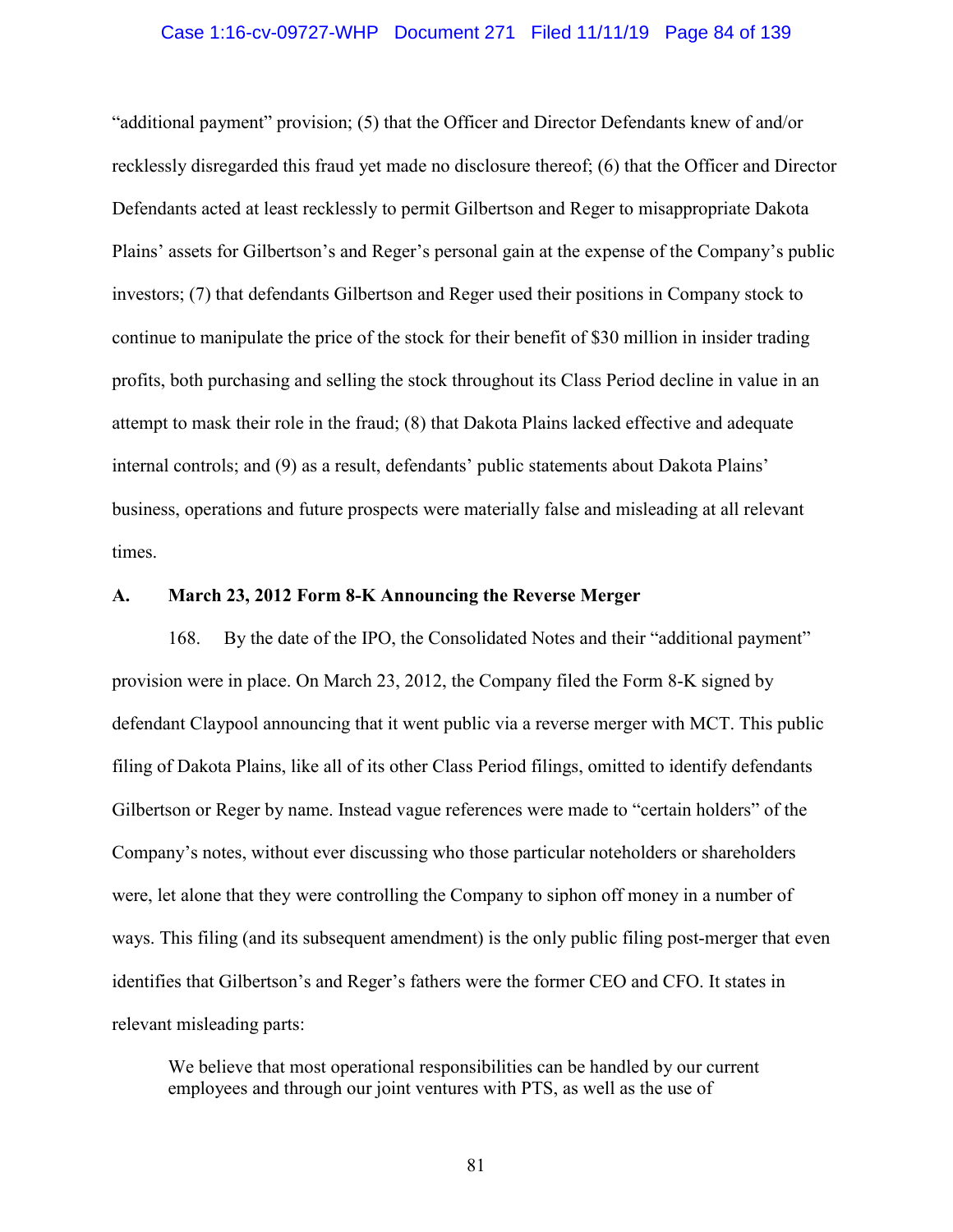independent consultants. **We are using and will continue to use the services of independent consultants** and contractors to perform various professional services. We believe that this use of third-party service providers enhances our ability to minimize general and administrative expenses. (Emphasis added).

This statement was false and misleading at the time it was made because the Company was

paying Gilbertson and Reger as "consultants," even paying Gilbertson to consolidate the Junior

and Senior Notes for his own benefit, and therefore there was nothing "independent" about the

consultants that were used. The Form 8-K goes on to describe the Consolidated Notes:

We issued \$9.0 million aggregate principal amount of 12.0% promissory notes due March 1, 2013. Pursuant to the Exchange and Loan Agreements executed in connection with the issuance of the promissory notes, our Company, at its discretion on or before November 1, 2012, may require **certain holders** of the promissory notes to lend to our Company, in a single draw, up to an aggregate of \$5.5 million in proportion to the principal amount of such holders' existing promissory notes

\* \* \*

The following table sets forth certain information with respect to the beneficial ownership of our outstanding common stock as of March 22, 2012, after giving effect to the Initial Merger, by (i) each of our named executive officers; (ii) each of our directors; and (iii) all of our executive officers, directors and director nominees as a group. Ownership percentages are based on 37,654,218 shares of common stock outstanding as of the close of business on March 22, 2012, after giving effect to the Initial Merger. **Based on that information available to us, as of that date, no person is a beneficial owner of more than 5% of our common stock**. \* \* \*

"In February 2011, Dakota Plains borrowed an aggregate principal amount of \$3,500,000 pursuant to 12.00% Promissory Notes due January 31, 2012 (the "Senior Notes") payable to certain shareholders. All holders of promissory notes received warrants to purchase one share of common stock for every \$1.00 loaned at an exercise price of \$0.285 per share as inducement for the execution of the promissory notes and delivery of the borrowed amounts. **All promissory note holders received identical terms for their loans and warrants regardless of their relationship or position as executive officers, directors or their status as a founding shareholder.** The unpaid principal balance of each Senior Note was subject to interest at 12.0% per annum and set to become due on January 31, 2012. The Senior notes were consolidated in November 2011 as discussed below.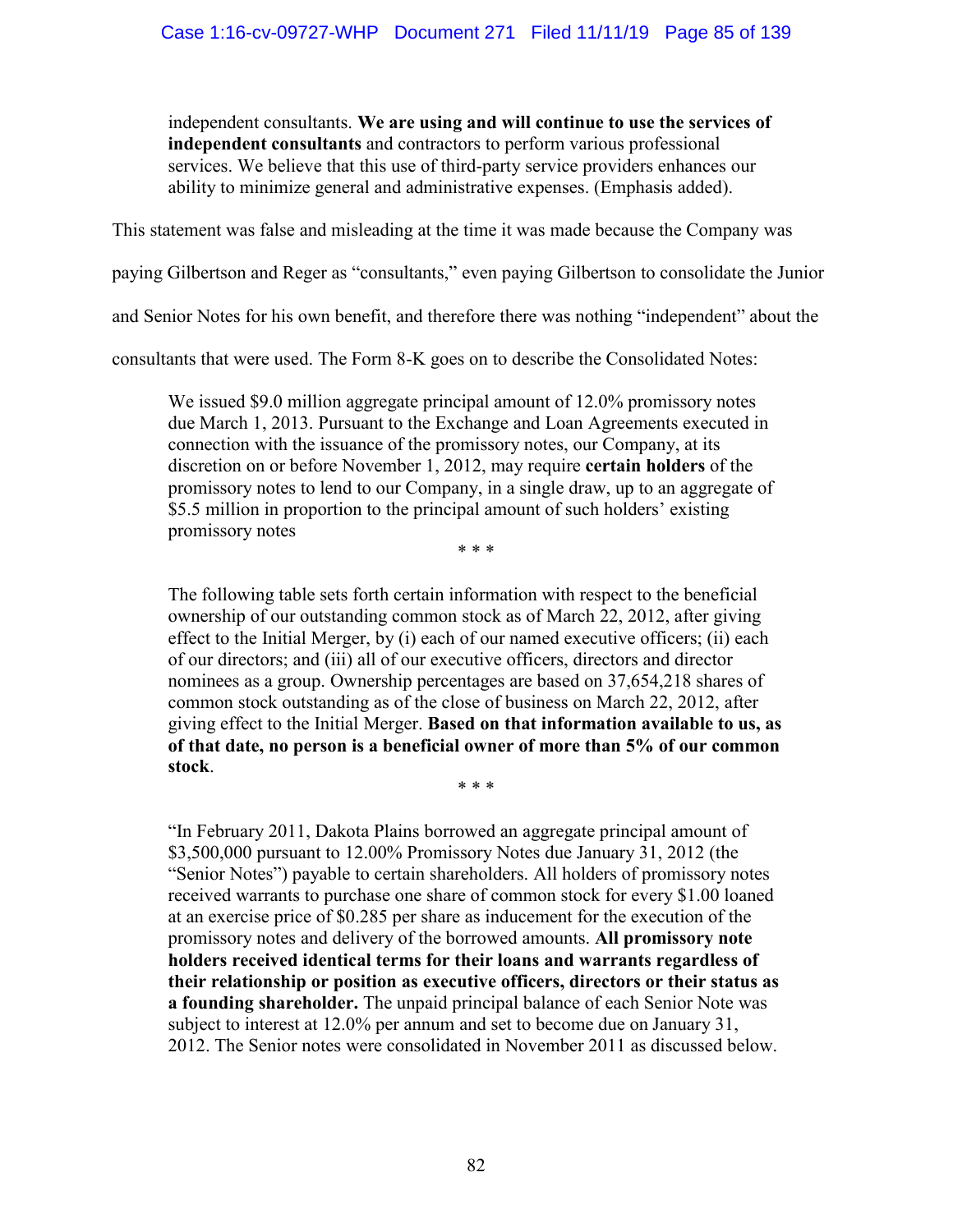In April 2011, Dakota Plains borrowed an aggregate principal amount of \$5,500,000 pursuant to 12.00% Promissory Notes due October 14, 2012 (collectively, the "Junior Notes"). Each holder of Junior Notes also executed a Supplement that caused the Junior Notes to be subordinate to the Senior Notes. **All promissory note holders received identical terms for their loans regardless of their relationship with our executive officers, directors or their status as a founding shareholder**. The Junior Notes were consolidated in November 2011 as discussed below.

In November 2011, Dakota Plains combined the Promissory Notes issued in February 2011 and April 2011 by issuing \$9,000,000 aggregate principal amount of 12% Promissory Notes due March 1, 2013 (the "Consolidated Notes") pursuant to Exchange and Loan Agreements entered into between Dakota Plains and each holder of the Senior Notes or Junior Notes. Under the Exchange and Loan Agreements, each holder agreed to exchange all of their Senior Notes and Junior Notes for a single Consolidated Note in an aggregate principal amount equal to the combined aggregate principal amount of Senior and Junior Notes exchanged. All accrued but unpaid interest became due and payable in arrears on December 31, 2011. Thereafter, all accrued but unpaid interest is due and payable in arrears on the last day of each fiscal quarter. The Consolidated Notes may be prepaid in whole or in part without penalty or premium at any time after the occurrence of the Initial Merger.

**An additional payment, which may be paid in shares or cash at the election of the note holder, is due thirty days after the date of the Second Merger**. If the average closing price of our Company's common stock over the twenty trading days immediately following the Second Merger (the "Initial Trading Price") exceeds \$2.50, as the same may be adjusted, then each note holder will be entitled to receive from our Company an amount equal to the remainder, to the extent positive, of (x) the unpaid principal amount of their Consolidated Note multiplied by the Initial Trading Price and divided by \$2.50 minus (y) the unpaid principal amount of the Consolidated Note**.** The additional payments, if any, will be due and payable to the holders of the Consolidated Notes within thirty days of the Second Merger.

\* \* \*

Our board of directors will consist of five directors. **Four of the five directors will be independent directors, as defined under the applicable listing standards of the NYSE Amex Equities Market. These independent directors are Messrs. Cownie, Fellon, Rust and Whitaker.**

(emphasis added).

169. These statements were materially false and misleading when made and omitted

material facts, specifically that: (1) defendants Gilbertson and Reger were each beneficial owners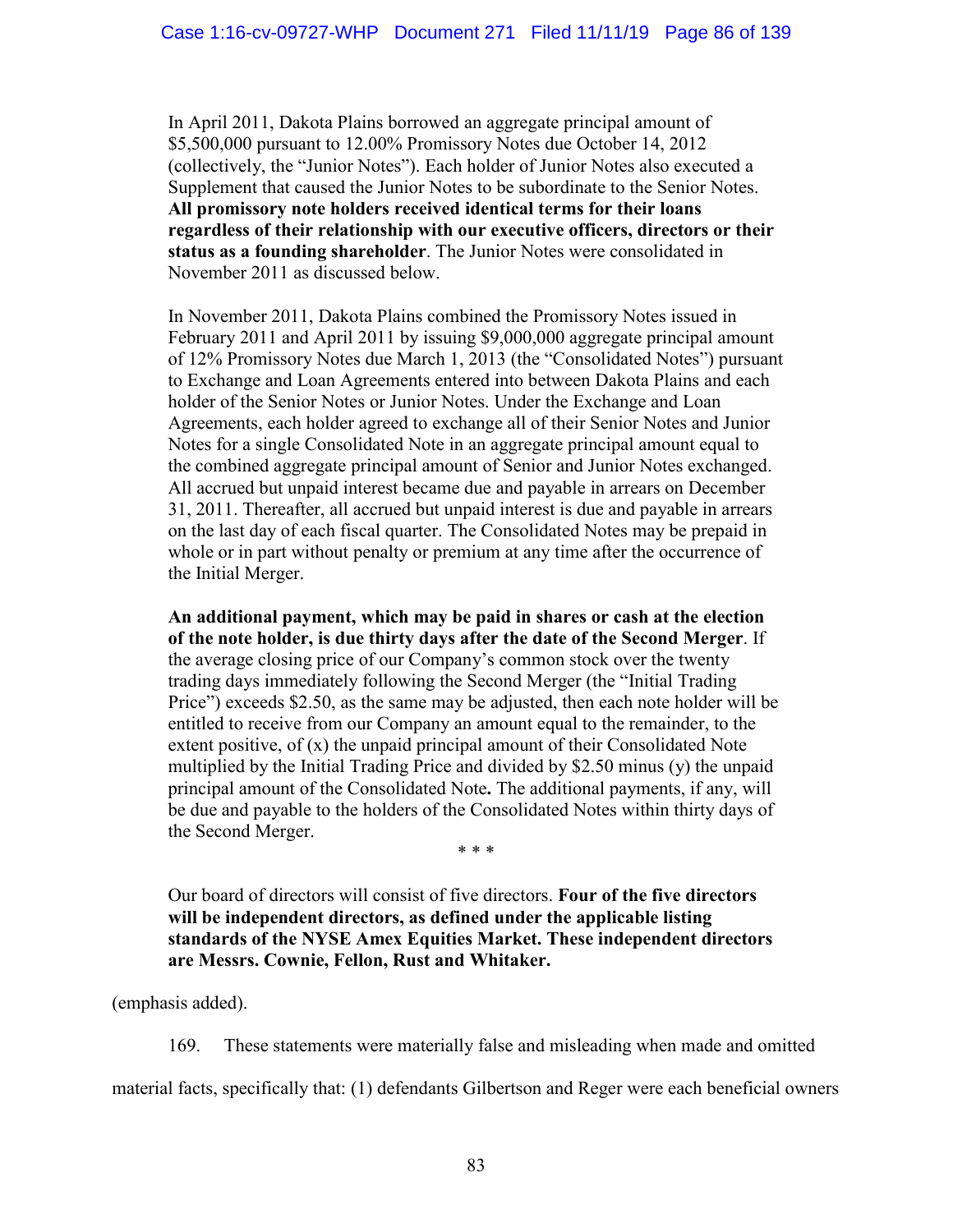### Case 1:16-cv-09727-WHP Document 271 Filed 11/11/19 Page 87 of 139

of more than 10% of the Company, and had actual control of the Company's business, management and operations; (2) that Gilbertson and Reger held over 70% of the Company's Consolidated Notes; and (3) that Gilbertson and Reger had themselves caused the Company to add the "additional payment" provision to the Consolidated Notes for their own benefit at cost to the Company's shareholders.

170. In addition the statement regarding defendants Cownie, Fellon, and Rust was materially false and misleading for the additional reason that Cownie, Fellon and Rust all had previous, undisclosed financial entanglements with Gilbertson and Reger through Voyager and/or Northern Oil and were not "independent directors." Indeed, the standards referred to require that an "independent director" not have "a relationship that would interfere with the exercise of independent judgment in carrying out the responsibilities of a director." For the reasons alleged herein that standard was violated with respect to defendants Cownie, Fellon, and Rust.

### **B. May 15, 2012 Form 10-Q for the Quarter Ended March 31, 2012**

171. On May 15, 2012, the Company filed its Form 10-Q for the quarter ended March 31, 2012 with the SEC. This filing was signed by defendant Brady. It contained signed Sarbanes-Oxley ("SOX") certifications by defendants Claypool and Brady falsely attesting to the accuracy of financial reporting, the disclosure of any material changes to the Company's internal control over financial reporting, and the disclosure of any fraud. This Form 10-Q revealed the windfall additional payment, but omitted to disclose that Gilbertson and Reger stood to take over 70% of that windfall and had arranged the windfall in the first instance. It states in relevant part:

On November 1, 2011 **the Company entered into an Exchange and Loan Agreement ("Agreement") with the holders of the senior and junior promissory notes ("Old Notes").** As part of the Agreement the holders of the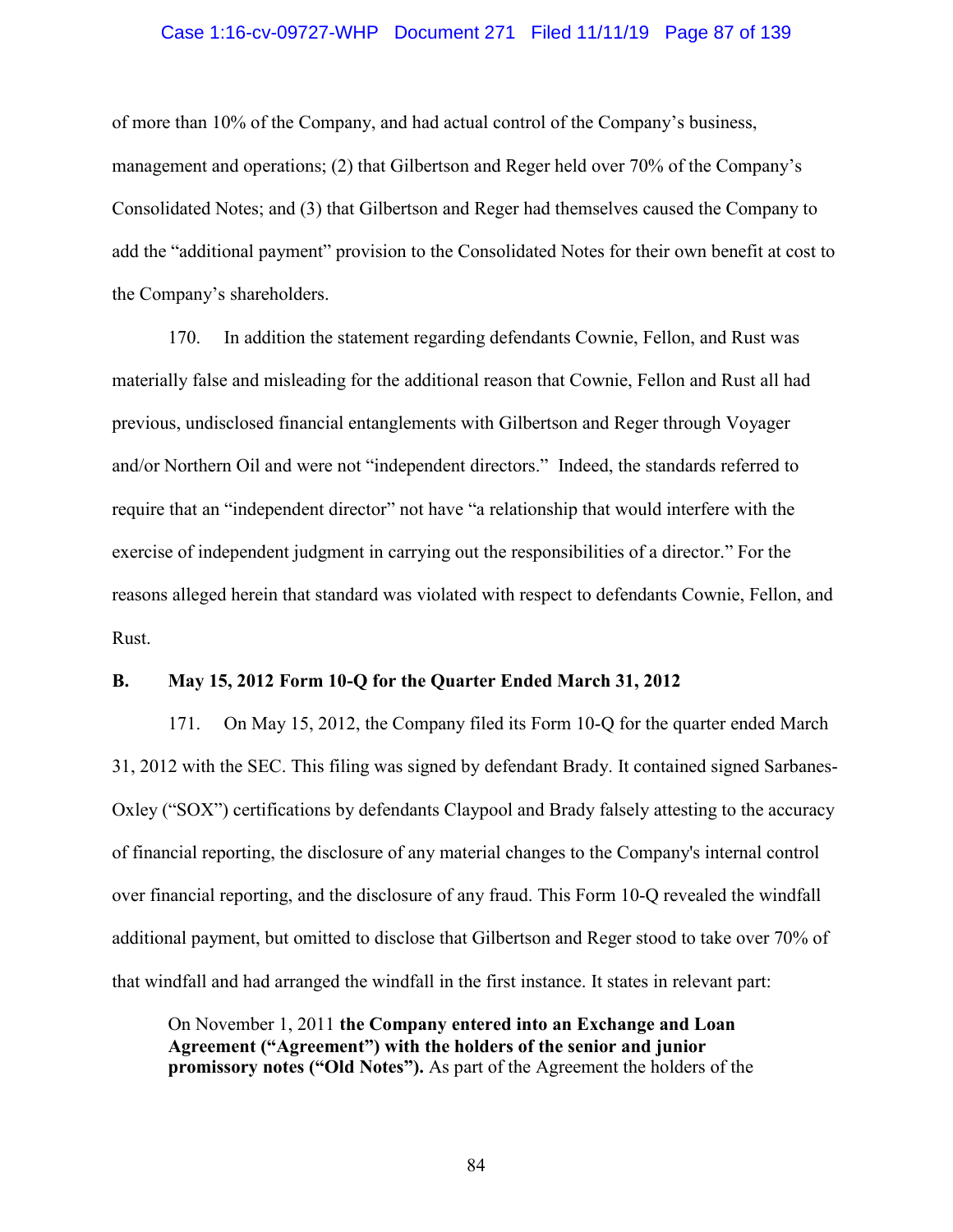Old Notes agreed to exchange their notes for new promissory notes and extend the term of the promissory notes.

The new promissory notes bear interest at the rate of 12% per annum, with interest payable in arrears on the last day of each fiscal quarter beginning December 31, 2011. The promissory notes are unsecured and mature on March 1, 2013. The Company may pre-pay the promissory notes in whole or in part without penalty or premium and without prior written consent at any time after the occurrence of a Public Listing as defined in the Agreement.

Pursuant to the Agreement, the Company, at its discretion on or before November 1, 2012, may require **certain holders** of the new promissory notes to lend to the Company, in a single draw, up to an aggregate of \$5.5 million in proportion to the principal amount of such holders' existing new promissory notes. The supplemental notes, if issued, would bear 18% simple annual interest and would mature one year after the date of issuance. If supplemental notes are issued, each holder of the supplemental notes will also receive a warrant to purchase at the strike price (volume weighted average closing price of the Company's common stock over the twenty trading days after the supplemental notes are issued) a number of shares of the Company's common stock equal to the quotient of the 50% of the principal amount of the supplemental note divided by \$1.00. The warrant would be exercisable at any time during the period that is ten years after the date the supplemental notes are issued at a per share exercise price equal to the volume-weighted average closing price of the Company's common stock over the twenty trading days after the date the supplemental notes are issued. The Company has not borrowed any additional amounts under this provision as of March 31, 2012.

**The new promissory notes include an additional payment provision similar to the additional payment provision included in the promissory notes issued by Dakota Plains, Inc. in April 2011, which were exchanged for the new promissory notes**. The additional payment provision provides that upon Public Listing of the Company if the initial trading price, as defined in the Agreement, exceeds \$2.50, then the holder will be entitled to receive an additional payment equal to the remainder, to the extent positive, of  $(x)$  the unpaid principal amount of the promissory note multiplied by the initial trading price and divided by \$2.50 minus (y) the unpaid principal amount of the promissory note. The holders of the promissory notes may elect to receive the additional payment either (i) a number of shares of the Company's common stock equal to the additional payment divided by \$4.00, or (ii) a subordinated promissory note having a principal amount equal to the additional payment, bearing no interest for three calendar months after issuance and 12% simple annual interest thereafter, due and payable on the one-year anniversary of the issue date of such promissory note. The additional payment due to the holders of the notes under this provision is \$32,851,800.

**\* \* \***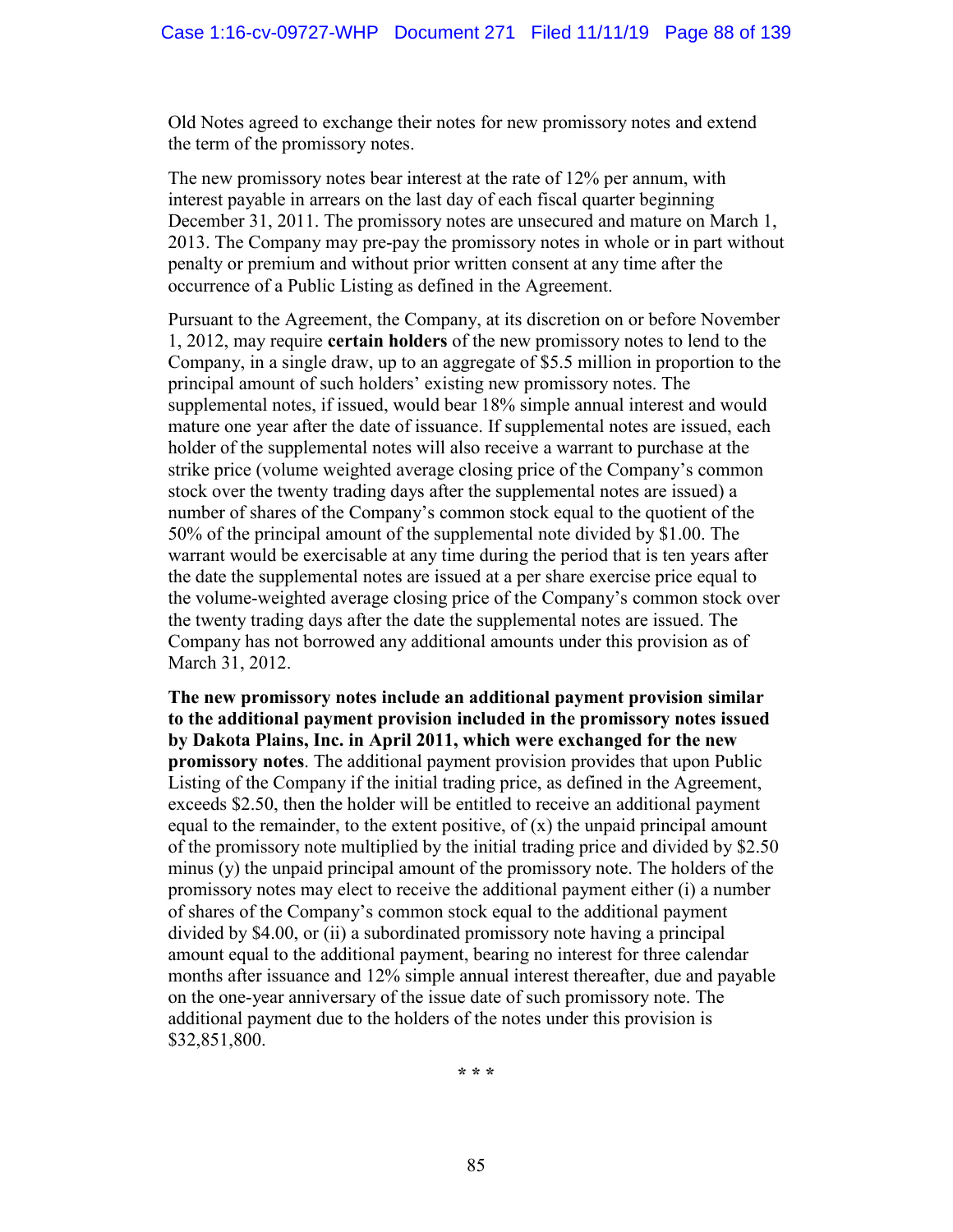**We estimate that the embedded derivative related to the additional payment due under the outstanding promissory notes had a fair value of approximately \$32.8 million as of March 31, 2012, representing a \$27.3 million increase during the first quarter of 2012.** Our predecessor entity, Dakota Plains, Inc., engaged an independent valuation firm to assess the fair value of the embedded derivative in connection with the preparation of its year-end financial statements, which resulted in an estimated fair value of \$5,540,000 as of December 31, 2011 (the valuation utilized an assumed stock price of approximately \$4.00, which was the share price of Dakota Plains, Inc. last private equity raise). **This increase was due to a substantial appreciation in fair value of our common stock during the same period and has been recorded as interest expense in our condensed consolidated financial statements.**

**\* \* \*** 

**In light of the scheduled maturity of our \$9.0 million aggregate principal amount of promissory notes in March 2013 and the potential maturity of up to \$32.8 million aggregate principal amount of promissory notes issuable pursuant to the additional payment provision in the outstanding promissory notes as early as April 2013, we expect to have significant cash requirements in the next twelve months. We anticipate that we will need to obtain additional financing to meet these obligations. We may from time to time seek, replace, or renegotiate the terms of our outstanding debt through privately negotiated transactions or otherwise. These transactions, if any, will depend on prevailing market conditions, our liquidity requirements, contractual restrictions and other factors.** Our ability to obtain additional financing will depend upon a number of factors, including our future performance and financial results and general economic and capital market conditions. While we are determined to continue to preserve value and to ensure the long-term success of our Company, we cannot be certain that we will be able to raise additional financing on terms acceptable to us. If we are unable to obtain new financing, if and when necessary, our financial results and liquidity could be materially adversely affected.

**\* \* \*** 

**On March 26, 2012, warrants to purchase an aggregate of 2,450,000 shares of our common stock at \$0.285 per share, which warrants were issued by us pursuant to the Initial Merger, were exercised by 6 holders**. The warrant holders elected to complete a cashless exercise of these warrants and to complete the cashless exercise the warrant holders surrendered 63,420 shares of the Company's common stock. As a result, an aggregate of 2,386,580 shares of our common stock were issued to the holders of the warrants, which were issued pursuant to the exemptions discussed above.

(emphasis added).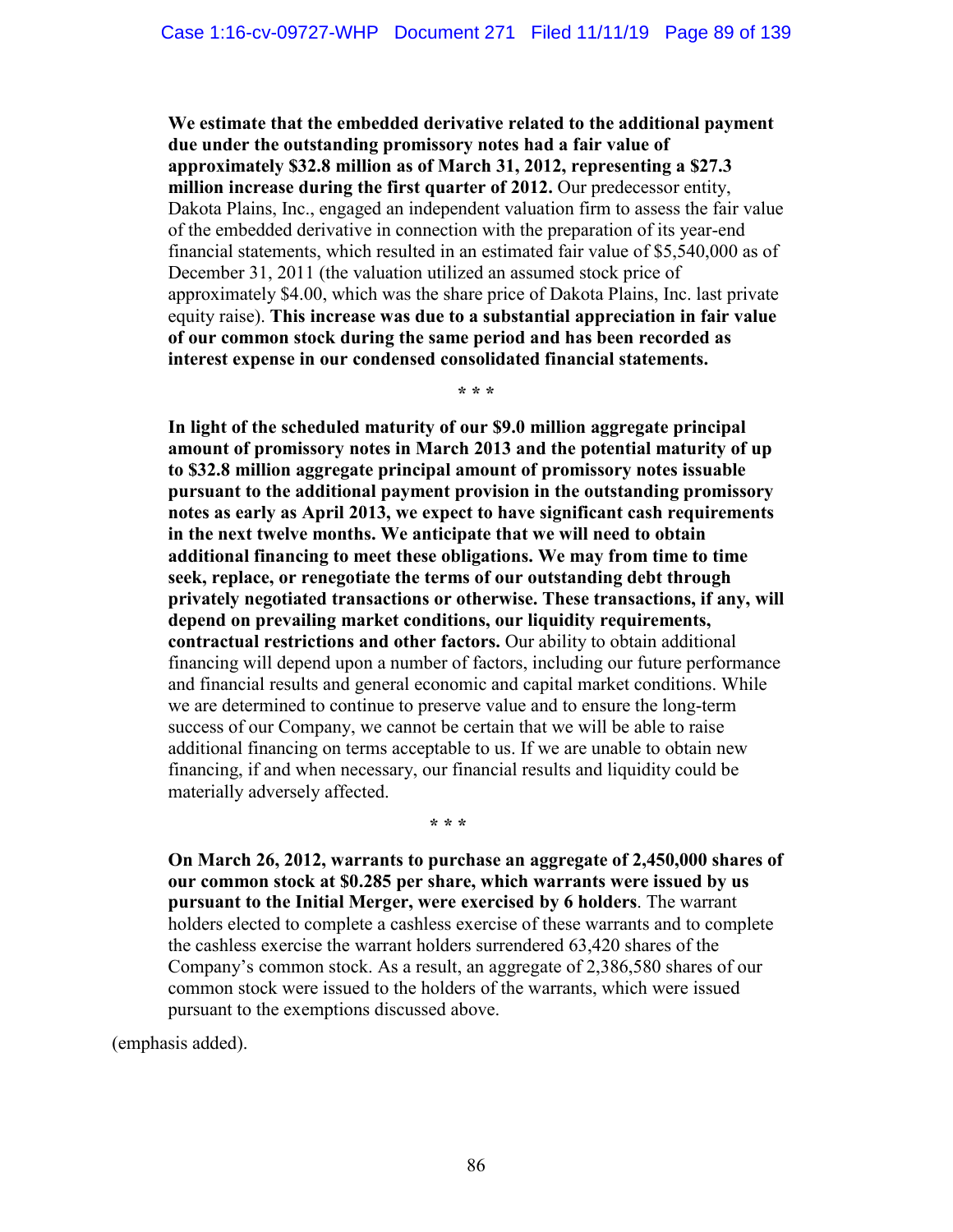## Case 1:16-cv-09727-WHP Document 271 Filed 11/11/19 Page 90 of 139

172. These statements omitted facts that would have been material to a reasonable investor, including that (1) defendants Gilbertson and Reger were each beneficial owners of more than 10% of the Company, and had actual control of the Company's business, management and operations; (2) that defendants Gilbertson and Reger held over 70% of the Company's Consolidated Notes; (3) that defendants Gilbertson and Reger had themselves caused the Company to add the "additional payment" provision to the Consolidated Notes for their own benefit at cost to the Company's shareholders; (4) that defendant Gilbertson had orchestrated a massive fraud to dramatically inflate the price of Dakota Plains stock in its first 20 days of public trading to cash in on the "additional payment" provision; (5) that the Officer and Director Defendants (other than Thornton) knew or were reckless in not knowing of Gilbertson's and Reger's misappropriation of Dakota Plains assets for Gilbertson's and Reger's personal gain at the expense of the Company's public investors; (6) that Dakota Plains lacked effective and adequate internal controls; and (7) as a result, defendants' public statements about Dakota Plains' business, operations and prospects were materially false and misleading at all relevant times.

173. In addition, this quarterly report on Form 10-Q omitted to disclose that defendant Gilbertson had changed the "additional payment" provision in two material ways that had no legitimate business purpose other than to enrich defendants Gilbertson and Reger, namely that the "additional payment" of the Consolidated Notes applied to the amount loaned under the Senior Notes (which had no such additional payment provision) as well as the Junior Notes, and that the provision was specifically altered to apply to going public via a reverse merger. In addition, characterizing the "substantial appreciation" of Company stock – increasing from approximately \$0.30 to \$12 per share in 20 days – as reflecting the "fair value of our common stock during the same period" was an intentional and/or reckless misrepresentation as the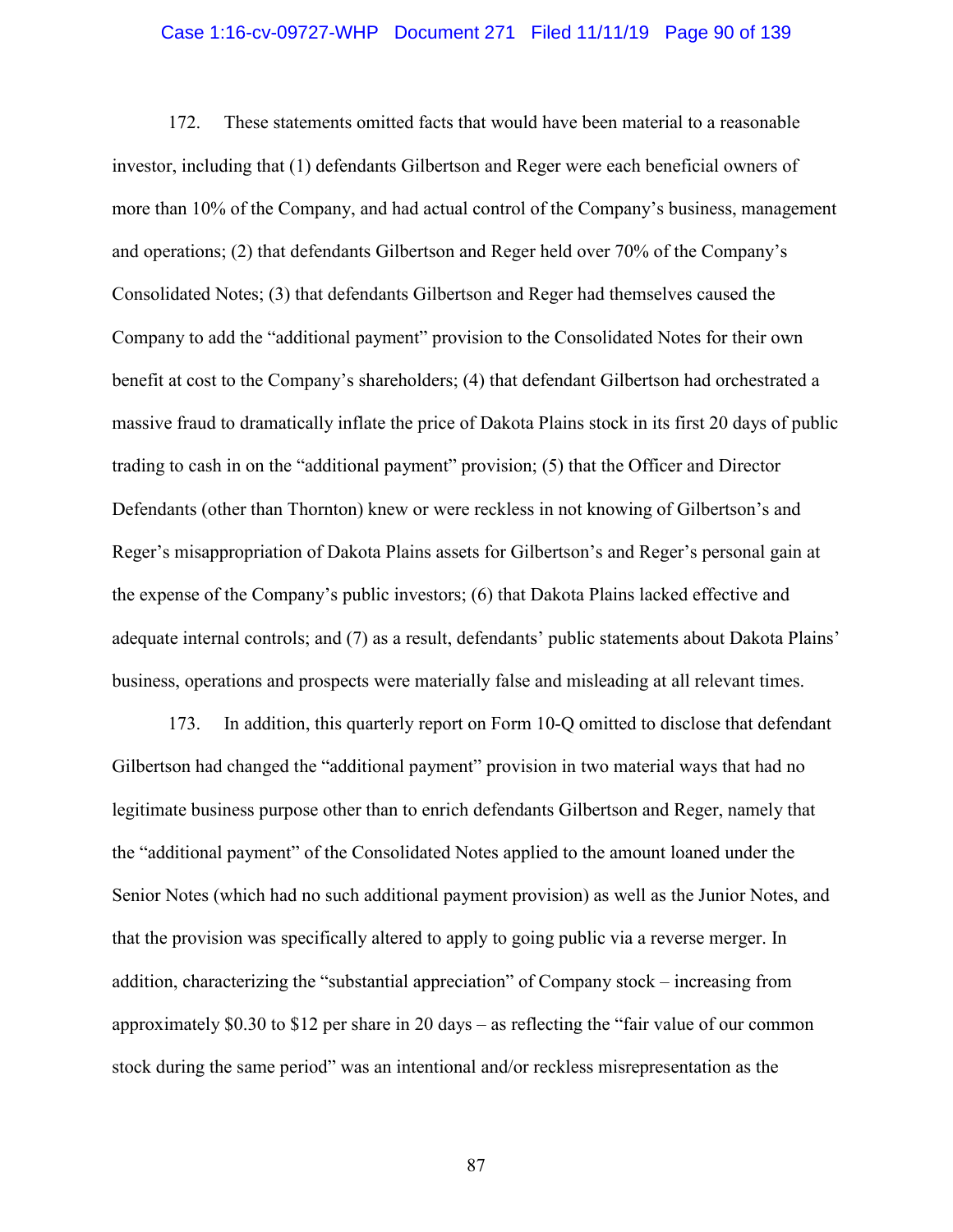appreciation was attributable to the stock manipulation scheme alleged herein. Further, this

quarterly report omits to identify defendants Gilbertson and Reger as accounting for 2 million of

the over 2.45 million warrants exercised by "6 holders."

# **C. May 25, 2012 Form 8-K**

174. On May 25, 2012, the Company filed a disclosure on Form 8-K announcing the

issuance of new debt to satisfy the "additional payment" provision signed by defendant Brady. It

stated in relevant part:

**On May 25, 2012, our board of directors approved the issuance of \$27,663,950 aggregate principal amount of promissory notes due April 21, 2013. The new promissory notes were issued as partial satisfaction of an additional payment provision, previously disclosed, under the company's outstanding \$9,000,000 aggregate principal amount of promissory notes due March 1, 2013**. The new promissory notes bear no interest until July 21, 2012 and will bear 12.0% simple annual interest thereafter. All accrued but unpaid interest will be first due and payable on April 21, 2013. The new promissory notes provide for customary events of default and may be prepaid by the company on a pro rata basis among the holders without penalty. **As with the outstanding promissory notes, the new promissory notes also provide that the company may not incur additional indebtedness for borrowed money without the consent of the holders of a majority of the unpaid principal amount of the new promissory notes.**

(emphasis added).

175. Given that together, defendants Gilbertson and Reger accounted for over 70% of the new promissory notes, characterizing needing the consent of "the holders of a majority of the unpaid principal amount of the new promissory notes," without disclosing their identities as the architects of the reverse merger scheme was intentionally and/or recklessly misleading by omission. Further, these statements are materially misleading because they omit to disclose that (1) defendants Gilbertson and Reger were each beneficial owners of more than 10% of the Company, and had actual control of the Company's business, management and operations; (2) that defendants Gilbertson and Reger held over 70% of the Company's Consolidated Notes; (3)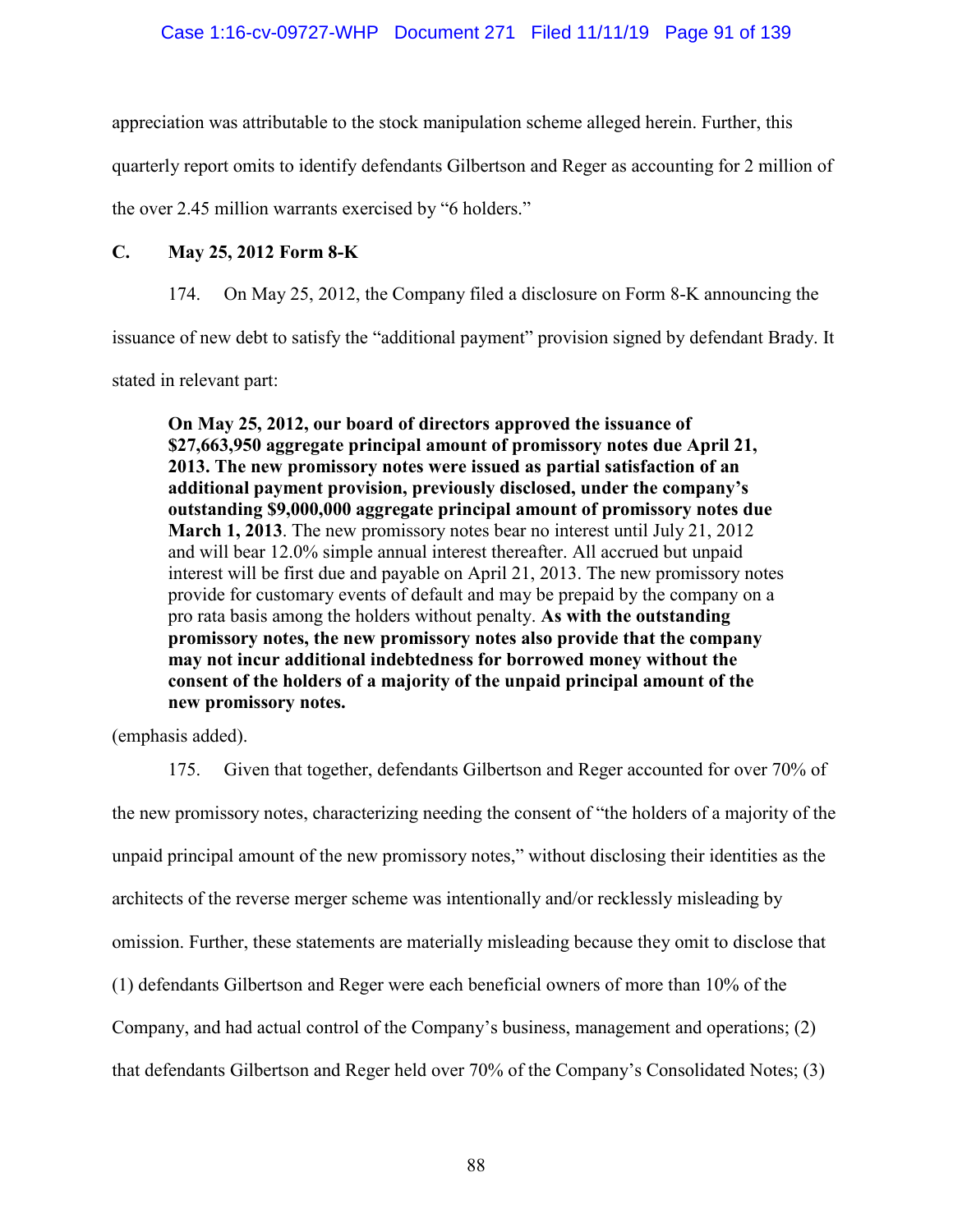### Case 1:16-cv-09727-WHP Document 271 Filed 11/11/19 Page 92 of 139

that defendants Gilbertson and Reger had themselves caused the Company to add the "additional payment" provision to the Consolidated Notes for their own benefit at cost to the Company's shareholders; (4) that defendant Gilbertson had orchestrated a massive fraud to dramatically inflate the price of Dakota Plains stock in its first 20 days of public trading to cash in on the "additional payment" provision; (5) that the Officer and Director Defendants (other than Thornton) knew or were reckless in not knowing of Gilbertson's and Reger's misappropriation of Dakota Plains assets for Gilbertson's and Reger's personal gain at the expense of the Company's public investors; (6) that Dakota Plains lacked effective and adequate internal controls; and (7) as a result, defendants' previous public statements about Dakota Plains' business, operations and prospects were materially false and misleading at all relevant times.

### **D. August 14, 2012 Form 10-Q for the Quarter Ended June 30, 2012**

176. On August 14, 2012, the Company filed with the SEC its Form 10-Q for the quarter ended June 30, 2012, signed by Brady. It contained SOX certifications signed by defendants Claypool and Brady falsely attesting to the accuracy of financial reporting, the disclosure of any material changes to the Company's internal controls and the disclosure of any fraud. It states in relevant part:

Pursuant to the Exchange and Loan Agreement, the Company, at its discretion on or before November 1, 2012, may require **certain holders of the new promissory notes to lend to the Company, in a single draw, up to an aggregate of \$5.5 million in proportion to the principal amount of such holders' existing new promissory notes**. The supplemental notes, if issued, would bear 18% simple annual interest and would mature one year after the date of issuance. If supplemental notes are issued, each holder of the supplemental notes will also receive a warrant to purchase at the strike price (volume weighted average closing price of the Company's common stock over the twenty trading days after the supplemental notes are issued) a number of shares of the Company's common stock equal to the quotient of the 50% of the principal amount of the supplemental note divided by \$1.00. The warrant would be exercisable at any time during the period that is ten years after the date the supplemental notes are issued at a per share exercise price equal to the volume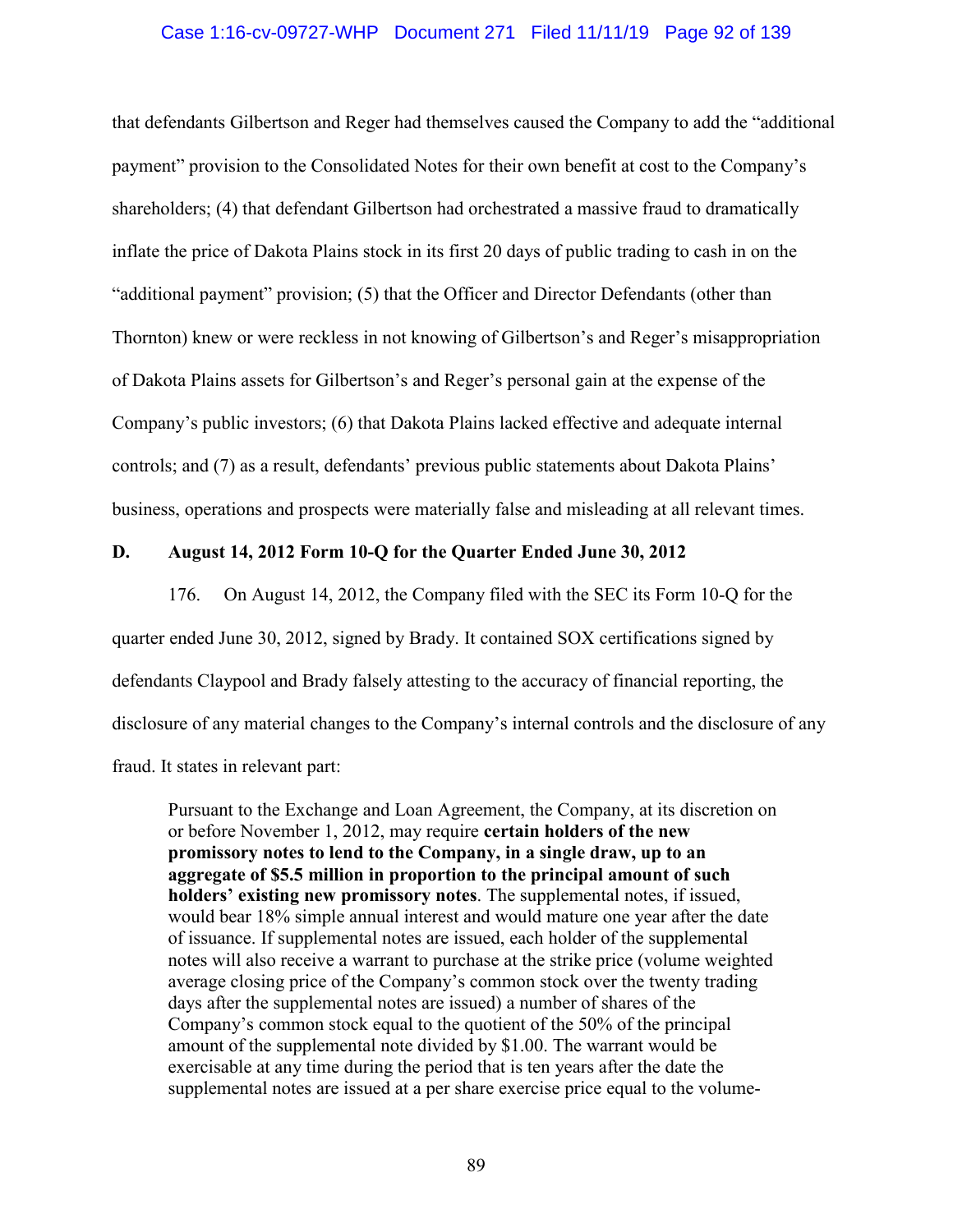weighted average closing price of the Company's common stock over the twenty trading days after the date the supplemental notes are issued. The Company has not borrowed any additional amounts under this provision as of June 30, 2012.

**The new promissory notes include an additional payment provision similar to the additional payment provision included in the promissory notes issued by Dakota Plains, Inc. in April 2011, which were exchanged for the new promissory notes**. The additional payment provision provides that upon Public Listing of the Company if the initial trading price, as defined in the Exchange and Loan Agreement, exceeds \$2.50, then the holder will be entitled to receive an additional payment equal to the remainder, to the extent positive, of  $(x)$  the unpaid principal amount of the promissory note multiplied by the initial trading price and divided by \$2.50 minus (y) the unpaid principal amount of the promissory note. The holders of the promissory notes may elect to receive the additional payment either (i) a number of shares of the Company's common stock equal to the additional payment divided by \$4.00, or (ii) a subordinated promissory note having a principal amount equal to the additional payment, bearing no interest for three calendar months after issuance and 12% simple annual interest thereafter, due and payable on the one-year anniversary of the issue date of such promissory note. The additional payment due to the holders of the notes under this provision was \$32,851,800.

On April 21, 2012, the Company issued promissory notes in the aggregate principal amount of \$27,663,950 related to the additional payment provision. These promissory notes mature on April 21, 2013.

# Derivative Liability

The additional payment provision in the new promissory notes is considered an embedded derivative. This embedded derivative was reported as a current liability on the Company's condensed consolidated balance sheet at fair value at December 31, 2011. **The fair value of the embedded derivative** at December 31, 2011 was calculated using the Monte Carlo Simulation valuation model based on factors present at the date valued.

On April 21, 2012, the embedded derivative was satisfied with the issuance of promissory notes in the aggregate amount of \$27,663,950 and 1,296,963 shares of the Company's common stock. **The fair value of the embedded derivative was \$32,851,800 at April 21, 2012. The increase in the fair value of the embedded derivative during the six month period ended June 30, 2012, \$27,311,800, was recorded as interest expense on the condensed consolidated statement of operations**.

(emphasis added).

177. These statements were materially misleading because they omit to disclose the

material facts that : (1) defendants Gilbertson and Reger were each beneficial owners of more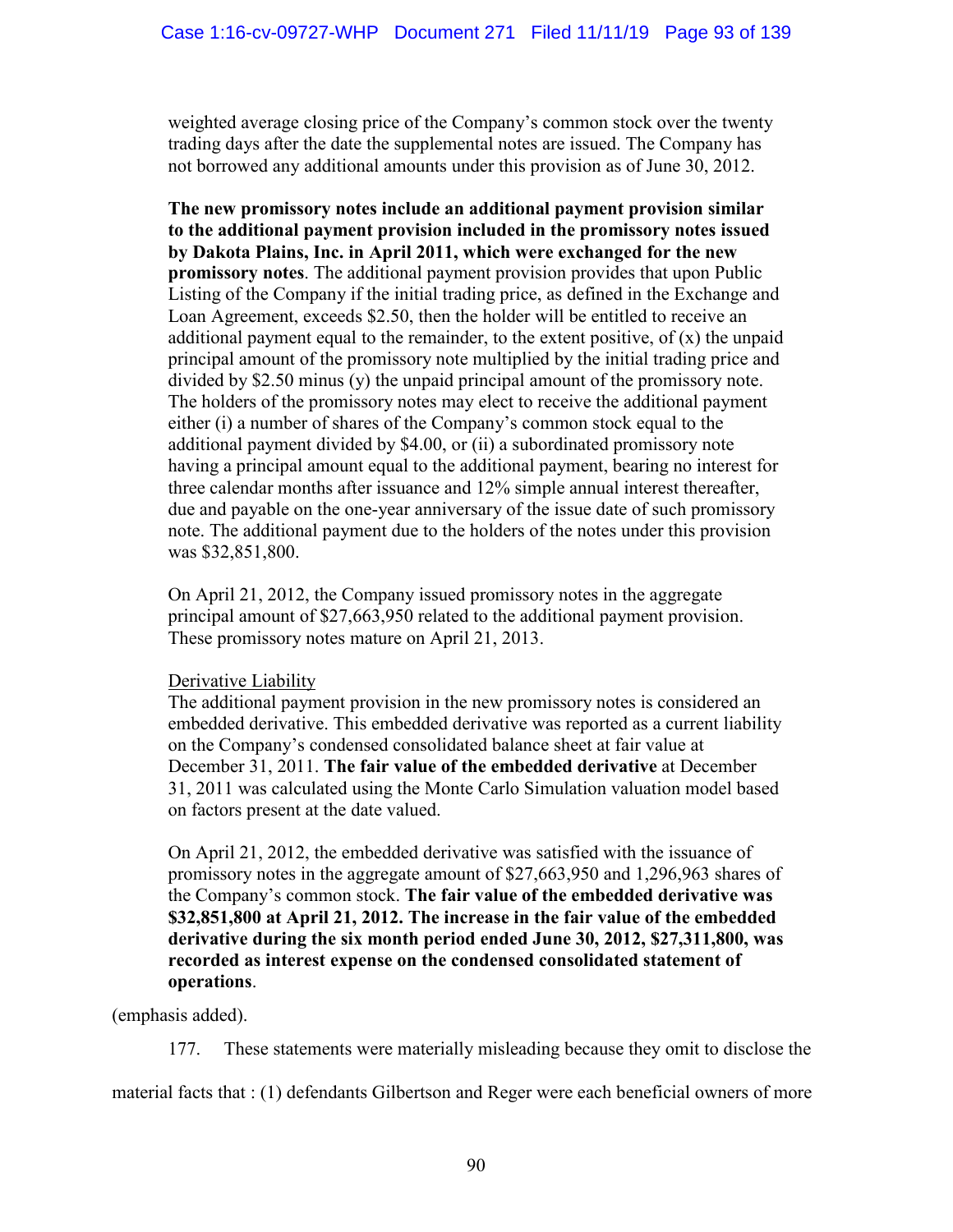### Case 1:16-cv-09727-WHP Document 271 Filed 11/11/19 Page 94 of 139

than 10% of the Company, and had actual control of the Company's business, management and operations; (2) that defendants Gilbertson and Reger held over 70% of the Company's Consolidated Notes; (3) that defendants Gilbertson and Reger had themselves caused the Company to add the "additional payment" provision to the Consolidated Notes for their own benefit at cost to the Company's shareholders; (4) that defendant Gilbertson had orchestrated a massive fraud to dramatically inflate the price of Dakota Plains stock in its first 20 days of public trading to cash in on the "additional payment" provision; (5) that the Officer and Director Defendants (other than Thornton) knew or were reckless in not knowing of Gilbertson's and Reger's misappropriation of Dakota Plains assets for Gilbertson's and Reger's personal gain at the expense of the Company's public investors; (6) that Dakota Plains lacked effective and adequate internal controls; and (7) as a result, defendants' previous public statements about Dakota Plains' business, operations and prospects were materially false and misleading at all relevant times.

### **E. November 6, 2012 Form 8-K**

178. On November 6, 2012, the Company filed a Form 8-K signed by defendant Brady announcing the First Amendment to the "additional payment" provision of the Consolidated Notes that was executed November 2, 2012. This 8-K stated in relevant part:

**On November 2, 2012, we completed a private placement of debt, including an extension and reduction of a significant portions of our outstanding debt. We issued \$22.0 million aggregate principal amount of 12.0% senior unsecured promissory notes due October 31, 2015 ("3-Year Notes"). In addition to \$6.14 million aggregate principal amount of 3-Year Notes issued for cash, approximately \$3.9 million aggregate principal amount of 3-Year Notes were issued in exchange for an equivalent principal amount of our outstanding 12.0% promissory notes due March 1, 2013 ("Notes due March 2013") and approximately \$11.96 million aggregate principal amount of 3- Year Notes were issued for all of our promissory notes issued in satisfaction of the Reduced Payment (as defined below).**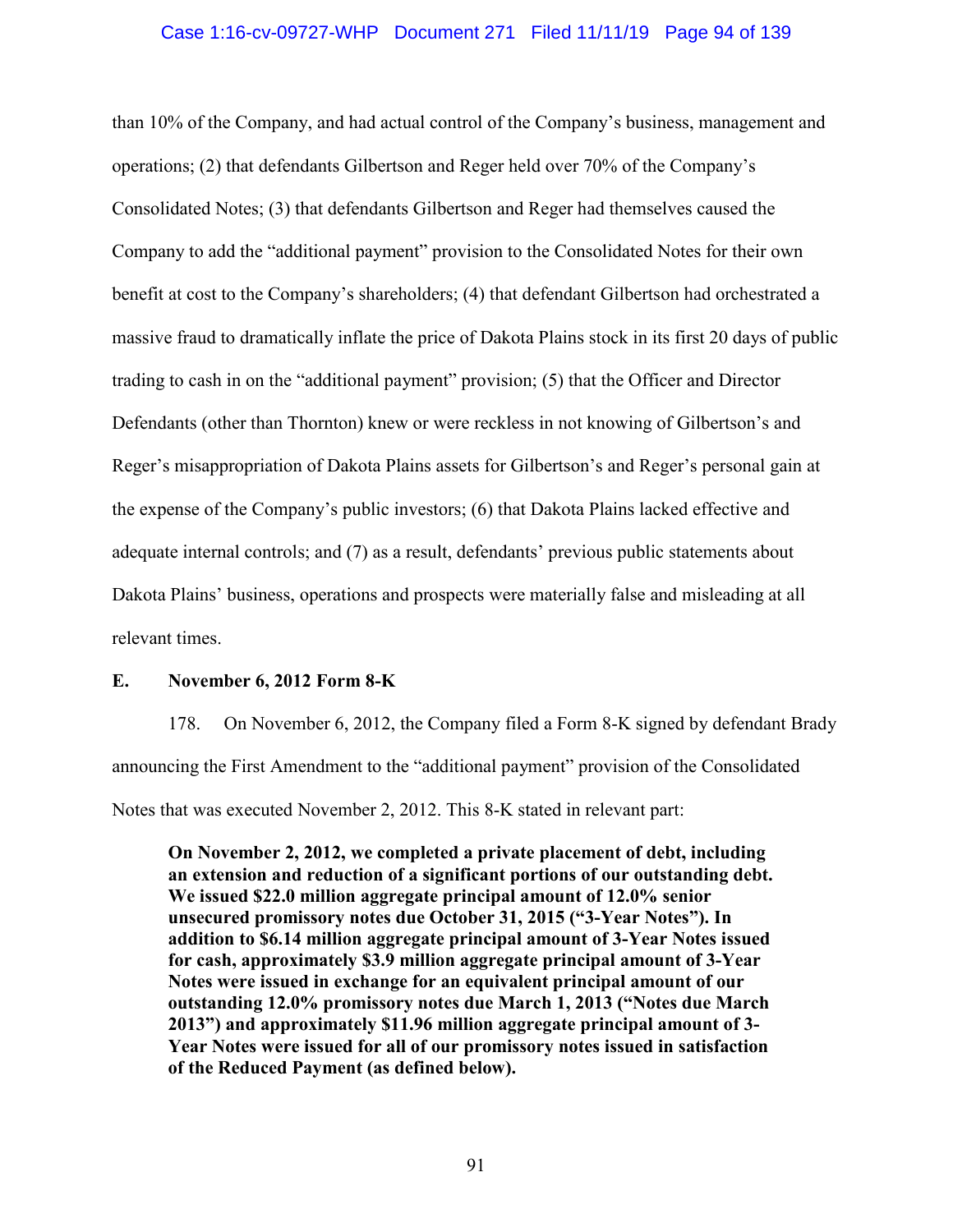\* \* \*

In connection with the private placement of the 3-Year Notes, we entered into Amended Election, Exchange and Loan Agreements with **each of the holders of our outstanding Notes due March 2013 pursuant to which we agreed to reduce the additional payment due under those notes to reflect an initial trading price equal to \$7.776 derived from the average closing price of the company's common stock during the 150 trading days immediately following March 23, 2012**. **The revised calculation resulted in a reduced additional payment of approximately \$19.0 million (the "Reduced Payment"), a reduction of approximately \$14 million, or 42%.**

Pursuant to the Amended Election, Exchange and Loan Agreements **all of the holders of our Notes due March 2013 agreed to surrender and void approximately \$27.7 aggregate principal amount of 12.0% promissory notes due April 21, 2013 and 483,088 shares of our common stock, all of which were issued by us as satisfaction of the additional payments as originally calculated and paid on May 25, 2012** as previously announced in our current report on Form 8-K filed June 1, 2012 (file no. 000-53390). As a result of revised elections by the holders, we issued in satisfaction of the Reduced Payment approximately \$12.0 million aggregate principal amount of 3-Year Notes and 460,112 additional shares of our common stock based on an index price of \$4.00 per share.

**In addition, the holders of approximately \$3.9 million of the \$9.0 million outstanding aggregate principal amount of our Notes due March 2013 tendered their notes in exchange for 3-Year Notes and the holders of an additional approximately \$4.6 million aggregate principal amount of our Notes due March 2013 tendered their notes in exchange for new 12.0% senior unsecured promissory notes due March 1, 2014 ("Notes due March 2014).** The terms of the Notes due March 2014 are substantially similar to the Notes due March 2013 with the exception of an extended maturity date. A copy of the form of Note due March 2014 is filed with this current report on Form 8-K as Exhibit 4.3.

**As a part of the note exchanges, we paid to the holders of our outstanding promissory notes approximately \$410,000, representing interest that would have accrued had the additional payment been reduced in advance of its original issuance in May 2012.** The Amended Election, Exchange and Loan Agreements provide for customary representations from the Lenders (as defined therein) and provide indemnification rights to the Lenders in exchange for their agreement to participate in the transaction. A copy of the form of Amended Election, Exchange and Loan Agreement is filed with this current report on Form 8-K as Exhibit 10.2.

\* \* \*

Item 3.02 Unregistered Sales of Equity Securities.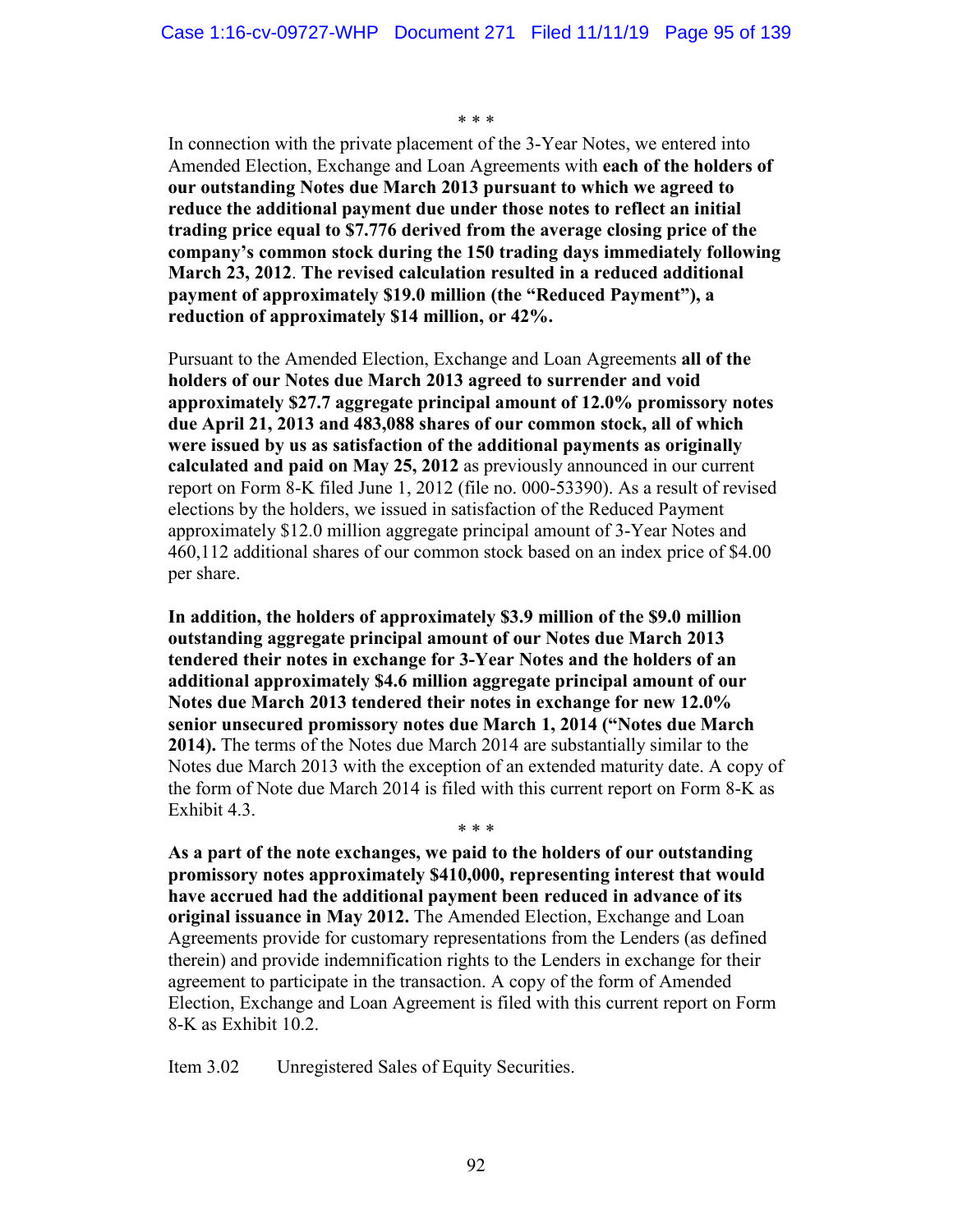On November 2, 2012, we issued an aggregate of 460,112 shares of our common stock, par value \$0.001 per share, **pursuant to the terms of Amended Election, Exchange and Loan Agreements between us and holders of our outstanding debt**. The number of shares issuable to each holder was determined by dividing the amount of Reduced Payment to be satisfied by \$4.00 per share. The information in Item 2.03 above regarding the Amended Election, Exchange and Loan Agreements is incorporated herein by reference.

(emphasis added).

179. This 8-K included a press release in which Claypool stated:

"We are pleased to announce the extension and reduction of all of our short-term liabilities. **In addition to the restructuring of our debt, the approximately \$6 million in net cash proceeds from the new placement of notes will allow us to execute on all current growth initiatives of our business plan**, including the acquisition of adjacent property under contract and the additional installation of infrastructure critical to the growth of our transloading, marketing and trucking businesses. Dakota Plains now has approximately \$5 million in cash and \$25 million in restricted cash held in joint venture accounts, compared to a total of approximately \$26.6 million of long-term debt. **We believe we are now fully funded with a solid balance sheet, no net debt and well positioned to generate positive cash flow in 2013 and beyond."** 

(emphasis added).

180. These statements omit material information regarding the reasons why and with whom the Company renegotiated its debt and extracted concessions on the amount of principal "borrowed" by the Company. These statements were materially misleading for the additional reason that they omit to disclose: (1) defendants Gilbertson and Reger were each beneficial owners of more than 10% of the Company, and had actual control of the Company's business, management and operations; (2) that defendants Gilbertson and Reger held over 70% of the Company's Consolidated Notes that were renegotiated here; (3) that defendants Gilbertson and Reger had themselves caused the Company to add the "additional payment" provision to the Consolidated Notes for their own benefit at cost to the Company's shareholders; (4) that defendant Gilbertson had orchestrated a massive fraud to dramatically inflate the price of Dakota Plains stock in its first 20 days of public trading to cash in on the "additional payment"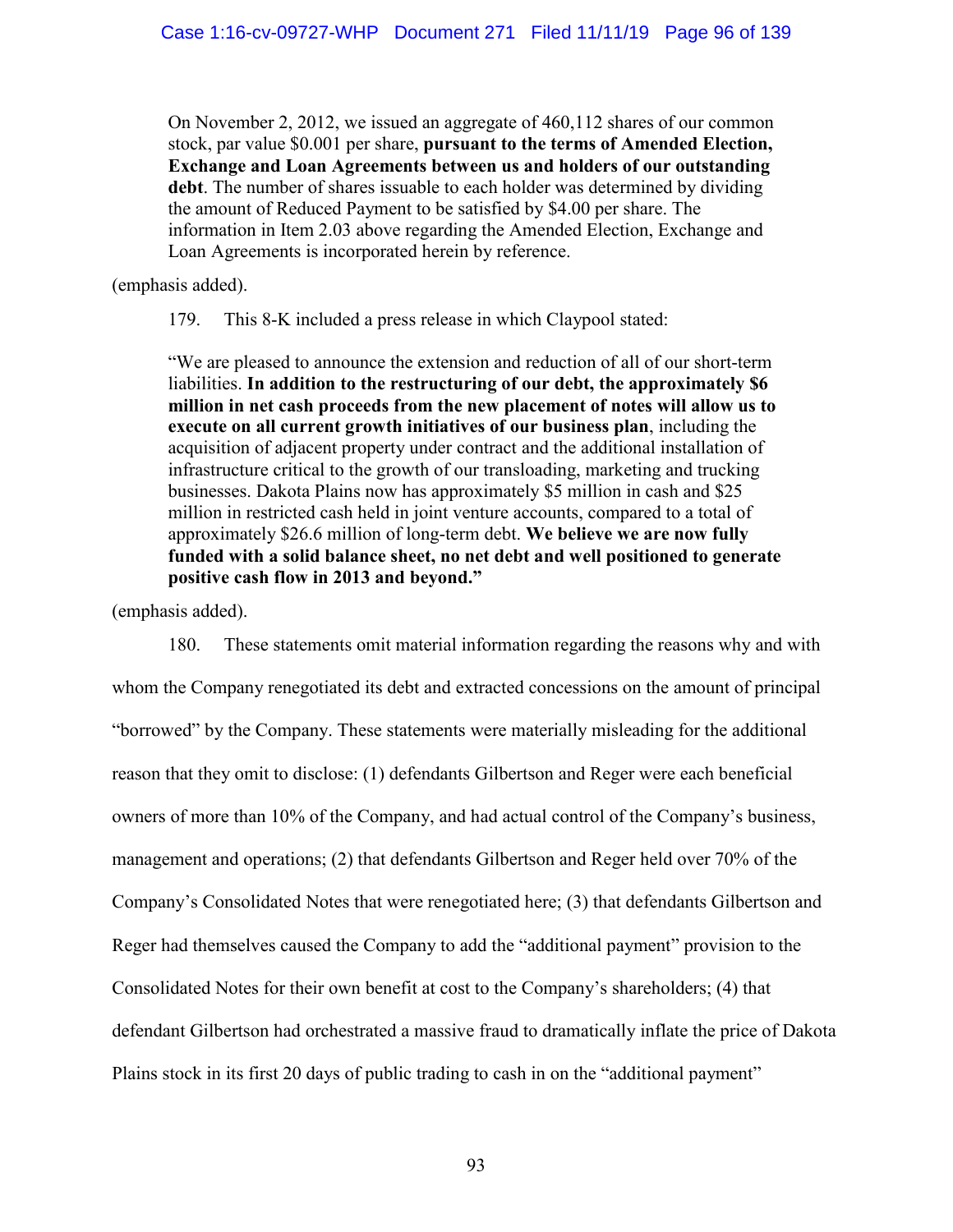### Case 1:16-cv-09727-WHP Document 271 Filed 11/11/19 Page 97 of 139

provision; (5) that the Officer and Director Defendants (other than Thornton) knew or were reckless in not knowing of Gilbertson's and Reger's misappropriation of Dakota Plains assets for Gilbertson's and Reger's personal gain at the expense of the Company's public investors; (6) that Dakota Plains lacked effective and adequate internal controls; and (7) as a result, defendants' public statements about Dakota Plains' business, operations and prospects were materially false and misleading at all relevant times.

### **F. November 14, 2012 Form 10-Q for the Quarter Ended September 30, 2012**

181. On November 14, 2012, the Company filed its Form 10-Q for the quarter ended

September 30, 2012 with the SEC. This report was signed by defendant Brady and contained

SOX certifications signed by defendants Claypool and Brady falsely attesting to the accuracy of

financial reporting, the disclosure of any material changes to the Company's internal control over

financial reporting, and the disclosure of all fraud. The Form 10-Q states in relevant part:

On November 1, 2011 the Company entered into an Exchange and Loan Agreement with **the holders of certain senior and junior promissory notes** ("Old Notes"). As part of the Exchange and Loan Agreement the holders of the Old Notes agreed to exchange their notes for new promissory notes and extend the term of the promissory notes

Pursuant to subscription agreements **between the Company and persons who purchased 3-Year Notes for cash**, the Company issued warrants to purchase 921,000 shares of its common stock, exercisable for cash or pursuant to a cashless exercise feature at \$4.00 per share from the date of issuance until October 31, 2017.

\* \* \*

In connection with the private placement of the 3-Year Notes, the Company entered into an Amended Election, Exchange and Loan Agreements **with each of the holders of the Company's outstanding Notes** due March 2013 pursuant to which the Company agreed to reduce the additional payment due under those notes to reflect an initial trading price equal to \$7.776 derived from the average closing price of the Company's common stock during the 150 trading days immediately following March 23, 2012. The revised calculation resulted in a reduced additional payment of approximately \$19.0 million, a reduction of approximately \$14 million, or 42%.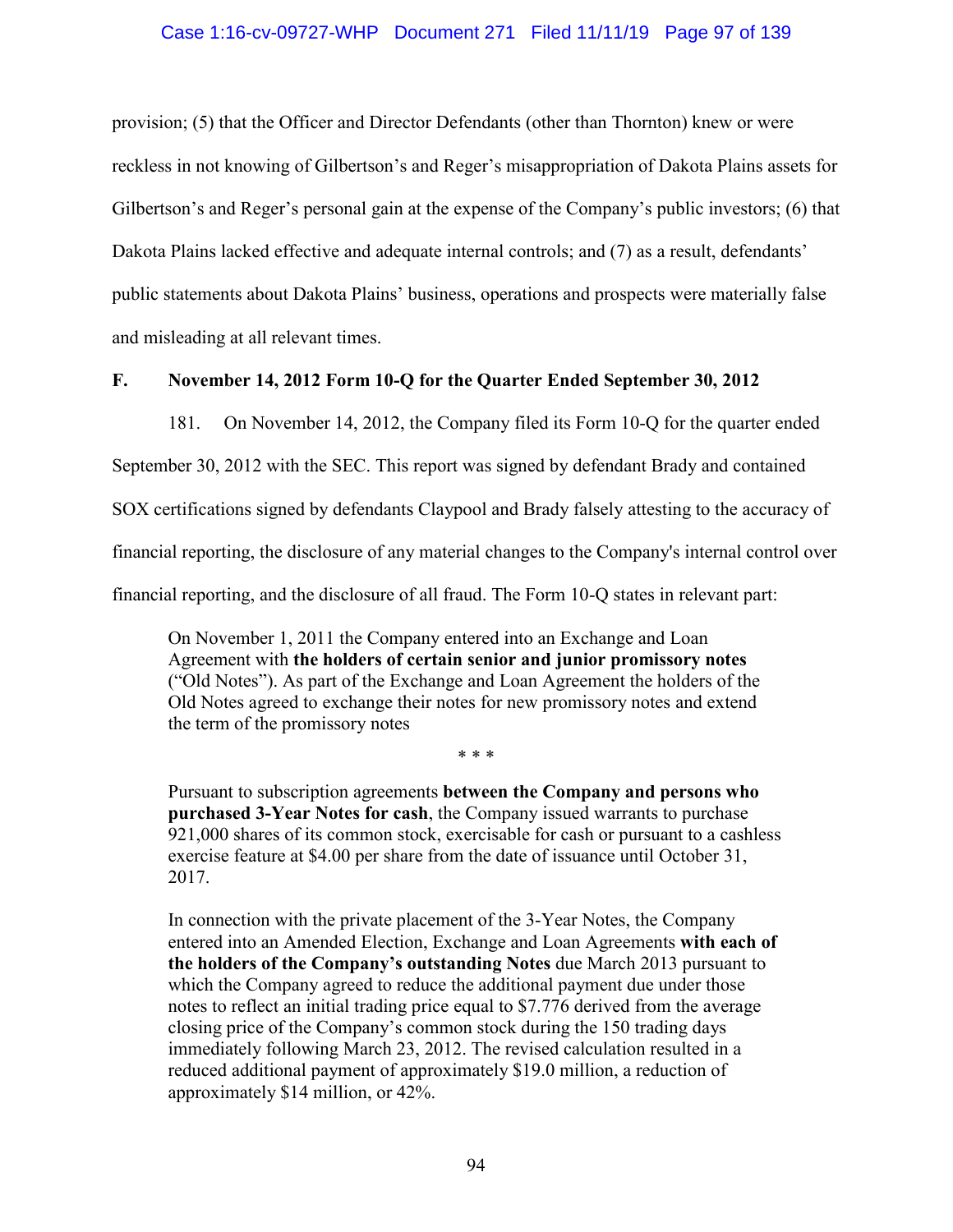Pursuant to the Amended Election, Exchange and Loan Agreements **all of the holders of the Company's Notes due March 2013 agreed to surrender and void approximately \$27.7 million aggregate principal amount of 12.0% promissory notes due April 21, 2013 and 483,088 shares of its common stock, all of which were issued by the Company as satisfaction of the additional payments as originally calculated and paid on May 25, 2012** as previously announced in the Company's current report on Form 8-K filed June 1, 2012 (file no. 000-53390). **As a result of revised elections by the holders,** the Company issued in satisfaction of the Reduced Payment approximately \$12.0 million aggregate principal amount of 3-Year Notes and 460,112 additional shares of its common stock based on an index price of \$4.00 per share.

**In addition, the holders of approximately \$3.9 million of the \$9.0 million outstanding aggregate principal amount of the Company's Notes due March 2013 tendered their notes in exchange for 3-Year Notes and the holders of an additional approximately \$4.6 million aggregate principal amount of the Company's Notes due March 2013 tendered their notes in exchange for new 12.0% senior unsecured promissory notes due March 1, 2014.** 

As a part of the note exchanges**, the Company paid to the holders of its outstanding promissory notes** approximately \$410,000, representing interest that would have accrued had the additional payment been reduced in advance of its original issuance in May 2012. **In addition, the Company paid off \$500,000 of the original \$9.0 million note to one of its note holders.** 

(emphasis added).

182. The foregoing statements were materially false and misleading because they omitted to disclose why or with whom the First Amendment to the "additional payment" provisions of the Consolidated Notes was negotiated, or why the Company's note holders agreed to reduce the amount of principal "borrowed" by the Company. These statements were false and misleading for the additional reason that they omitted the following material facts: (1) defendants Gilbertson and Reger were each beneficial owners of more than 10% of the Company, and had actual control of the Company's business, management and operations; (2) that defendants Gilbertson and Reger held over 70% of the Company's Consolidated Notes that were renegotiated in the First Amendment; (3) that defendant Gilbertson and Reger had themselves caused the Company to add the "additional payment" provision to the Consolidated Notes for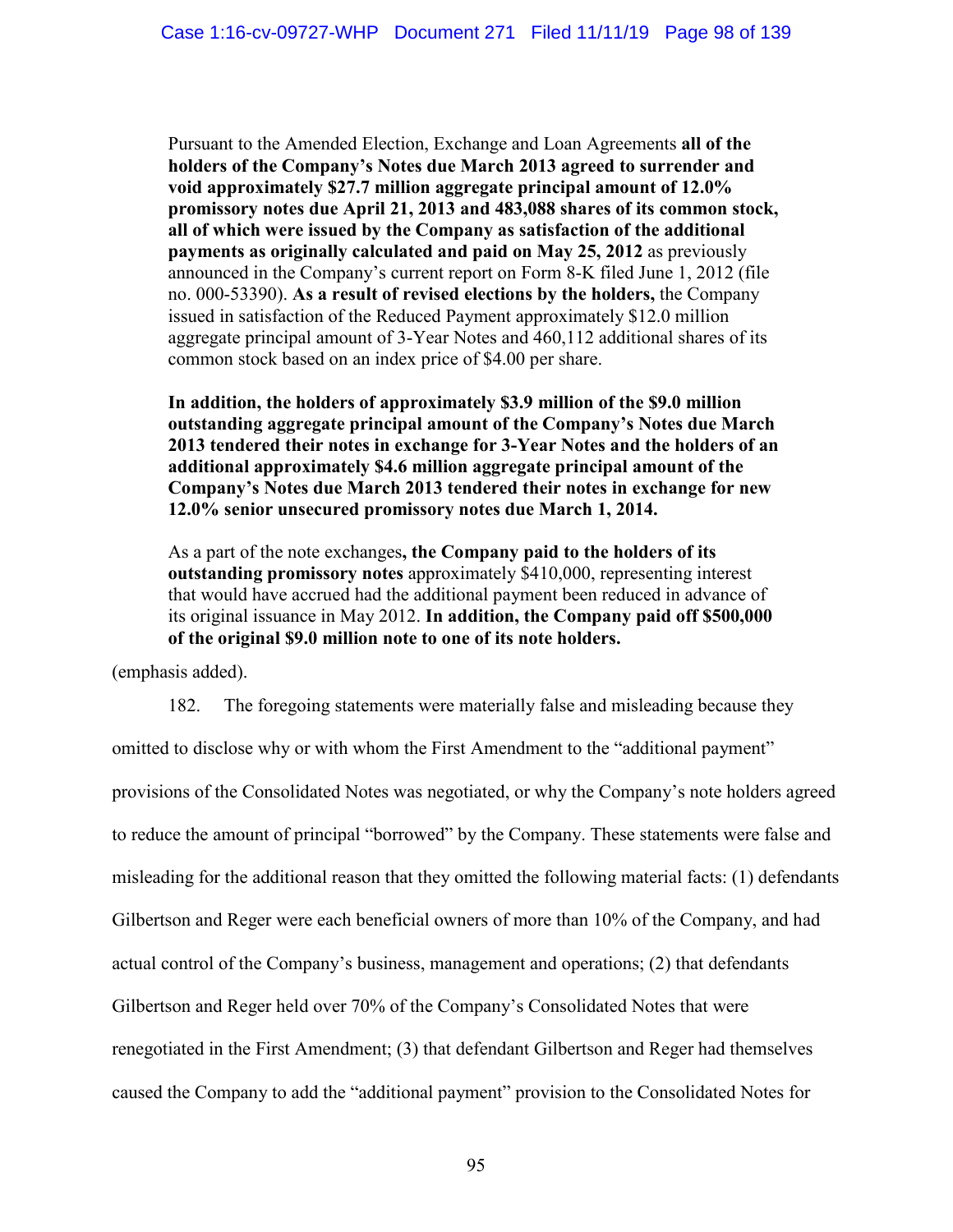### Case 1:16-cv-09727-WHP Document 271 Filed 11/11/19 Page 99 of 139

their own benefit at cost to the Company's shareholders; (4) that defendant Gilbertson had orchestrated a massive fraud to dramatically inflate the price of Dakota Plains stock in its first 20 days of public trading to cash in on the "additional payment" provision; (5) that the Officer and Director Defendants (other than Thornton) knew or were reckless in not knowing of Gilbertson's and Reger's misappropriation Dakota Plains assets for Gilbertson's and Reger's personal gain at the expense of the Company's public investors; (6) that Dakota Plains lacked effective and adequate internal controls; and (7) as a result, defendants' public statements about Dakota Plains' business, operations and prospects were materially false and misleading at all relevant times.

### **G. March 14, 2013 Form 10-K for the Year Ended December 31, 2012**

183. On March 14, 2013, the Company, filed its Annual Report on Form 10-K for the year ended December 31, 2012 with the SEC. This Annual Report was signed by defendants McKenzie, Brady, Claypool, Alvord, Cownie, Fellon and Rust, and contained SOX certifications signed by defendants McKenzie and Brady falsely attesting to the accuracy of financial reporting, the disclosure of any material changes to the Company's internal control over financial reporting, and the disclosure of any fraud. Though each of the Officer and Director Defendants (other than Gilbertson and Reger) knew or were reckless in not knowing the Company had engaged outside counsel to investigate the stock manipulation and windfall "additional payment," this material fact was omitted from the Annual Report. It states in relevant part:

In connection with the issuance of the Notes due March 2013, **each holder of Senior and Junior Notes** received from Dakota Plains, Inc., at the holder's election, either (i) a cash payment equal to 2.0% of the aggregate principal amount of the Senior and Junior Notes exchanged ("Cash Extension Fee"), or (ii) a number of shares of Dakota Plains, Inc. common stock equal to the Cash Extension Fee divided by \$4.00. Dakota Plains, Inc. paid \$150,000 in cash for the Cash Extension Fee and issued 7,500 shares of its common stock. The fair value of the Cash Extension Fee and the shares of Dakota Plains, Inc. common stock issued, \$180,000, has been reported on our consolidated statement of operations as loss on extinguishment of debt for the year ended December 31, 2011. In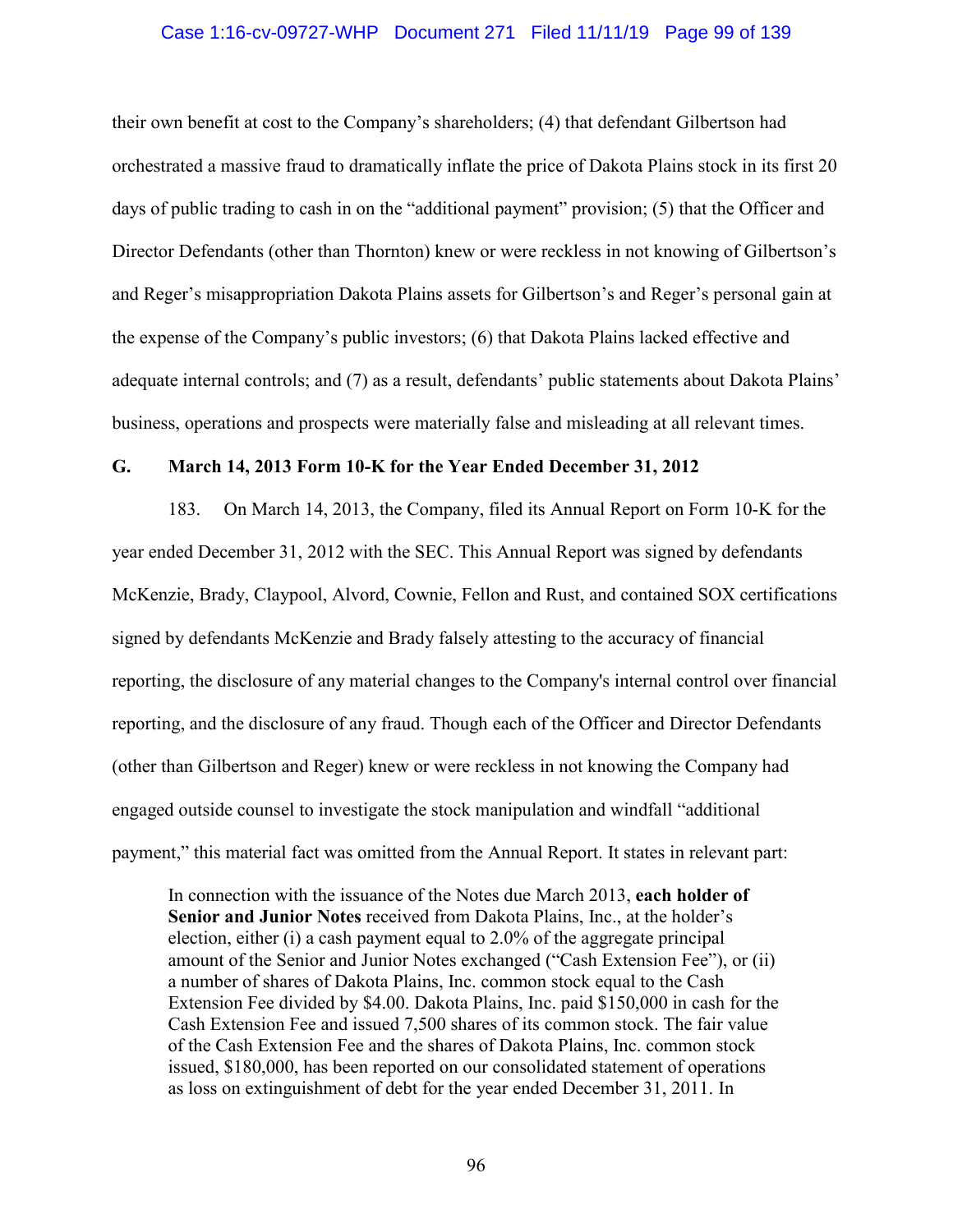connection with the exchange, Dakota Plains, Inc. wrote-off debt issuance costs of \$336,704 in 2011, which are recorded as interest expense in our Company's consolidated statement of operations.

The additional payment provision in the Notes due March 2013 was considered an embedded derivative. The embedded derivative was reported as a current liability on our Company's consolidated balance sheet at fair value at December 31, 2011. The fair value of the embedded derivative at December 31, 2011 was calculated using the Monte Carlo Simulation valuation model based on factors present at the date valued. In May 2012, the additional payment required was satisfied with the issuance of \$27.7 million aggregate principal amount of 12.0% promissory notes due April 21, 2013 ("Notes due April 2013") and 1,296,963 shares of our Company's common stock. In November 2012, the additional payment and our outstanding debt was further restructured as described below.

## Debt Restructuring

**In connection with the private placement of 12.0% unsecured senior promissory notes due October 31, 2015 ("Notes due October 2015") discussed below, we entered into Amended Election, Exchange and Loan Agreements with each of the holders of our outstanding Notes due March 2013** pursuant to which we reduced the additional payment due under those notes to reflect an initial trading price equal to \$7.776 derived from the average closing price of the company's common stock during the 150 trading days immediately following March 23, 2012. The revised calculation resulted in a reduced additional payment of approximately \$19.0 million (the "Reduced Payment"), a reduction of approximately \$14 million, or 42%.

Pursuant to the Amended Election, Exchange and Loan Agreements, **all of the holders of our Notes** due March 2013 agreed to surrender and void approximately \$27.7[sic] aggregate principal amount of Notes due April 2013 and 483,088 shares of our common stock, all of which were issued by us as satisfaction of the additional payments as originally calculated and paid in May 2012 as discussed above. As a result of revised elections by the holders, we issued in satisfaction of the Reduced Payment approximately \$12.0 million aggregate principal amount of Notes due October 2015 and 460,112 additional shares of our common stock based on an index price of \$4.00 per share.

In addition, **the holders of approximately \$3.9 million of the \$9.0 million outstanding aggregate principal amount of our Notes due March 2013 tendered their notes in exchange for Notes due October 2015 and the holders of an additional approximately \$4.6 million aggregate principal amount of our Notes due March 2013 tendered their notes in exchange for new 12.0% senior unsecured promissory notes due March 1, 2014** ("Notes due March 2011). The terms of the Notes due March 2014 are substantially similar to the Notes due March 2013 with the exception of an extended maturity date.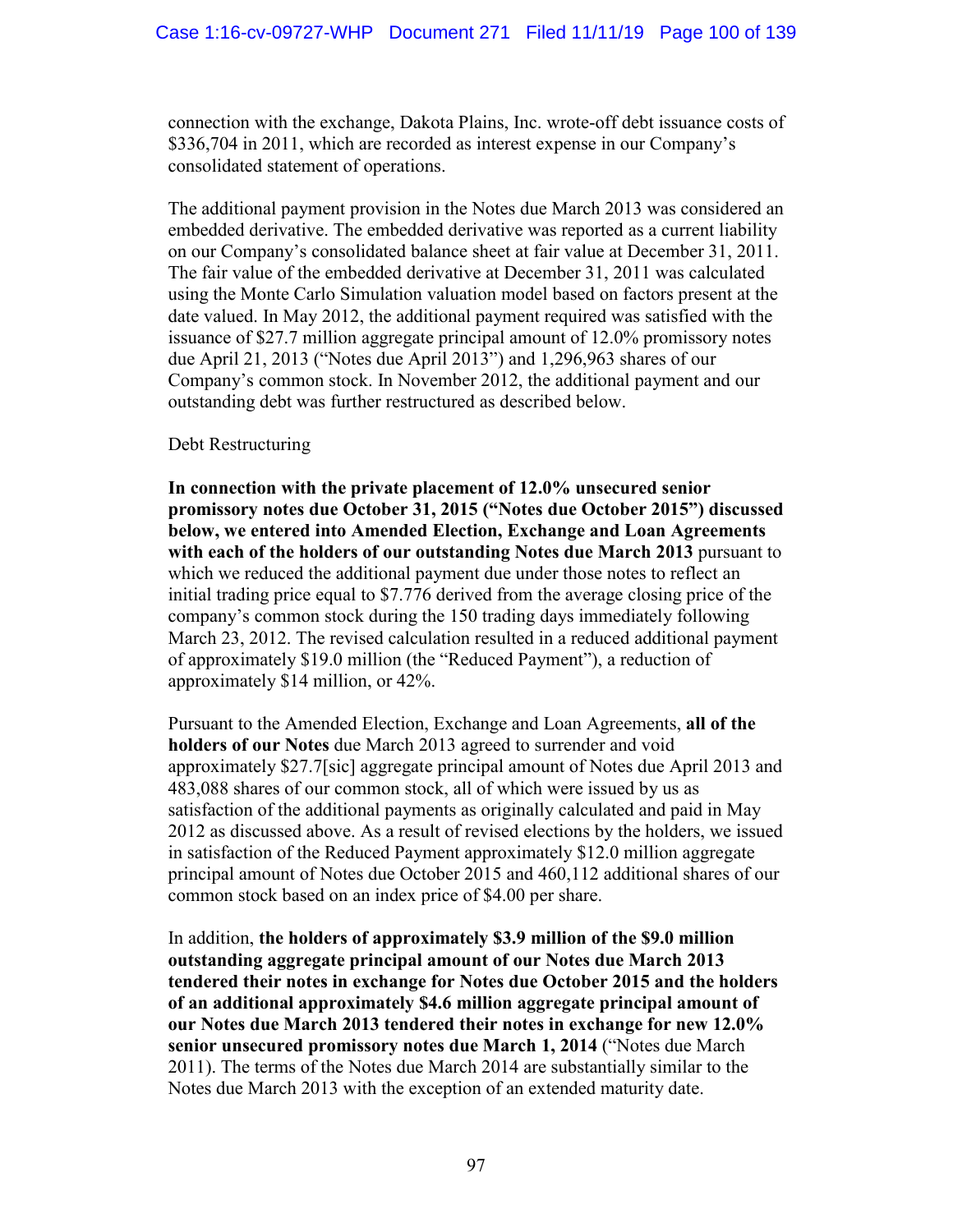As a part of the note exchanges, **we paid to the holders of our outstanding promissory notes approximately \$410,000, representing interest that would have accrued had the additional payment been reduced in advance of its original issuance in May 2012**. The Amended Election, Exchange and Loan Agreements provide for customary representations from the Lenders (as defined therein) and provide indemnification rights to the Lenders in exchange for their agreement to participate in the transaction.

On November 2, 2012, pursuant to an Amended Election, Exchange and Loan Agreement, **we repaid the outstanding principal to a holder of the a Note due March 2013 in the amount of \$500,000** 

(emphasis added).

184. Though defendant Gilbertson had personally negotiated the First Amendment with the Board of Directors, this Annual Report, signed by all of the Officer and Director Defendants other than Thornton, omitted to disclose with whom or why the First Amendment was negotiated. It further omits to disclose that: (1) defendants Gilbertson and Reger were each beneficial owners of more than 10% of the Company, and had actual control of the Company's business, management and operations; (2) that defendants Gilbertson and Reger held over 70% of the Company's Consolidated Notes that were renegotiated; (3) that defendants Gilbertson and Reger had themselves caused the Company to add the "additional payment" provision to the Consolidated Notes for their own benefit at cost to the Company's shareholders; (4) that the Company had hired outside counsel to investigate how defendant Gilbertson had orchestrated a massive fraud to dramatically inflate the price of Dakota Plains stock in its first 20 days of public trading to cash in on the "additional payment" provision; (5) that the Officer and Director Defendants knew or were reckless in not knowing of Gilbertson's and Reger's misappropriation of Dakota Plains assets for Gilbertson's and Reger's personal gain at the expense of the Company's public investors; (6) that Dakota Plains lacked effective and adequate internal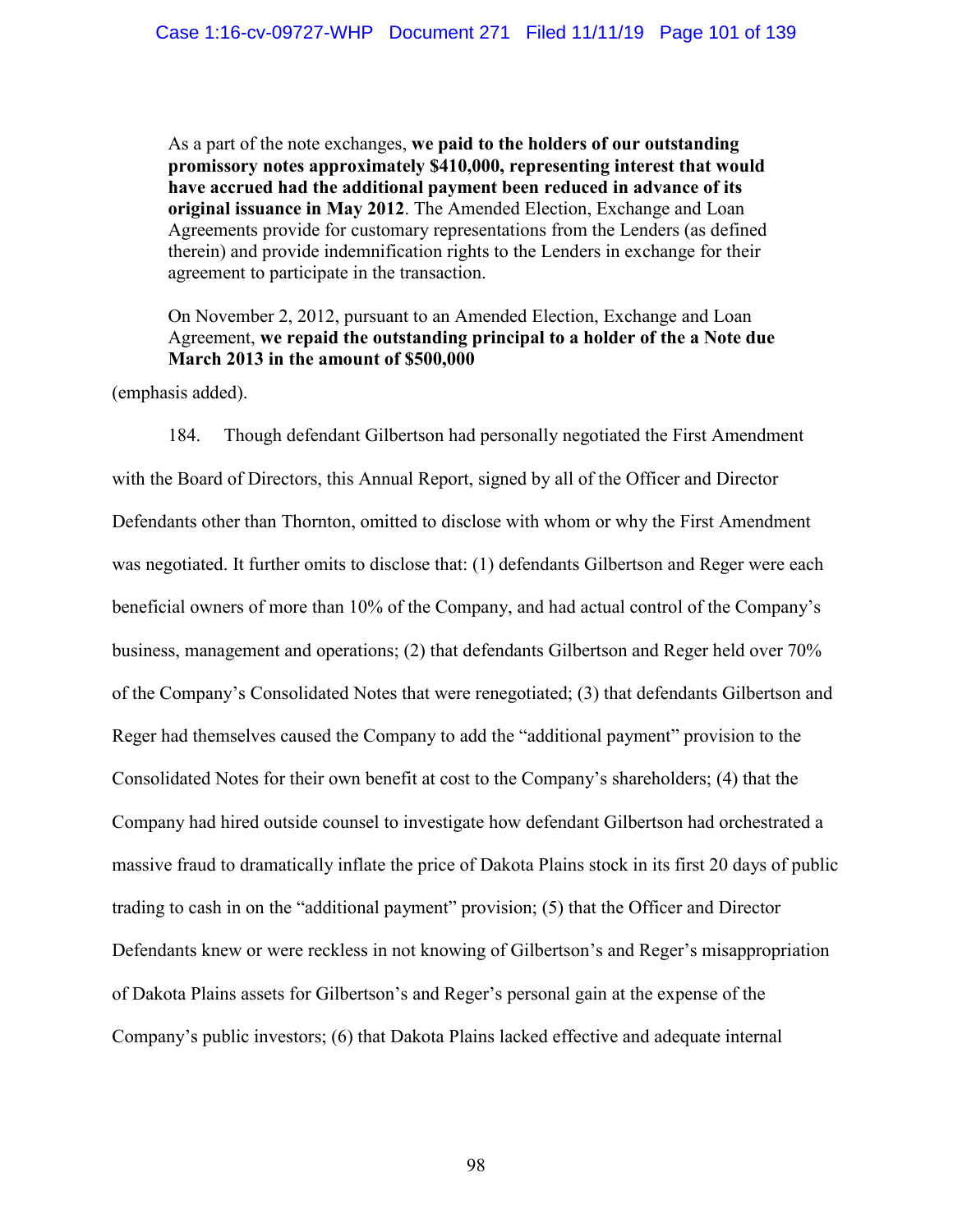### Case 1:16-cv-09727-WHP Document 271 Filed 11/11/19 Page 102 of 139

controls; and (7) as a result, defendants' public statements about Dakota Plains' business, operations and prospects were materially false and misleading at all relevant times.

## **H. April 30, 2013 Form 8-K**

185. On April 30, 2013, the Company announced on Form 8-K filed with the SEC and signed by defendant Brady that the Board of Directors had voted to amend and restate the Company's bylaws effective that same day. The Company made these changes in direct response to defendants Gilbertson's and Reger's control of the Company, the internal investigation into the stock manipulation, and the private pressure and threats of lawsuits from certain insider shareholders regarding the "additional payment." The changes in the by-laws were clearly directed at mitigating Gilbertson's and Reger's self-interested control of the Company. It is reasonable to infer that the Officer and Director Defendants had knowledge, or at a minimum recklessly disregarded, that defendant Gilbertson was trading the stock heavily without making the required disclosures, and manipulating its price for his personal gain. None of these material facts were disclosed. The 8-K states in relevant part:

**The amended and restated bylaws add a 90-day advance notice requirement for shareholder proposals and shareholder nominations of director candidates** to ensure our company and its shareholders receive sufficient notice of such proposals. **Both advance notice provisions require information regarding the proponent's economic interest in our company, including interest in derivative securities and, in the case of director nominations, information concerning director candidates to whom the notice relates.** These advance notice bylaw provisions are effective for our company's 2014 annual meeting of shareholders.

Under the amended and restated bylaws, the business transacted at a special meeting of shareholders is limited to the purposes stated in the notice of the meeting. The amended and restated bylaws also provide that notice to a shareholder is effectively given if the notice is addressed to the shareholder or group of shareholder in a manner permitted by the rules and regulations under the Securities Exchange Act of 1934, as amended.

(emphasis added).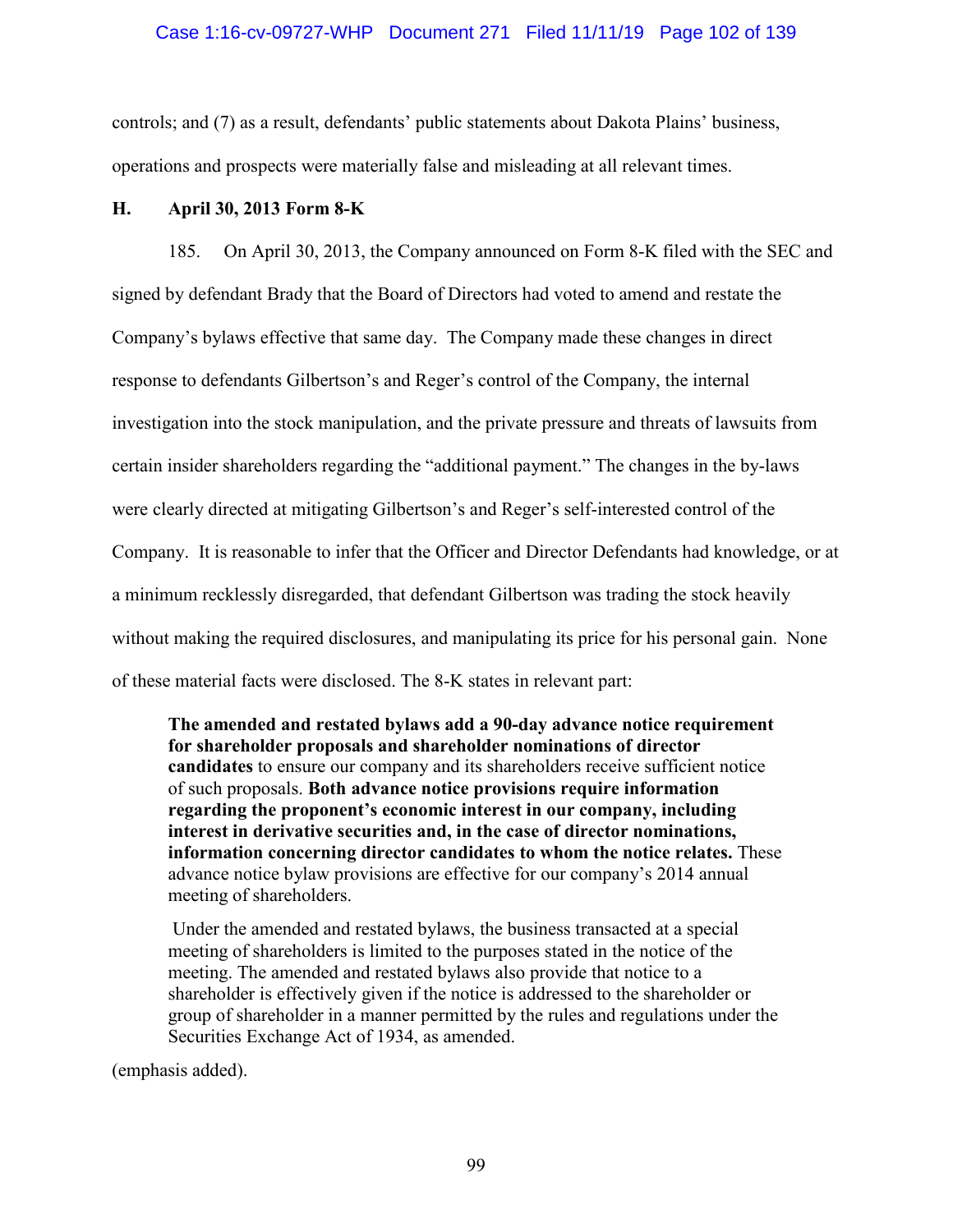## Case 1:16-cv-09727-WHP Document 271 Filed 11/11/19 Page 103 of 139

186. The 8-K omits to disclose all of the material facts that provide context to and necessitated these changes. It is reasonable to infer that the Board of Directors voting to require a shareholder who makes a shareholder proposal or director nomination to disclose his "economic interest in our company, including interest in derivative securities and, in the case of director nominations, information concerning director candidates to whom the notice relates," reflects the Board's knowledge or recklessness with regard to defendants Gilbertson's and Reger's control over the Company when Claypool was CEO, as well as Gilbertson's insider trading, insofar as it reflected new required disclosures of "derivative positions."

187. This Form 8-K further omitted to disclose the material information that: (1) defendants Gilbertson and Reger were each beneficial owners of more than 10% of the Company, and had actual control of the Company's business, management and operations; (2) that defendants Gilbertson and Reger held over 70% of the Company's Consolidated Notes that were renegotiated; (3) that defendants Gilbertson and Reger had themselves caused the Company to add the "additional payment" provision to the Consolidated Notes for their own benefit at cost to the Company's shareholders; (4) that the Company had hired outside counsel to investigate how defendant Gilbertson had orchestrated a massive fraud to dramatically inflate the price of Dakota Plains stock in its first 20 days of public trading to cash in on the "additional payment" provision; (5) that the officers and directors of Dakota Plains knew or recklessly disregarded this fraud; (6) that the Officer and Director Defendants knew or were reckless in not knowing of Gilbertson's and Reger's misappropriation of Dakota Plains assets for Gilbertson's and Reger's personal gain at the expense of the Company's public investors; (7) that defendants Gilbertson and Reger were using their position in Company stock to continue to manipulate the price of the stock for their benefit of \$30 million in insider trading profits, both buying and selling the stock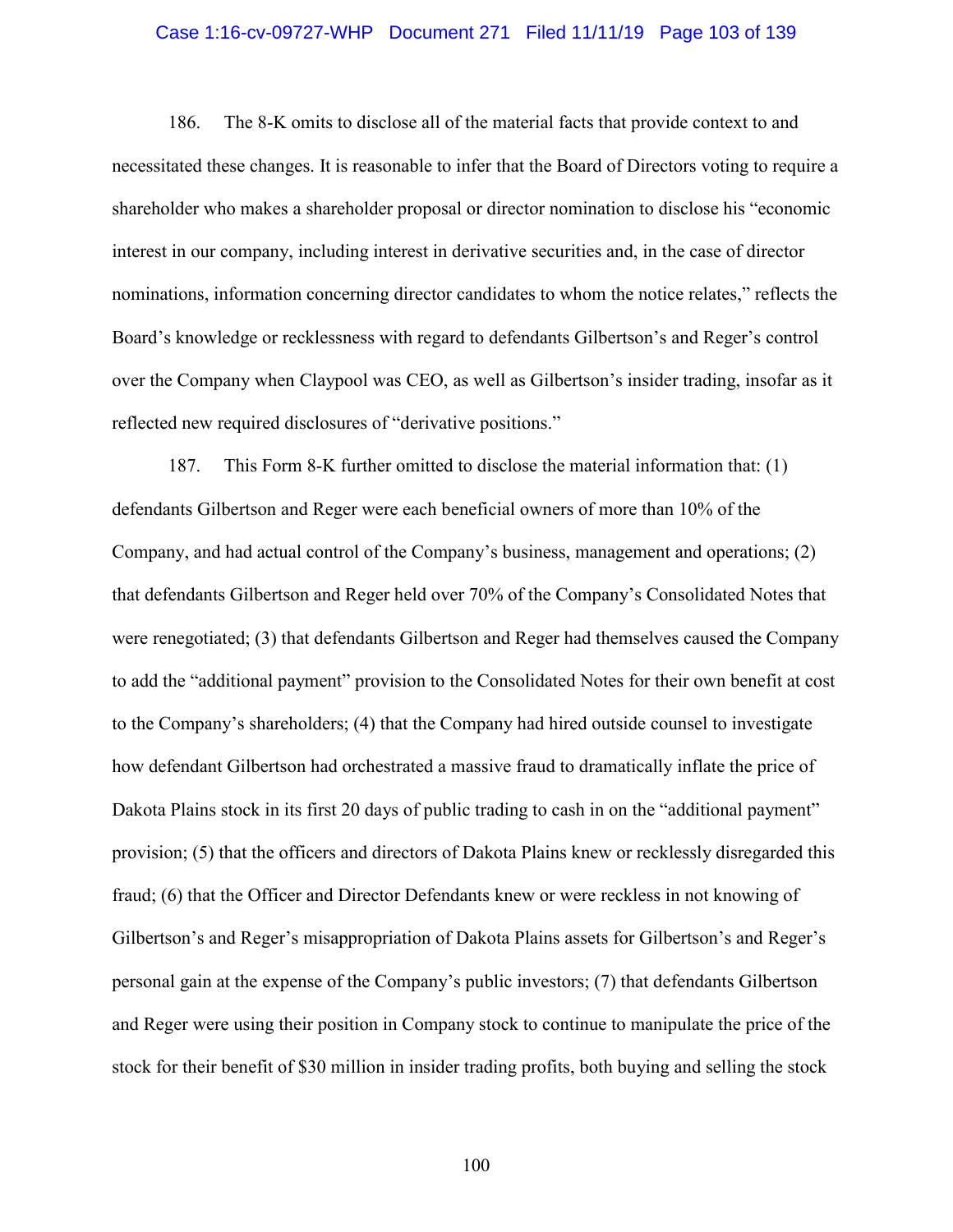## Case 1:16-cv-09727-WHP Document 271 Filed 11/11/19 Page 104 of 139

throughout the stock's inevitable Class Period decline in value; (8) that Dakota Plains lacked effective and adequate internal controls; and (9) as a result, defendants' public statements about Dakota Plains' business, operations and prospects were materially false and misleading at all relevant times.

## **I. May 8, 2013, Form 10-Q for the Quarter Ended March 31, 2013**

188. On May 8, 2013, the Company filed its Form 10-Q for the quarter ended March

31, 2013 with the SEC. This report was signed by defendant Brady and contained SOX

certifications signed by defendants McKenzie and Brady falsely attesting to the accuracy of

financial reporting, the disclosure of any material changes to the Company's internal control over

financial reporting, and the disclosure of any fraud. The Form 10-Q states in relevant part:

On November 1, 2011 the Company entered into an Exchange and Loan Agreement **with the holders of certain senior and junior promissory notes** ("Old Notes"). As part of the Exchange and Loan Agreement the holders of the Old Notes agreed to exchange their notes for new promissory notes and extend the term of the promissory notes. The total value of these new notes was \$9 million and all unpaid accrued interest and principal were payable on March 31, 2013 (the "New Notes"). The new promissory notes bore interest at the rate of 12% per annum, with interest payable in arrears on the last day of each fiscal quarter.

The new promissory notes included an additional payment provision that provided that upon public listing of the Company if the initial trading price, as defined in the Exchange and Loan Agreement, exceeds \$2.50, then the holder would be entitled to receive an additional payment equal to the remainder, to the extent positive, of (x) the unpaid principal amount of the promissory note multiplied by the initial trading price and divided by \$2.50 minus (y) the unpaid principal amount of the promissory note. The holders of the promissory notes could elect to receive the additional payment either (i) a number of shares of the Company's common stock equal to the additional payment divided by \$4.00, or (ii) a subordinated promissory note having a principal amount equal to the additional payment, bearing no interest for three calendar months after issuance and 12% simple annual interest thereafter, due and payable on the one-year anniversary of the issue date of such promissory note. With the public listing of the Company in March 2012, the additional payment due to the holders of the notes under this provision was \$32,851,800.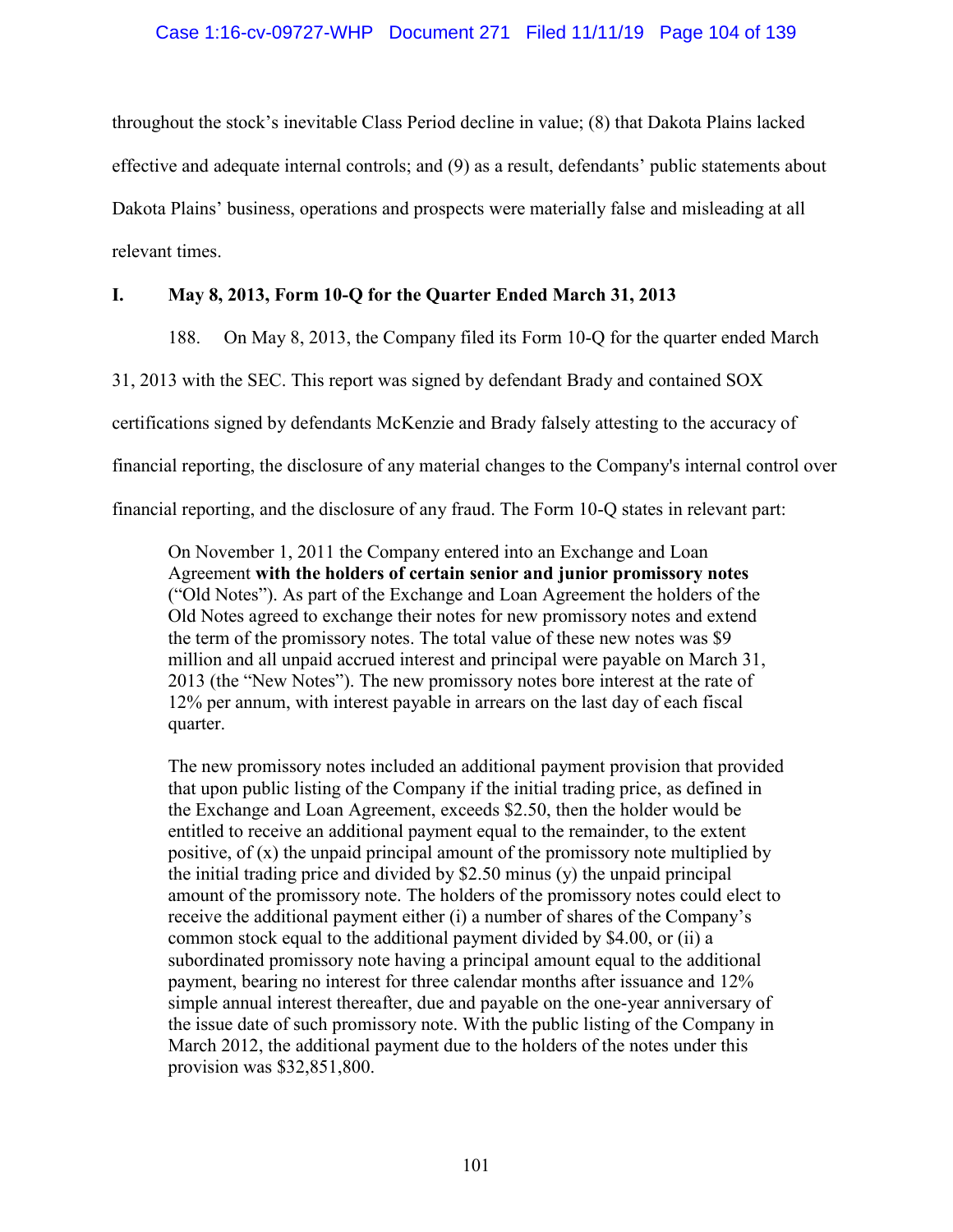The additional payment provision in the new promissory notes was considered an embedded derivative, and was recorded as a derivative liability with a remeasurement as of each reporting date.

On April 21, 2012, the embedded derivative was satisfied with the issuance of promissory notes in the aggregate amount of \$27,663,950 and 1,296,963 shares of the Company's common stock. **The fair value of the embedded derivative was \$32,851,800 at April 21, 2012.** The increase in the fair value of the embedded derivative during the three months ended March 31, 2012, \$27,311,800, was recorded as interest expense on the condensed consolidated statement of operations.

## Private Placement of Debt

On November 2, 2012, the Company issued promissory notes in the amount of \$6,140,000. The issuance of these promissory notes resulted in net proceeds to the Company of approximately \$5,945,000, net of commissions and finance costs paid. The promissory notes bear interest at the rate of 12% per annum, with interest paid in arrears on the last day of each fiscal quarter. All principal and accrued interest are due and payable on October 31, 2015.

# **In conjunction with the issuance of the promissory notes the Company issued warrants to purchase 921,000 shares of our common stock, exercisable at \$4.00 per share. The warrants expire on October 31, 2017**.

The Company recorded \$1,048,889 of debt discount against these promissory notes representing the allocation of the relative fair value to the warrants issued. The debt discount will be amortized over the term of the promissory notes using the straight-line method, which approximates the effective interest method. For the three months ended March 31, 2013, the company recognized interest expense of \$87,408 related to the amortization of this debt discount.

The Company incurred finance costs of \$195,062 related to these notes, which will be amortized over the term of the notes and included in interest expense on the condensed consolidated statement of operations. The interest expense recorded for the three months ended March 31, 2013 was \$16,255.

## Amended Election, Exchange and Loan Agreements

**In addition, on November 2, 2012, pursuant to the Amended Election, Exchange and Loan Agreements; the Company repaid the outstanding principal to a holder of the New Notes in the amount of \$500,000.** The term of the remaining \$8.5 million in New Notes was extended using two different maturity dates. \$4,605,300 of the new promissory notes was extended to March 1, 2014 and \$3,894,700 was extended to October 31, 2015. All of the holders of the New Notes agreed to surrender and void the \$27,663,950 of promissory notes and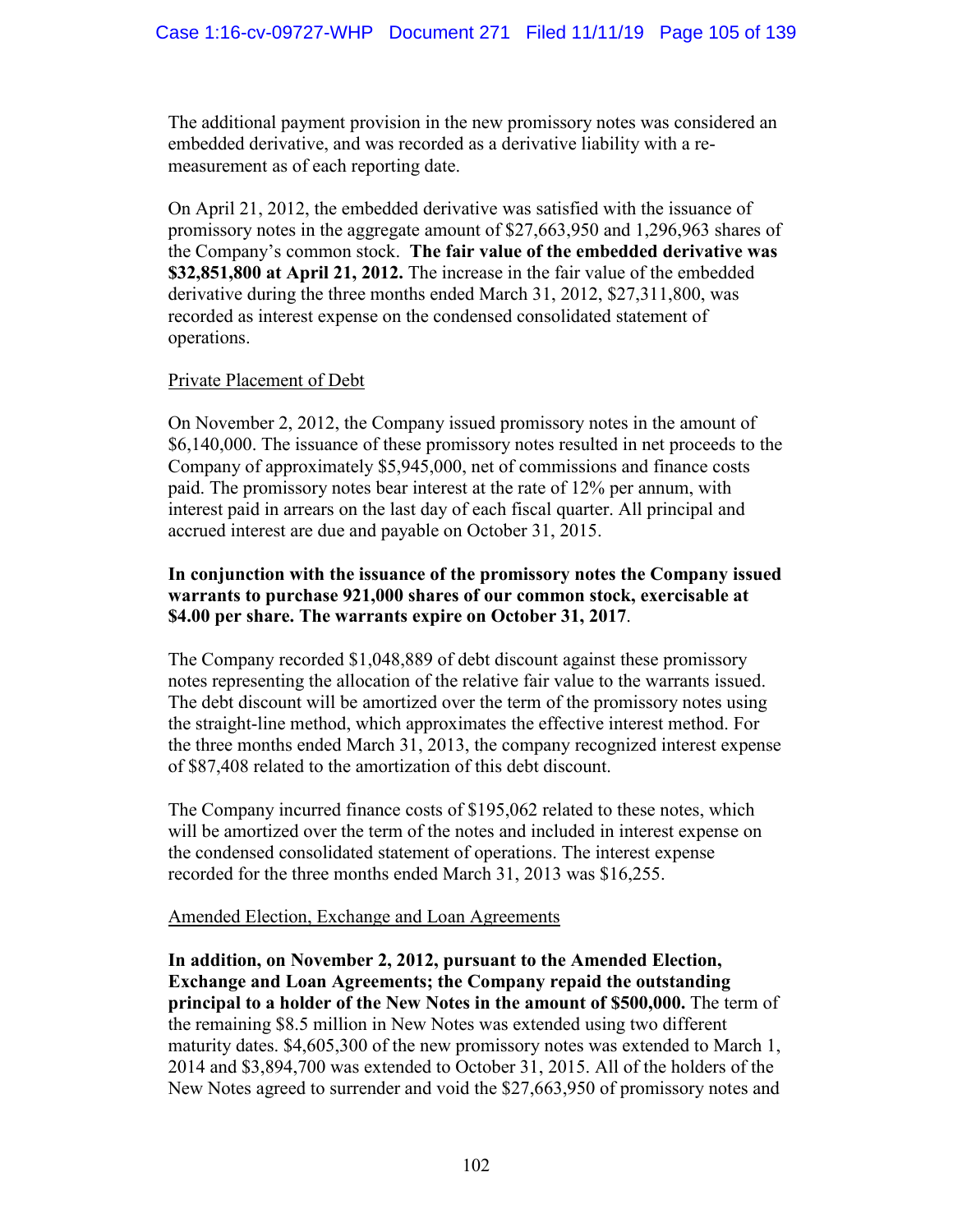1,296,963 shares of the Company's common stock received April 21, 2012, related to the additional payment provision in the New Notes.

**As a result of the revaluation of the additional payment provision and revised elections of the holders, the Company issued promissory notes in the aggregate of \$11,965,300 and 1,757,075 shares of its common stock**. These promissory notes bear interest at the rate of 12% per annum, with interest paid in arrears on the last day of each fiscal quarter. All principal and accrued interest are due and payable on October 31, 2015.

(emphasis added).

189. This Form 10-Q omits to disclose with whom and why the First Amendment was negotiated. It also omits to disclose the material information that: (1) defendants Gilbertson and Reger were each beneficial owners of more than 10% of the Company, and had actual control of the Company's business, management and operations; (2) that defendants Gilbertson and Reger held over 70% of the Company's Consolidated Notes that were renegotiated; (3) that defendants Gilbertson and Reger had themselves caused the Company to add the "additional payment" provision to the Consolidated Notes for their own benefit at cost to the Company's shareholders; (4) the Company had hired outside counsel to investigate whether defendant Gilbertson had orchestrated a massive fraud to dramatically inflate the price of Dakota Plains stock in its first 20 days of public trading to cash in on the "additional payment" provision; (5) that the officers and directors of Dakota Plains knew of or recklessly disregarded this fraud; (6) that the Officer and Director Defendants knew or were reckless in not knowing of Gilbertson's and Reger's misappropriation of Dakota Plains assets for Gilbertson's and Reger's personal gain at the expense of the Company's public investors; (7) that defendants Gilbertson and Reger were using their positions in Company stock to continue to manipulate the price of the stock for their benefit of \$30 million in insider trading profits, both buying and selling the stock throughout the stock's inevitable Class Period decline in value; (8) that Dakota Plains lacked effective and adequate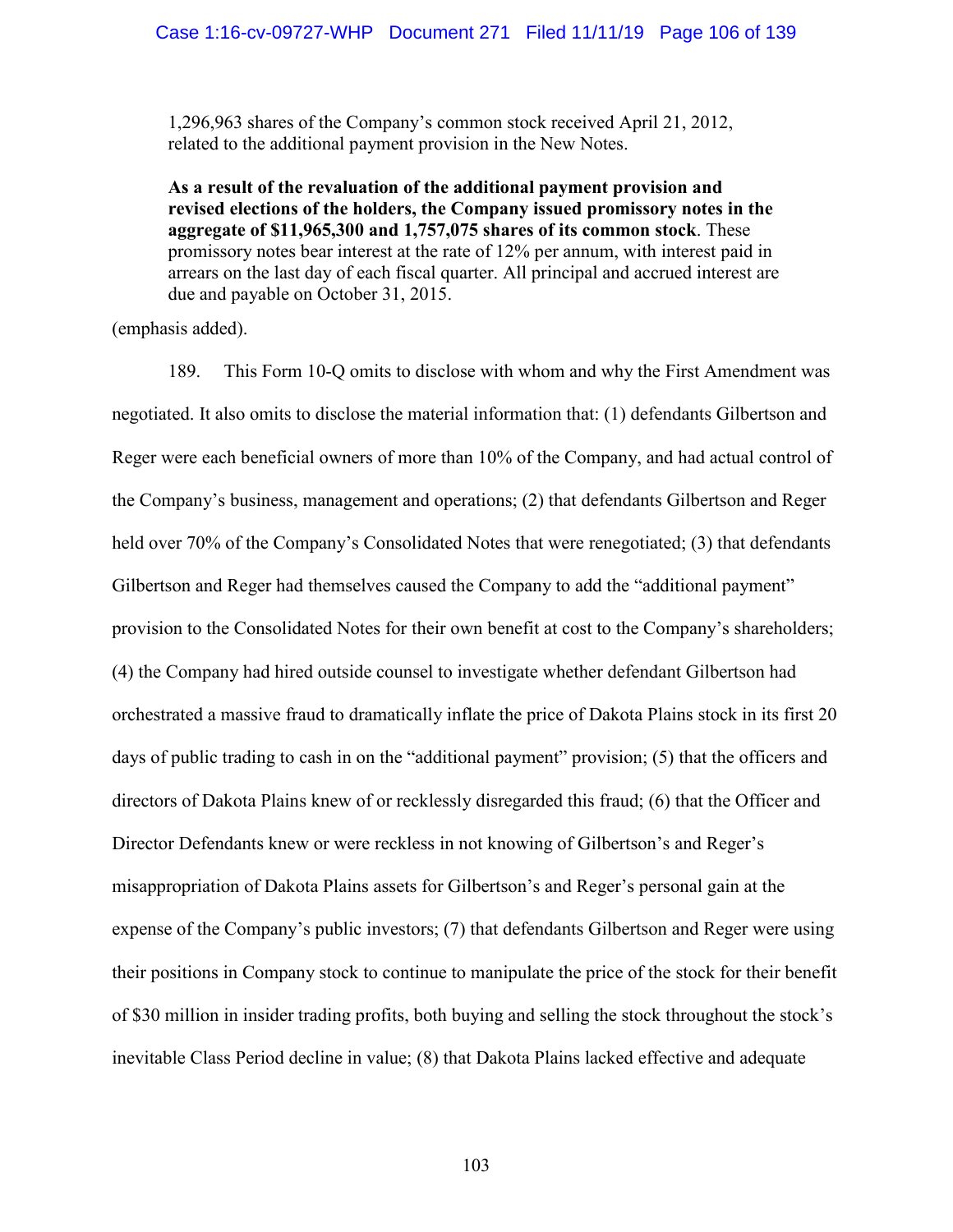#### Case 1:16-cv-09727-WHP Document 271 Filed 11/11/19 Page 107 of 139

internal controls; and (9) as a result, defendants' public statements about Dakota Plains' business, operations and prospects were materially false and misleading at all relevant times.

### **J. August 8, 2013 Form 10-Q for the Quarter Ended June 30, 2013**

190. On August 8, 2013, the Company filed its Form 10-Q for the quarter ended June 30, 2013 with the SEC. This report was signed by defendant Brady and contained SOX certifications signed by defendants McKenzie and Brady falsely attesting to the accuracy of financial reporting, the disclosure of any material changes to the Company's internal control over financial reporting, and the disclosure of any fraud. This Form 10-Q was filed after the results of the internal investigation into the stock manipulation and windfall "additional payment" were known to the Officer and Director Defendants, and after the Company had confronted defendants Gilbertson and Reger with its results. None of these material facts were disclosed. This Form 10- Q omitted to disclose the material information that: (1) defendants Gilbertson and Reger were each beneficial owners of more than 10% of the Company, and had actual control of the Company's business, management and operations; (2) that defendants Gilbertson and Reger held over 70% of the Company's Consolidated Notes; (3) that defendants Gilbertson and Reger had themselves caused the Company to add the "additional payment" provision to the Consolidated Notes for their own benefit at cost to the Company's shareholders; (4) that the Company hired outside counsel to investigate whether defendant Gilbertson had orchestrated a massive fraud to dramatically inflate the price of Dakota Plains stock in its first 20 days of public trading to cash in on the "additional payment" provision and had confronted him with the results; (5) that the officers and directors of Dakota Plains knew of and/or recklessly disregarded this fraud in June 2013 at the latest, and likely much earlier; (6) that the Officer and Director Defendants knew or were reckless in not knowing of Gilbertson's and Reger's misappropriation of Dakota Plains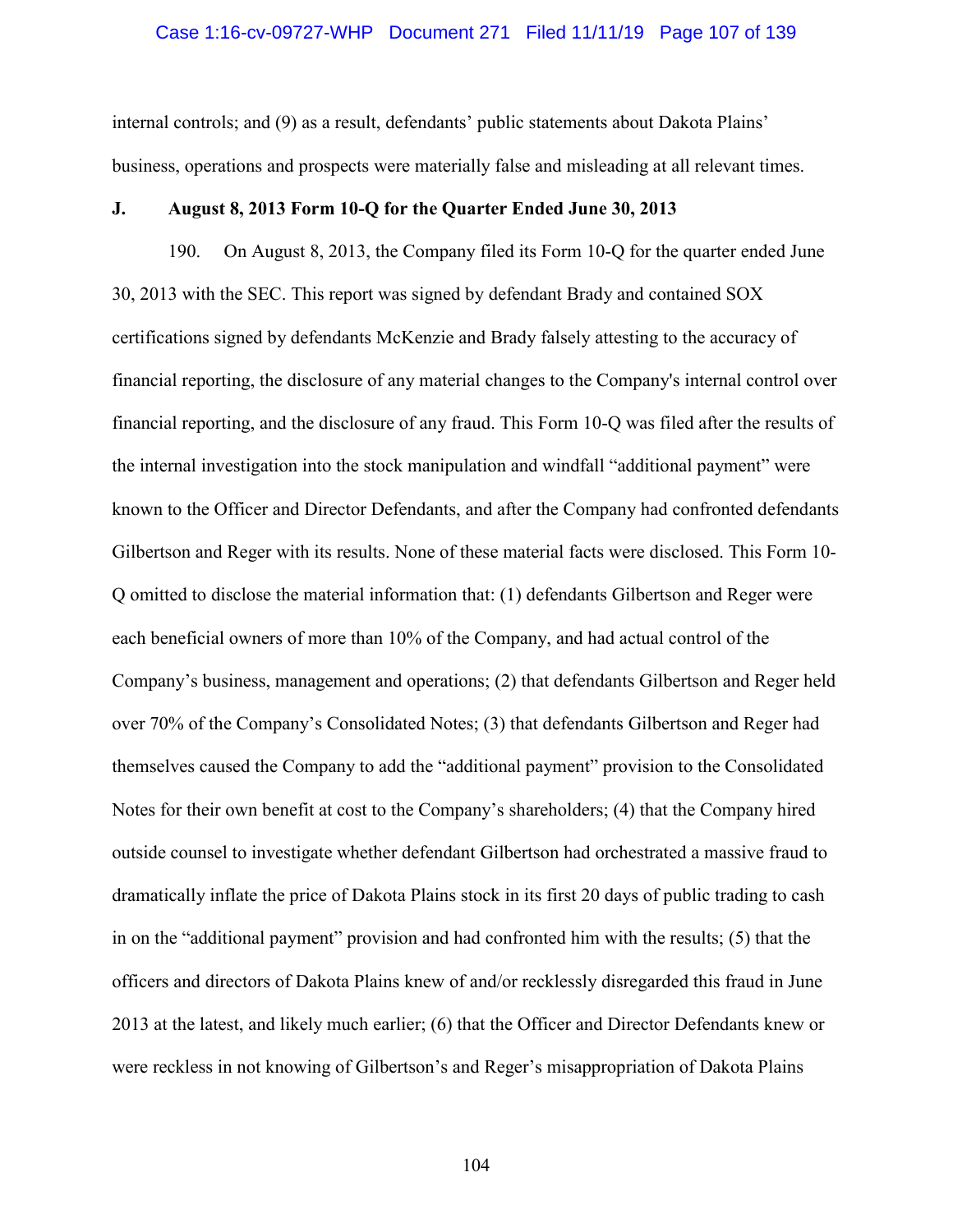#### Case 1:16-cv-09727-WHP Document 271 Filed 11/11/19 Page 108 of 139

assets for Gilbertson's and Reger's personal gain at the expense of the Company's public investors; (7) that defendants Gilbertson and Reger were using their positions in Company stock to continue to manipulate the price of the stock for their benefit of \$30 million in insider trading profits, both buying and selling the stock throughout the stock's inevitable Class Period decline in value; (8) that Dakota Plains lacked effective and adequate internal controls; and (9) as a result, defendants' public statements about Dakota Plains' business, operations and prospects were materially false and misleading at all relevant times.

## **K. September 27, 2013 Form S-3 Shelf Registration Statement and Prospectus**

191. On September 27, 2013, the Company filed a Registration Statement and Prospectus on Form S-3, a "shelf" registration by which the Company registered to sell, "either separately or together, common stock, preferred stock, debt securities, warrants, and units from time to time in one or more offerings up to an aggregate initial offering price of \$125,000,000." This Registration Statement was signed by defendants McKenzie, Brady, Claypool, Alvord, Cownie, Fellon and Rust. Despite these defendants' knowledge and/or reckless disregard of Gilbertson's and Reger's scheme, Gilbertson's stock manipulation, and that Gilbertson was then in negotiations with the Company's management for further concession on the "additional payment" provision, the Registration Statement omitted all such material information. Instead it explicitly incorporated by reference all of the Company's previous SEC filings without revision or correction. In the Registration Statement and Prospectus, the foregoing identified signing defendants omitted to disclose that: (1) defendants Gilbertson and Reger were each beneficial owners of more than 10% of the Company, and had actual control of the Company's business, management and operations; (2) that defendants Gilbertson and Reger held over 70% of the Company's Consolidated Notes; (3) that defendants Gilbertson and Reger had themselves caused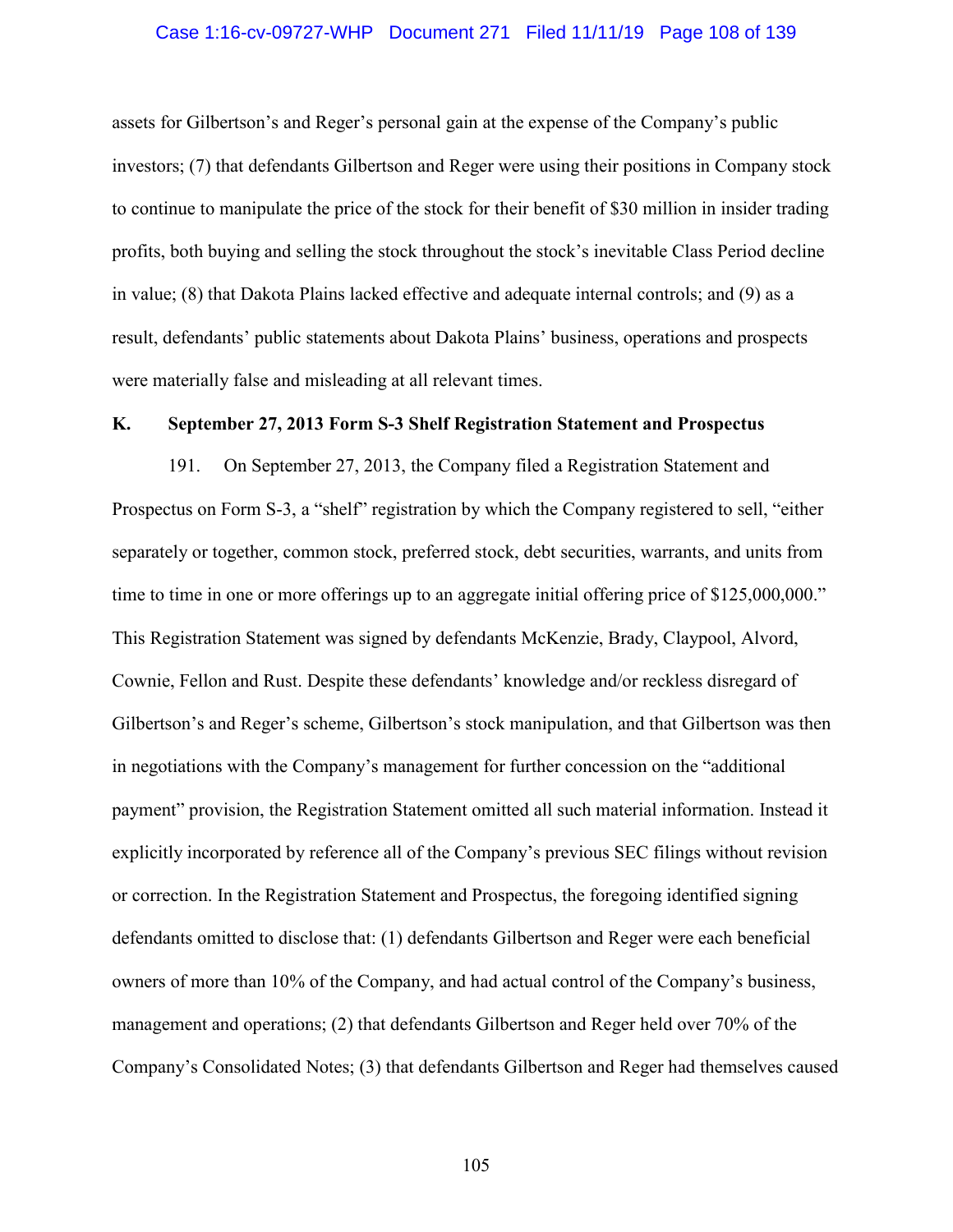#### Case 1:16-cv-09727-WHP Document 271 Filed 11/11/19 Page 109 of 139

the Company to add the "additional payment" provision to the Consolidated Notes for their own benefit at cost to the Company's shareholders; (4) that defendant Gilbertson had orchestrated a massive fraud to dramatically inflate the price of Dakota Plains stock in its first 20 days of public trading to cash in on the "additional payment" provision; (5) that the officers and directors of Dakota Plains knew of and/or recklessly disregarded this fraud in June 2013 at the latest, and likely much earlier yet made no disclosure thereof; (6) that the Officer and Director Defendants, knew or were reckless in not knowing of Gilbertson's and Reger's misappropriation of Dakota Plains assets for Gilbertson's and Reger's personal gain at the expense of the Company's public investors; (7) that defendants Gilbertson and Reger were using their positions in Company stock to continue to manipulate the price of the stock for their benefit of \$30 million in insider trading profits, both buying and selling the stock throughout the stock's inevitable Class Period decline in value; (8) that Dakota Plains lacked effective and adequate internal controls; and (9) as a result, defendants' public statements about Dakota Plains' business, operations and prospects were materially false and misleading at all relevant times.

#### **L. November 12, 2013 Form 10-Q for the Quarter Ended September 30, 2013**

192. On November 12, 2013, the Company filed its Form 10-Q for the quarter ended September 30, 2013 with the SEC. This report was signed by defendant Brady and contained SOX certifications signed by defendants McKenzie and Brady falsely attesting to the accuracy of financial reporting, the disclosure of any material changes to the Company's internal control over financial reporting, and the disclosure of any fraud. This Form 10-Q was filed after the results of the internal investigation into the stock manipulation and windfall "additional payment" were known to the Officer and Director Defendants, and after the Company had confronted defendants Gilbertson and Reger with its results. None of these material facts were disclosed. This Form 10-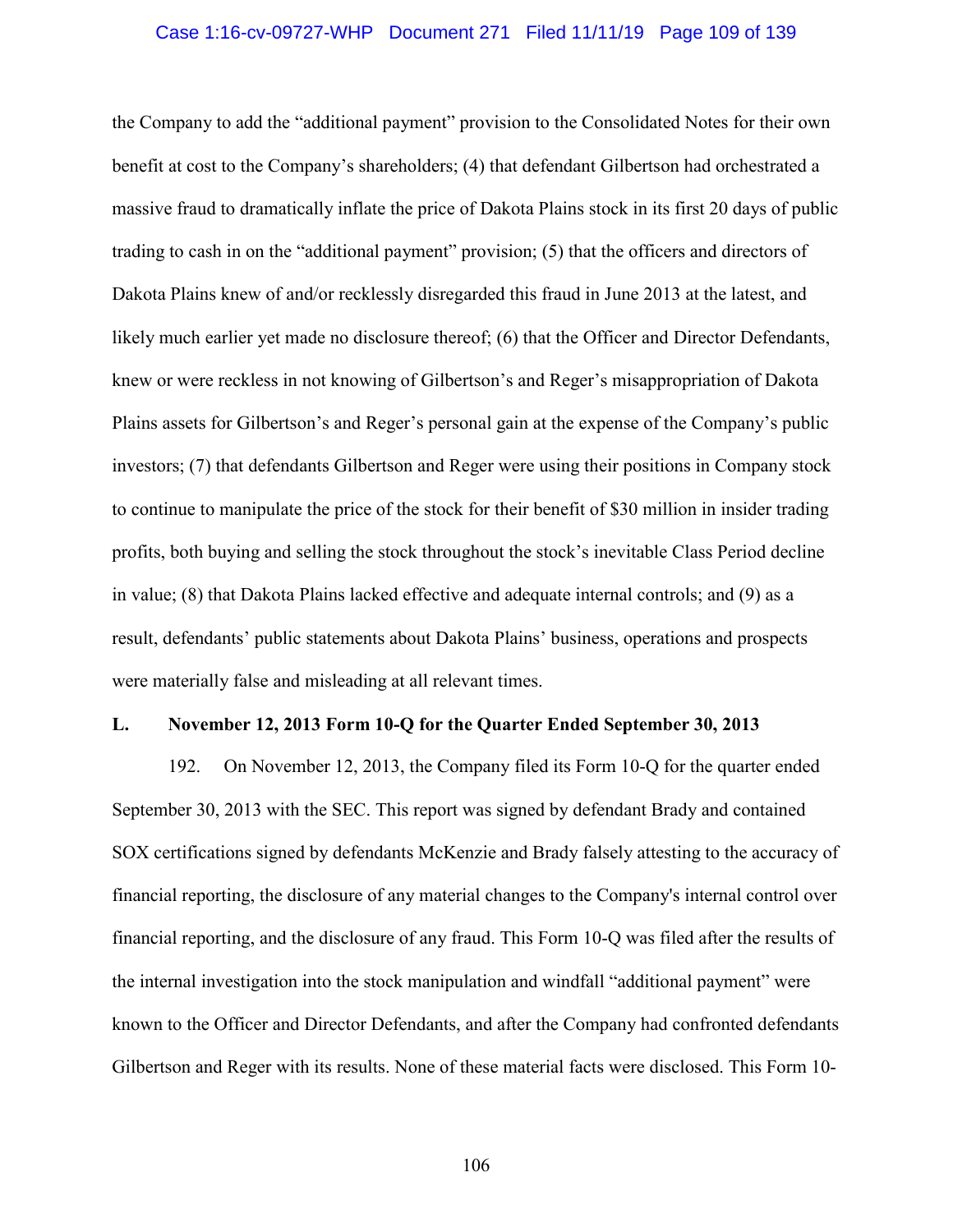#### Case 1:16-cv-09727-WHP Document 271 Filed 11/11/19 Page 110 of 139

Q failed to disclose that: (1) defendants Gilbertson and Reger were each beneficial owners of more than 10% of the Company, and had actual control of the Company's business, management and operations; (2) that defendants Gilbertson and Reger held over 70% of the Company's Consolidated Notes; (3) that defendants Gilbertson and Reger had themselves caused the Company to add the "additional payment" provision to the Consolidated Notes for their own benefit at cost to the Company's shareholders; (4) that defendant Gilbertson had orchestrated a massive fraud to dramatically inflate the price of Dakota Plains stock in its first 20 days of public trading to cash in on the "additional payment" provision; (5) that the officers and directors of Dakota Plains knew of and/or recklessly disregarded this fraud in June 2013 at the latest, and likely much earlier yet made no disclosure thereof; (6) that the Officer and Director Defendants knew or were reckless in not knowing of Gilbertson's and Reger's misappropriation of Dakota Plains assets for Gilbertson's and Reger's personal gain at the expense of the Company's public investors; (7) that defendants Gilbertson and Reger were using their positions in Company stock to continue to manipulate the price of the stock for their benefit of \$30 million in insider trading profits, both buying and selling the stock throughout the stock's inevitable Class Period decline in value; (8) that Dakota Plains lacked effective and adequate internal controls; and (9) as a result, defendants' public statements about Dakota Plains' business, operations and prospects were materially false and misleading at all relevant times.

#### **M. December 10, 2013 Form 8-K**

193. On December 10, 2013, the Company filed a Form 8-K with the SEC signed by Brady announcing the Second Amendment to the "additional payment" provision. It omitted to disclose material facts regarding with whom the Second Amendment was negotiated with, or why. It states in relevant part: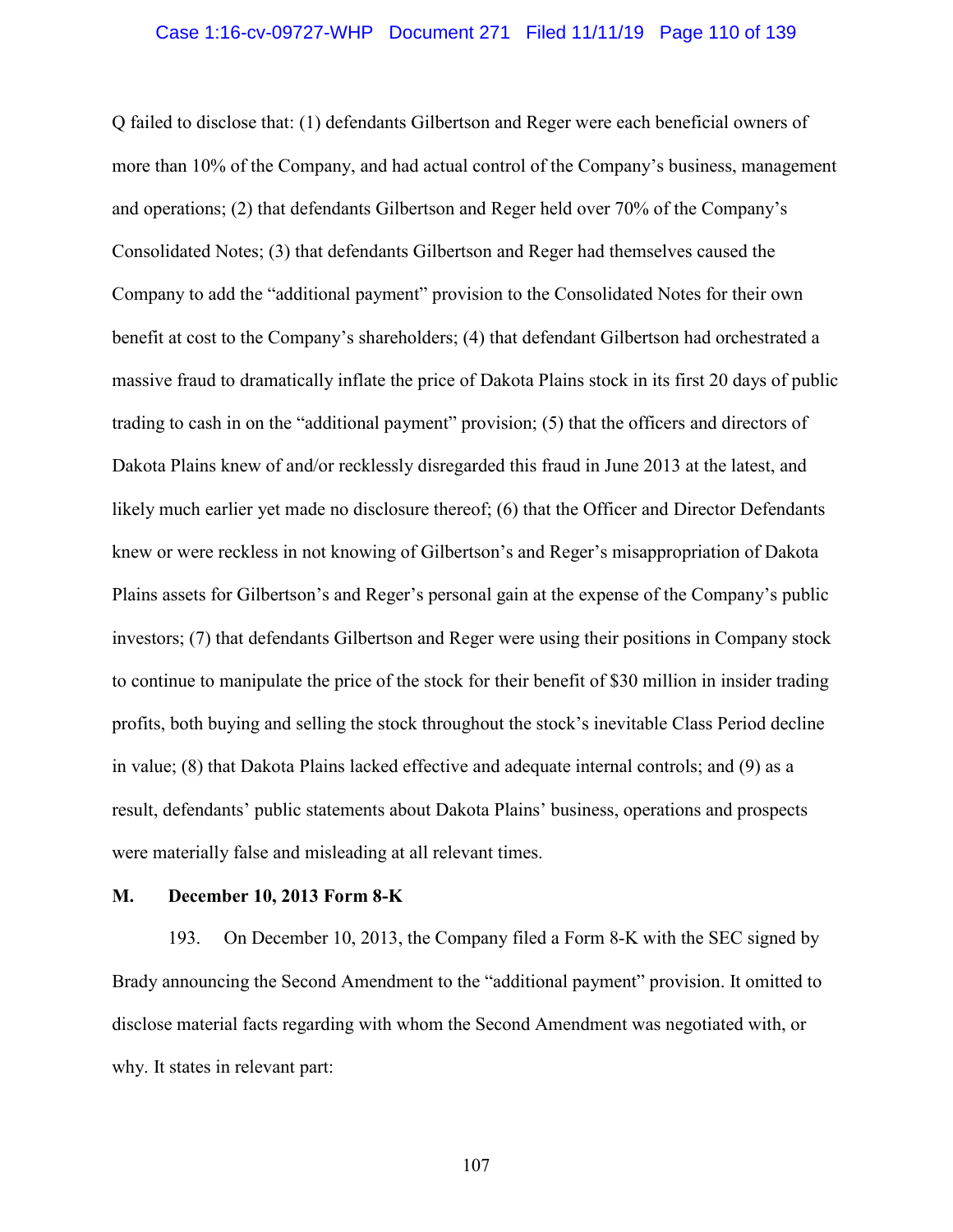**On December 10, 2013, we entered into an Adjustment, Extension and Loan Agreement (each, a "Loan Agreement") with each of the holders of our outstanding 12% senior unsecured promissory notes due March 1, 2014 and October 31, 2015, pursuant to which we issued new debt securities in connection with an extension and reduction of our outstanding debt.**

Pursuant to the Loan Agreements, the holders of our 12% senior unsecured promissory notes due March 1, 2014, evidencing an aggregate of approximately \$4.6 million principal amount of indebtedness, agreed to extend the maturity dates of such notes from March 1, 2014 to September 30, 2014, which was effectuated through a promissory note exchange (the "Extension"). **Further, the holders of certain of our outstanding 12% senior unsecured promissory notes due October 31, 2015 (the "Existing Notes due 2015") agreed to reduce that portion of the additional payment due under \$3.5 million aggregate principal amount of Existing Notes due 2015 to the amount obtained by applying a \$3.00 divisor in lieu of the \$2.50 divisor originally applied in determining the principal amounts of the promissory notes as previously disclosed. The holders of our \$12.0 million aggregate principal amount of our Existing Notes due 2015 also agreed to reduce the remaining additional payment due under the Existing Notes due 2015 to reflect an initial trading price equal to \$7.405.** These revised calculations resulted in a reduction of the principal amount of the Existing Notes due 2015 of approximately \$1.9 million (the "Reduced Payment"). In connection with the Loan Agreements, in exchange for the remaining Existing Notes due 2015, we issued approximately \$10.0 million principal amount of 12% amended and restated senior unsecured promissory notes due October 31, 2015 (the "New Notes due 2015").

All interest on the newly issued promissory notes is payable quarterly in arrears on each December 31st, March 31st, June 30th and September 30th, commencing on December 31, 2013, based upon twelve percent annual interest. All principal amounts and accrued but unpaid interest under the promissory notes evidencing the Extension will be due and payable on September 30, 2014. All principal amounts and accrued but unpaid interest under the New Notes due 2015 and all other promissory notes due on October 31, 2015 will be due and payable on October 31, 2015. The newly issued promissory notes provide for customary events of default and may be prepaid by us without penalty at any time. A copy of the form of newly issued promissory note is filed as Exhibit 4.1 to this current report on Form 8-K and is incorporated by reference herein.

**Additionally, the holders of our Existing Notes due 2015 who also elected to receive shares of our common stock in connection with the issuance of the Existing Notes due 2015 have agreed to reduce the number of shares of common stock received by a similar proportionate amount as the reduction of the principal amount of the New Notes due 2015, which resulted in a total reduction of 304,732 shares (the "Stock Reduction").**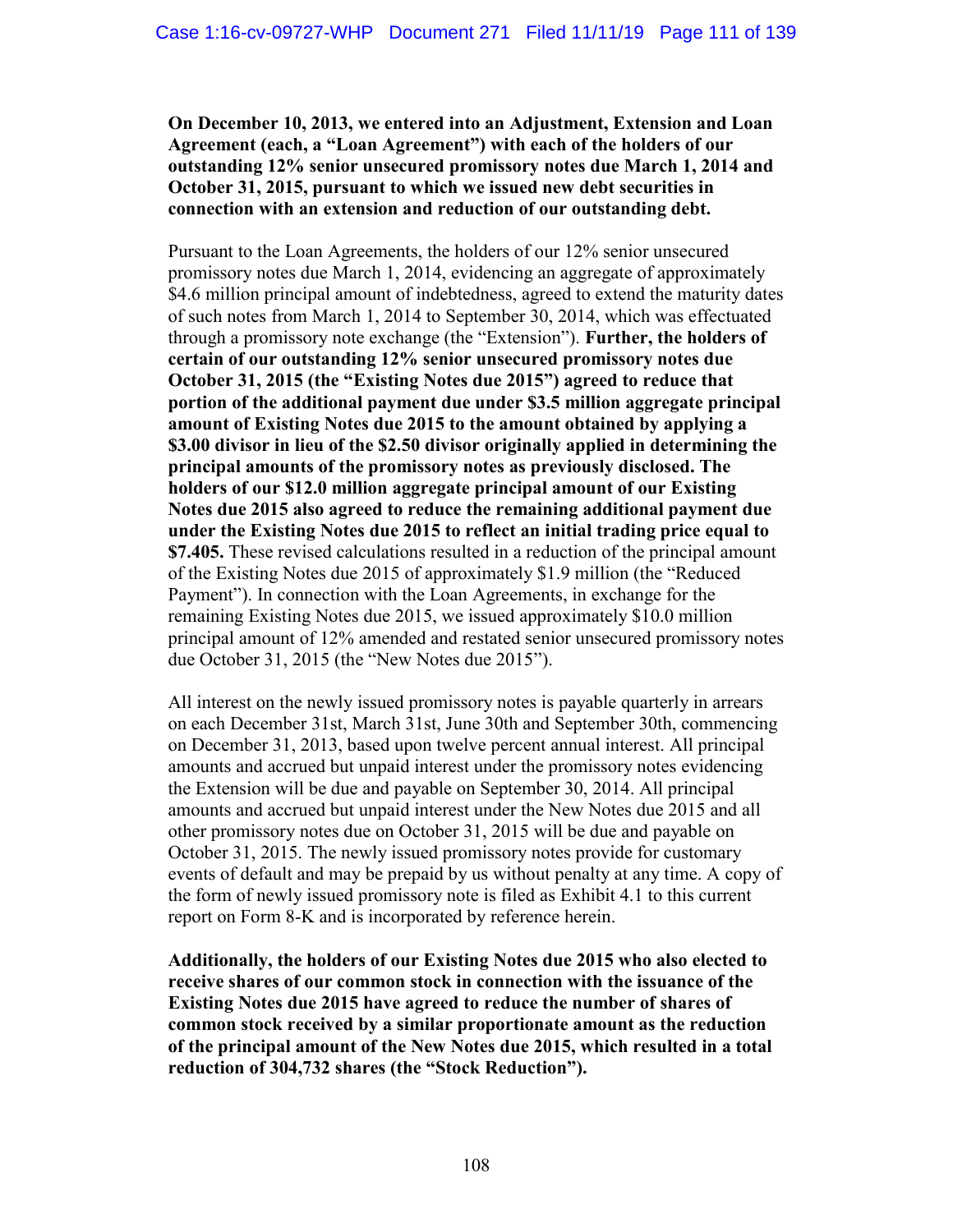**The Loan Agreements also provide that, if we complete a sale of not less than \$5.0 million worth of our capital stock, either registered or through a private placement (a "Qualified Equity Placement"), on or before December 10, 2015, we will use not less than 50% of the proceeds from such sale to repay, pro rata in order of maturity, all or a portion of the promissory notes due September 30, 2014 and approximately \$3.9 million principal amount of New Notes due 2015**. Additionally, if we complete a Qualified Equity Placement on or before December 10, 2014, then, we may elect to convert approximately \$10.0 million aggregate principal amount of the New Notes due 2015 into shares of common stock at the per-share price used in the Qualified Equity Placement. **Assuming the previously announced registered direct offering of our common stock, which is scheduled to close on or about December 16, 2013, is completed and results in a Qualified Equity Placement, we expect to exercise our right to convert the New Notes due 2015, which will result in the issuance of 4,660,534 additional shares of our common stock based on an offering price of \$2.15 per share (the "Conversion").** 

(emphasis added).

194. This 8-K made false and/or misleading statements regarding and/or failed to disclose that: (1) defendants Gilbertson and Reger were each beneficial owners of more than 10% of the Company, and had actual control of the Company's business, management and operations; (2) that defendants Gilbertson and Reger held over 70% of the Company's Consolidated Notes; (3) that defendants Gilbertson and Reger had themselves caused the Company to add the "additional payment" provision to the Consolidated Notes for their own benefit at cost to the Company's shareholders; (4) that defendant Gilbertson had orchestrated a massive fraud to dramatically inflate the price of Dakota Plains stock in its first 20 days of public trading to cash in on the "additional payment" provision; (5) that the officers and directors of Dakota Plains knew of and/or recklessly disregarded this fraud in June 2013 at the latest, and likely much earlier yet made no disclosure thereof; (6) that the Officer and Director Defendants knew or were reckless in not knowing of Gilbertson's and Reger's misappropriation of Dakota Plains assets for Gilbertson's and Reger's personal gain at the expense of the Company's public investors; (7) that defendants Gilbertson and Reger were using their positions in Company stock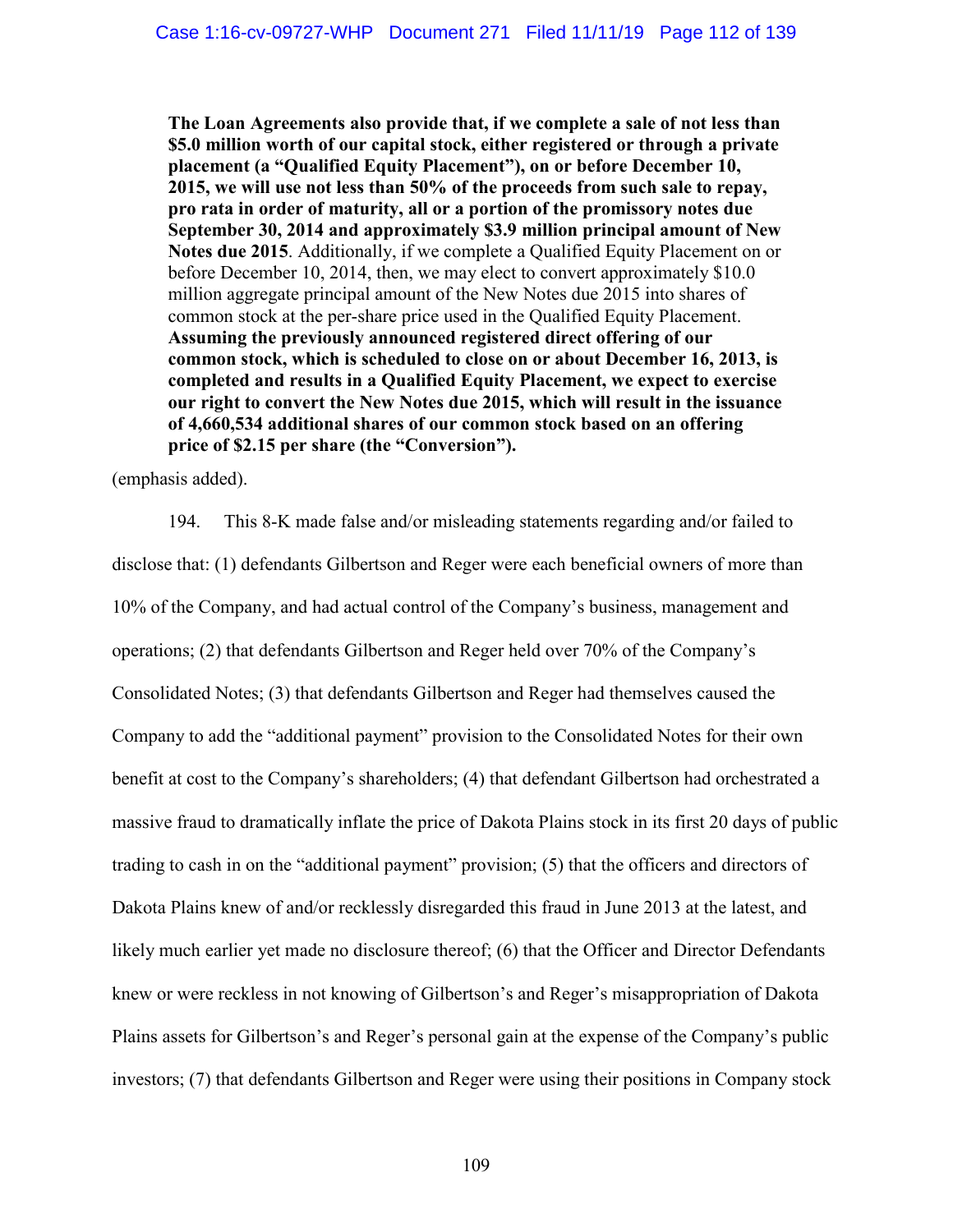### Case 1:16-cv-09727-WHP Document 271 Filed 11/11/19 Page 113 of 139

to continue to manipulate the price of the stock for their benefit of \$30 million in insider trading profits, both buying and selling the stock throughout the stock's inevitable Class Period decline in value; (8) that Dakota Plains lacked effective and adequate internal controls; and (9) as a result, defendants' public statements about Dakota Plains' business, operations and prospects were materially false and misleading at all relevant times.

## **N. March 14, 2014 Form 10-K for the Year Ended December 31, 2013**

195. On March 14, 2014, the Company filed with the SEC its Annual Report on Form 10-K for the year ended December 31, 2013. This Annual Report was signed by defendants McKenzie, Brady, Claypool, Alvord, Cownie, Fellon and Rust, and contained SOX certifications signed by defendants McKenzie and Brady falsely attesting to the accuracy of financial reporting, the disclosure of any material changes to the Company's internal control over financial reporting, and the disclosure of any fraud. The Officer and Director Defendants who signed this Form 10-K had knowledge of and/or recklessly disregarded defendants Gilbertson's and Reger's role in and control of the Company and manipulation of the Company's stock, and had agreed to the terms of the Second Amendment with them. Yet no disclosure was made of the role of defendants Gilbertson and Reger or the underlying stock manipulation scheme or the reason for the renegotiations of the Company's debt. This Annual Report states in part:

In connection with the November 2, 2012 private placement of 12.0% unsecured senior promissory notes due October 31, 2015 ("Notes due October 2015") discussed below, **we entered into the Amended Election, Exchange and Loan Agreements with each of the holders of the outstanding Notes due March 2013 pursuant to which we reduced the additional payment due under those notes to reflect an initial trading price equal to \$7.776 derived from the average closing price of our common stock during the 150 trading days immediately following March 23, 2012**. The revised calculation resulted in a reduced additional payment of approximately \$19.0 million (the "Reduced Payment"), a reduction of approximately \$14 million; or 42%.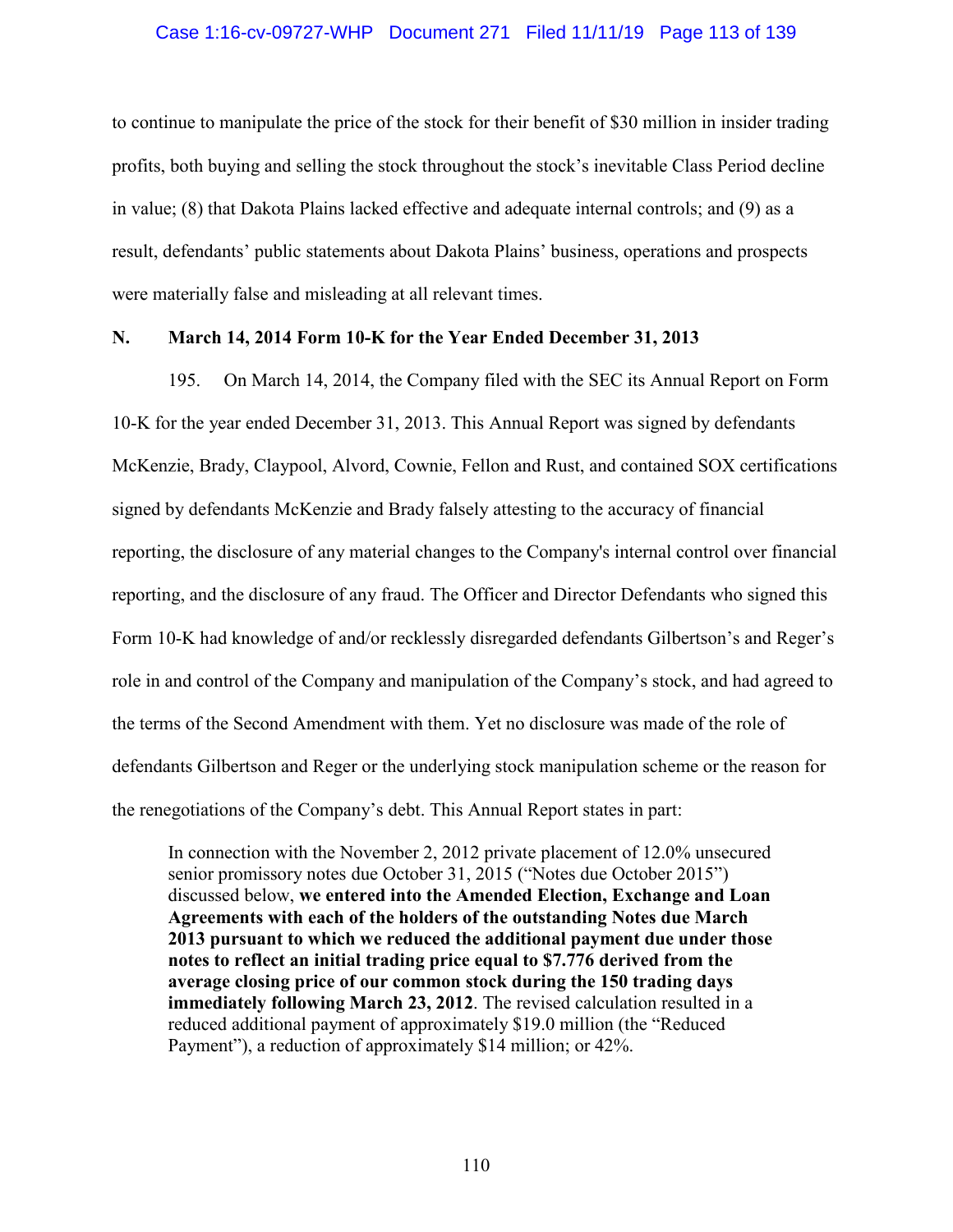Pursuant to the Amended Election, Exchange and Loan Agreements, all of the holders of the Notes due March 2013 agreed to surrender and void approximately \$27.7 aggregate principal amount of Notes due March 2013 and 483,088 shares of our common stock, all of which were issued by us as satisfaction of the additional payments as originally calculated and paid in May 2012 as discussed above. **As a result of revised elections by the holders, we issued in satisfaction of the Reduced Payment approximately \$12.0 million aggregate principal amount of Notes due October 2015 and 460,112 additional shares of our common stock based on an index price of \$4.00 per share.**

**In addition, the holders of approximately \$3.9 million of the \$9.0 million outstanding aggregate principal amount of the Notes due March 2013 tendered their notes in exchange for Notes due October 2015 and the holders of an additional approximately \$4.6 million aggregate principal amount of the Notes due March 2013 tendered their notes in exchange for new 12.0% senior unsecured promissory notes due March 1, 2014 ("Notes due March 2014).** The terms of the Notes due March 2014 were substantially similar to the Notes due March 2013 with the exception of an extended maturity date.

**As a part of the note exchanges, we paid to the holders of the outstanding promissory notes approximately \$410,000, representing interest that would have accrued had the additional payment been reduced in advance of its original issuance in May 2012.** The Amended Election, Exchange and Loan Agreements provide for customary representations from the Lenders (as defined therein) and provide indemnification rights to the lenders in exchange for their agreement to participate in the transaction.

# **On November 2, 2012, pursuant to an Amended Election, Exchange and Loan Agreement, we repaid the outstanding principal to a holder of the a Note due March 2013 in the amount of \$500,000.**

# *Debt Placement*

On November 2, 2012, we completed a private placement of debt, including an extension and reduction of a significant portion of our outstanding debt. We issued \$22.0 million aggregate principal amount of Notes due October 2015. In addition to \$6.14 million aggregate principal amount of Notes due October 2015 issued for cash, approximately \$3.9 million aggregate principal amount of Notes due October 2015 were issued in exchange for an equivalent principal amount of our outstanding Notes due March 2013 and approximately \$11.96 million aggregate principal amount of Notes due October 2015 were issued for all of our promissory notes issued in satisfaction of the Reduced Payment as discussed above.

# *Adjustment, Extension and Loan Agreements*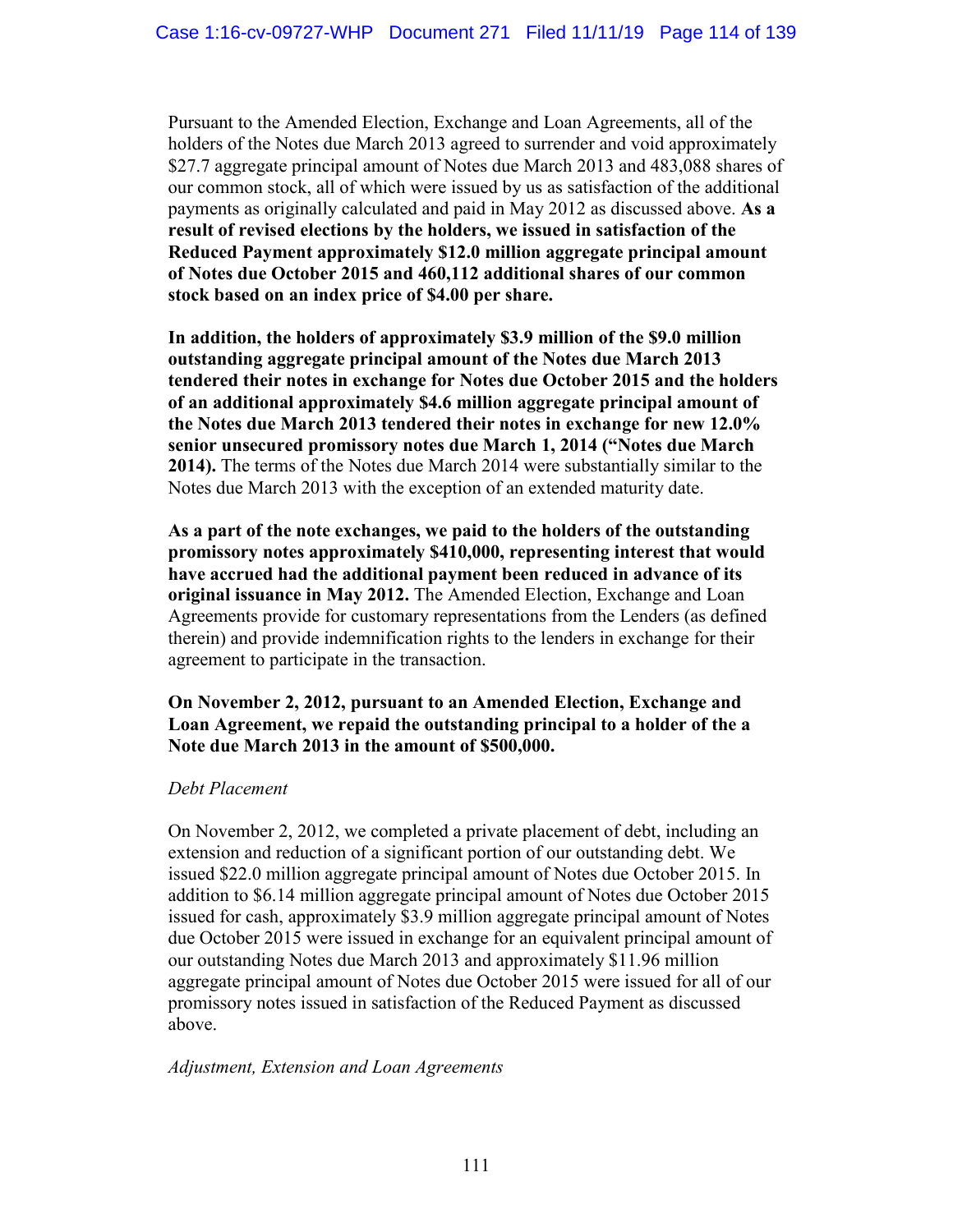**On December 10, 2013, we entered into Adjustment, Extension and Loan Agreements ("Loan Agreements") with each of the holders of our promissory notes issued under the Amended Election, Exchange and Loan Agreements, pursuant to which we issued new debt securities in connection with an extension and reduction of the outstanding debt.**

Pursuant to the Loan Agreements, the holders of the Notes due March 1, 2014 agreed to extend the maturity dates of such notes from March 1, 2014 to September 30, 2014.

In addition, **the holders of the promissory notes issued under the Amended Election, Exchange and Loan Agreements agreed to revalue the additional payment provision.** This revaluation resulted in a reduction of the principal amount of the promissory notes by \$1,945,156, or 16%. In connection with the Loan Agreements, in exchange for the original promissory notes issued, we issued \$10,020,143 principal amount of 12.0% amended and restated senior unsecured promissory notes due October 31, 2015. **Additionally, the holders agreed to surrender 304,732 shares of our common stock issued as part of the Amended Election, Exchange and Loan Agreements.** The amended and restated senior unsecured promissory notes bore interest at the rate of 12.0% per annum, with interest payable in arrears on the last day of each fiscal quarter.

(emphasis added).

196. This Annual Report was signed by all of the Officer and Director Defendants other than Thornton, after the Board of Directors had twice amended the terms of the "additional payment" provision of the notes and after the Board had knowledge of and/or recklessly disregarded Gilbertson's and Reger's scheme. It omitted to disclose material facts including that: (1) defendants Gilbertson and Reger were each beneficial owners of more than 10% of the Company, and had actual control of the Company's business, management and operations; (2) that defendants Gilbertson and Reger held over 70% of the Company's Consolidated Notes that were renegotiated; (3) that defendants Gilbertson and Reger had themselves caused the Company to add the "additional payment" provision to the Consolidated Notes for their own benefit at cost to the Company's shareholders; (4) that outside counsel had concluded that defendant Gilbertson had orchestrated a massive fraud to dramatically inflate the price of Dakota Plains stock in its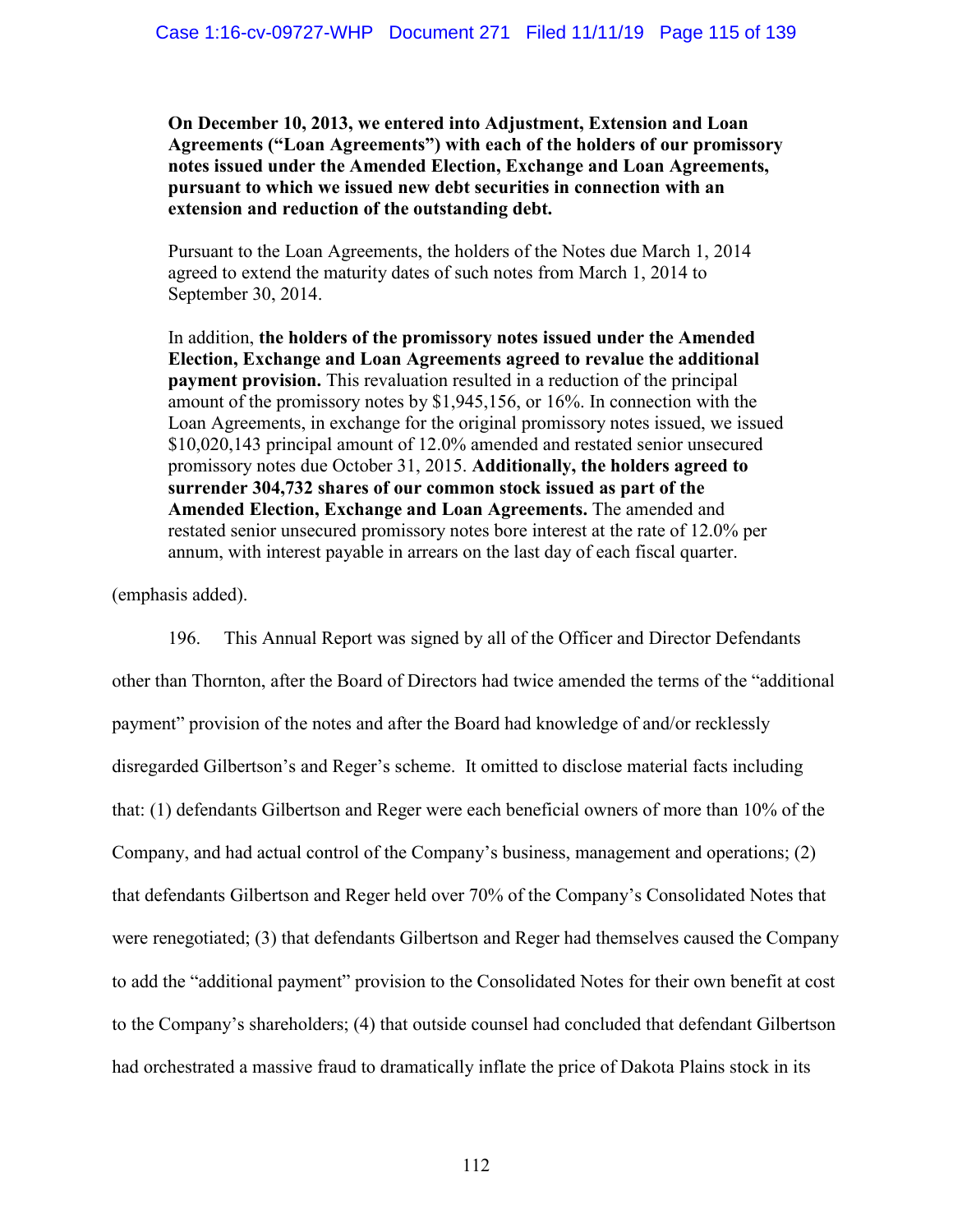#### Case 1:16-cv-09727-WHP Document 271 Filed 11/11/19 Page 116 of 139

first 20 days of public trading to cash in on the "additional payment" provision; (5) that the officers and directors of Dakota Plains knew of and/or recklessly disregarded this fraud in June 2013 at the latest, and likely much earlier yet made no disclosure thereof; (6) that the Officer and Director Defendants knew or were reckless in not knowing of Gilbertson's and Reger's misappropriation of Dakota Plains assets for Gilbertson's and Reger's personal gain at the expense of the Company's public investors; (7) that defendants Gilbertson and Reger were using their positions in Company stock to continue to manipulate the price of the stock for their benefit of \$30 million in insider trading profits, both buying and selling the stock throughout the stock's inevitable Class Period decline in value; (8) that Dakota Plains lacked effective and adequate internal controls; and (9) as a result, defendants' public statements about Dakota Plains' business, operations and prospects were materially false and misleading at all relevant times.

#### **O. May 9, 2014 Form 10-Q for the Quarter Ended March 31, 2014**

197. On May 9, 2014, the Company filed its Form 10-Q for the quarter ended March 31, 2014 with the SEC. This report was signed by defendant Brady and contained SOX certifications signed by defendants McKenzie and Brady falsely attesting to the accuracy of financial reporting, the disclosure of any material changes to the Company's internal control over financial reporting, and the disclosure of any fraud. This quarterly report was the last one filed with the SEC before the Company's stock began trading on the NYSE MKT stock exchange. Tellingly, the Company's previous discussion concerning the issuance and continued restructuring of the Company's outstanding debt due to the "additional payment" is completely absent. This Form 10-Q was false and misleading and omitted material facts including: (1) defendants Gilbertson and Reger were each beneficial owners of more than 10% of the Company, and had actual control of the Company's business, management and operations; (2)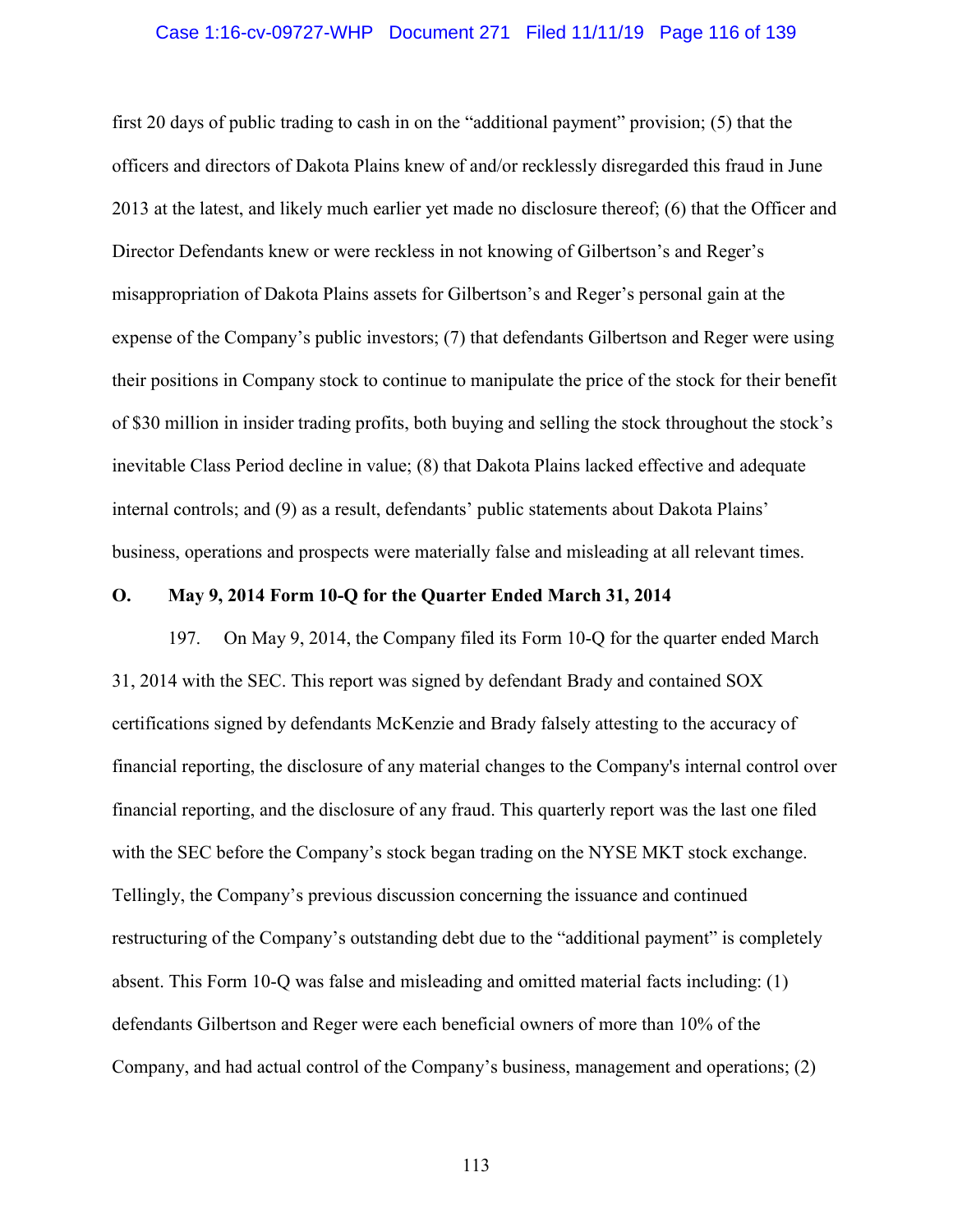#### Case 1:16-cv-09727-WHP Document 271 Filed 11/11/19 Page 117 of 139

that defendants Gilbertson and Reger held over 70% of the Company's Consolidated Notes; (3) that defendants Gilbertson and Reger had themselves caused the Company to add the "additional payment" provision to the Consolidated Notes for their own benefit at cost to the Company's shareholders; (4) that defendant Gilbertson had orchestrated a massive fraud to dramatically inflate the price of Dakota Plains stock in its first 20 days of public trading to cash in on the "additional payment" provision; (5) that the officers and directors of Dakota Plains knew of and/or recklessly disregarded this fraud in June 2013 at the latest, and likely much earlier yet made no disclosure thereof; (6) that the Officer and Director Defendants knew or were reckless in not knowing of Gilbertson's and Reger's misappropriation of Dakota Plains assets for Gilbertson's and Reger's personal gain at the expense of the Company's public investors; (7) that defendants Gilbertson and Reger were using their positions in Company stock to continue to manipulate the price of the stock for their benefit of \$30 million in insider trading profits, both buying and selling the stock throughout the stock's inevitable Class Period decline in value; (8) that defendant Dakota Plains lacked effective and adequate internal controls; and (9) as a result, defendants' public statements about Dakota Plains' business, operations and prospects were materially false and misleading at all relevant times.

#### **P. August 11, 2014 Form 10-Q for the Quarter Ended June 30, 2014**

198. On August 11, 2014, the Company filed its Form 10-Q for the quarter ended June 30, 2014 with the SEC. This report was signed by defendant Brady and contained SOX certifications signed by defendants McKenzie and Brady falsely attesting to the accuracy of financial reporting, the disclosure of any material changes to the Company's internal control over financial reporting, and the disclosure of any fraud. The Company's previous discussion of the issuance and continued restructuring of the Company's outstanding debt due to the "additional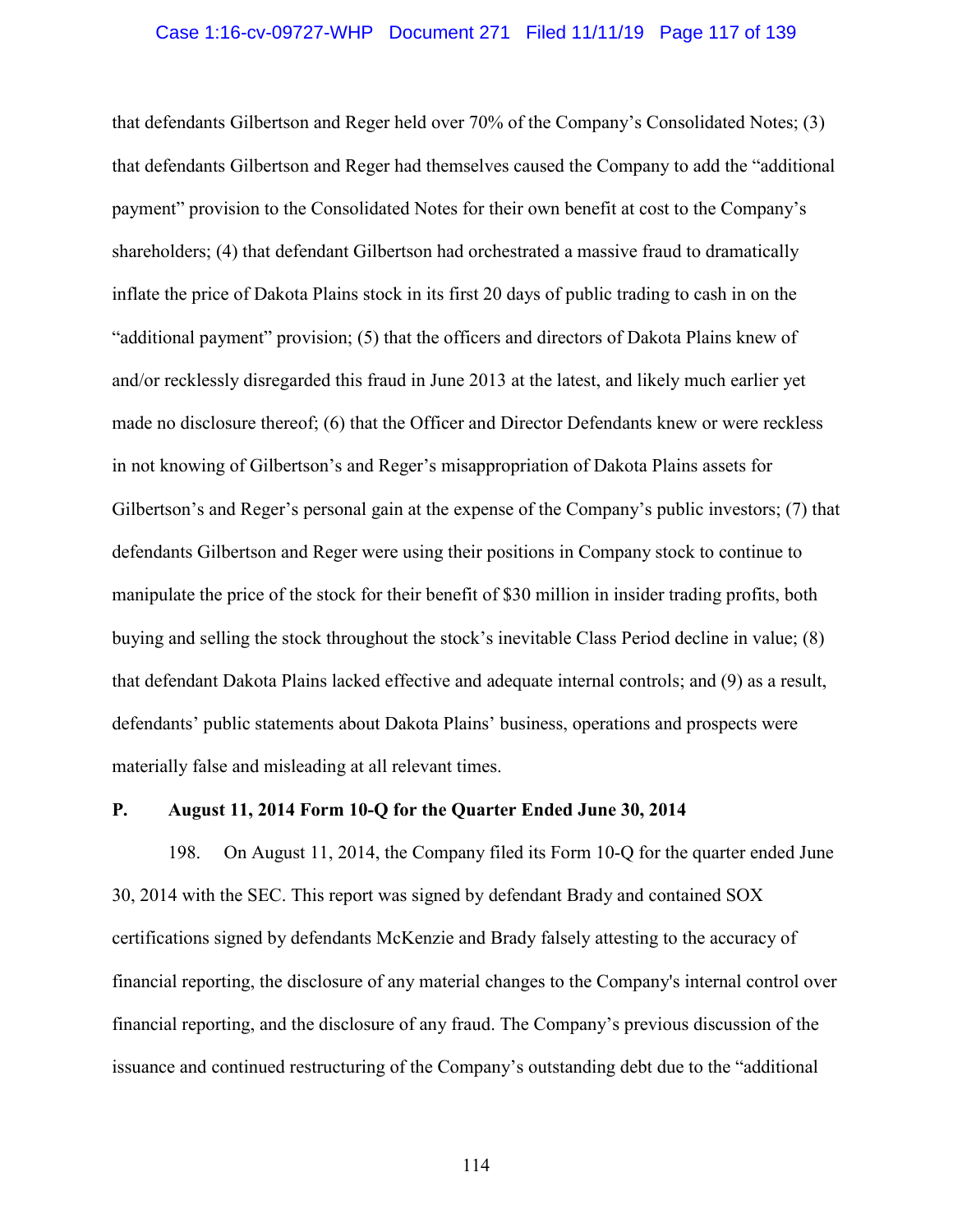#### Case 1:16-cv-09727-WHP Document 271 Filed 11/11/19 Page 118 of 139

payment" is absent. This Form 10-Q made false and/or misleading statements regarding and/or failed to disclose that: (1) defendants Gilbertson and Reger were each beneficial owners of more than 10% of the Company, and had actual control of the Company's business, management and operations; (2) that defendants Gilbertson and Reger held over 70% of the Company's Consolidated Notes; (3) that defendants Gilbertson and Reger had themselves caused the Company to add the "additional payment" provision to the Consolidated Notes for their own benefit at cost to the Company's shareholders; (4) that defendant Gilbertson had orchestrated a massive fraud to dramatically inflate the price of Dakota Plains stock in its first 20 days of public trading to cash in on the "additional payment" provision; (5) that the officers and directors of Dakota Plains knew of and/or recklessly disregarded this fraud in June 2013 at the latest, and likely much earlier yet made no disclosure thereof; (6) that the Officer and Director Defendants knew or were reckless in not knowing of Gilbertson's and Reger's misappropriation of Dakota Plains assets for Gilbertson's and Reger's personal gain at the expense of the Company's public investors; (7) that defendants Gilbertson and Reger were using their positions in Company stock to continue to manipulate the price of the stock for their benefit of \$30 million in insider trading profits, both buying and selling the stock throughout the stock's inevitable Class Period decline in value; (8) that Dakota Plains lacked effective and adequate internal controls; and (9) as a result, defendants' public statements about Dakota Plains' business, operations and prospects were materially false and misleading at all relevant times.

### **Q. March 23, 2015 Form 10-K for the Year Ended December 31, 2014**

199. On March 23, 2015, the Company filed its Annual Report on Form 10-K for the year ended December 31, 2014. This report was signed by defendants Brady, McKenzie, Claypool, Alvord, Cownie, Fellon and Rust. The Annual Report contained SOX certifications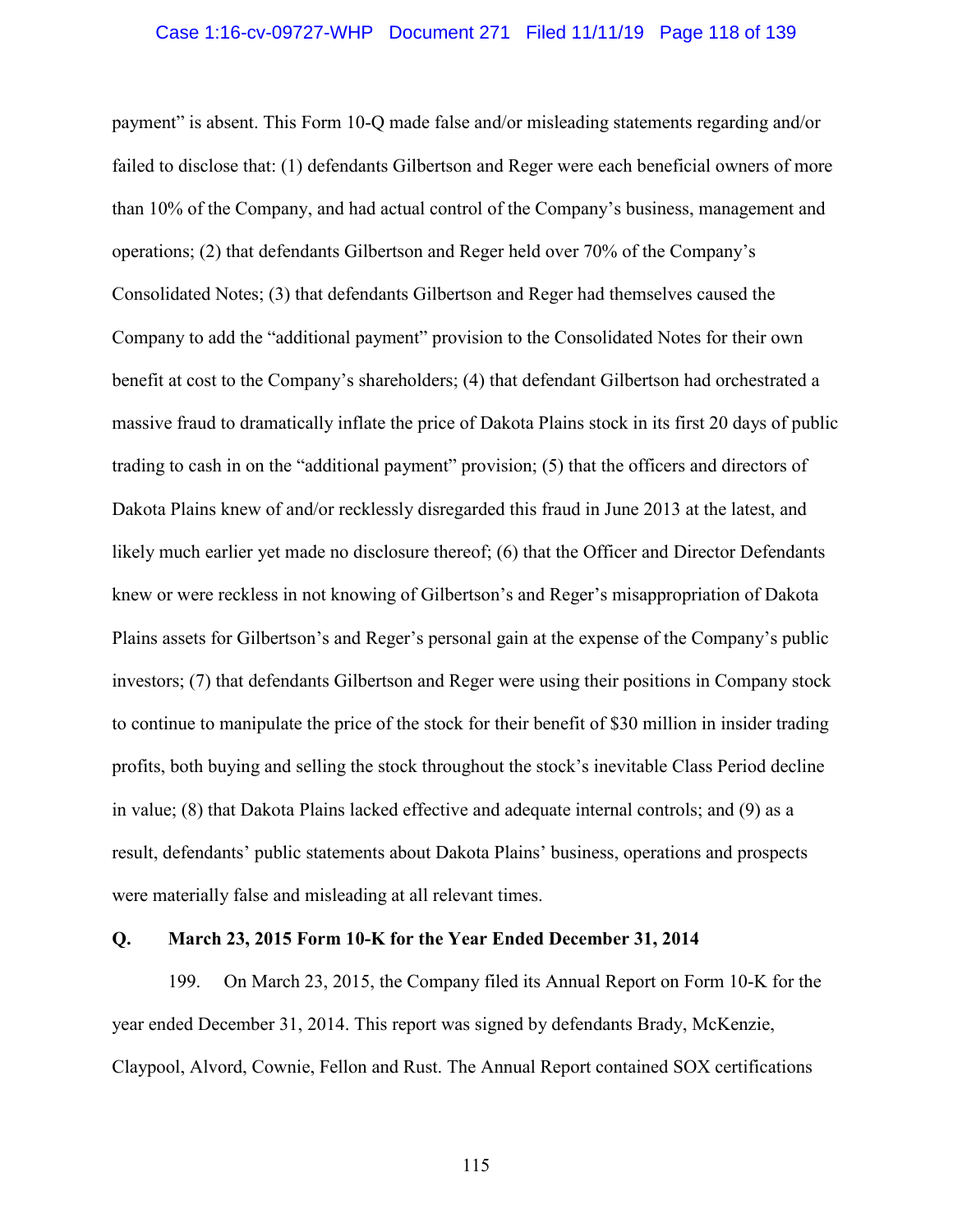# Case 1:16-cv-09727-WHP Document 271 Filed 11/11/19 Page 119 of 139

signed by defendants McKenzie and Brady falsely attesting to the accuracy of financial reporting, the disclosure of any material changes to the Company's internal control over financial reporting, and the disclosure of any fraud. In the MN Lawsuit, the Company admitted it had knowledge of the stock manipulation scheme and that on February 20, 2015, "a letter was sent on behalf of Dakota Plains to the United States Securities and Exchange Commission regarding Violations of Section 13(d) and regulation 13D, section 16(a), Market Manipulation and Deceptive Practices Rules under Section 10(b)-5 and 18, Insider Trading Rules under Section 10(b)-5 and Regulation FD (the 'SEC Letter'). Dakota Plain further admits that the SEC letter contains specific statements regarding [Gilbertson's] potential misconduct." This Annual Report omitted to disclose the letter the Company sent to the SEC in February 2015 about Gilbertson manipulating its stock, the Board's knowledge of and/or reckless disregard of Gilbertson's and Reger's scheme, or how it may have affected the Company's past results and prospects. This Form 10-K further omitted to disclose the material information that: (1) defendants Gilbertson and Reger were each beneficial owners of more than 10% of the Company, and had actual control of the Company's business, management and operations; (2) that defendants Gilbertson and Reger held over 70% of the Company's Consolidated Notes that were repeatedly amended through negotiations with defendant Gilbertson; (3) that defendants Gilbertson and Reger had themselves caused the Company to add the "additional payment" provision to the Consolidated Notes for their own benefit at cost to the Company's shareholders; (4) that defendant Gilbertson had orchestrated a massive fraud to dramatically inflate the price of Dakota Plains stock in its first 20 days of public trading to cash in on the "additional payment" provision; (5) that the officers and directors of Dakota Plains knew of and/or recklessly disregarded this fraud in June 2013 at the latest, and likely much earlier yet made no disclosure thereof; (6) that the Officer and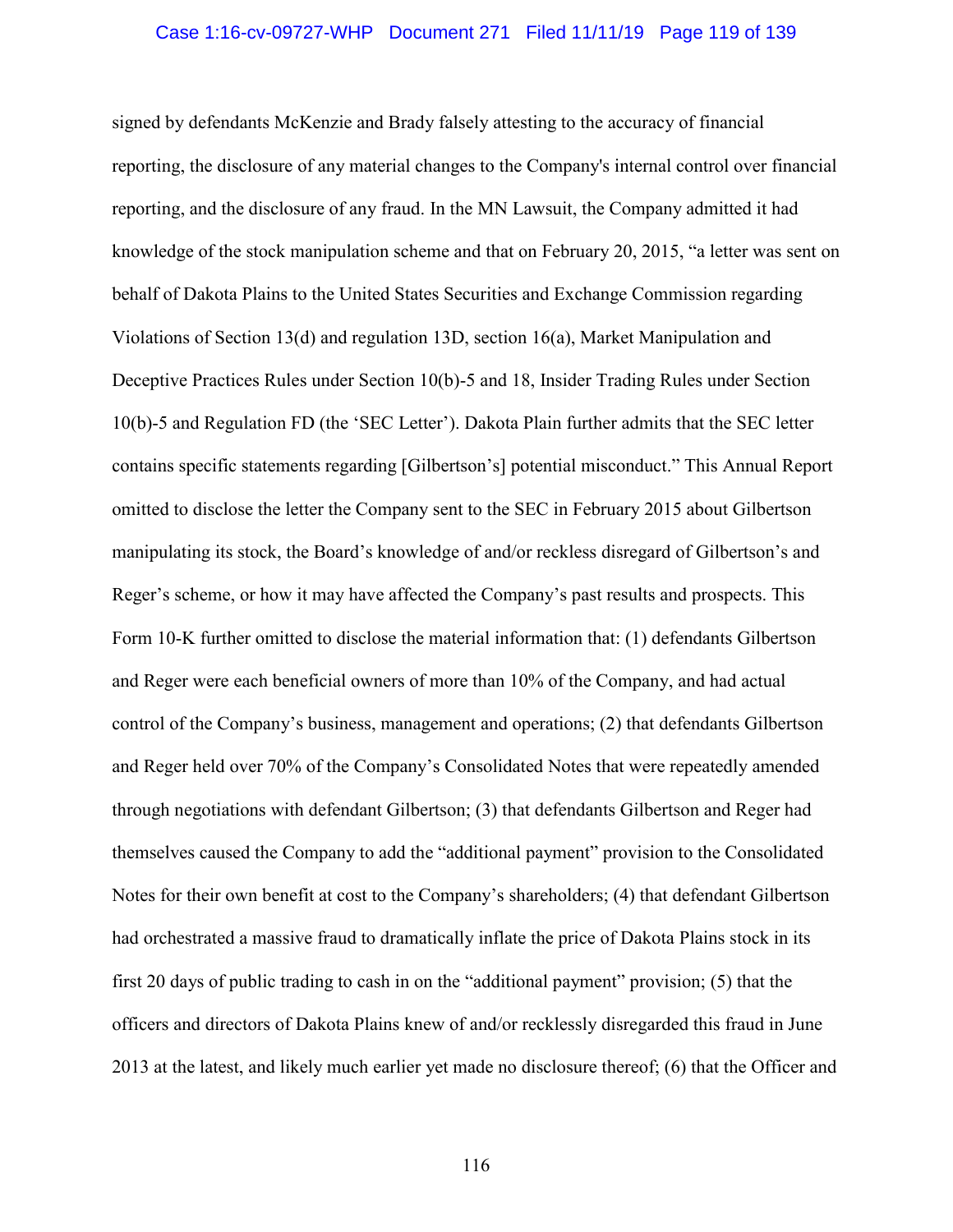# Case 1:16-cv-09727-WHP Document 271 Filed 11/11/19 Page 120 of 139

Director Defendants knew or were reckless in not knowing of Gilbertson's and Reger's misappropriation of Dakota Plains assets for Gilbertson's and Reger's personal gain at the expense of the Company's public investors; (7) that defendants Gilbertson and Reger were using their positions in Company stock to continue to manipulate the price of the stock for their benefit of \$30 million in insider trading profits, both buying and selling the stock throughout the stock's inevitable Class Period decline in value; (8) that Dakota Plains lacked effective and adequate internal controls; and (9) as a result, defendants' public statements about Dakota Plains' business, operations and prospects were materially false and misleading at all relevant times.

#### **R. May 8, 2015 Form 10-Q for the Quarter Ended March 31, 2015**

200. On May 8, 2015, the Company filed its quarterly report on Form 10-Q for the quarter ended March 31, 2015. This report was signed by defendant Brady and contained SOX certifications signed by defendants McKenzie and Brady falsely attesting to the accuracy of financial reporting, the disclosure of any material changes to the Company's internal control over financial reporting, and the disclosure of all fraud. Despite having sent the SEC a letter in February 2015 outlining Gilbertson's and Reger's misconduct and manipulation of the market for Dakota Plains stock, the Company failed to disclose the letter, or the Board's role in any ongoing investigation into the matter. This Form 10-Q further omitted to disclose that: (1) defendants Gilbertson and Reger were each beneficial owners of more than 10% of the Company, and had actual control of the Company's business, management and operations; (2) that defendants Gilbertson and Reger held over 70% of the Company's Consolidated Notes; (3) that defendants Gilbertson and Reger had themselves caused the Company to add the "additional payment" provision to the Consolidated Notes for their own benefit at cost to the Company's shareholders; (4) that defendant Gilbertson had orchestrated a massive fraud to dramatically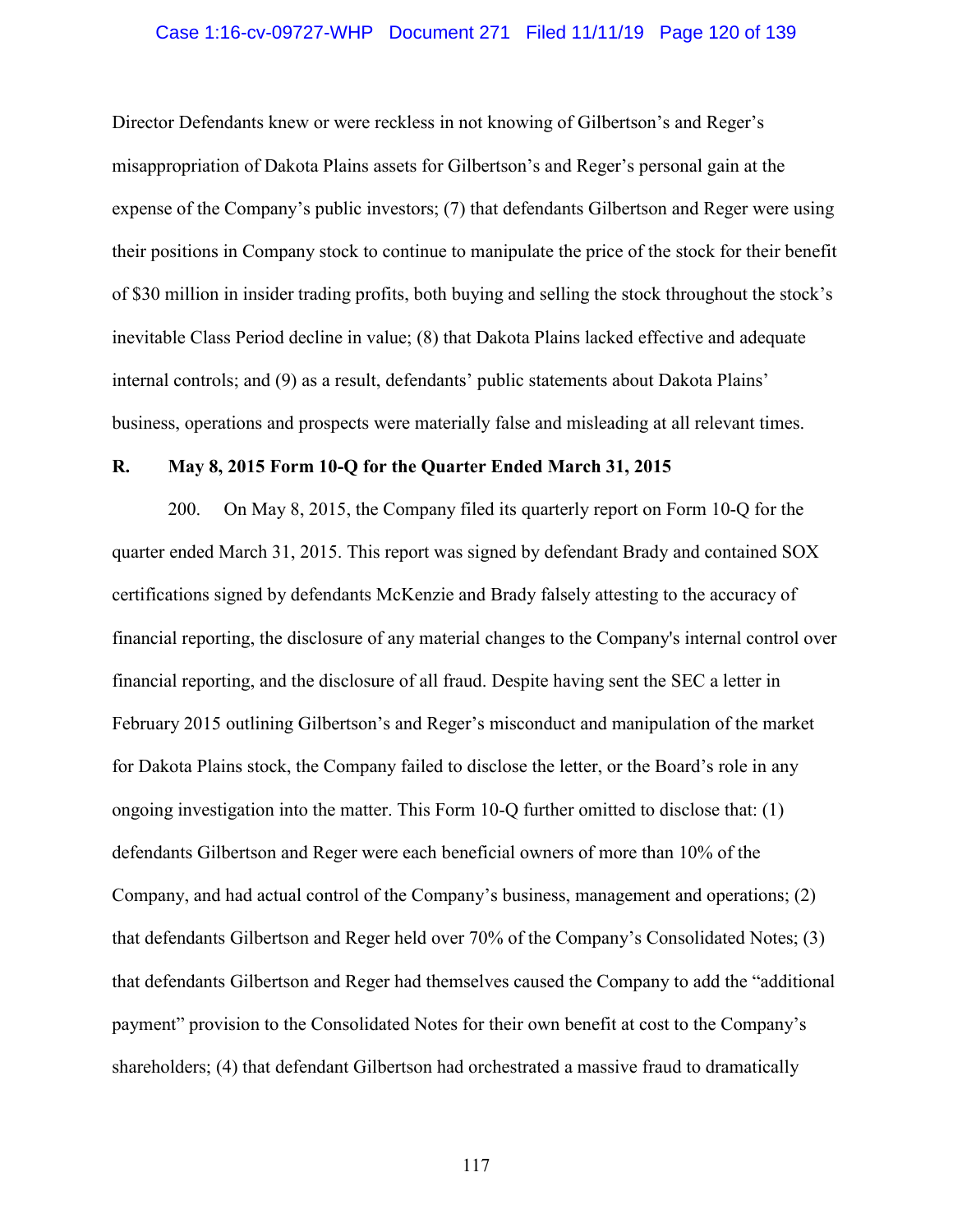# Case 1:16-cv-09727-WHP Document 271 Filed 11/11/19 Page 121 of 139

inflate the price of Dakota Plains stock in its first 20 days of public trading to cash in on the "additional payment" provision; (5) that the officers and directors of Dakota Plains knew of and/or recklessly disregarded this fraud in June 2013 at the latest, and likely much earlier yet made no disclosure thereof; (6) that the Officer and Director Defendants knew or were reckless in not knowing of Gilbertson's and Reger's misappropriation of Dakota Plains assets for Gilbertson's and Reger's personal gain at the expense of the Company's public investors; (7) that defendants Gilbertson and Reger were using their positions in Company stock to continue to manipulate the price of the stock for their benefit of \$30 million in insider trading profits, both buying and selling the stock throughout the stock's inevitable Class Period decline in value; (8) that Dakota Plains lacked effective and adequate internal controls; and (9) as a result, defendants' public statements about Dakota Plains' business, operations and prospects were materially false and misleading at all relevant times.

## **S. August 7, 2015 Form 10-Q for the Quarter Ended June 30, 2015**

201. On August, 2015, the Company filed its quarterly report on Form 10-Q for the quarter ended June 30, 2015. This report was signed by defendant Brady and contained SOX certifications signed by defendants McKenzie and Brady falsely attesting to the accuracy of financial reporting, the disclosure of any material changes to the Company's internal control over financial reporting, and the disclosure of any fraud. Despite having sent the SEC a letter in February 2015 outlining Gilbertson's and Reger's misconduct and manipulation of the market for Dakota Plains stock, the Company failed to disclose the letter, or the Board's role in any ongoing investigation into the matter. This Form 10-Q further omitted to disclose the material information that: (1) defendants Gilbertson and Reger were each beneficial owners of more than 10% of the Company, and had actual control of the Company's business, management and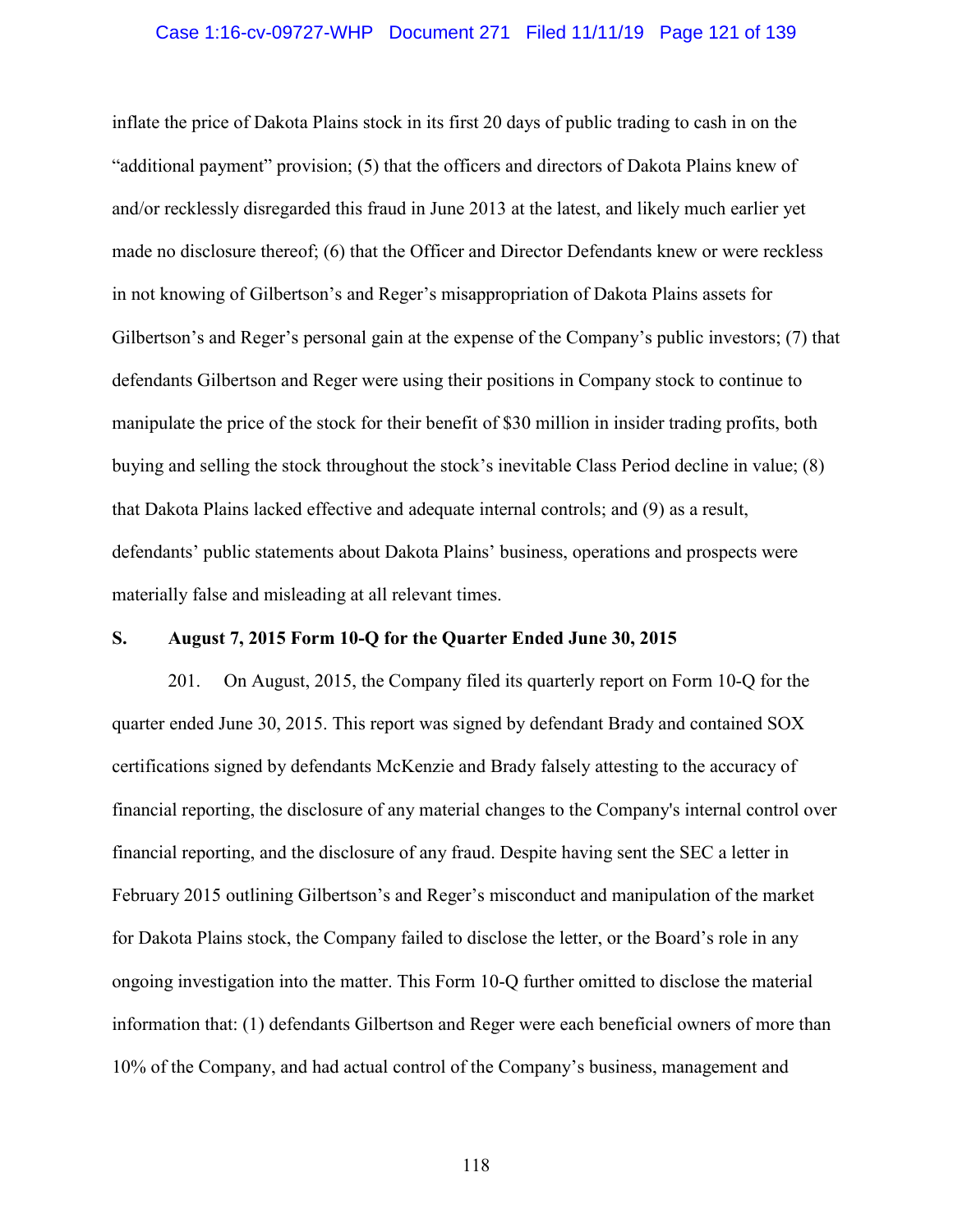#### Case 1:16-cv-09727-WHP Document 271 Filed 11/11/19 Page 122 of 139

operations; (2) that defendants Gilbertson and Reger held over 70% of the Company's Consolidated Notes; (3) that defendants Gilbertson and Reger had themselves caused the Company to add the "additional payment" provision to the Consolidated Notes for their own benefit at cost to the Company's shareholders; (4) that defendant Gilbertson had orchestrated a massive fraud to dramatically inflate the price of Dakota Plains stock in its first 20 days of public trading to cash in on the "additional payment" provision; (5) that the officers and directors of Dakota Plains knew of and/or recklessly disregarded this fraud in June 2013 at the latest, and likely much earlier yet made no disclosure thereof; (6) that the Officer and Director Defendants knew or were reckless in not knowing of Gilbertson's and Reger's misappropriation of Dakota Plains assets for Gilbertson's and Reger's personal gain at the expense of the Company's public investors; (7) that defendants Gilbertson and Reger were using their positions in Company stock to continue to manipulate the price of the stock for their benefit of \$30 million in insider trading profits, both buying and selling the stock throughout the stock's inevitable Class Period decline in value; (8) that Dakota Plains lacked effective and adequate internal controls; and (9) as a result, defendants' public statements about Dakota Plains' business, operations and prospects were materially false and misleading at all relevant times.

#### **T. November 6, 2015 Form 10-Q for the Quarter Ended September 30, 2015**

202. On November 6, 2015, the Company filed its quarterly report on Form 10-Q for the quarter ended September 30, 2015. This report was signed by defendant Brady and contained SOX certifications signed by defendants McKenzie and Brady falsely attesting to the accuracy of financial reporting, the disclosure of any material changes to the Company's internal control over financial reporting, and the disclosure of any fraud. Despite having sent the SEC a letter in February 2015 outlining Gilbertson's and Reger's misconduct and manipulation of the market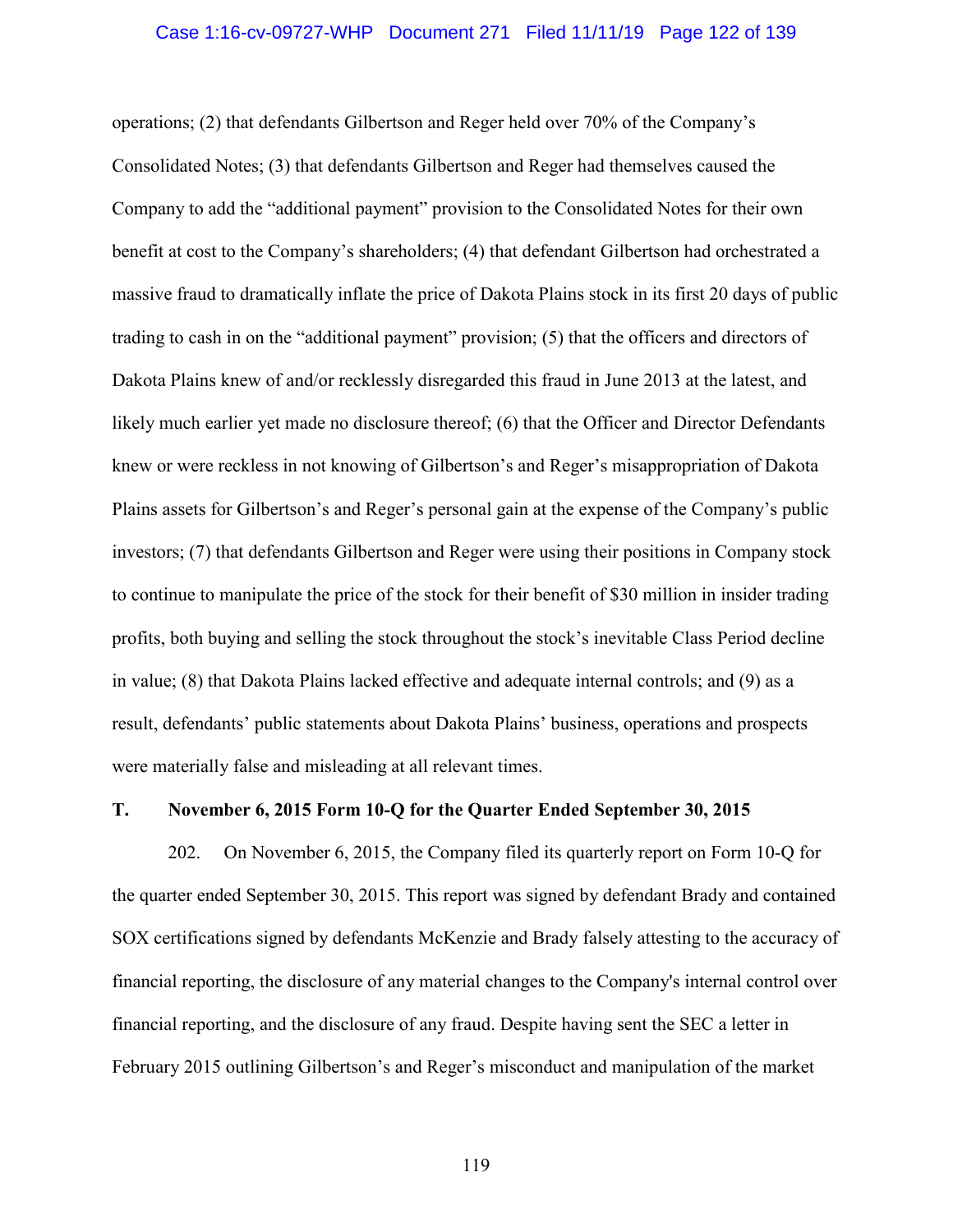#### Case 1:16-cv-09727-WHP Document 271 Filed 11/11/19 Page 123 of 139

for Dakota Plains stock, the Company failed to disclose the letter, or the Board's role in any ongoing investigation into the matter. This Form 10-Q further omitted to disclose the material information that: (1) defendants Gilbertson and Reger were each beneficial owners of more than 10% of the Company, and had actual control of the Company's business, management and operations; (2) that defendants Gilbertson and Reger held over 70% of the Company's Consolidated Notes; (3) that defendants Gilbertson and Reger had themselves caused the Company to add the "additional payment" provision to the Consolidated Notes for their own benefit at cost to the Company's shareholders; (4) that defendant Gilbertson had orchestrated a massive fraud to dramatically inflate the price of Dakota Plains stock in its first 20 days of public trading to cash in on the "additional payment" provision; (5) that the officers and directors of Dakota Plains knew of and/or recklessly disregarded this fraud in June 2013 at the latest, and likely much earlier yet made no disclosure thereof; (6) that the Officer and Director Defendants knew or were reckless in not knowing of Gilbertson's and Reger's misappropriation of Dakota Plains assets for Gilbertson's and Reger's personal gain at the expense of the Company's Dakota's public investors; (7) that defendants Gilbertson and Reger were using their positions in Company stock to continue to manipulate the price of the stock for their benefit of \$30 million in insider trading profits, both buying and selling the stock throughout the stock's inevitable Class Period decline in value; (8) that Dakota Plains lacked effective and adequate internal controls; and (9) as a result, defendants' public statements about Dakota Plains' business, operations and prospects were materially false and misleading at all relevant times.

## **U. March 11, 2016 Form 10-K for the Year Ended December 31, 2015**

203. On March 11, 2016, the Company filed its Annual Report on Form 10-K for the year ended December 31, 2015. This report was signed by defendants Brady, McKenzie, Fellon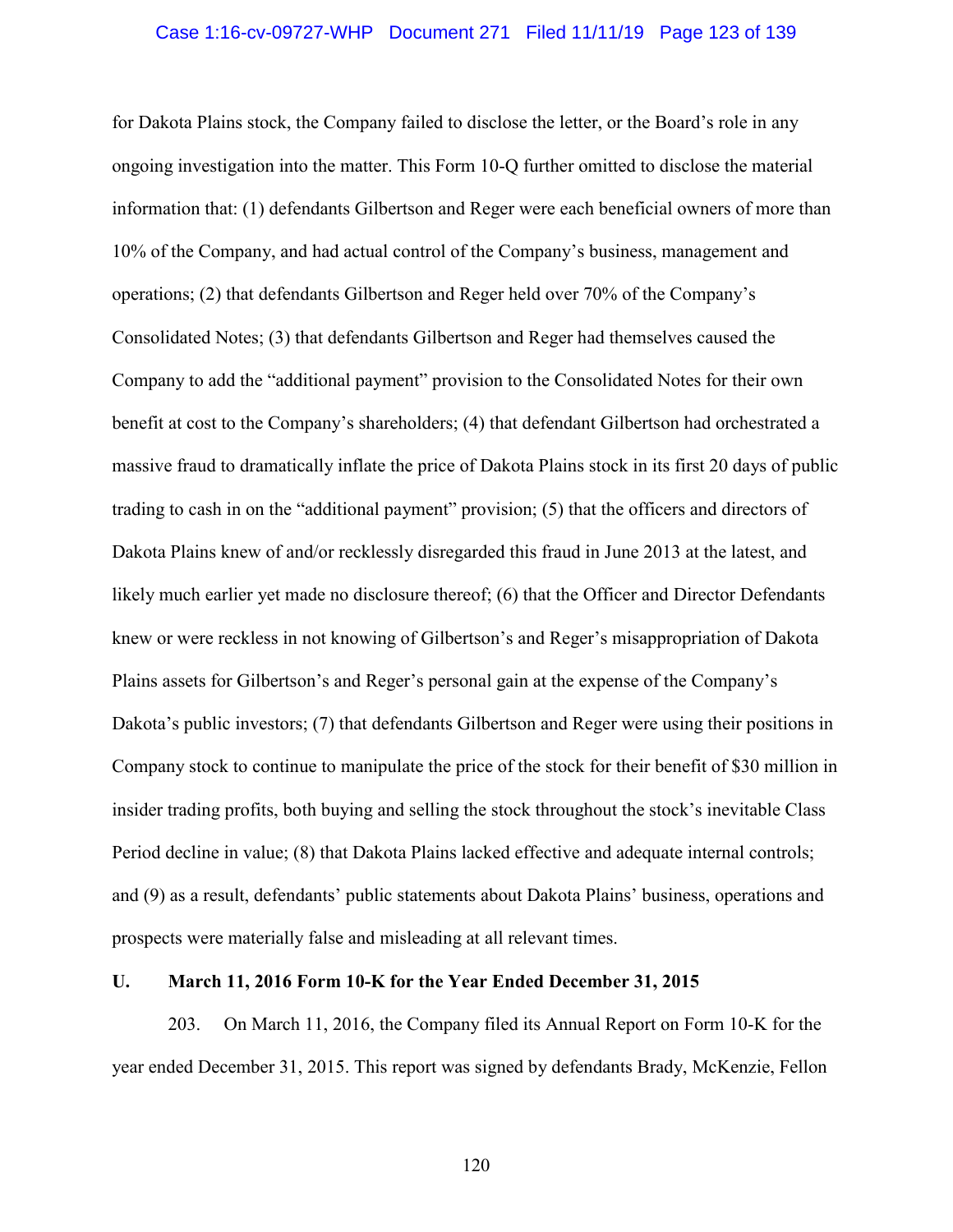#### Case 1:16-cv-09727-WHP Document 271 Filed 11/11/19 Page 124 of 139

and Alvord. The report contained SOX certifications signed by defendants McKenzie and Brady falsely attesting to the accuracy of financial reporting, the disclosure of any material changes to the Company's internal control over financial reporting, and the disclosure of any fraud. This Annual Report omitted to disclose the letter the Company sent to the SEC in February 2015 outlining Gilbertson's and Reger's misconduct and manipulation of the market for Dakota Plains stock, or how it may have affected the Company's past results and prospects. By the date of this 10-K, the SEC had filed its action in the District of Minnesota against Jessica Gilbertson to compel compliance with the SEC's subpoena served upon her, yet the Company omitted to disclose this fact or the SEC investigation into manipulation of its stock. This Form 10-K further omitted to disclose the material information that: (1) defendants Gilbertson and Reger were each beneficial owners of more than 10% of the Company, and had actual control of the Company's business, management and operations; (2) that defendants Gilbertson and Reger held over 70% of the Company's Consolidated Notes that were repeatedly amended through negotiations with Gilbertson; (3) that defendants Gilbertson and Reger had themselves caused the Company to add the "additional payment" provision to the Consolidated Notes for their own benefit at cost to the Company's shareholders; (4) that defendant Gilbertson had orchestrated a massive fraud to dramatically inflate the price of Dakota Plains stock in its first 20 days of public trading to cash in on the "additional payment" provision; (5) that the officers and directors of Dakota Plains knew of and/or recklessly disregarded this fraud in June 2013 at the latest, and likely much earlier yet made no disclosure thereof; (6) that the Officer and Director Defendants knew or were reckless in not knowing of Gilbertson's and Reger's misappropriation of Dakota Plains assets for Gilbertson's and Reger's personal gain at the expense of the Company's public investors; (7) that defendants Gilbertson and Reger were using their positions in Company stock to continue to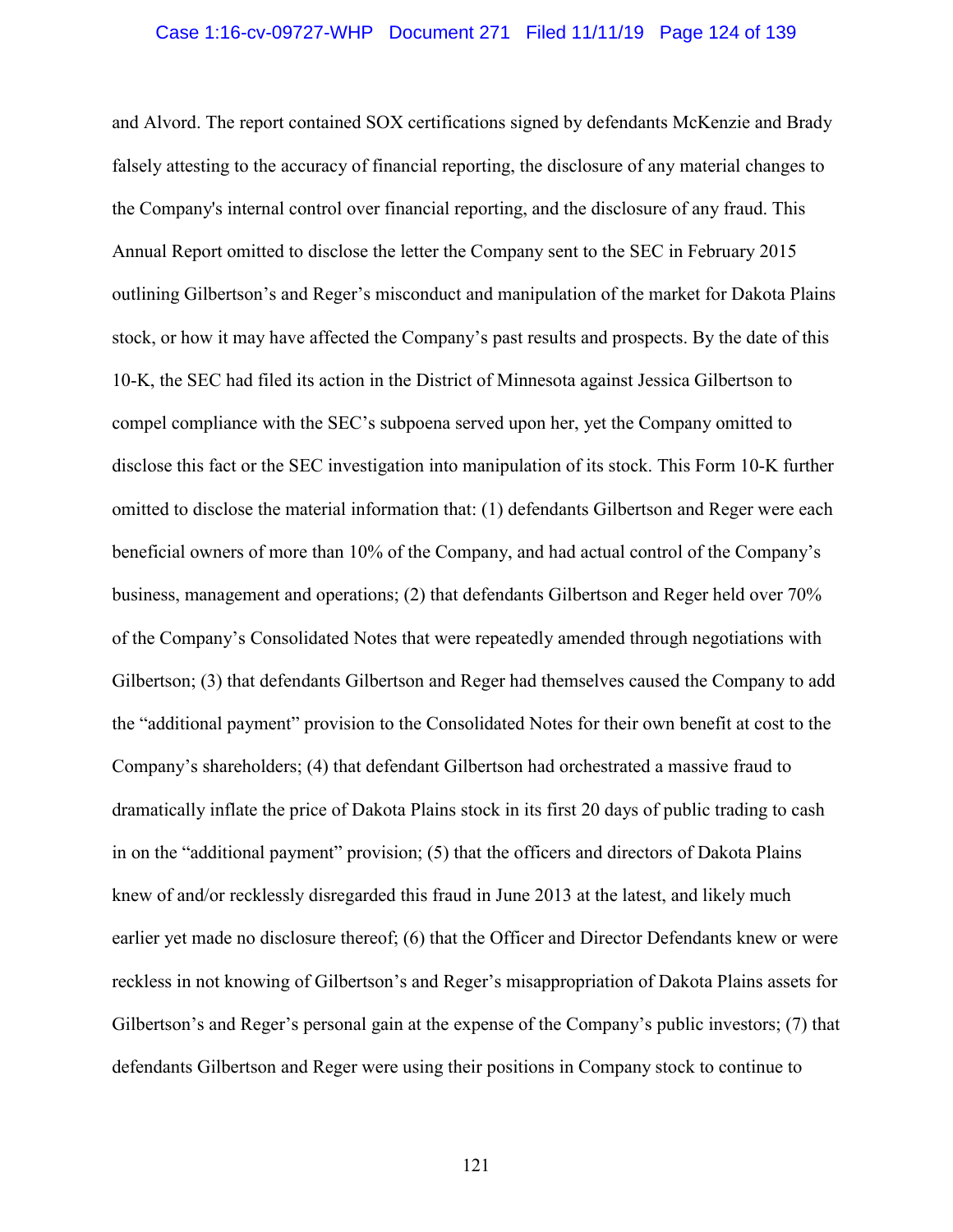#### Case 1:16-cv-09727-WHP Document 271 Filed 11/11/19 Page 125 of 139

manipulate the price of the stock for their benefit of \$30 million in insider trading profits, both buying and selling the stock throughout the stock's inevitable Class Period decline in value; (8) that Dakota Plains lacked effective and adequate internal controls; and (9) as a result, defendants' public statements about Dakota Plains' business, operations and prospects were materially false and misleading at all relevant times.

#### **V. May 6, 2016 Form 10-Q for the Quarter Ended March 31, 2016**

204. On May 6, 2016, the Company filed its quarterly report on Form 10-Q for the quarter ended March 31, 2016. This report was signed by interim CFO defendant Thornton. The report contained SOX certifications signed by defendants McKenzie and Thornton falsely attesting to the accuracy of financial reporting, the disclosure of any material changes to the Company's internal control over financial reporting, and the disclosure of any fraud. Despite having sent the SEC a letter in February 2015 outlining Gilbertson's and Reger's misconduct and manipulation of the market for Dakota Plains stock, and despite the SEC having filed an action to compel Jessica Gilbertson to comply with its subpoena, this SEC filing omitted to disclose that letter or the Board's role in any ongoing SEC investigation in the matter. As the Company admitted in the MN Lawsuit, defendant Thornton reviewed the letter sent by the Company to the SEC regarding Gilbertson's misconduct before it was sent to the SEC. This Form 10-Q further omitted to disclose the material information that: (1) defendants Gilbertson and Reger were each beneficial owners of more than 10% of the Company, and had actual control of the Company's business, management and operations; (2) that defendants Gilbertson and Reger held over 70% of the Company's Consolidated Notes; (3) that defendants Gilbertson and Reger had themselves caused the Company to add the "additional payment" provision to the Consolidated Notes for their own benefit at cost to the Company's shareholders; (4) that defendant Gilbertson had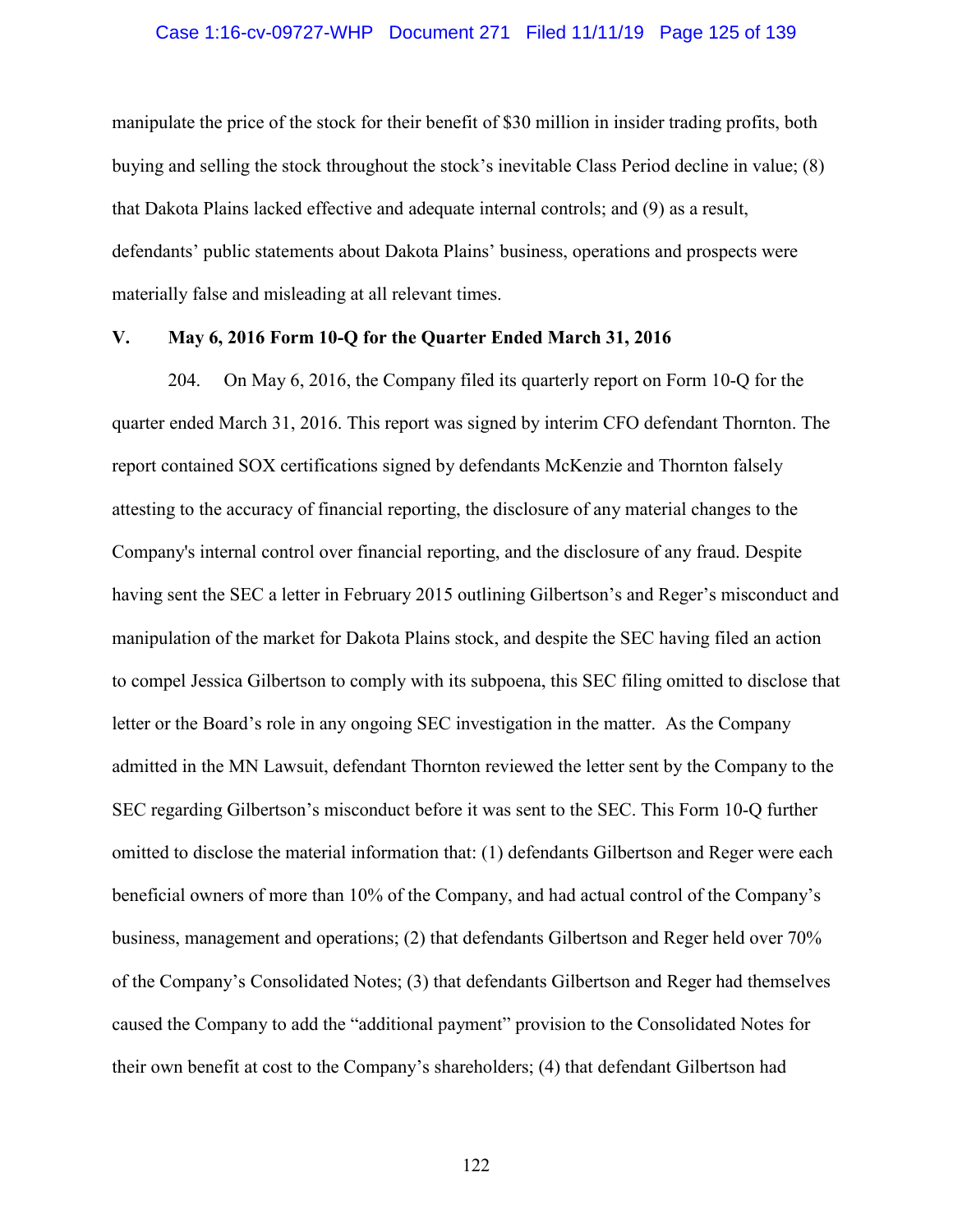#### Case 1:16-cv-09727-WHP Document 271 Filed 11/11/19 Page 126 of 139

orchestrated a massive fraud to dramatically inflate the price of Dakota Plains stock in its first 20 days of public trading to cash in on the "additional payment" provision; (5) that the officers and directors of Dakota Plains knew of and/or recklessly disregarded this fraud in June 2013 at the latest, and likely much earlier yet made no disclosure thereof; (6) that the Officer and Director Defendants knew or were reckless in not knowing of Gilbertson's and Reger's misappropriation of Dakota Plains assets for Gilbertson's and Reger's personal gain at the expense of the Company's public investors; (7) that defendants Gilbertson and Reger were using their positions in Company stock to continue to manipulate the price of the stock for their benefit of \$30 million in insider trading profits, both buying and selling the stock throughout the stock's inevitable Class Period decline in value; (8) that Dakota Plains lacked effective and adequate internal controls; and (9) as a result, defendants' public statements about Dakota Plains' business, operations and prospects were materially false and misleading at all relevant times.

## **W. August 9, 2016 Form 10-Q for the Quarter Ended June 30, 2016**

205. On August 9, 2016, the Company filed its quarterly report on Form 10-Q for the quarter ended June 30, 2016. This report was signed by interim CFO defendant Thornton. The report contained SOX certifications signed by defendants McKenzie and Thornton falsely attesting to the accuracy of financial reporting, the disclosure of any material changes to the Company's internal control over financial reporting, and the disclosure of any fraud. Despite having sent the SEC a letter regarding Gilbertson's stock manipulation and insider trading scheme, and despite the SEC having filed an action to compel Jessica Gilbertson to comply with its subpoena, this SEC filing omitted to disclose anything about the SEC investigation, let alone the fact that Company's stock price had been manipulated. This Form 10-Q also omitted to disclose the material information that: (1) defendants Gilbertson and Reger were each beneficial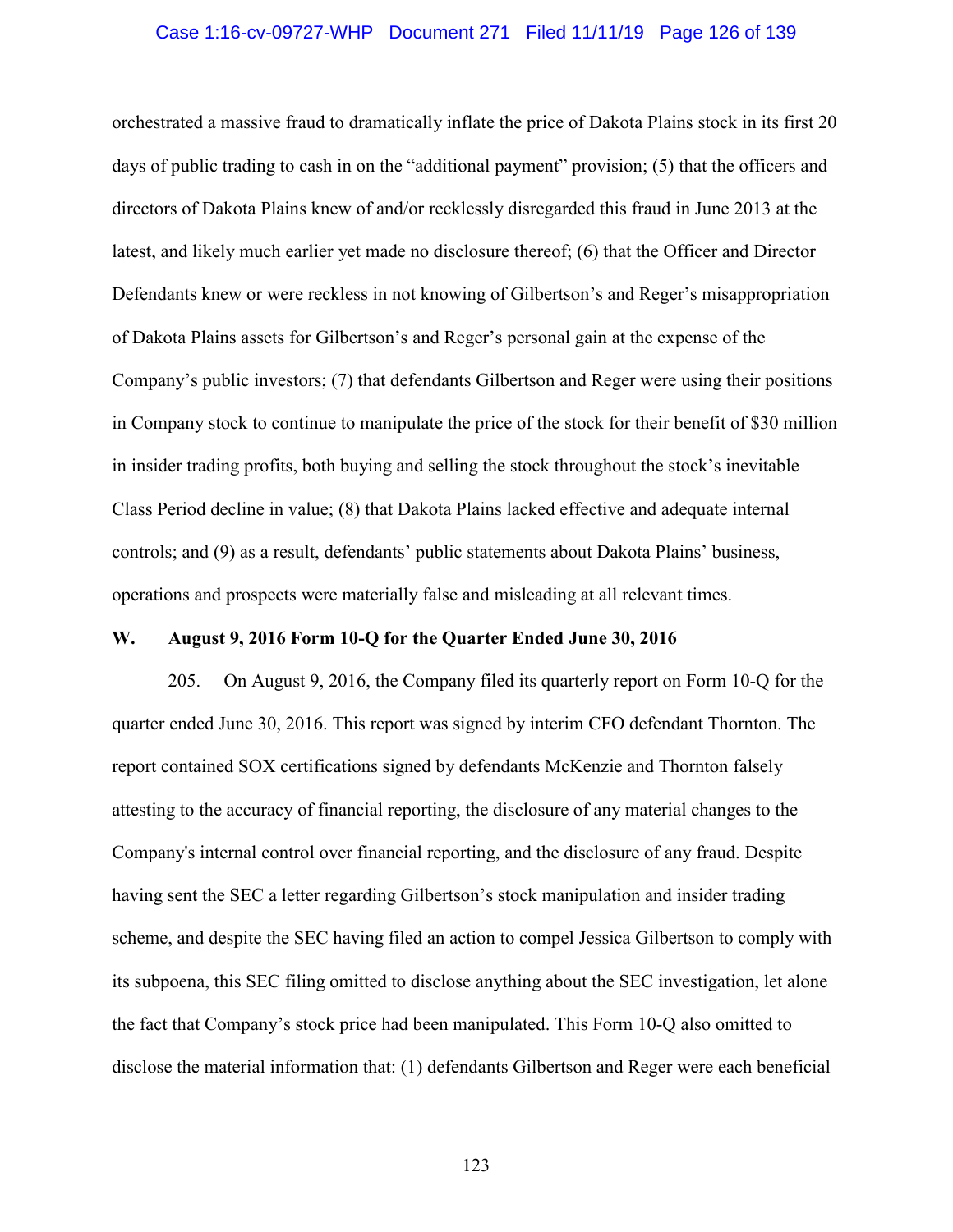#### Case 1:16-cv-09727-WHP Document 271 Filed 11/11/19 Page 127 of 139

owners of more than 10% of the Company, and had actual control of the Company's business, management and operations; (2) that defendants Gilbertson and Reger held over 70% of the Company's Consolidated Notes; (3) that defendants Gilbertson and Reger had themselves caused the Company to add the "additional payment" provision to the Consolidated Notes for their own benefit at cost to the Company's shareholders; (4) that defendant Gilbertson had orchestrated a massive fraud to dramatically inflate the price of Dakota Plains stock in its first 20 days of public trading to cash in on the "additional payment" provision; (5) that the officers and directors of Dakota Plains knew of and/or recklessly disregarded this fraud in June 2013 at the latest, and likely much earlier yet made no disclosure thereof; (6) that the Officer and Director Defendants knew or were reckless in not knowing of Gilbertson's and Reger's misappropriation of Dakota Plains assets for Gilbertson's and Reger's personal gain at the expense of Dakota's public investors; (7) that defendants Gilbertson and Reger were using their positions in Company stock to continue to manipulate the price of the stock for their benefit of \$30 million in insider trading profits, both buying and selling the stock throughout the stock's inevitable Class Period decline in value; (8) that Dakota Plains lacked effective and adequate internal controls; and (9) as a result, defendants' public statements about Dakota Plains' business, operations and prospects were materially false and misleading at all relevant times.

## **VII. CLASS ACTION ALLEGATIONS**

206. Lead Plaintiff brings this action as a class action pursuant to Federal Rule of Civil Procedure 23(a) and 23(b)(3) on behalf of a Class consisting of all those who purchased or otherwise acquired Dakota Plains securities publicly traded on the NYSE MKT stock exchange and the OTC Bulletin Board during the Class Period (the "Class"), and a subclass of all those who purchased Dakota Plains' securities contemporaneously with the defendants' sales, and who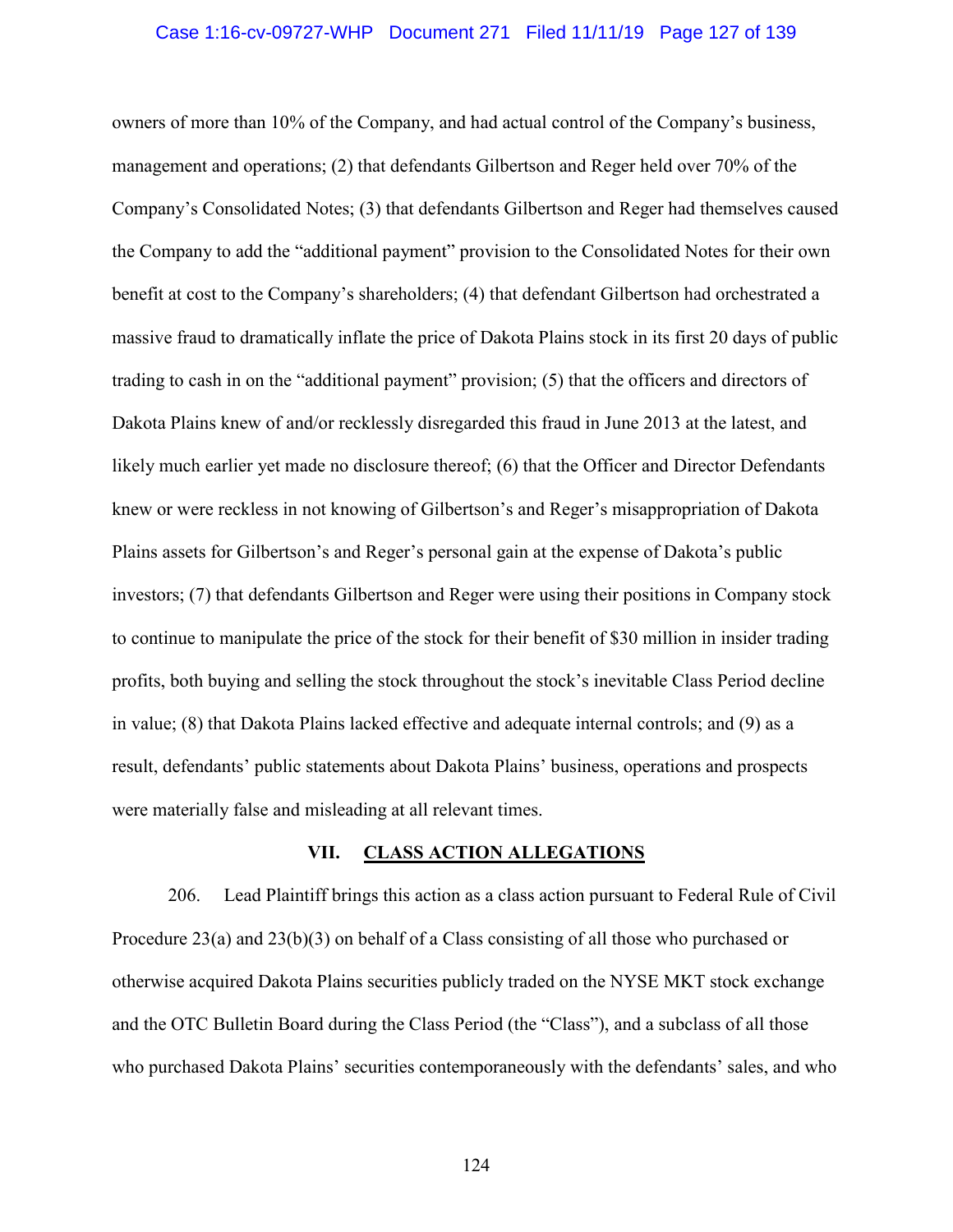# Case 1:16-cv-09727-WHP Document 271 Filed 11/11/19 Page 128 of 139

were damaged thereby (the "Subclass"). Excluded from the Class are defendants herein, the officers and directors of the Company at all relevant times, Howells, Shermeta, Jack Norqual, Lone Star, Johnny Whitaker, Chad Winter, James Sankovitz, Douglas Polinsky, Joseph Geraci, and Hoskins, and members of defendants' immediate families and their legal representatives, heirs, successors or assigns, and any entity in which Defendants, Shermeta, Hoskins, Whitaker, Winter, Sankovitz, Lone Star, Norqual, Polinsky, Geraci or Howells have or had any interest.

207. The members of the Class and Subclass are so numerous that joinder of all members is impracticable. Throughout the Class Period, Dakota Plains securities were actively traded on the NYSE MKT stock exchange and the OTC Bulletin Board. While the exact number of Class and Subclass members is unknown to Lead Plaintiff at this time, and can only be ascertained through appropriate discovery, Lead Plaintiff believes there are hundreds or thousands of members of the proposed Class and Subclass. Record owners and other members of the Class and Subclass may be identified from records maintained by Dakota Plains or its transfer agent and may be notified of the pendency of this action by mail and electronically, using the form of notice similar to that which is customarily used in securities class actions.

208. Lead Plaintiff's claims are typical of the claims of the members of the Class and Subclass as all members of the Class and Subclass were similarly affected by Defendants' wrongful conduct in violation of the federal securities laws complained of herein.

209. Lead Plaintiff will fairly and adequately protect the interest of the members of the Class and Subclass and has retained counsel competent and experienced in class and securities litigation.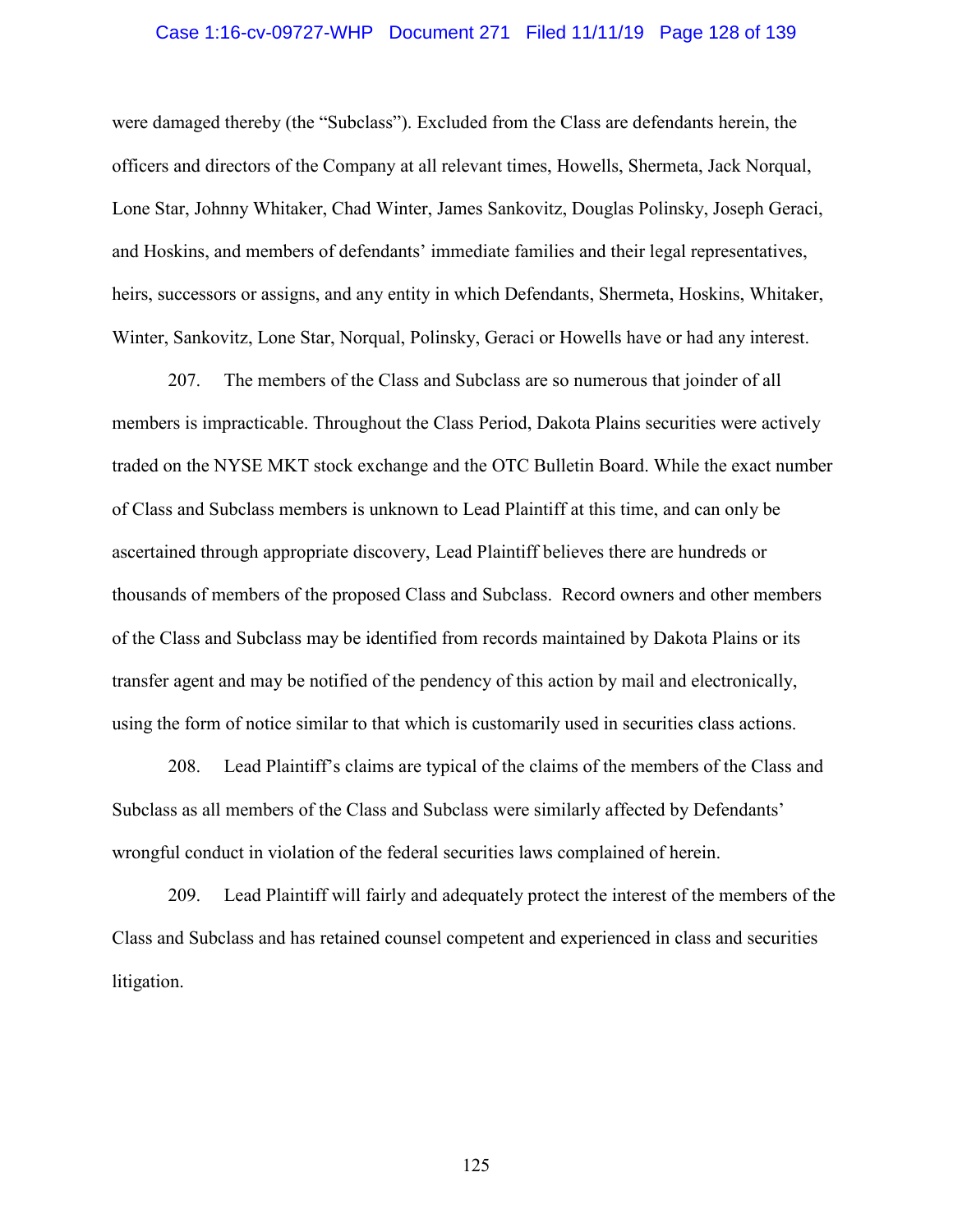## Case 1:16-cv-09727-WHP Document 271 Filed 11/11/19 Page 129 of 139

210. Common questions of law and fact exist as to all members of the Class and Subclass and predominate over any questions solely affecting individual members of the Class and Subclass. Among the common questions of law and fact are:

- a. Whether the federal securities laws were violated by Defendants' acts as alleged herein;
- b. Whether statements made by Defendants to the investing public and analyst community during the Class Period omitted or misrepresented material facts about the Company;
- c. Whether Defendants acted knowingly or with reckless disregard for the truth in omitting and misrepresenting material facts;
- d. Whether the market price of Dakota Plains common stock during the Class Period was artificially inflated due to the material omissions and misrepresentations complained of herein;
- e. Whether, but for the material omissions in the Company's public filings regarding the known stock manipulation and hidden ownership and control of the Company, any Class or Subclass member would have purchased or held the stock of Dakota Plains;
- f. Whether defendants sold Dakota Plains securities while in possession of material, nonpublic information;
- g. To what extent the members of the Class and Subclass have sustained damages and the true and proper measure of damages.

211. A class action is superior to all other available methods for the fair and efficient adjudication of this controversy since joinder of all Class and Subclass members is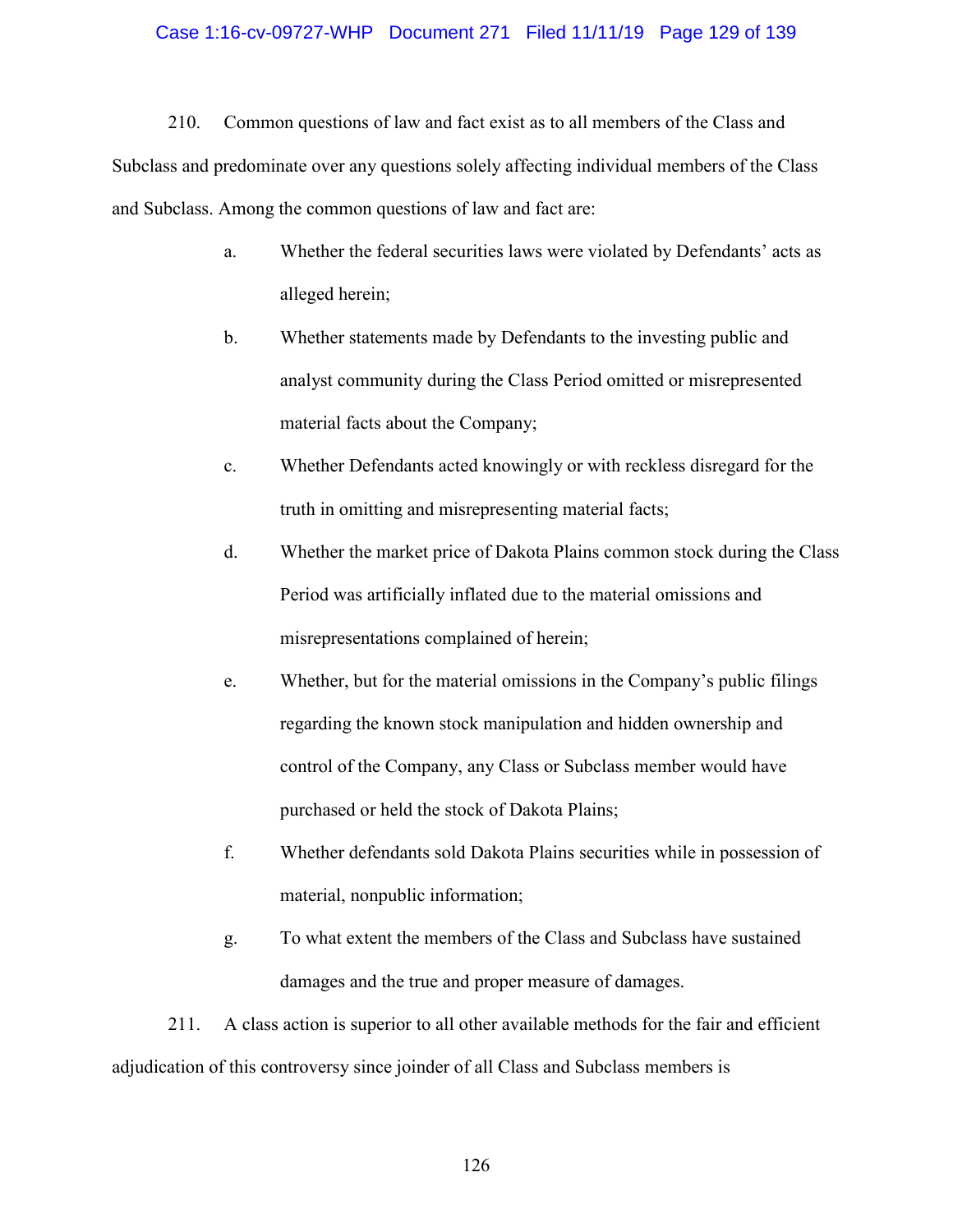#### Case 1:16-cv-09727-WHP Document 271 Filed 11/11/19 Page 130 of 139

impracticable. Furthermore, damages suffered by individual Class and Subclass members may be relatively small and the expense and burden of individual litigation make it impossible for members of the Class and Subclass to individually redress the wrongs inflicted on them. There will be no difficulty in management of this lawsuit as a class action.

212. Lead Plaintiff and members of the Class and Subclass are entitled to the presumption of reliance established by the Supreme Court in *Affiliated Ute Citizens of the State of Utah v. United States*, 406 U.S. 128, 92 S.Ct. 2430 (1972), as Defendants omitted material information in their Class Period statements and otherwise in violation of their duty to disclose such information, including that defendants Gilbertson and Reger at all times controlled the Company and that the price of Dakota Plains stock had been manipulated by Gilbertson and Reger as alleged herein.

213. Lead Plaintiff may also rely, in part, upon the presumption of reliance established by the fraud-on-the-market doctrine in that:

- a. Defendants made public misrepresentations or omitted to disclose material facts they had a legal duty to disclose during the Class Period;
- b. The omissions and misrepresentations were material;
- c. Dakota Plains securities were traded in efficient markets;
- d. Shares of Dakota Plains were liquid over 97 million shares were traded during the Class Period with moderate to heavy volume;
- e. Dakota Plains stock traded on the NYSE MKT and OTC markets, and was covered by multiple analysts;
- f. The omissions and misrepresentations alleged would tend to induce a reasonable investor to misjudge the value of the Company's securities; and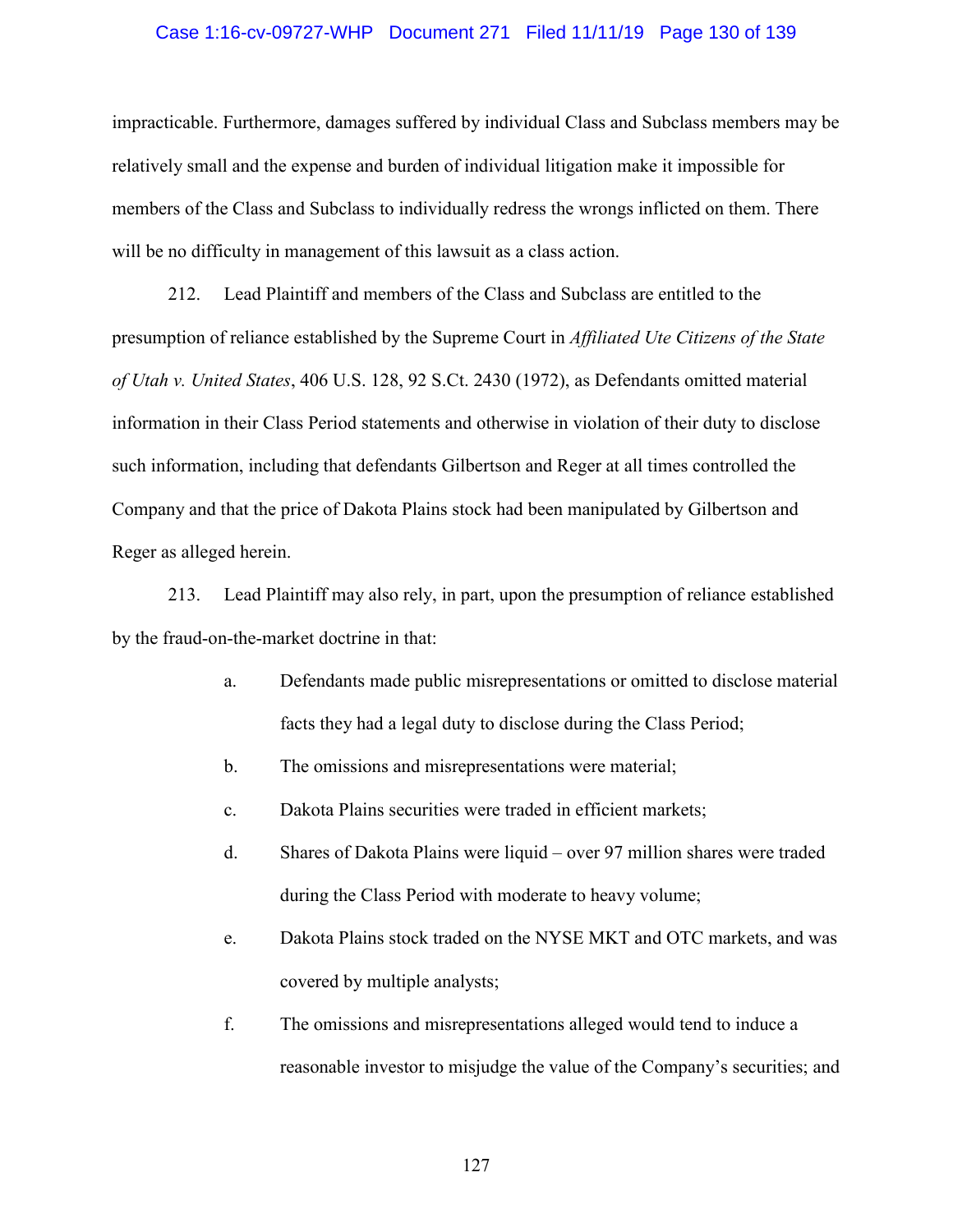g. Lead Plaintiff and members of the Class purchased Dakota Plains securities between the time Defendants omitted to disclose or misrepresented material facts and the time the true facts were disclosed, without knowledge of the omitted or misrepresented facts.

214. Based on the foregoing, Lead Plaintiff and members of the Class and Subclass are entitled to a presumption of reliance based on omissions and the integrity of the market.

# **VIII. COUNT I**

# **Violations of Section 10(b) of the Exchange Act and Rule 10b-5 Against Gilbertson, Reger, Claypool, Brady, Cownie, Fellon, Rust, Alvord, McKenzie and Thornton**

215. Lead Plaintiff repeats and realleges each and every allegation contained above as if fully set forth herein.

216. This Count is asserted against defendants Gilbertson, Reger, Claypool, Brady, Cownie, Fellon, Rust, Alvord, McKenzie and Thornton (the "§10(b) Defendants"), and is based upon Section 10(b) of the Exchange Act, 15 U.S.C. §78j(b) and Rule 10b-5 promulgated thereunder by the SEC.

217. During the Class Period, the §10(b) Defendants engaged in a plan, scheme, and course of conduct, pursuant to which they knowingly or recklessly engaged in acts, transactions, practices and courses of business which operated as a fraud and deceit upon Lead Plaintiff and other members of the Class; made various untrue statements of material facts and omitted to state material facts necessary in order to make the statements made, in light of the circumstances under which they were made, not misleading; and employed devices, schemes and artifices to defraud in connection with the purchase and sale of securities. Such a scheme was intended to, and, throughout the Class Period, did: (i) deceive the investing public, including Lead Plaintiff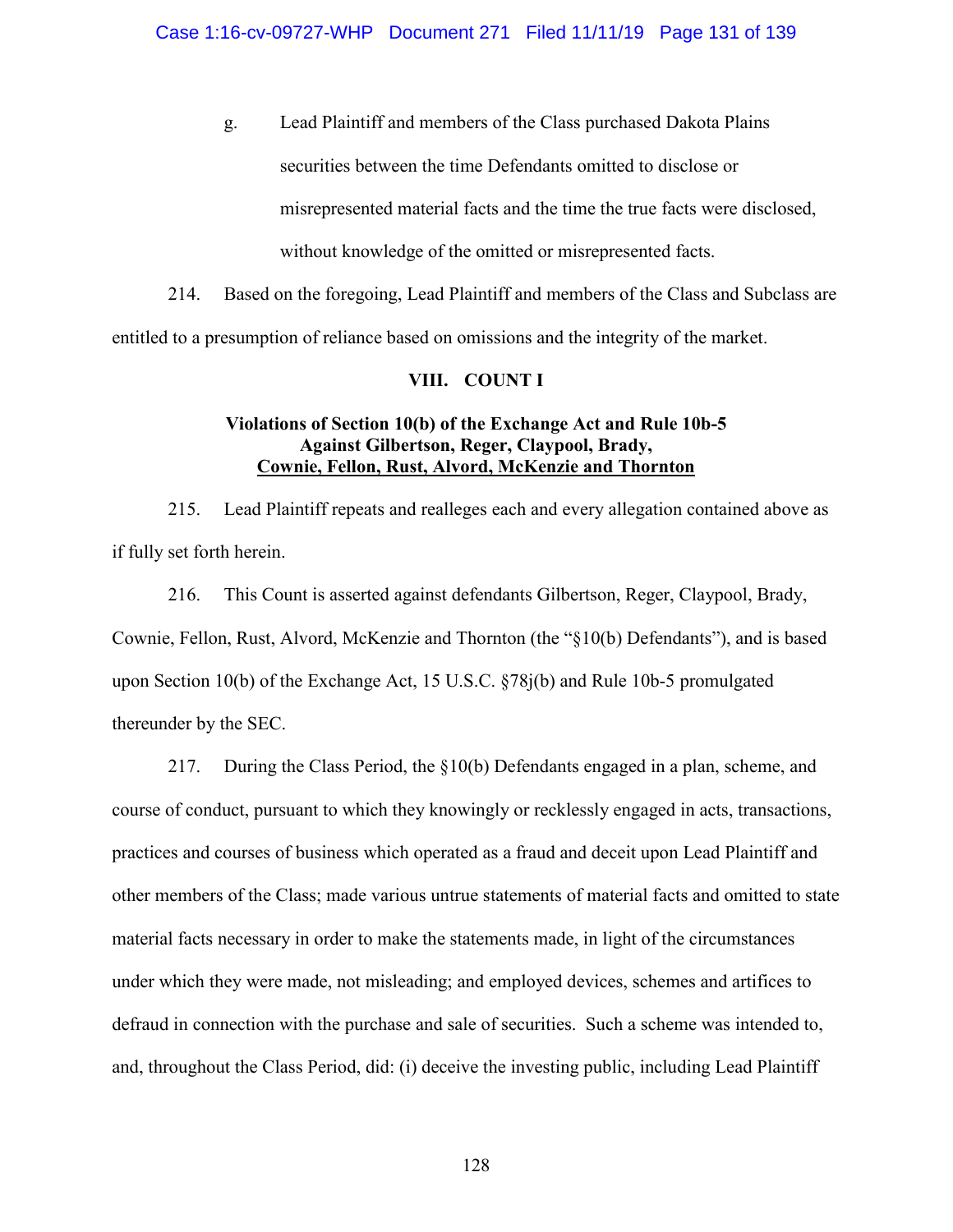## Case 1:16-cv-09727-WHP Document 271 Filed 11/11/19 Page 132 of 139

and other Class members, as alleged herein; (ii) artificially inflate and maintain the market price of Dakota Plains securities; and (iii) cause Lead Plaintiff and other members of the Class to purchase or otherwise acquire Dakota Plains securities at artificially inflated prices. In furtherance of this unlawful scheme, plan and course of conduct, each of the §10(b) Defendants took the actions set forth herein.

218. Pursuant to the above plan, scheme, and course of conduct, each of the §10(b) Defendants participated directly or indirectly in the preparation and/or issuance of annual reports, SEC filings, press releases and other statements made to securities analysts and the media that were designed to influence the market for Dakota Plains securities. Such reports, filings releases and statements were materially false and misleading in that they omitted to disclose material adverse facts and information and misrepresented the truth about Dakota Plains' business, ownership, management, control and the integrity of the market for its publicly traded securities.

219. By virtue of their positions, ownership and/or control of Dakota Plains, the §10(b) Defendants had actual knowledge of the materially false and misleading statements and material omissions alleged herein and intended thereby to deceive Lead Plaintiff and other members of the Class, or, in the alternative, the  $\S10(b)$  Defendants acted with reckless disregard for the truth in that they failed or refused to ascertain and disclose such facts as would reveal the materially false and misleading nature of the statements made, although such facts were readily available to the  $\S10(b)$  Defendants. Said acts and omissions of the  $\S10(b)$  Defendants were committed willfully or with reckless disregard for the truth. In addition, each §10(b) Defendant knew or recklessly disregarded that material facts were being omitted and misrepresented as alleged herein.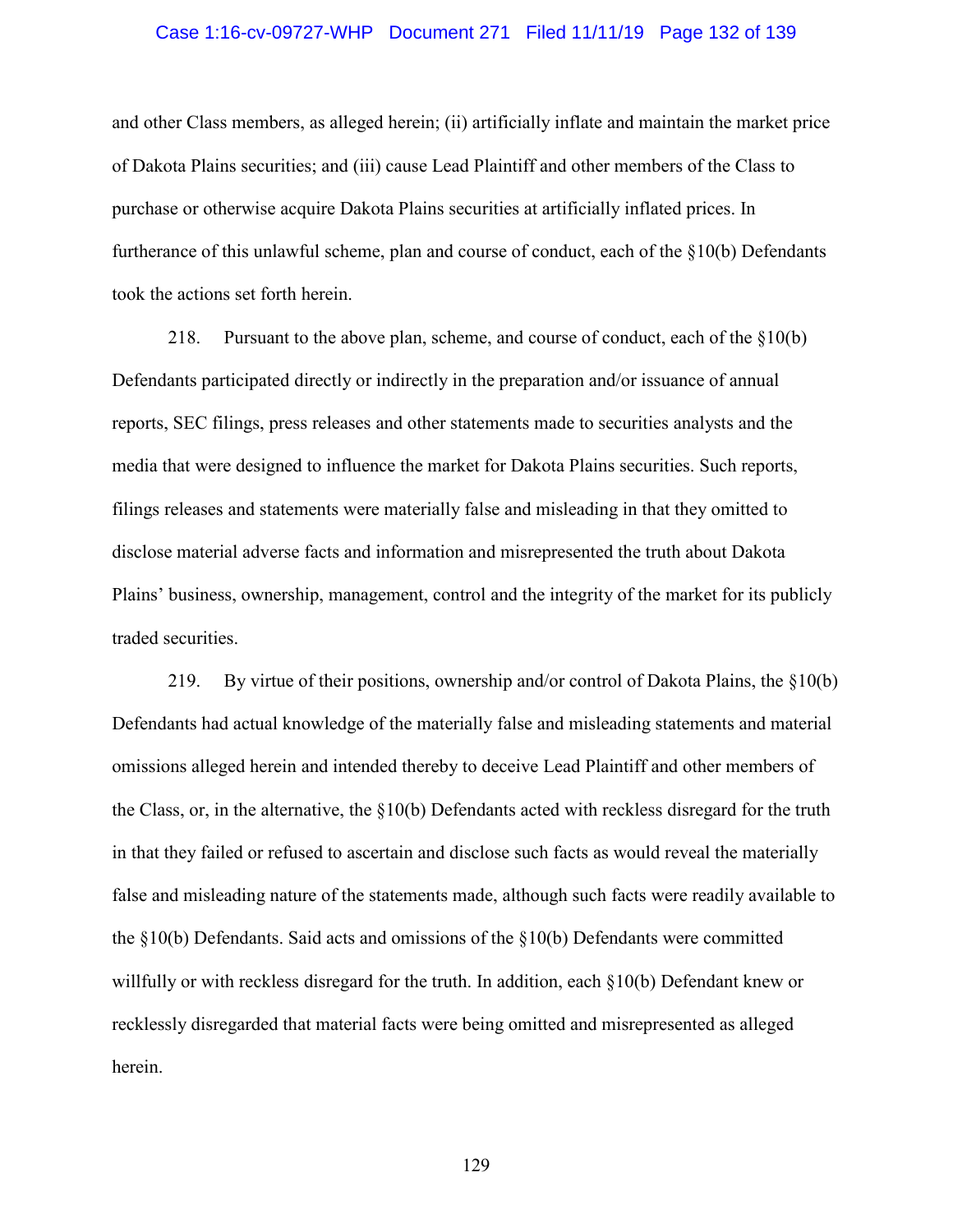# Case 1:16-cv-09727-WHP Document 271 Filed 11/11/19 Page 133 of 139

220. Each of the  $\S10(b)$  Defendants' primary liability, and control person liability, arises form the following facts: (1) they were high level officers, controlling shareholders, directors and/or agents of the Company during the Class Period and members of the Company's management team or had control thereof; (2) each of the  $\S10(b)$  Defendants, by virtue of his responsibilities, ownership and activities as a senior executive officer and/or director, and/or controlling shareholder, was privy to and participated in the creation, development and reporting of the Company's ownership, control and financial condition, and the conditions under which the Company was forced to repeatedly amend the terms of its debt offerings; (3) each of the  $\S10(b)$ Defendants enjoyed significant personal contact and familiarity with the other defendants and was advised of and had access to other members of the Company's management team, internal reports, and other data and information about the Company's finances, ownership, operations, debt offerings, and stock trading at all relevant times; and (4) each of the §10(b) Defendants was aware of the Company's dissemination of information to the investing public which they knew or recklessly disregarded was materially false and misleading.

221. During the Class Period, Dakota Plains securities were traded on active efficient markets. Lead Plaintiff and other members of the Class, relying on the materially false and misleading statements and the material omissions from such statements described herein, which the §10(b) Defendants made, issued, or caused to be disseminated, or relying on the integrity of the market, purchased or otherwise acquired shares of Dakota Plains securities at artificially inflated prices caused by the §10(b) Defendants' wrongful conduct. Had Lead Plaintiff and other members of the Class known the truth, they would not have purchased or otherwise acquired Dakota Plains securities at the inflated prices that were paid. At the time of the purchases and/or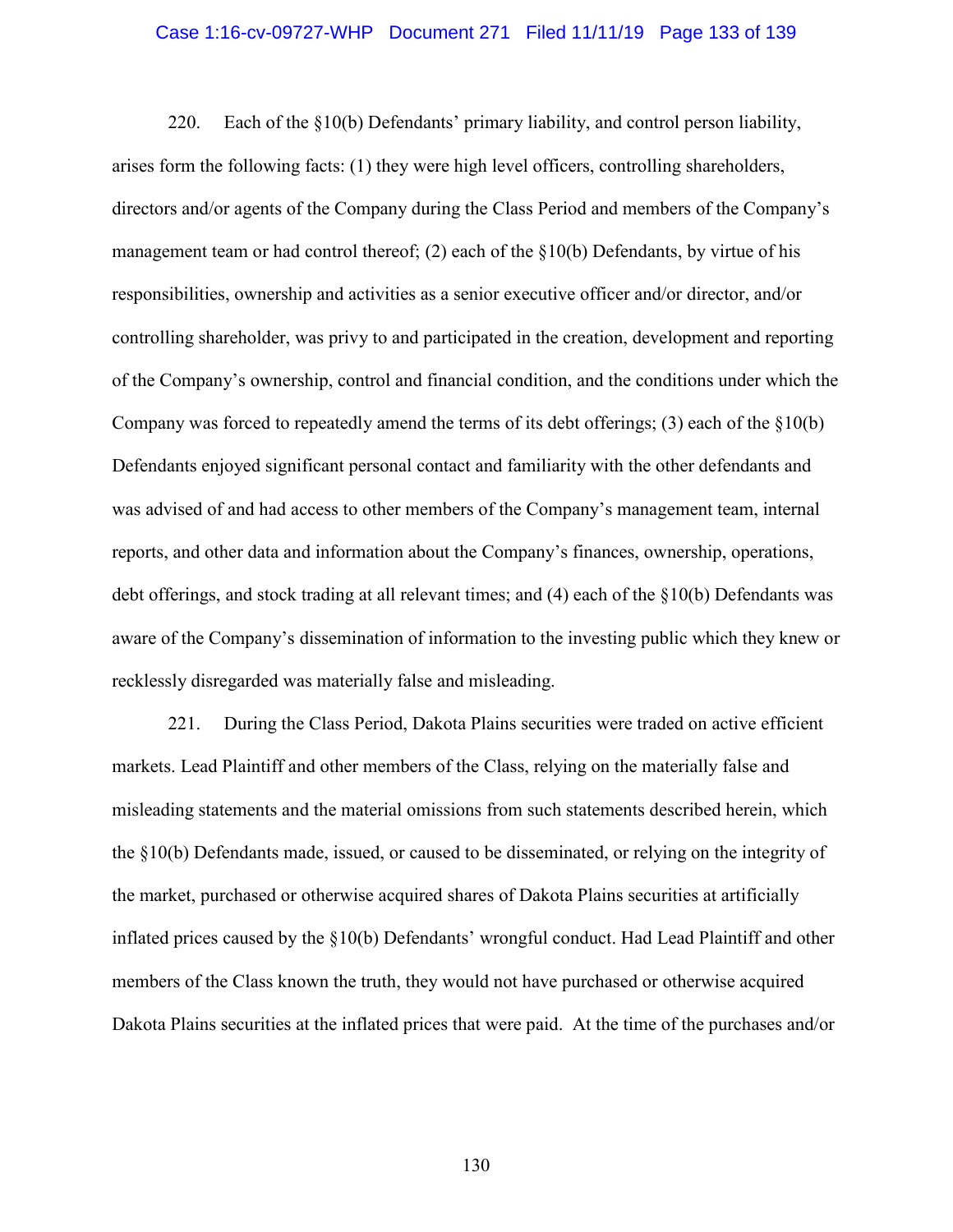## Case 1:16-cv-09727-WHP Document 271 Filed 11/11/19 Page 134 of 139

acquisitions by Lead Plaintiff and the Class, the true value of Dakota Plains securities was substantially lower than the prices paid by Lead Plaintiff and other members of the Class.

222. By reason of the conduct alleged herein, the  $\S10(b)$  Defendants knowingly or recklessly, directly or indirectly, have violated Section 10(b) of the Exchange Act and Rule 10b-5 promulgated thereunder.

223. This action was filed within two years of discovery of the fraud and within five years of each Class member's purchases of securities, including Lead Plaintiff's purchases, giving rise to the cause of action.

224. As a direct and proximate result of the  $\S10(b)$  Defendants' wrongful conduct and omissions and misrepresentations regarding the same, Lead Plaintiff and other members of the Class suffered damages in connection with their respective purchases and/or acquisitions of the Company's securities during the Class Period, upon the disclosure that the Company had been omitting material information to the investing public.

## **IX. COUNT II**

# **Violations of Section 20(a) of the Exchange Act Against Gilbertson, Reger, Claypool, Brady, Cownie, Fellon, Rust, Alvord, McKenzie and Thornton**

225. Lead Plaintiff repeats and realleges each and every allegation contained in the foregoing paragraphs as if fully set forth herein.

226. During the Class Period, the Defendants named in this claim controlled Dakota Plains, a primary violator of Section 10(b) of the Exchange Act, by directing the operation and management of Dakota Plains, and conducting and participating, directly and indirectly, in the conduct of Dakota Plains' business affairs. Because of their senior positions, or their controlling beneficial shareholder status, they knew and/or recklessly disregarded the adverse non-public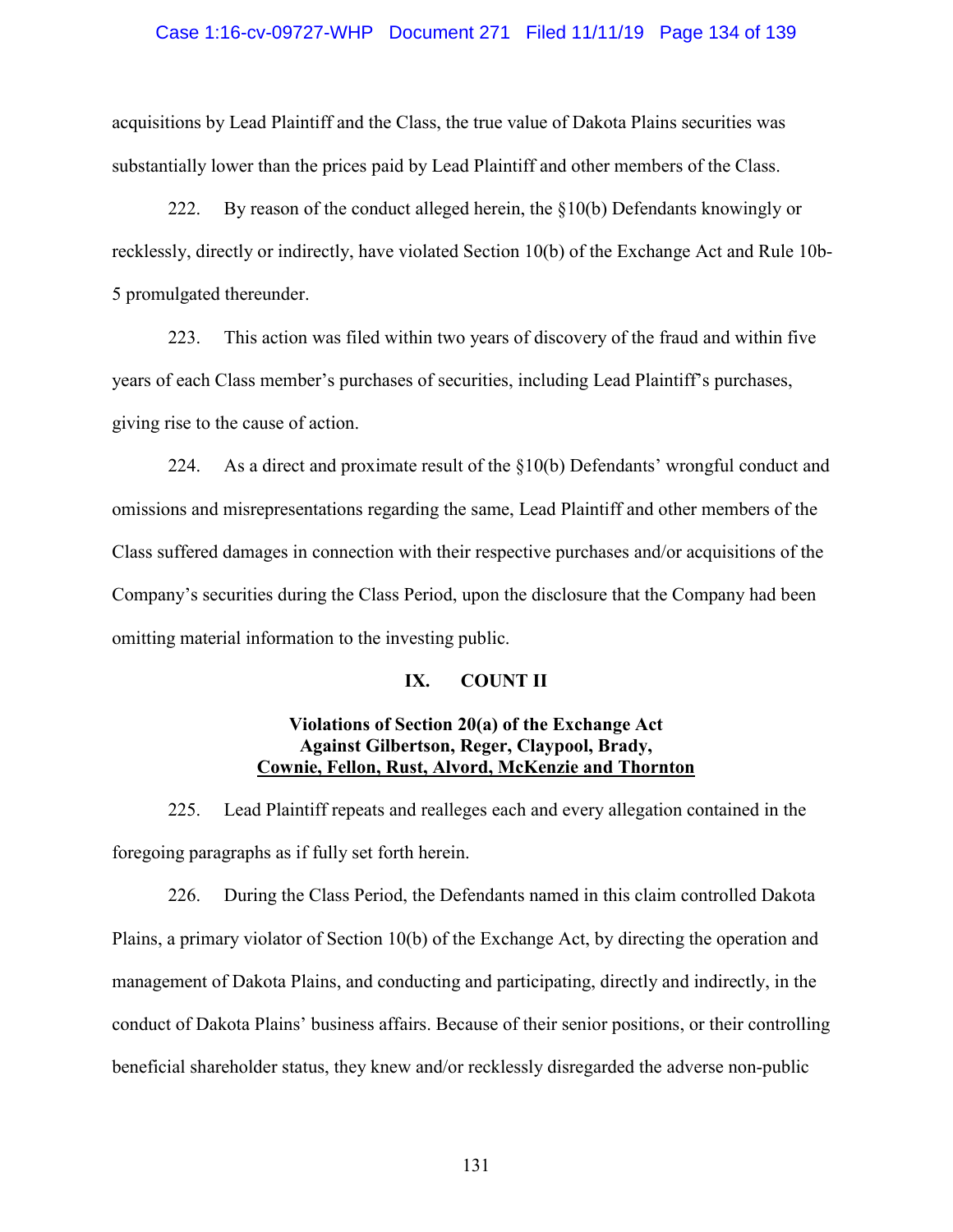## Case 1:16-cv-09727-WHP Document 271 Filed 11/11/19 Page 135 of 139

information about Dakota Plains' true ownership and the fraudulent stock manipulation scheme carried out by defendants Gilbertson and Reger. During the Class Period, defendants Gilbertson and Reger controlled defendants Claypool, McKenzie, Thornton, Brady, Rust, Cownie, Fellon, and Alvord by securing for them their positions as officers and/or directors of Dakota Plains, by determining their compensation as officers and/or directors of Dakota Plains, and by exercising their power and authority over these individual defendants to ensure that their involvement in the Company and execution of the fraudulent scheme alleged herein would not be disclosed to the investing public.

227. As officers and/or directors and/or controlling beneficial shareholders of a publicly traded company, the Defendants named in this claim had a duty to disseminate accurate and truthful information with respect to Dakota Plains' business practices, and to correct promptly any public statements issued by Dakota Plains which had become materially false or misleading.

228. Because of their positions of control and authority as senior officers, directors or controlling shareholders, the Defendants named in this claim were able to, and did, control the contents of the various reports, press releases and public filings which Dakota Plains disseminated in the marketplace during the Class Period concerning the Company's true ownership, its outstanding debt and the integrity of the market for its stock. Throughout the Class Period, the Defendants named in this claim exercised their power and authority to cause Dakota Plains to engage in the wrongful acts complained of herein. The Defendants named in this claim therefore were "controlling persons" of Dakota Plains within the meaning of Section 20(a) of the Exchange Act. In this capacity, they participated in the unlawful conduct alleged which artificially inflated the market price of Dakota Plains securities.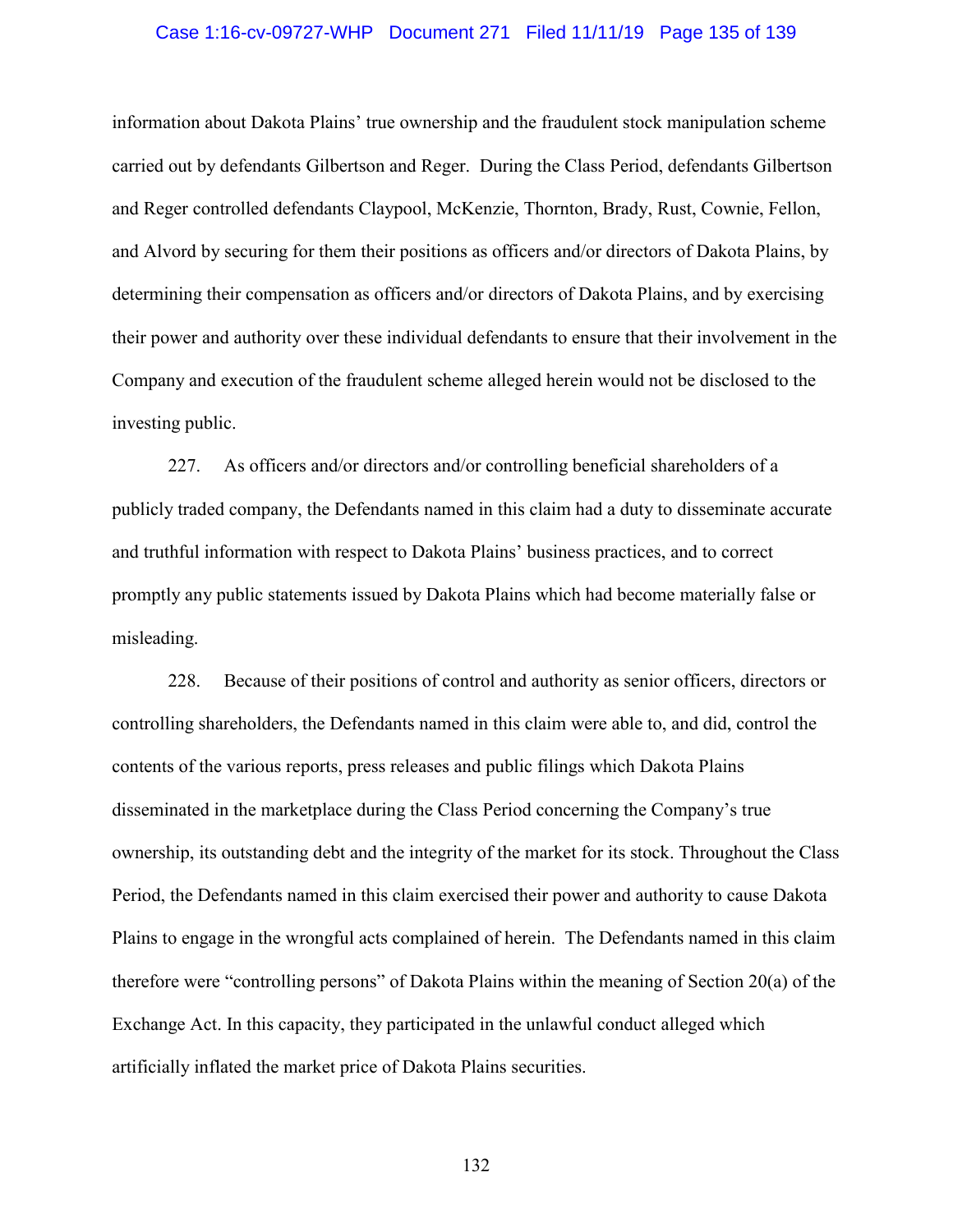## Case 1:16-cv-09727-WHP Document 271 Filed 11/11/19 Page 136 of 139

229. Each of the Defendants named in this claim, therefore, acted as a controlling person of Dakota Plains. By reason of their ownership, senior management positions and/or being directors of Dakota Plains, each of the Defendants named in this claim had the power to direct the actions of, and exercised the same to cause Dakota Plains to engage in the unlawful acts and conduct complained of herein. Each of the Defendants named in this claim exercised control over the operations of Dakota Plains and possessed the power to control the specific activities and misstatements and omissions which comprise the primary violations about which Lead Plaintiff and the other members of the Class complain. Defendants Gilbertson and Reger controlled defendants Claypool, McKenzie, Thornton, Brady, Rust, Cownie, Fellon and Alvord by securing high ranking positions for them at the Company and setting their compensation. Gilbertson and Reger had the power to direct the action of these individually named defendants and exercised the same to cause them to engage in the unlawful acts and conduct complained of herein.

230. Defendants Gilbertson and Reger controlled their nominees, respectively, by directing the creation of the accounts established by said nominees and using said nominee accounts to effectuate the insider trading fraud herein alleged.

231. This action was filed within two years of discovery of the fraud and within five years of Lead Plaintiff's and the Class's purchases of securities giving rise to the cause of action.

232. By reason of the above conduct, the Defendants named in this claim are liable pursuant to Section 20(a) of the Exchange Act for the violations committed by the identified controlled parties and Dakota Plains.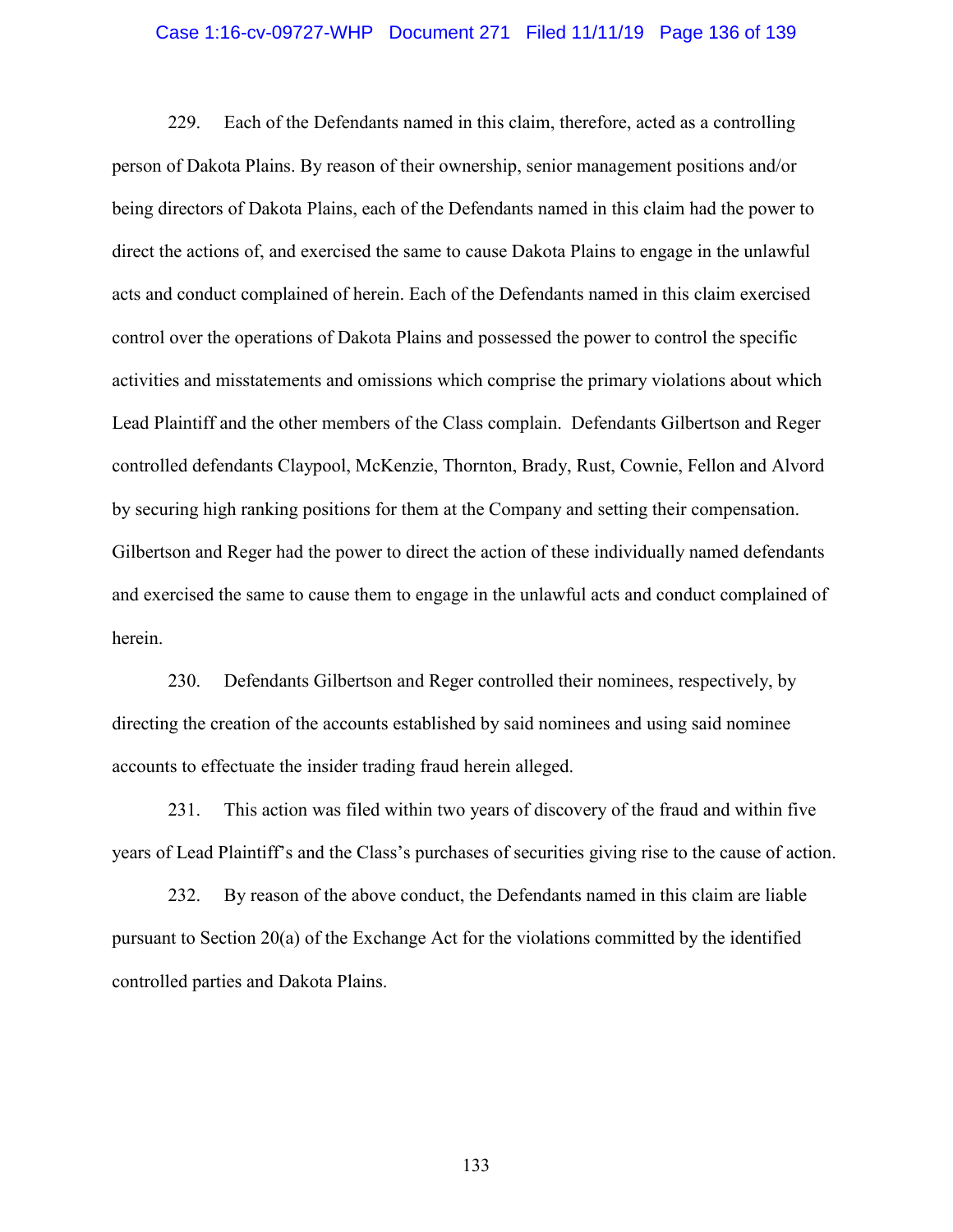## **X. COUNT III**

# **Violations of Section 20A of the Exchange Act, 15 U.S.C. § 78t-1 Against Gilbertson and Reger**

233. Lead Plaintiff repeats and realleges each and every allegation contained above as if fully set forth herein.

234. This Count is brought by the Lead Plaintiff against defendants Gilbertson and Reger on behalf of himself and Subclass members who purchased shares of Dakota Plains common stock contemporaneously with Class Period sales of Dakota Plains common stock by Gilbertson and Reger from their personal and controlled nominee accounts. *See* Ex. A.

235. Lead Plaintiff made 68 separate purchases of Dakota Plains stock between February 5, 2013 and December 8, 2014.

236. By virtue of their control over Dakota Plains, Gilbertson and Reger, were in possession of material, non-public information about Dakota Plains at the time of their selling Dakota Plains stock, and profited by \$30 million liquidating Dakota Plains stock during the Class Period.

237. By virtue of their participation in the scheme to defraud investors alleged herein, and/or the sale of their stock while in possession of material non-public adverse information detailed herein, Gilbertson and Reger violated the Exchange Act and applicable rules and regulations thereunder.

238. Lead Plaintiff and all other members of the Subclass who purchased shares of Dakota Plains contemporaneously with the sale of Dakota Plains stock by Gilbertson, Reger, and their nominees: (1) have suffered substantial damages in that they paid artificially inflated prices for Dakota Plains stock as a result of the violations of §§10(b) and 20(a) and Rule 10b-5 herein described; and (2) would not have purchased Dakota Plains stock at the prices they paid, or at all,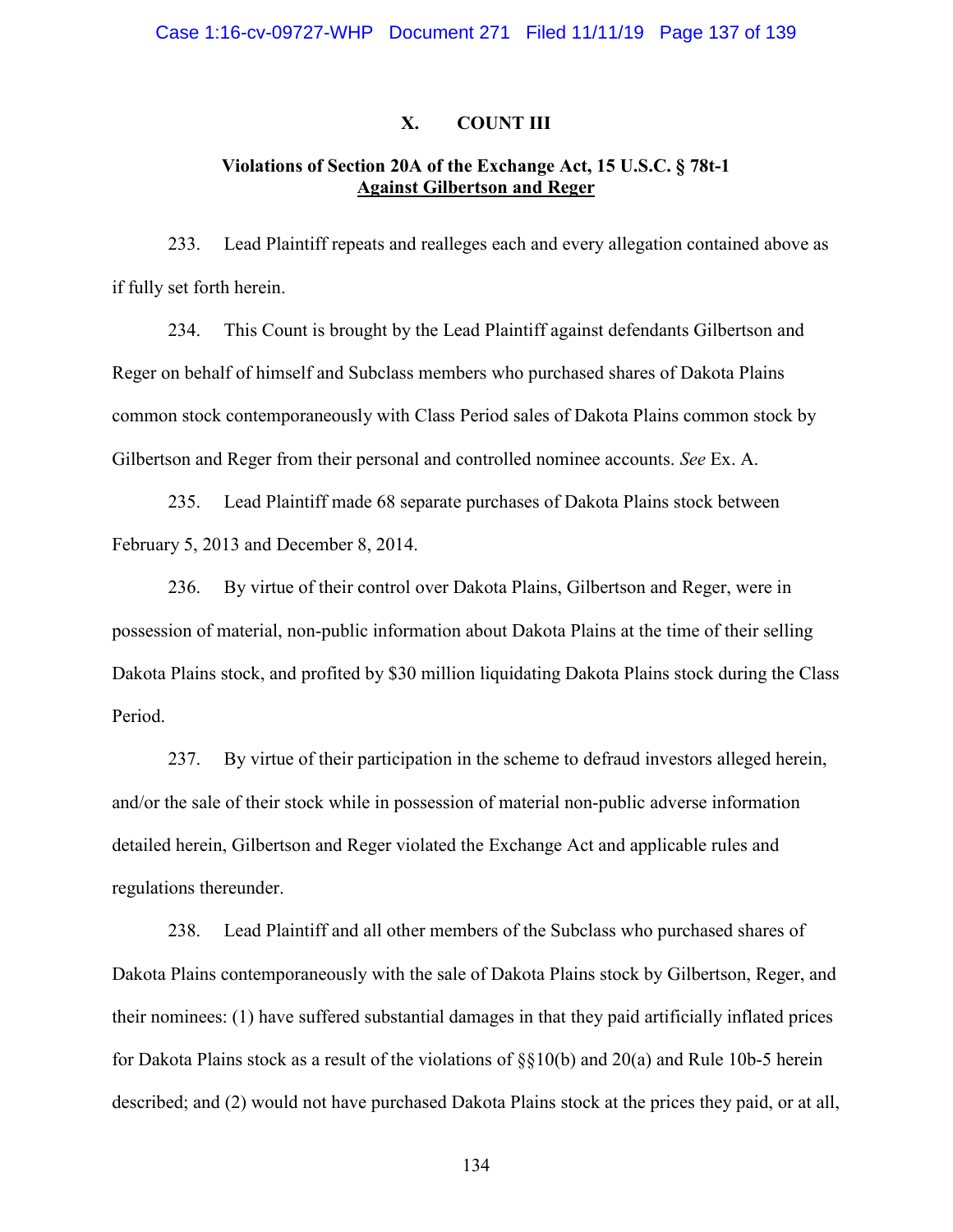## Case 1:16-cv-09727-WHP Document 271 Filed 11/11/19 Page 138 of 139

if they had been aware that the market prices had been artificially inflated by Defendants' material omissions and acts of scheme liability alleged herein.

239. Gilbertson and Reger are required to account for all of their stock sales and to disgorge their profits and/or ill-gotten gains as a result of their contemporaneous trading with Lead Plaintiff and the members of the Subclass.

## **PRAYER FOR RELIEF**

**WHEREFORE,** Lead Plaintiff prays for relief and judgment as follows:

(a) That the Court determine that this action is a proper class action and certifying Lead Plaintiff as class representative under Rule 23 of the Federal Rules of Civil Procedure and appointing his counsel as class counsel pursuant to Rule 23(g) of the Federal Rules of Civil Procedure;

(b) That the Court award compensatory damages in favor of Lead Plaintiff and the other Class and Subclass members as appropriate against all defendants, jointly and severally, for all damages sustained as a result of defendants' wrongdoing, in an amount to be proven at trial, including interest thereon;

(c) That the Court award Lead Plaintiff and the Class and Subclass members their reasonable costs and expenses incurred in this action, including counsel fess and expert fees; and

(d) That the Court award such other and further relief as the Court may deem just and proper.

# **JURY TRIAL DEMANDED**

Lead Plaintiff hereby demands a trial by jury.